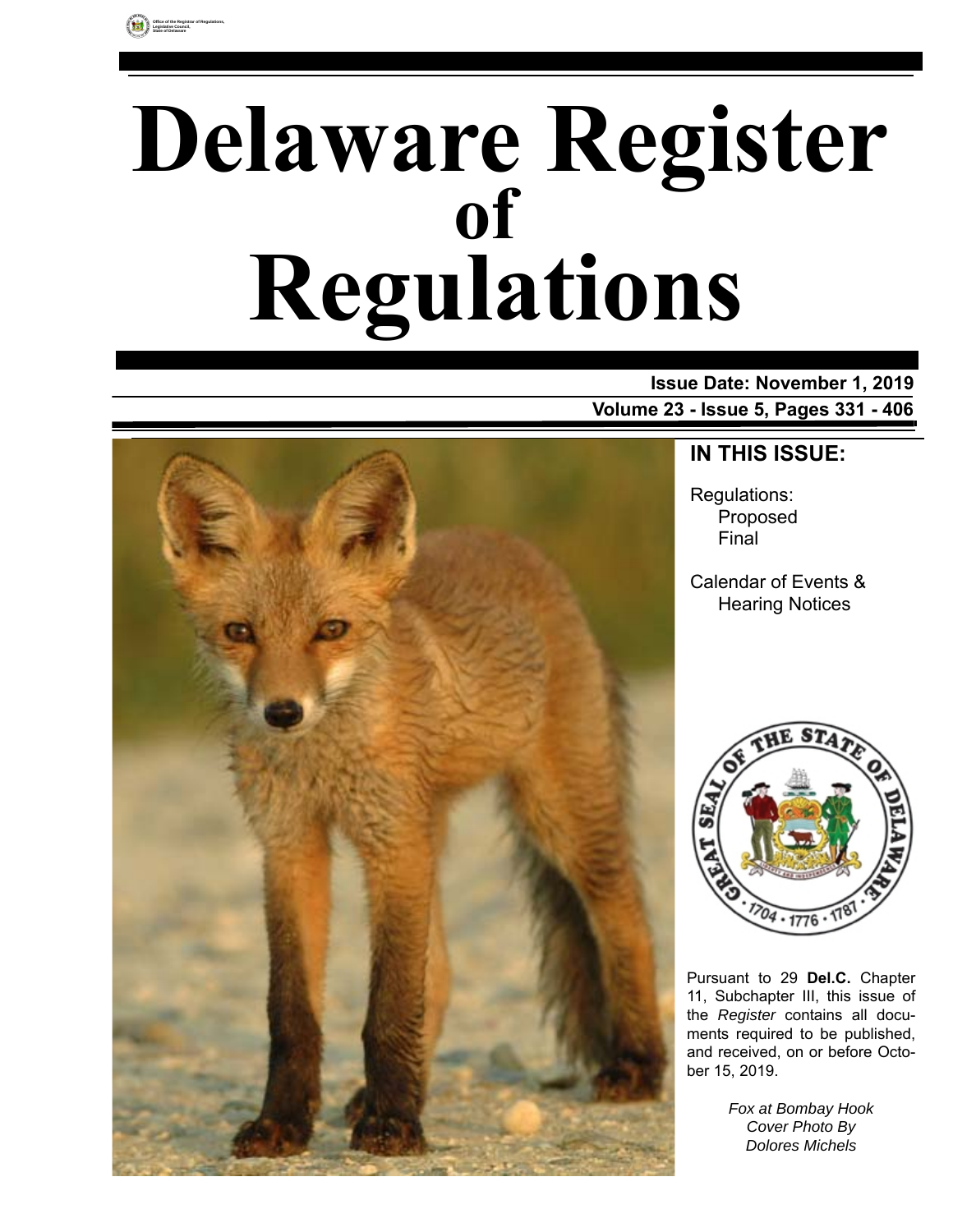**332**

### **INFORMATION ABOUT THE DELAWARE REGISTER OF REGULATIONS**

#### **DELAWARE REGISTER OF REGULATIONS**

The *Delaware Register of Regulations* is an official State publication established by authority of 69 *Del. Laws*, c. 107 and is published on the first of each month throughout the year.

The *Delaware Register* will publish any regulations that are proposed to be adopted, amended or repealed and any emergency regulations promulgated.

The *Register* will also publish some or all of the following information:

- Governor's Executive Orders
- Governor's Appointments
- Agency Hearing and Meeting Notices
- Other documents considered to be in the public interest.

#### **CITATION TO THE DELAWARE REGISTER**

The *Delaware Register of Regulations* is cited by volume, issue, page number and date. An example would be:

19 **DE Reg.** 1100 (06/01/16)

Refers to Volume 19, page 1100 of the *Delaware Register* issued on June 1, 2016.

#### **SUBSCRIPTION INFORMATION**

The cost of a yearly subscription (12 issues) for the *Delaware Register of Regulations* is \$135.00. Single copies are available at a cost of \$12.00 per issue, including postage. For more information contact the Division of Research at 302-744-4114 or 1-800-282-8545 in Delaware.

#### **CITIZEN PARTICIPATION IN THE REGULATORY PROCESS**

Delaware citizens and other interested parties may participate in the process by which administrative regulations are adopted, amended or repealed, and may initiate the process by which the validity and applicability of regulations is determined.

Under 29 **Del.C.** §10115 whenever an agency proposes to formulate, adopt, amend or repeal a regulation, it shall file notice and full text of such proposals, together with copies of the existing regulation being adopted, amended or repealed, with the Registrar for publication in the *Register of Regulations* pursuant to §1134 of this title. The notice shall describe the nature of the proceedings including a brief synopsis of the subject, substance, issues, possible terms of the agency action, a reference to the legal authority of the agency to act, and reference to any other regulations that may be impacted or affected by the proposal, and shall state the manner in which persons may present their views; if in writing, of the place to which and the final date by which such views may be submitted; or if at a public hearing, the date, time and place of the hearing. If a public hearing is to be held, such public hearing shall not be scheduled less than 20 days following publication of notice of the proposal in the *Register of Regulations*. If a public hearing will be held on the proposal, notice of the time, date, place and a summary of the nature of the proposal shall also be published in at least 2 Delaware newspapers of general circulation. The notice shall also be mailed to all persons who have made timely written requests of the agency for advance notice of its regulation-making proceedings.

**DELAWARE REGISTER OF REGULATIONS, VOL. 23, ISSUE 5, FRIDAY, NOVEMBER 1, 2019**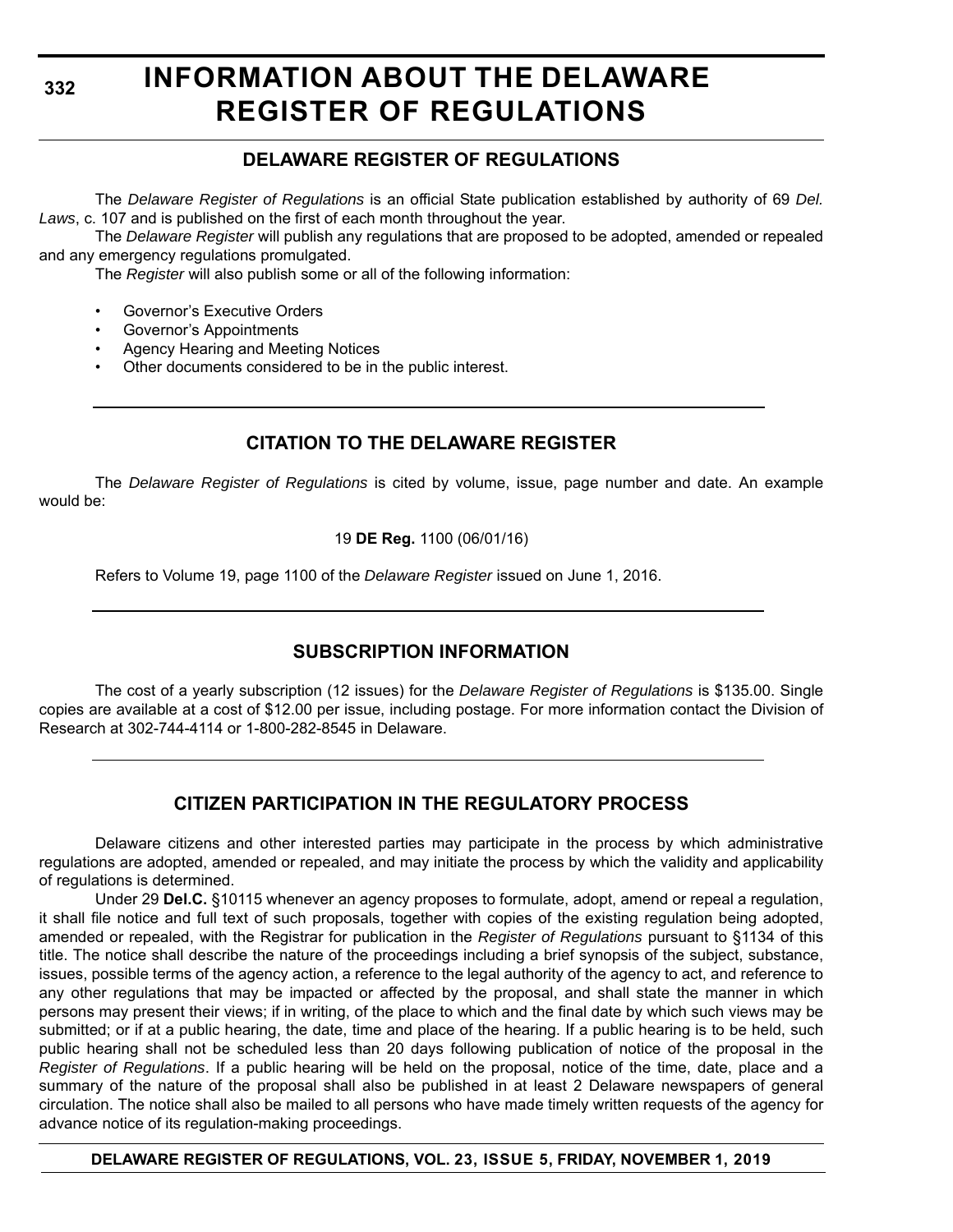### **INFORMATION ABOUT THE DELAWARE REGISTER OF REGULATIONS**

The opportunity for public comment shall be held open for a minimum of 30 days after the proposal is published in the *Register of Regulations*. At the conclusion of all hearings and after receipt, within the time allowed, of all written materials, upon all the testimonial and written evidence and information submitted, together with summaries of the evidence and information by subordinates, the agency shall determine whether a regulation should be adopted, amended or repealed and shall issue its conclusion in an order which shall include: (1) A brief summary of the evidence and information submitted; (2) A brief summary of its findings of fact with respect to the evidence and information, except where a rule of procedure is being adopted or amended; (3) A decision to adopt, amend or repeal a regulation or to take no action and the decision shall be supported by its findings on the evidence and information received; (4) The exact text and citation of such regulation adopted, amended or repealed; (5) The effective date of the order; (6) Any other findings or conclusions required by the law under which the agency has authority to act; and (7) The signature of at least a quorum of the agency members.

The effective date of an order which adopts, amends or repeals a regulation shall be not less than 10 days from the date the order adopting, amending or repealing a regulation has been published in its final form in the *Register of Regulations*, unless such adoption, amendment or repeal qualifies as an emergency under §10119.

Any person aggrieved by and claiming the unlawfulness of any regulation may bring an action in the Court for declaratory relief.

No action of an agency with respect to the making or consideration of a proposed adoption, amendment or repeal of a regulation shall be subject to review until final agency action on the proposal has been taken.

When any regulation is the subject of an enforcement action in the Court, the lawfulness of such regulation may be reviewed by the Court as a defense in the action.

Except as provided in the preceding section, no judicial review of a regulation is available unless a complaint therefor is filed in the Court within 30 days of the day the agency order with respect to the regulation was published in the *Register of Regulations*.

#### **CLOSING DATES AND ISSUE DATES FOR THE DELAWARE REGISTER OF REGULATIONS**

| <b>ISSUE DATE</b> | <b>CLOSING DATE</b> | <b>CLOSING TIME</b> |  |
|-------------------|---------------------|---------------------|--|
| December 1        | November 15         | $4:30$ p.m.         |  |
| January 1         | December 16         | 4:30 p.m.           |  |
| February 1        | January 15          | 4:30 p.m.           |  |
| March 1           | February 17         | 4:30 p.m.           |  |
| April 1           | March 16            | 4:30 p.m.           |  |
|                   |                     |                     |  |

#### **DIVISION OF RESEARCH STAFF**

**Mark Brainard**, Joint Legislative Oversight Sunset Committee Analyst; **Mark J. Cutrona**, Director; **Deborah Gottschalk**, Legislative Attorney; **Robert Lupo**, Graphics and Printing Technician IV; **Colinda Marker**, Executive Assistant; **Amanda McAtee**, Joint Legislative Oversight Sunset Committee Analyst; **Kathleen Morris**, Office Manager; **Nathan Poore**, Graphics and Printing Technician I; **Victoria Schultes**, Administrative Specialist III; **Don Sellers,** Print Shop Supervisor; **Yvette W. Smallwood**, Registrar of Regulations; **Amy Tricarico**, Administrative Specialist II; **Holly Wagner**, Legislative Attorney; **Natalie White**, Administrative Specialist III.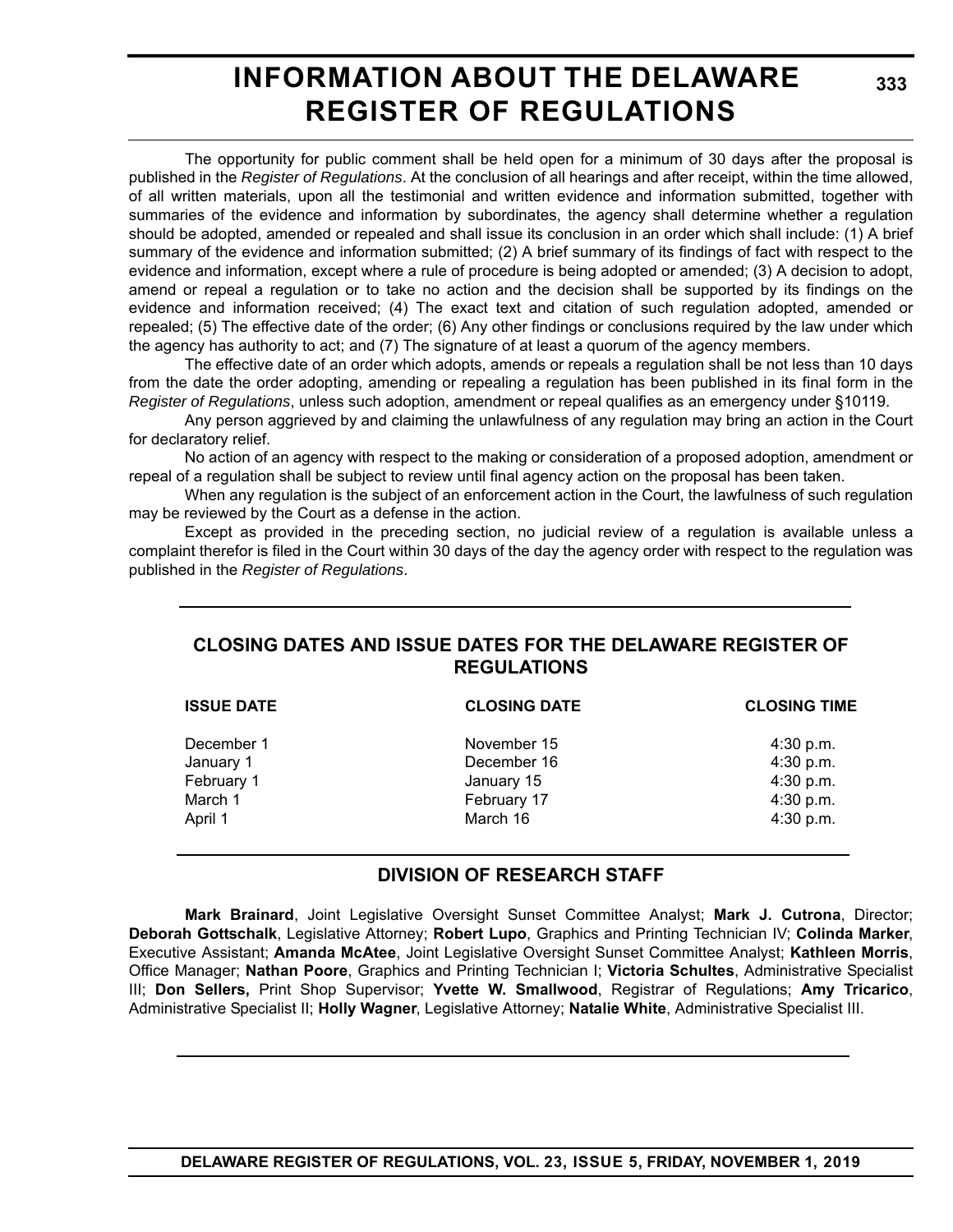### **TABLE OF CONTENTS**

<span id="page-3-0"></span>**334**

[Cumulative Tables............................................................................................................................. ............ 336](#page-5-0)

#### **PROPOSED**

| <b>DEPARTMENT OF AGRICULTURE</b>                                                          |     |
|-------------------------------------------------------------------------------------------|-----|
| <b>Harness Racing Commission</b>                                                          |     |
|                                                                                           | 340 |
| <b>DEPARTMENT OF EDUCATION</b>                                                            |     |
| <b>Office of the Secretary</b>                                                            |     |
|                                                                                           | 343 |
|                                                                                           | 345 |
|                                                                                           | 347 |
|                                                                                           | 349 |
| 742 Compensation of School District and Charter School Personnel Under Federal Projects   | 351 |
|                                                                                           | 353 |
| 881 Releasing Students to Persons Other Than Their Parent, Guardian or Relative Caregiver | 356 |
|                                                                                           | 357 |
|                                                                                           | 361 |
|                                                                                           |     |
| <b>DEPARTMENT OF HEALTH AND SOCIAL SERVICES</b>                                           |     |
| <b>Division of Public Health</b>                                                          |     |
|                                                                                           | 362 |
|                                                                                           |     |
| DEPARTMENT OF NATURAL RESOURCES AND ENVIRONMENTAL CONTROL                                 |     |
| <b>Division of Climate, Coastal, &amp; Energy</b>                                         |     |
|                                                                                           | 363 |
| <b>DEPARTMENT OF STATE</b>                                                                |     |
| <b>Division of Professional Regulation</b>                                                |     |
|                                                                                           | 366 |
|                                                                                           |     |
|                                                                                           |     |

#### **FINAL**

#### **[DEPARTMENT OF EDUCATION](https://www.doe.k12.de.us/)**

| <b>Office of the Secretary</b>                                                             |     |
|--------------------------------------------------------------------------------------------|-----|
|                                                                                            | 368 |
| 611 Consortium Discipline Alternative Programs for Treatment of Severe Discipline Problems | 370 |
|                                                                                            | 375 |
|                                                                                            | 376 |
| <b>DEPARTMENT OF HEALTH AND SOCIAL SERVICES</b>                                            |     |
| <b>Division of Public Health</b>                                                           |     |
| 4107 Screening of Newborn Infants for Metabolic, Hematologic, Endocrinologic, and Certain  |     |
|                                                                                            | 378 |
|                                                                                            | 384 |
| <b>Division of Social Services</b>                                                         |     |

| 384 |
|-----|
| 388 |

**DELAWARE REGISTER OF REGULATIONS, VOL. 23, ISSUE 5, FRIDAY, NOVEMBER 1, 2019**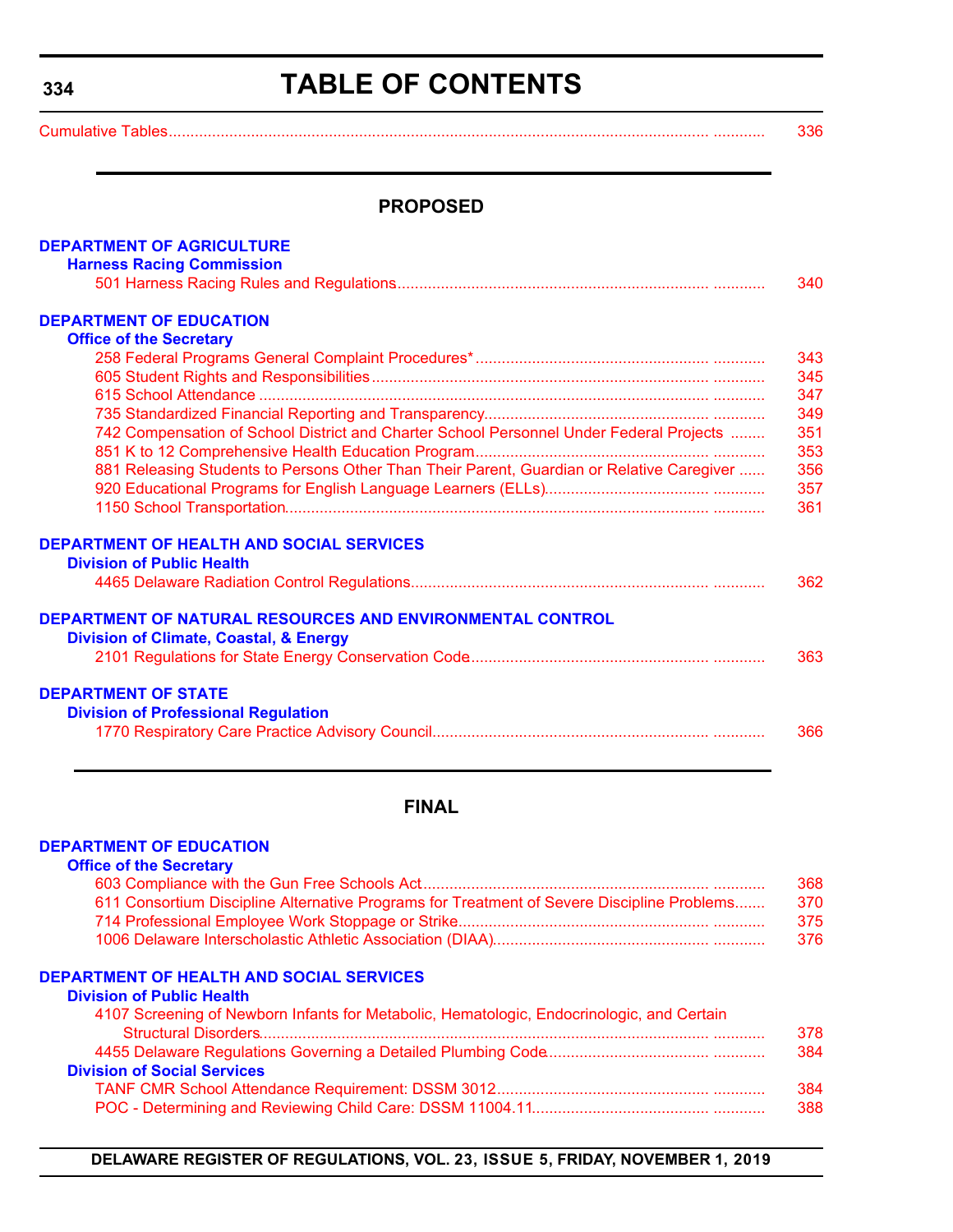### **TABLE OF CONTENTS**

#### **[DEPARTMENT OF TRANSPORTATION](https://www.deldot.gov/index.shtml )**

| <b>Division of Planning</b>                                                                |     |
|--------------------------------------------------------------------------------------------|-----|
|                                                                                            | 392 |
| 2312 Regulations Governing the Practice and Procedure for Administering the Transportation |     |
|                                                                                            | 400 |

#### **CALENDAR OF EVENTS/HEARING NOTICES**

| Delaware River Basin Commission; Notice of Public Hearing and Business Meeting                         | 404 |
|--------------------------------------------------------------------------------------------------------|-----|
| Dept. of Agriculture; Harness Racing Commission; Notice of Public Comment Period                       | 404 |
|                                                                                                        | 404 |
| Dept. of Health and Social Services; Div. of Public Health; Notice of Public Comment Period            | 405 |
| Dept. of Natural Resources and Environmental Control; Div. of Climate, Coastal, & Energy; Notice of    |     |
|                                                                                                        | 405 |
| Dept. of State; Div. of Professional Regulation; Respiratory Care Practice Advisory Council; Notice of |     |
|                                                                                                        | 406 |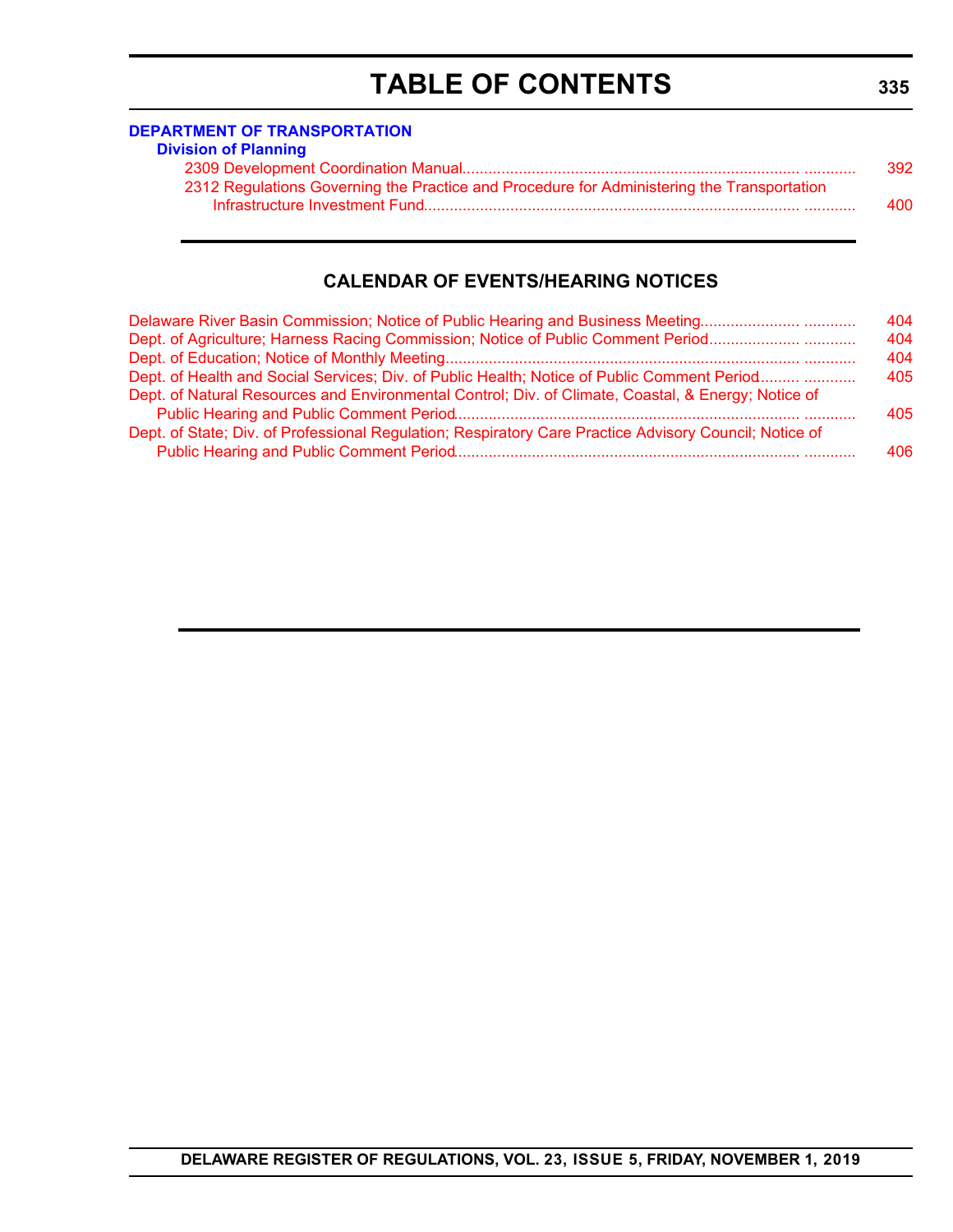<span id="page-5-0"></span>The table printed below lists the regulations that have been proposed, adopted, amended or repealed in the preceding issues of the current volume of the *Delaware Register of Regulations*.

The regulations are listed alphabetically by the promulgating agency, followed by a citation to that issue of the *Register* in which the regulation was published. Proposed regulations are designated with (Prop.); Final regulations are designated with (Final); Emergency regulations are designated with (Emer.); and regulations that have been repealed are designated with (Rep.).

| DELAWARE CRIMINAL JUSTICE INFORMATION SYSTEM                                    |                        |             |
|---------------------------------------------------------------------------------|------------------------|-------------|
| 1301 Delaware Criminal Justice Information System Rules and Regulations         | 23 DE Reg. 144 (Prop.) |             |
| DEPARTMENT OF EDUCATION                                                         |                        |             |
| <b>Office of the Secretary</b>                                                  |                        |             |
|                                                                                 | 23 DE Reg. 299 (Final) |             |
|                                                                                 | 23 DE Reg.             | 147 (Prop.) |
|                                                                                 | 23 DE Reg.             | 109 (Final) |
| 611 Consortium Discipline Alternative Programs for Treatment of Severe          |                        |             |
|                                                                                 | 23 DE Reg. 149 (Prop.) |             |
| 624 School District/Charter School Policy Prohibiting Cyberbullying             | 23 DE Reg. 263 (Prop.) |             |
| 705 Leave for Training Camp or Special Duty in the National Guard or the        |                        |             |
|                                                                                 | 23 DE Reg.             | 111 (Final) |
|                                                                                 | 23 DE Reg. 153 (Prop.) |             |
| 718 Health Examinations for Employees of School Districts, Charter Schools,     |                        |             |
|                                                                                 | 23 DE Reg. 265 (Prop.) |             |
|                                                                                 | 23 DE Reg. 154 (Prop.) |             |
| 734 Financial Responsibility Training for District School Board, Charter School |                        |             |
| Board and Citizen Budget Oversight Committee Members                            | 23 DE Reg. 266 (Prop.) |             |
| 805 The School Health Tuberculosis (TB) Control Program                         | 23 DE Reg.             | 269 (Prop.) |
|                                                                                 | 23 DE Reg.             | 6 (Prop.)   |
|                                                                                 | 23 DE Reg.             | 208 (Final) |
|                                                                                 | 23 DE Reg.             | 33 (Final)  |
|                                                                                 | 23 DE Reg.             | 273 (Prop.) |
|                                                                                 | 23 DE Reg.             | 301 (Final) |
|                                                                                 | 23 DE Reg.             | 275 (Prop.) |
|                                                                                 | 23 DE Reg.             | 113 (Final) |
|                                                                                 | 23 DE Reg.             | 114 (Final) |
| 1008 DIAA Junior High and Middle School Interscholastic Athletics               | 23 DE Reg.             | 122 (Final) |
|                                                                                 | 23 DE Reg.             | 123 (Final) |
| <b>Professional Standards Board</b>                                             |                        |             |
| 1501 Knowledge, Skills, and Responsibility Based Salary Supplements for         |                        |             |
|                                                                                 | 23 DE Reg.             | 155 (Prop.) |
|                                                                                 | 23 DE Reg.             | 38 (Final)  |
|                                                                                 | 23 DE Reg.             | 40 (Final)  |
|                                                                                 | 23 DE Reg. 278 (Prop.) |             |
|                                                                                 | 23 DE Reg. 285 (Prop.) |             |
| 1549 Dance Teacher                                                              | 23 DE Reg. 162 (Prop.) |             |
|                                                                                 | 23 DE Reg. 167 (Prop.) |             |
|                                                                                 | 23 DE Reg. 173 (Prop.) |             |
| <b>DEPARTMENT OF FINANCE</b>                                                    |                        |             |
| <b>Office of the State Lottery</b>                                              |                        |             |
|                                                                                 | 23 DE Reg.             | 42 (Final)  |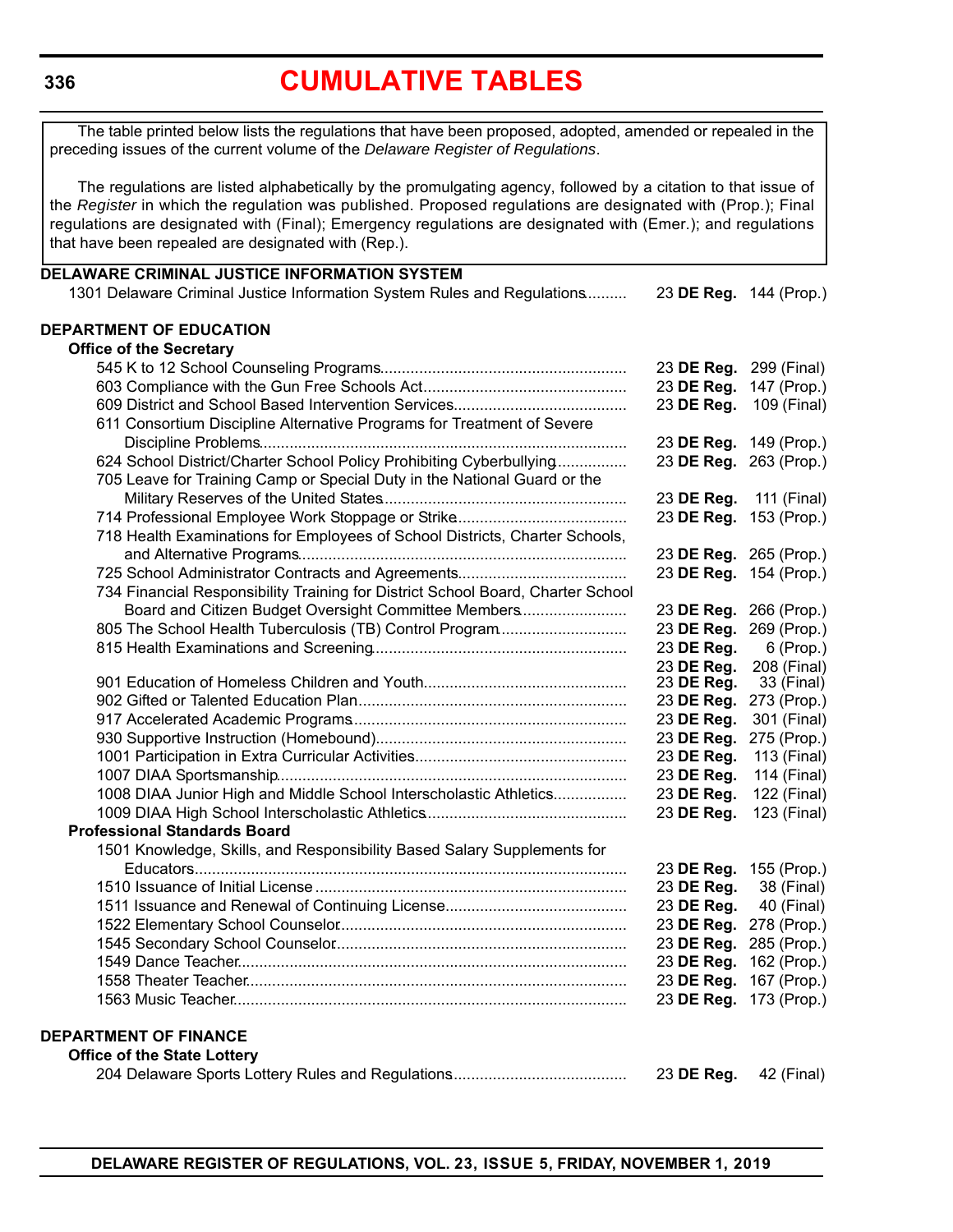| <b>DEPARTMENT OF HEALTH AND SOCIAL SERVICES</b>                                 |                                             |              |
|---------------------------------------------------------------------------------|---------------------------------------------|--------------|
| <b>Delaware Health Care Commission</b>                                          |                                             |              |
| Delaware Health Insurance Individual Market Stabilization Reinsurance           |                                             |              |
|                                                                                 | 23 DE Reg. 178 (Prop.)                      |              |
| <b>Division of Developmental Disabilities Services</b>                          |                                             |              |
| 2103 Reportable Incident Management and Corrective Measures                     | 23 DE Reg. 182 (Prop.)                      |              |
| <b>Division of Health Care Quality</b>                                          |                                             |              |
| 3320 Intensive Behavioral Support and Educational Residence                     | 23 DE Reg.                                  | 43 (Final)   |
|                                                                                 | 23 DE Reg.                                  | 45 (Final)   |
|                                                                                 | 23 DE Reg.                                  | 125 (Final)  |
|                                                                                 | 23 DE Reg.                                  | 9 (Prop.)    |
| <b>Division of Medicaid and Medical Assistance</b>                              |                                             |              |
|                                                                                 | 23 DE Reg. 186 (Prop.)                      |              |
| Documentation of State Residency: DSSM 14110 and 14340                          | 23 DE Reg.                                  | 83 (Prop.)   |
|                                                                                 | 23 DE Reg.                                  | 303 (Final)  |
|                                                                                 | 23 DE Reg.                                  | 10 (Prop.)   |
|                                                                                 | 23 DE Reg.                                  | 211 (Final)  |
|                                                                                 | 23 DE Reg.                                  | 46 (Final)   |
|                                                                                 | 23 DE Reg. 127 (Final)                      |              |
| Title XXI Delaware Healthy Children Program State Plan - Children's Health      |                                             |              |
|                                                                                 | 23 DE Reg. 51 (Final)                       |              |
| Title XIX Medicaid State Plan - Drug Utilization Review (DUR)                   | 23 DE Reg. 184 (Prop.)                      |              |
| Title XIX Medicaid State Plan - Telehealth Services Originating Site Fees       | 23 DE Reg. 188 (Prop.)                      |              |
| Title XIX Medicaid State Plan - Prescribed Drugs - Obesity Drugs                | 23 DE Reg. 191 (Prop.)                      |              |
| Title XIX Medicaid State Plan - Excluded Earnings of Temporary Census           |                                             |              |
|                                                                                 | 23 DE Reg. 193 (Prop.)                      |              |
| <b>Division of Public Health</b>                                                |                                             |              |
| 4107 Screening of Newborn Infants for Metabolic, Hematologic, Endocrinologic,   |                                             |              |
|                                                                                 | 23 DE Reg. 195 (Prop.)                      |              |
|                                                                                 | 23 DE Reg. 12 (Prop.)                       |              |
|                                                                                 | 23 DE Reg. 213 (Final)                      |              |
| 4455 Delaware Regulations Governing a Detailed Plumbing Code                    | 23 DE Reg. 200 (Prop.)                      |              |
|                                                                                 | 23 DE Reg. 52 (Final)                       |              |
|                                                                                 | 23 DE Reg. 89 (Prop.)                       |              |
| <b>Division of Social Services</b>                                              | 23 DE Reg. 306 (Final)                      |              |
| Determination of Child Care - Parents Under Age 18: DSSM 11003.9.4              | 23 DE Reg. 292 (Prop.)                      |              |
|                                                                                 | 23 DE Reg.                                  | 53 (Final)   |
| Income Reporting Requirements for Child Care: DSSM 11003                        | 23 DE Reg.                                  | 60 (Final)   |
| POC - Determining and Reviewing Child Care: DSSM 11004.11                       | 23 DE Reg.                                  | 98 (Prop.)   |
| TANF CMR School Attendance Requirement: DSSM 3012                               | 23 DE Reg.                                  | 89 (Prop.)   |
| TANF and GA Eligibility - Excluded Income: DSSM 4006                            | 23 DE Reg.                                  | 92 (Prop.)   |
|                                                                                 | 23 DE Reg.                                  | 308 (Final)  |
| Temporary Assistance for Needy Families (TANF) - CMR: DSSM 3000                 | 23 DE Reg.                                  | $63$ (Final) |
|                                                                                 |                                             |              |
| <b>DEPARTMENT OF INSURANCE</b>                                                  |                                             |              |
| <b>Office of the Commissioner</b>                                               |                                             |              |
| 1101 Listed Surplus Lines Carriers Intending to Establish an Office in Delaware | 23 DE Reg. 102 (Prop.)                      |              |
| 1313 Arbitration of Health Insurance Disputes Between Carriers and Providers    | 23 DE Reg.<br>23 <b>DE Reg.</b> 312 (Final) | 310 (Final)  |
| 1319 Arbitration of Disputes Between Carriers and Primary Care and Chronic      |                                             |              |
|                                                                                 | 23 DE Reg. 314 (Final)                      |              |
| 1410 Reporting Medical Management Protocols for Insurance Coverage for          |                                             |              |
| Serious Mental Illness and Drug And Alcohol Dependency                          | 23 DE Reg. 316 (Final)                      |              |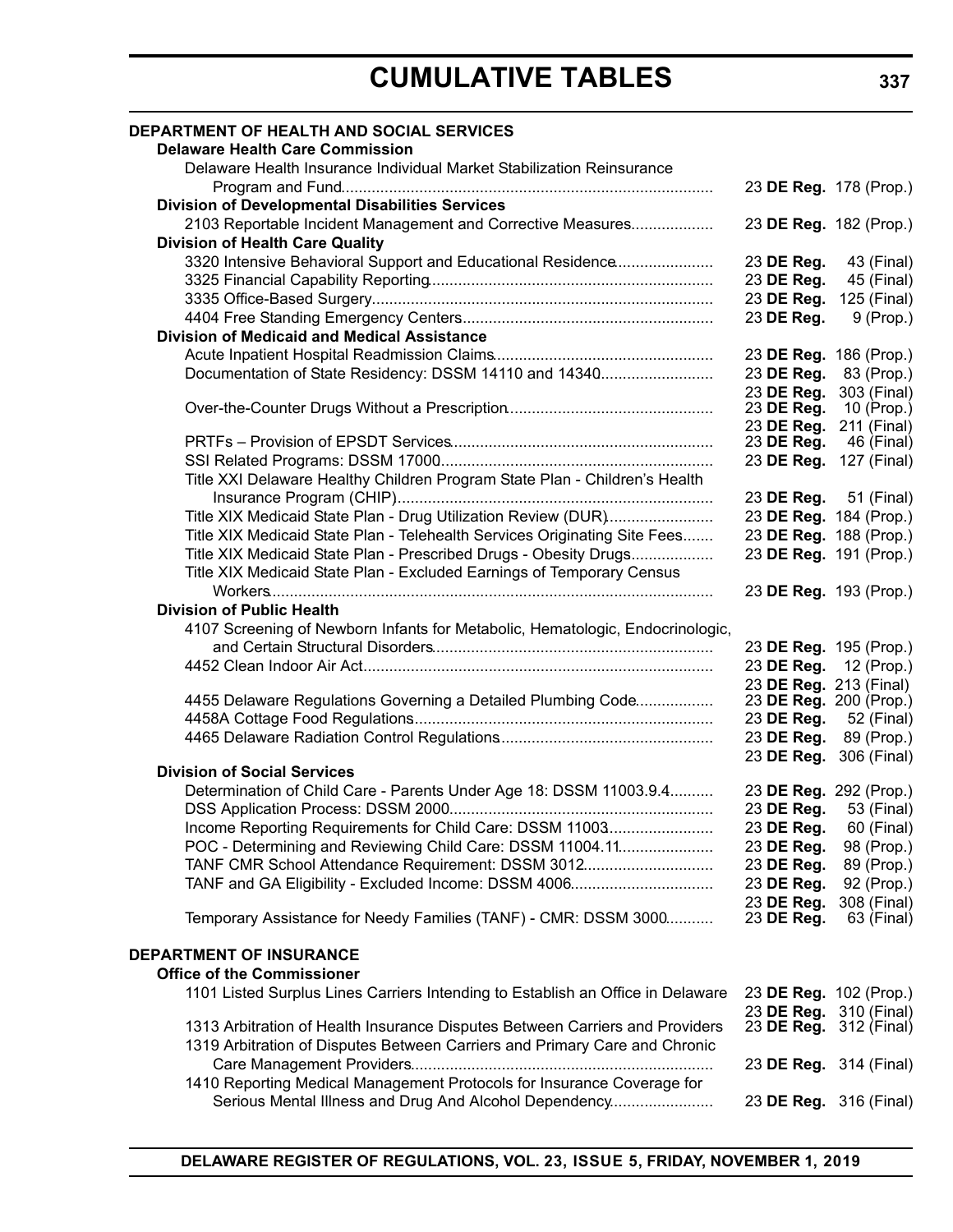| 1801 Insurance Holding Company System Regulation With Reporting Forms        |                        |                        |
|------------------------------------------------------------------------------|------------------------|------------------------|
|                                                                              |                        | 23 DE Reg. 317 (Final) |
|                                                                              |                        | 23 DE Reg. 129 (Final) |
| DEPARTMENT OF NATURAL RESOURCES AND ENVIRONMENTAL CONTROL                    |                        |                        |
| <b>Division of Air Quality</b>                                               |                        |                        |
|                                                                              | 23 DE Reg. 201 (Prop.) |                        |
|                                                                              | 23 DE Reg. 319 (Final) |                        |
| <b>Division of Fish and Wildlife</b>                                         |                        |                        |
|                                                                              | 23 DE Reg. 217 (Final) |                        |
|                                                                              | 23 DE Reg. 217 (Final) |                        |
| <b>Division of Waste and Hazardous Substances</b>                            |                        |                        |
|                                                                              | 23 DE Reg. 104 (Prop.) |                        |
| <b>Office of the Secretary</b>                                               |                        |                        |
|                                                                              | 23 DE Reg. 222 (Final) |                        |
|                                                                              |                        | 23 DE Reg. 322 (Final) |
|                                                                              |                        |                        |
| DEPARTMENT OF SAFETY AND HOMELAND SECURITY                                   |                        |                        |
| <b>Division of State Police</b>                                              |                        |                        |
|                                                                              |                        | 23 DE Reg. 226 (Final) |
|                                                                              | 23 DE Reg. 72 (Final)  |                        |
|                                                                              |                        |                        |
| DEPARTMENT OF SERVICES FOR CHILDREN, YOUTH AND THEIR FAMILIES                |                        |                        |
| <b>Division of Family Services</b>                                           |                        |                        |
|                                                                              | 23 DE Reg. 233 (Final) |                        |
|                                                                              |                        |                        |
| <b>DEPARTMENT OF STATE</b>                                                   |                        |                        |
| <b>Division of Corporations</b>                                              |                        |                        |
|                                                                              | 23 DE Reg. 105 (Prop.) |                        |
|                                                                              | 23 DE Reg. 323 (Final) |                        |
| <b>Division of Historical and Cultural Affairs</b>                           |                        |                        |
|                                                                              | 23 DE Reg. 294 (Prop.) |                        |
| <b>Division of Professional Regulation</b>                                   |                        |                        |
|                                                                              | 23 DE Reg. 130 (Final) |                        |
|                                                                              | 23 DE Reg. 296 (Prop.) |                        |
| <b>Controlled Substance Advisory Committee</b>                               |                        |                        |
|                                                                              | 23 DE Reg. 16 (Prop.)  |                        |
| <b>Office of the State Bank Commissioner</b>                                 |                        |                        |
| 701 Procedures for Applications to Form a Bank, Bank and Trust Company or    |                        |                        |
| Limited Purpose Trust Company Pursuant to Chapter 7 of Title 5 of the        |                        |                        |
|                                                                              | 23 DE Reg.             | 17 (Prop.)             |
|                                                                              | 23 DE Reg.             | 21 (Prop.)             |
|                                                                              | 23 DE Reg.             | 236 (Final)            |
| 1110 Instructions for Preparation of Franchise Tax for Resulting Branches in |                        |                        |
|                                                                              | 23 DE Reg.             | 26 (Prop.)             |
|                                                                              | 23 DE Reg.             | 241 (Final)            |
|                                                                              |                        |                        |
| DEPARTMENT OF TRANSPORTATION                                                 |                        |                        |
| <b>Division of Planning</b>                                                  |                        |                        |
|                                                                              | 23 DE Reg. 203 (Prop.) |                        |
| 2312 Regulations Governing the Practice and Procedure for Administering the  |                        |                        |
|                                                                              |                        |                        |
|                                                                              |                        | 23 DE Reg. 204 (Prop.) |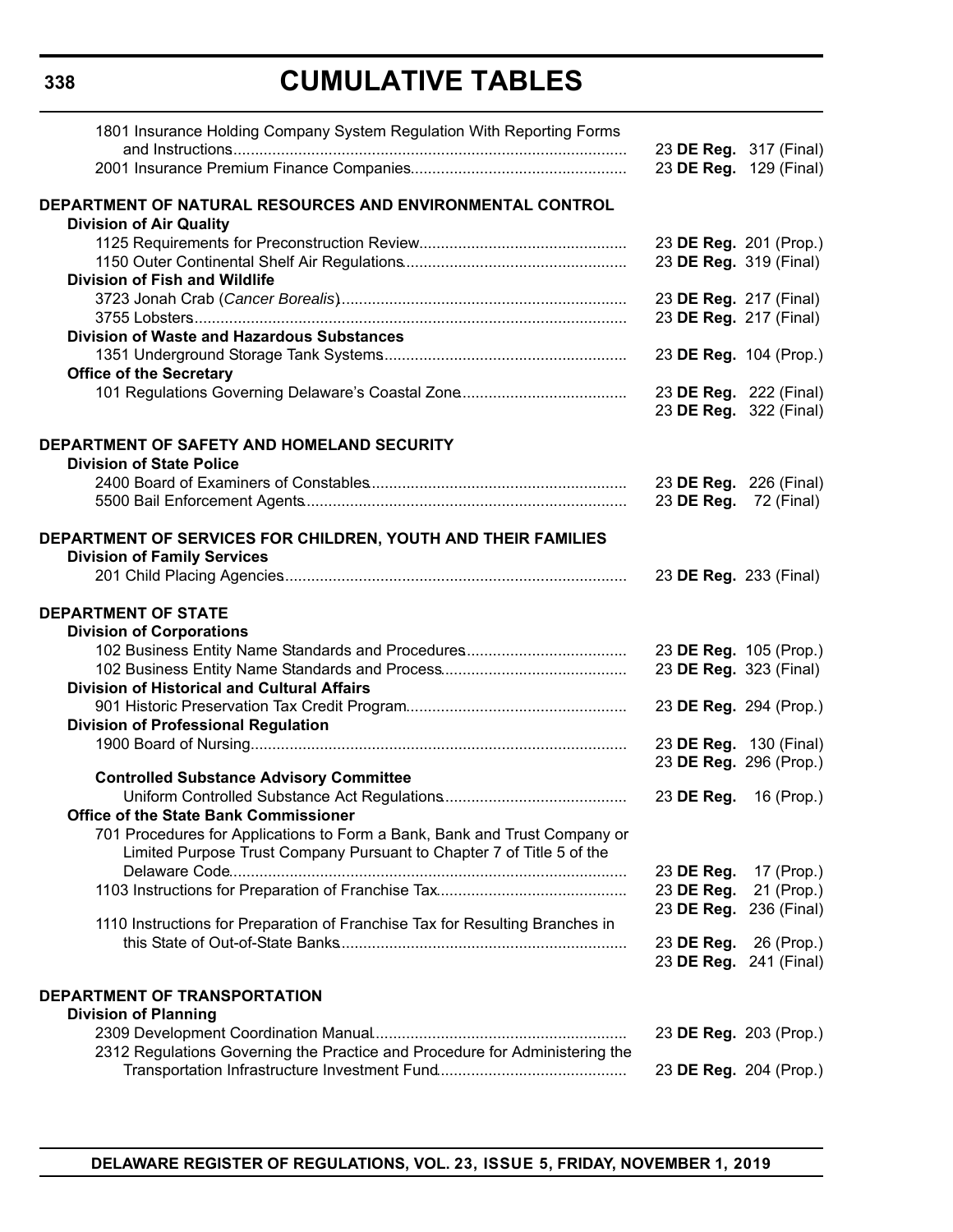| <b>Division of Transportation Solutions</b><br>2405 Oversize/Overweight Hauling Permit Policy and Procedures Manual                                            | 23 DE Reg. 107 (Prop.)<br>23 DE Reg. 326 (Final) |  |
|----------------------------------------------------------------------------------------------------------------------------------------------------------------|--------------------------------------------------|--|
| <b>OFFICE OF THE STATE TREASURER</b><br><b>Division of Debt and Cash Management</b><br>1201 Statement of Objectives and Guidelines for the Investment of State | 23 DE Reg. 297 (Prop.)                           |  |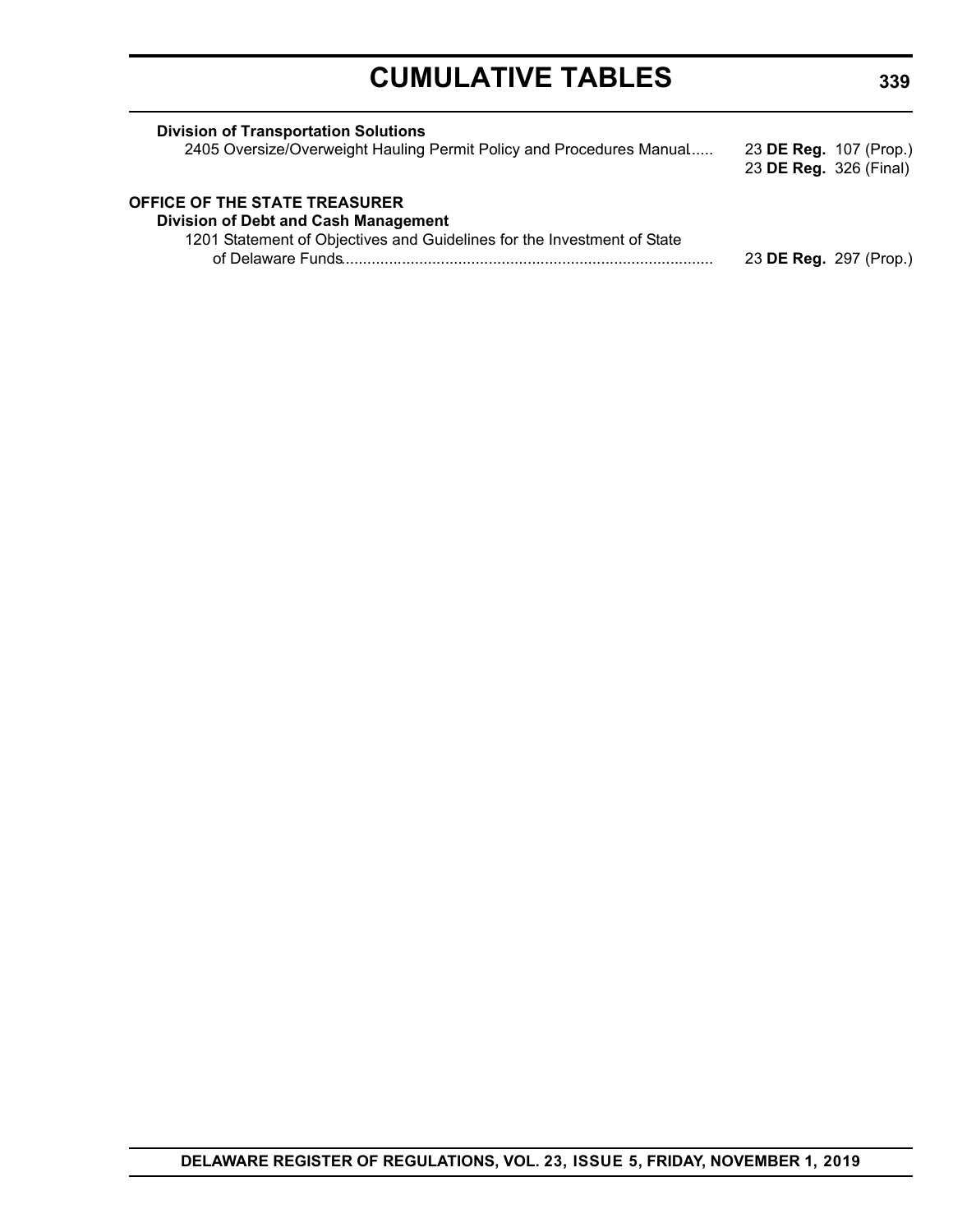#### **Symbol Key**

<span id="page-9-0"></span>Arial type indicates the text existing prior to the regulation being promulgated. Underlined text indicates new text. Language which is stricken through indicates text being deleted.

#### **Proposed Regulations**

Under 29 **Del.C.** §10115 whenever an agency proposes to formulate, adopt, amend or repeal a regulation, it shall file notice and full text of such proposals, together with copies of the existing regulation being adopted, amended or repealed, with the Registrar for publication in the *Register of Regulations* pursuant to §1134 of this title. The notice shall describe the nature of the proceedings including a brief synopsis of the subject, substance, issues, possible terms of the agency action, a reference to the legal authority of the agency to act, and reference to any other regulations that may be impacted or affected by the proposal, and shall state the manner in which persons may present their views; if in writing, of the place to which and the final date by which such views may be submitted; or if at a public hearing, the date, time and place of the hearing. If a public hearing is to be held, such public hearing shall not be scheduled less than 20 days following publication of notice of the proposal in the *Register of Regulations*. If a public hearing will be held on the proposal, notice of the time, date, place and a summary of the nature of the proposal shall also be published in at least 2 Delaware newspapers of general circulation. The notice shall also be mailed to all persons who have made timely written requests of the agency for advance notice of its regulation-making proceedings.

### **[DEPARTMENT OF AGRICULTURE](https://agriculture.delaware.gov/)**

**[HARNESS RACING COMMISSION](https://agriculture.delaware.gov/harness-racing-commission/)**

Statutory Authority: 3 Delaware Code, Section 10005 (3 **Del.C.** §10005) 3 **DE Admin. Code** 501

#### **PUBLIC NOTICE**

#### **[501 Harness Racing Rules and Regulations](#page-3-0)**

#### **Summary**

The State of Delaware, Department of Agriculture, Delaware Harness Racing Commission ("the Commission") proposes to amend its Regulations adopted in accordance with Title 3, Chapter 100 of the Delaware Code to amend existing regulation 1.0 to add new definitions of Extended Break and Kicking, amend existing regulation 7.5.3 to provide that the Presiding Judge may order the use of properly affixed mud guards (fenders) and mud aprons, amend existing regulation 7.6.5.4 with respect to starting gate speed, strike existing regulation 7.6.5.6, amend existing regulation 7.6.6 to provide that a fine and/or suspension may be applied by the starter or the judges to any driver for specified infractions, add a Charging the Gate provision as new regulation 7.6.6.6.8, add a new provision for placement of starting positions in a race with multiple trailers as new regulation 7.6.8.4, amend the Conduct of the Race regulation 7.6.13 by amending existing regulation 7.6.13.1.9 and adding new regulations 7.6.13.1.18 and 7.6.13.1.19, and amend existing regulation 10.2.9.2 to extend the time to file an appeal from a ruling from the Board of Judges from 48 hours to four business days after publishing of the ruling. Other regulations issued by the Department of Agriculture are not affected by this proposal. The Commission is issuing these proposed regulations in accordance with Title 3 of the Delaware Code, Chapter 100, Section 10005. This notice is issued pursuant to the requirements of Chapter 101 of Title 29 of the Delaware Code.

#### **Comments**

A copy of the proposed regulations is being published in the November 1, 2019 edition of the Delaware *Register of Regulations*. A copy is also on file in the office of the Department of Agriculture, 2320 South DuPont Highway, Dover, Delaware 19901 and is available for inspection during regular office hours. Copies are also published online at the *Register of Regulations* website: [http://regulations.delaware.gov/services/](http://regulations.delaware.gov/services/current_issue.shtml) [current\\_issue.shtml.](http://regulations.delaware.gov/services/current_issue.shtml)

**DELAWARE REGISTER OF REGULATIONS, VOL. 23, ISSUE 5, FRIDAY, NOVEMBER 1, 2019**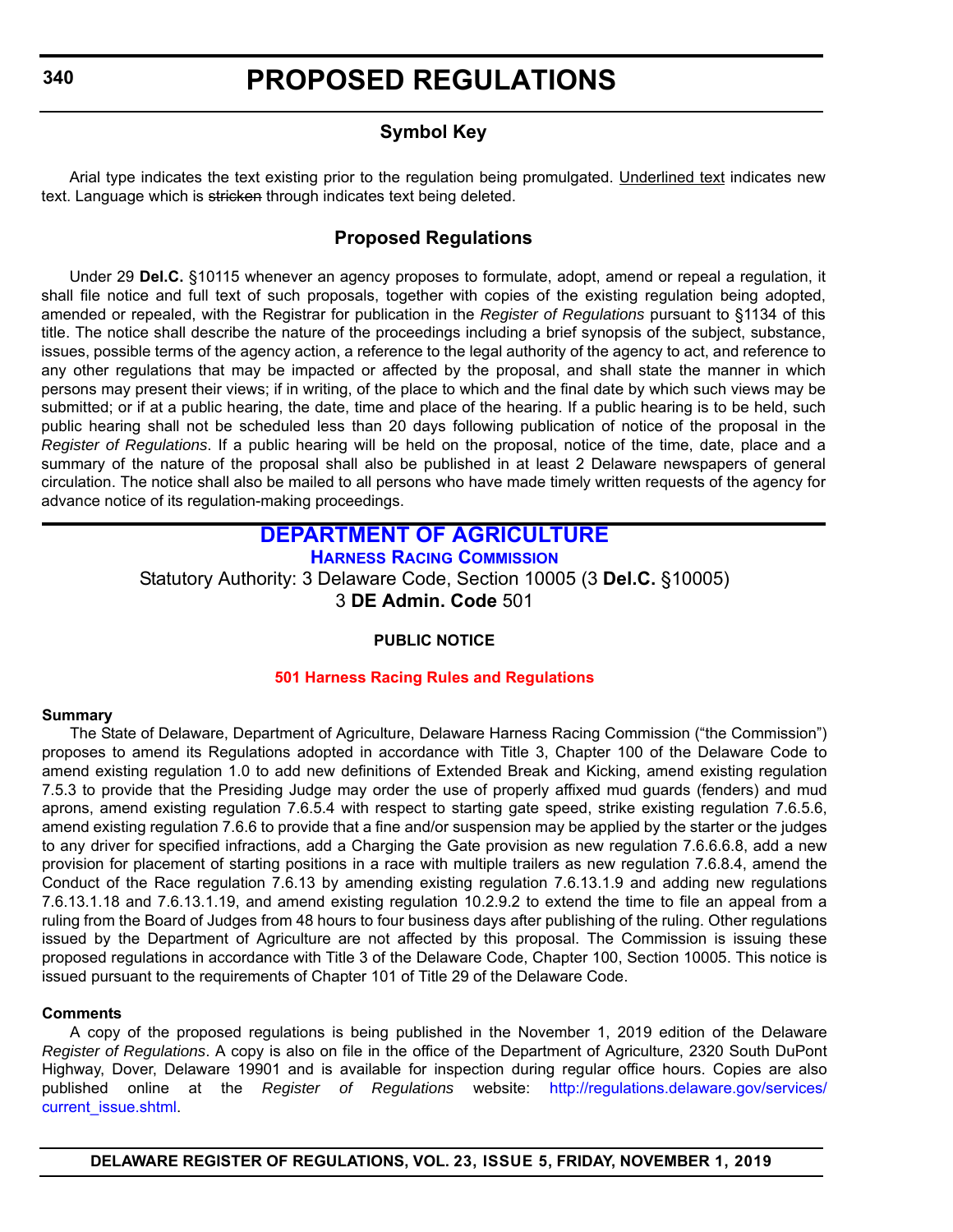Interested parties may offer written comments on the proposed regulations or submit written suggestions, data, briefs or other materials to the Commission at the above address as to whether these proposed regulations should be adopted, rejected or modified. Pursuant to 29 **Del.C.** §10118(a), public comments must be received on or before December 2, 2019. Written materials submitted will be available for inspection at the above address.

#### **Adoption of Proposed Regulation**

On or after December 2, 2019, following review of the public comment, the Commission will determine whether to amend its regulations by adopting the proposed rules or make additional changes because of the public comments received.

#### **\*Please Note: The Regulatory Flexibility Analysis and Impact Statement for this regulation, as required by 29 Del.C. Ch. 104, is available at:**

**<http://regulations.delaware.gov/register/november2019/proposed/23 DE Reg 340RFA 11-01-19.pdf>**

#### **501 Harness Racing Rules and Regulations**

#### **1.0 Definitions**

#### *(Break in Continuity Within Section)*

"**Extended Break**" of a horse is a horse that is not on its proper gait for 25 consecutive strides or more after the start of the race.

#### *(Break in Continuity Within Section)*

"**Kicking**" is a blow or thrust with the foot against any part of the horse's body or to impel by striking with the foot at any time on the racetrack, including before, during or after the race.

#### *(Break in Continuity of Sections)*

#### **7.0 Rules of the Race**

*(Break in Continuity Within Section)*

7.5 Equipment

#### *(Break in Continuity Within Section)*

- 7.5.3 It shall be the responsibility of the owner and trainer to provide every sulky used in a race with unicolored or colorless wheel discs on the inside and outside of each wheel of a type approved by the Commission. In his discretion, the Presiding Judge may order the use of properly affixed mud guards (fenders) and mud aprons.
- 7.6 Racing Rules

#### *(Break in Continuity Within Section)*

7.6.5 Starting

#### *(Break in Continuity Within Section)*

- 7.6.5.4 Allowing sufficient time so that the speed of the gate can be increased gradually, the following minimum speeds will be maintained:
	- 7.6.5.4.1 For the first one-eighth of a mile, not less than 11 miles per hour.
	- 7.6.5.4.2 For the next one-sixteenth of a mile, not less than 18 miles per hour.
	- 7.6.5.4.3 From that point to the starting point, the speed will be gradually increased to maximum speed.
- 7.6.5.4 The starter shall cause the gate to move toward the starting point, gradually increasing the speed of the gate to maximum speed. When the speed has been reached in the course of a start, there shall be no decrease except in the case of a recall.

#### *(Break in Continuity Within Section)*

7.6.5.6 When a speed has been reached in the course of a start there shall be no decrease except in the case of a recall.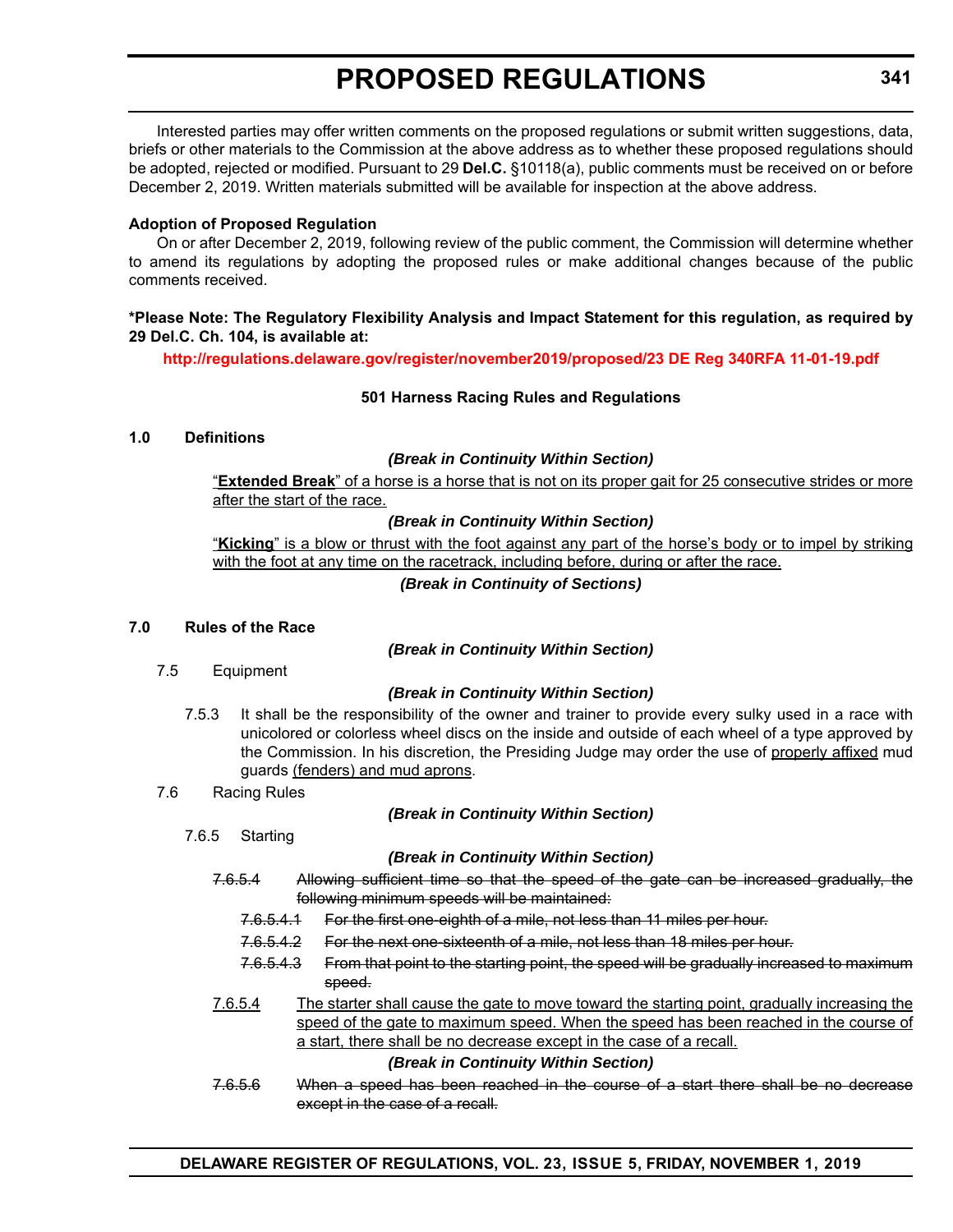**342**

|      | 7.6.6 | <b>Recall Rules</b> |                                                                                                                                                                                           |
|------|-------|---------------------|-------------------------------------------------------------------------------------------------------------------------------------------------------------------------------------------|
|      |       |                     | (Break in Continuity Within Section)                                                                                                                                                      |
|      |       | 7.6.6.6             | A fine and/or suspension may be applied by the starter or the judges to any driver for:                                                                                                   |
|      |       |                     | (Break in Continuity Within Section)                                                                                                                                                      |
|      |       | 7.6.6.6.8           | Charging the Gate. Subject to the age, experience and post position of the horse and                                                                                                      |
|      |       |                     | the condition of the racetrack, during extended pari-mutuel meetings, each horse in                                                                                                       |
|      |       |                     | the first tier shall approach the starting gate reasonably in concert with the other                                                                                                      |
|      |       |                     | horses in the field and shall be on the gate at the start. If the judges deem that a driver<br>has intentionally laid off the gate and then charged it near the start in order to gain an |
|      |       |                     | advantage at the start, the driver shall be fined or suspended or both.                                                                                                                   |
|      |       |                     | (Break in Continuity Within Section)                                                                                                                                                      |
|      | 7.6.8 |                     | <b>Two-Tiered Races</b>                                                                                                                                                                   |
|      |       |                     | (Break in Continuity Within Section)                                                                                                                                                      |
|      |       | 7.6.8.4             | In a race with multiple trailers, the driver of the first horse in the second tier may elect to                                                                                           |
|      |       |                     | score out behind the first or second horse in the first tier. The horse drawing the second                                                                                                |
|      |       |                     | post in the second tier shall score behind the third or fourth horse in the first tier. The                                                                                               |
|      |       |                     | horse drawing the third post in the second tier shall score behind the fifth or sixth horse.                                                                                              |
|      |       |                     | <u>Any horse drawing a post position outside those already referenced shall be placed in a</u>                                                                                            |
|      |       |                     | consistent manner behind the appropriate horses from the first tier. If there are more                                                                                                    |
|      |       |                     | trailers than designated post positions in the second tier as described above, the judges                                                                                                 |
|      |       |                     | shall determine proper starting positions for the second tier horses.                                                                                                                     |
|      |       |                     | (Break in Continuity Within Section)                                                                                                                                                      |
|      |       |                     | 7.6.13 Conduct of the Race                                                                                                                                                                |
|      |       | 7.6.13.1            | A driver shall not commit any of the following acts which are considered violations of<br>driving rules:                                                                                  |
|      |       |                     | (Break in Continuity Within Section)                                                                                                                                                      |
|      |       |                     | 7.6.13.1.9 Strike or hook wheels with another sulky, or physically interfere with another horse or                                                                                        |
|      |       |                     | driver. For any violation that results in contact with another horse, driver or bike, the                                                                                                 |
|      |       |                     | driver may receive a driving suspension and /or fine.                                                                                                                                     |
|      |       |                     | (Break in Continuity Within Section)                                                                                                                                                      |
|      |       |                     | 7.6.13.1.18 Turn the horse abruptly after the finish line of the race in order to return to the paddock                                                                                   |
|      |       |                     | <u>or barn area.</u>                                                                                                                                                                      |
|      |       |                     | 7.6.13.1.19 The leading horse is not to be more than four feet from the inside rail/pylons except                                                                                         |
|      |       |                     | after selecting his position in the home stretch.                                                                                                                                         |
|      |       |                     | (Break in Continuity of Sections)                                                                                                                                                         |
| 10.0 |       |                     | Due Process and Disciplinary Action                                                                                                                                                       |
|      |       |                     | (Break in Continuity Within Section)                                                                                                                                                      |
| 10.2 |       |                     | Proceedings by Presiding Judge or Judges                                                                                                                                                  |
|      |       |                     | (Break in Continuity Within Section)                                                                                                                                                      |
|      |       | 10.2.9 Appeals      |                                                                                                                                                                                           |
|      |       |                     | (Break in Continuity Within Section)                                                                                                                                                      |
|      |       |                     |                                                                                                                                                                                           |
|      |       | 10.2.9.2            | An appeal under this section must be filed with the Presiding Judge not later than 48 hours<br>four (4) business days after the publishing of the ruling. The appeal must be accompanied  |
|      |       |                     | by a deposit in the amount of \$400, or an amount as determined by the Commission from                                                                                                    |
|      |       |                     | time to time, plus an amount to be determined from time to time by the Commission for the                                                                                                 |
|      |       |                     |                                                                                                                                                                                           |

appeal. In no event shall the deposit for the appeal be refunded.

cost of the court reporter's fee's and attendance plus the costs for providing notice of the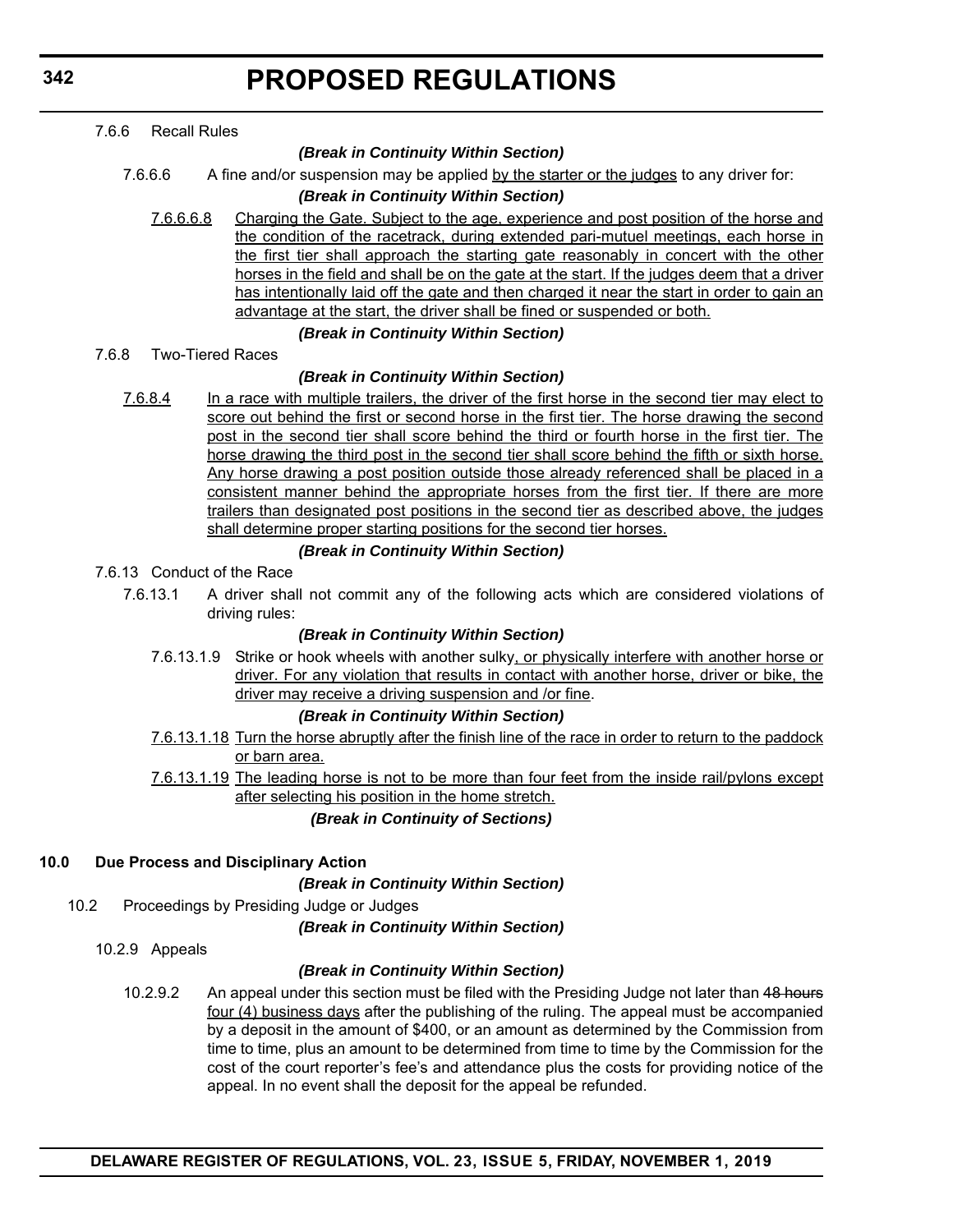<span id="page-12-0"></span>**\*Please Note: As the rest of the sections were not amended, they are not being published. A copy of the regulation is available at:**

#### **[501 Harness Racing Rules and Regulations](http://regulations.delaware.gov/register/november2019/proposed/23 DE Reg 340 11-01-19.htm)**

#### **[DEPARTMENT OF EDUCATION](https://www.doe.k12.de.us/)**

**OFFICE OF [THE SECRETARY](https://www.doe.k12.de.us/Page/11)**

Statutory Authority: 14 Delaware Code, Section 122(a) (14 **Del.C.** §122(a)) 14 **DE Admin. Code** 258

#### **PUBLIC NOTICE**

#### **Education Impact Analysis Pursuant To 14 Del.C. Section 122(d)**

#### **[258 Federal Programs General Complaint Procedures\\*](#page-3-0)**

#### **A. TYPE OF REGULATORY ACTION REQUIRED**

Amendment to Existing Regulation

#### **B. SYNOPSIS OF SUBJECT MATTER OF THE REGULATION**

Pursuant to 14 **Del.C.** §122(a), the Secretary of Education intends to amend 14 **DE Admin. Code** 258 Federal Programs General Complaint Procedures\*. This regulation is being amended to update the name of the Title IV Part A Safe and Drug Free Schools and Communities Program, to renumber sections for clarification of information, to standardize terms, and to comply with 29 **Del.C.** §10407 which requires regulations to be reviewed on a recurring basis every four years.

Persons wishing to present their views regarding this matter may do so in writing by the close of business on or before December 4, 2019 to Department of Education, Office of the Secretary, Attn: Regulation Review, 401 Federal Street, Suite 2, Dover, Delaware 19901 or email to [DOEregulations.comment@doe.k12.de.us.](mailto:DOEregulations.comment@doe.k12.de.us) A copy of this regulation may be viewed online at the Registrar of Regulation's website, [http://regulations.delaware.gov/](http://regulations.delaware.gov/services/current_issue.shtml) [services/current\\_issue.shtml,](http://regulations.delaware.gov/services/current_issue.shtml) or obtained at the Department of Education, located at the address listed above.

#### **C. IMPACT CRITERIA**

1. Will the amended regulation help improve student achievement as measured against state achievement standards? The amended regulation does not directly address student achievement as measured against state achievement standards.

2. Will the amended regulation help ensure that all students receive an equitable education? The amended regulation does not directly address equitable education.

3. Will the amended regulation help to ensure that all students' health and safety are adequately protected? The amended regulation does not address students' health and safety.

4. Will the amended regulation help to ensure that all students' legal rights are respected? The amended regulation will help ensure that all students' legal rights are respected.

5. Will the amended regulation preserve the necessary authority and flexibility of decision making at the local board and school level? The amended regulation does not change the decision making at the local board and school level.

6. Will the amended regulation place unnecessary reporting or administrative requirements or mandates upon decision makers at the local board and school levels? The amended regulation does not place any unnecessary reporting or administrative requirements on decision makers.

7. Will the decision making authority and accountability for addressing the subject to be regulated be placed in the same entity? The amended regulation does not change the decision making authority and accountability for addressing the subject to be regulated.

8. Will the amended regulation be consistent with and not an impediment to the implementation of other state educational policies, in particular to state educational policies addressing achievement in the core academic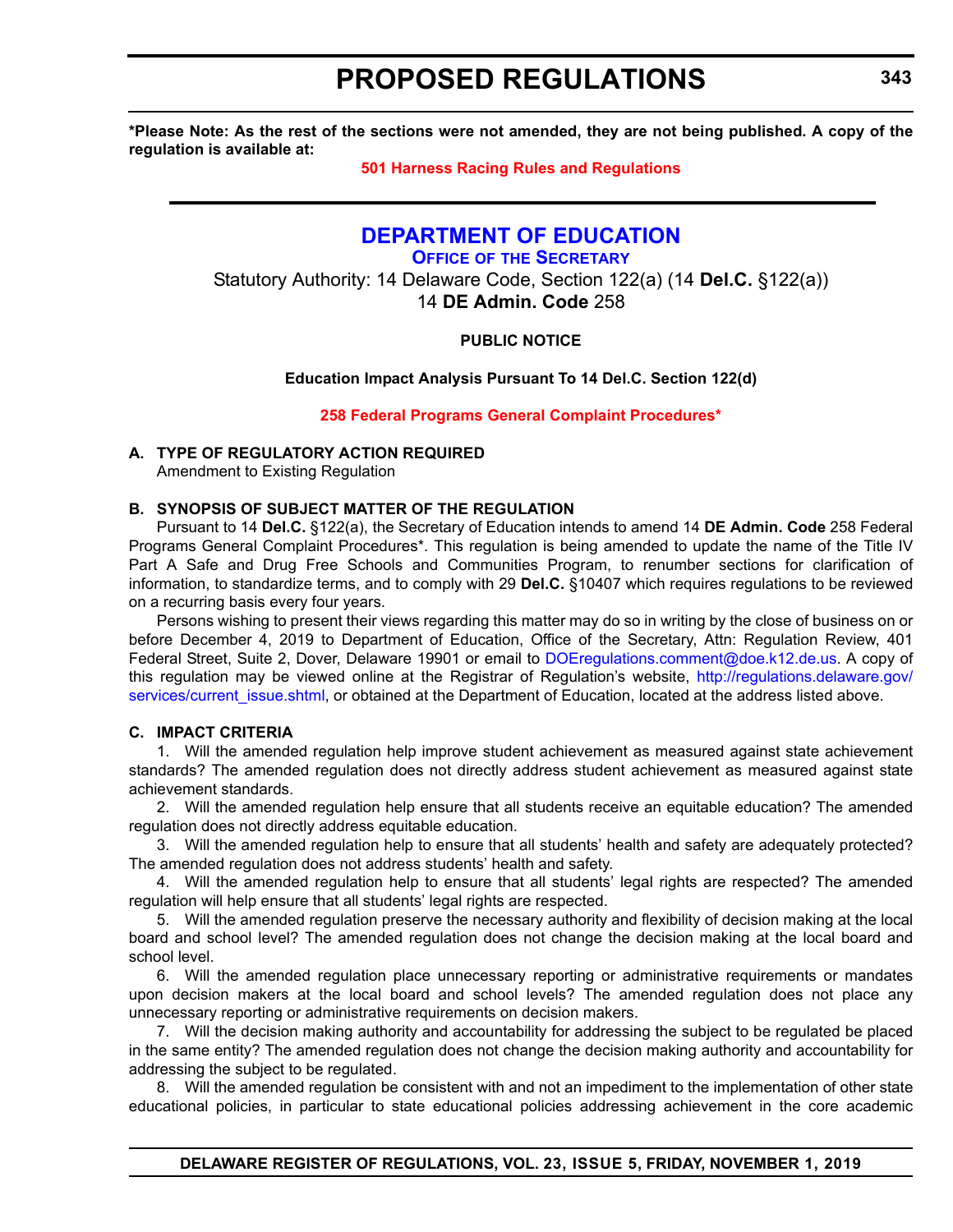subjects of mathematics, science, language arts and social studies? The amended regulation is consistent with and not an impediment to the implementation of other state educational policies.

9. Is there a less burdensome method for addressing the purpose of the regulation? There is no less burdensome method for addressing the purpose of the regulation.

10. What is the cost to the State and to the local school boards of compliance with the regulation? There are no material costs to implementing this amended regulation.

#### **\*Please Note: The Regulatory Flexibility Analysis and Impact Statement for this regulation, as required by 29 Del.C. Ch. 104, is available at:**

**<http://regulations.delaware.gov/register/november2019/proposed/23 DE Reg 343RFA 11-01-19.pdf>**

#### **258 Federal Programs General Complaint Procedures\***

#### **1.0 Programs Covered by the Complaint Process**

This complaint process shall apply to the following programs: Title I Part A Improving Basic Programs Operated by Local Education Agencies; Title I Part B-1 Reading First; Title I Part B-2 Early Reading First; Title I Part B-3 William F. Goodling Even Start Family Literacy Program; Title I Part C Education of Migratory Children; Title I Part D Prevention and Intervention Programs for Children and Youth Who are Neglected, Delinquent, or at Risk; Title I Part F Comprehensive School Reform; Title I Part G Advanced Placement; Title II Part A Teacher and Principal Training and Recruiting Fund, Grants to States; Title II Part A-5-2151(B) School Leadership; Title II Part D 1 and 2 Enhancing Education Through Technology; Title III Language Instruction for Limited English Proficient and Immigrant Students; Title IV Part A Safe and Drug Free Schools and Communities The Student Support and Academic Enrichment (SSAE); Title IV Part B 21st Century Community Learning Centers; Title V Part A Innovative Programs and Title V Part B-1 Public Charter Schools.

#### **2.0 Right to File a Complaint**

- 2.1 An organization or an individual may file a complaint regarding an alleged violation of Federal Program Statutes federal program statutes or regulations by the Delaware Department of Education or the Local Education Agency local education agency. For purposes of this regulation, a Local Education Agency local education agency shall also include charter schools. A written and signed complaint shall be filed with the Delaware Department of Education.
- 2.12.2 The complaint shall include a statement specifying the alleged violation by the State Education Agency state education agency or a Local Education Agency. Such statement local education agency and shall include facts and documentation of the alleged violation.
- 2.22.3 The Delaware Department of Education shall investigate the complaint and issue a written report including findings of fact and a decision to the parties included in the complaint within sixty (60) working days of the receipt of the complaint. An extension of the time limit may be made by the Delaware Department of Education only if exceptional circumstances exist with respect to a particular complaint.
- 2.32.4 The Delaware Department of Education may conduct an independent onsite investigation of the complaint, if it is determined that an on site onsite investigation is necessary.
- 2.42.5 The complaint shall allege a violation that occurred not more than one (1) year prior to the date that the complaint is received.

#### **3.0 Complaint Made to the Local Education Agency**

3.1 An organization or an individual is encouraged to file a written, signed complaint with the Local Education Agency local education agency, prior to submission of the complaint to the Delaware Department of Education, concerning an alleged violation by the Local Education Agency local education agency of a Federal statute or regulation that applies to the Local Education Agency's local education agency's program.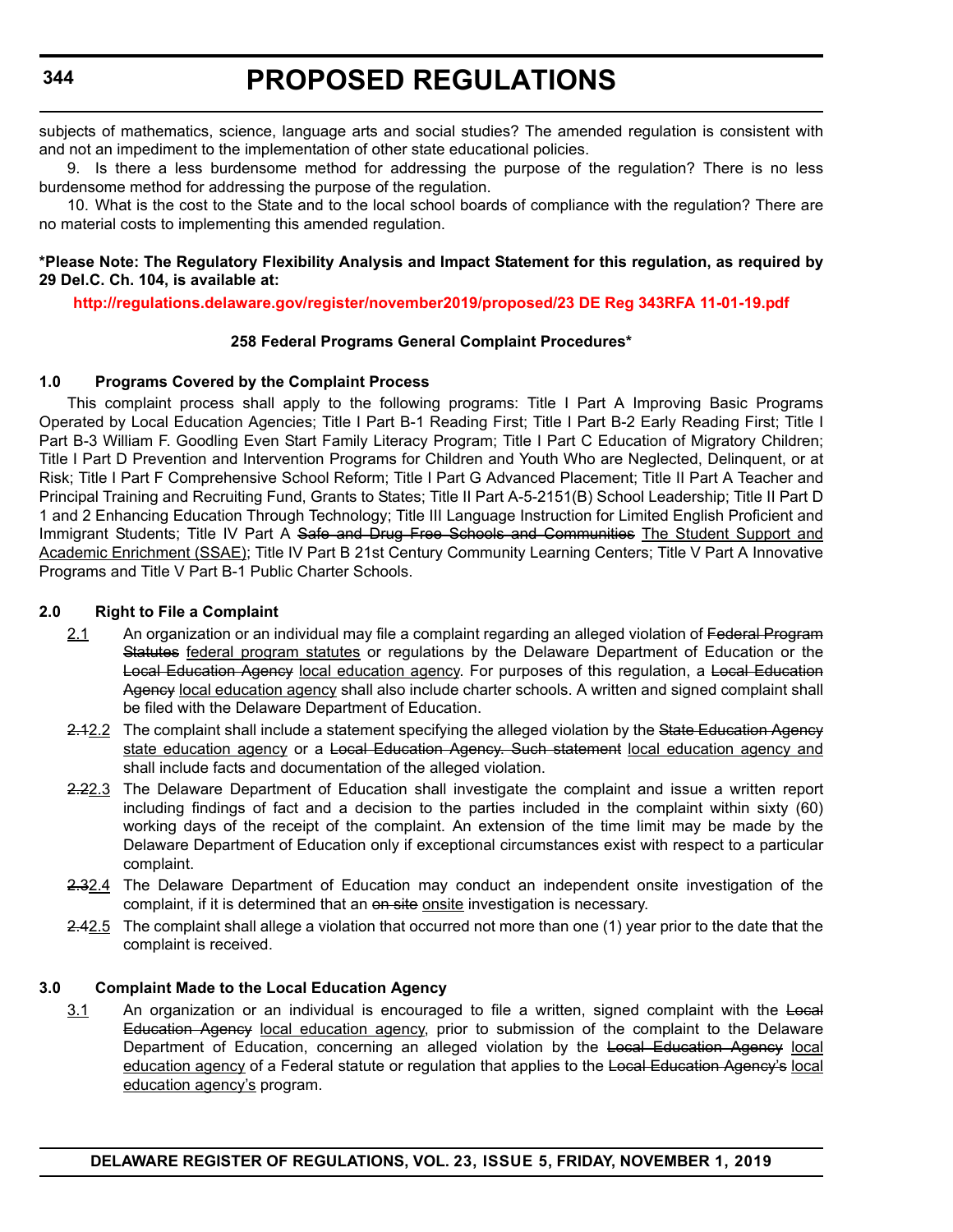- <span id="page-14-0"></span>3.13.2 The complaint shall include a statement specifying the alleged violation by the Local Education Agency local education agency. Such statement shall include facts and documentation of the alleged violation.
- 3.23.3 The superintendent or the agency head of the Local Education Agency local education agency shall investigate the complaint and issue a written report including findings of fact and a decision to the parties involved in the complaint within sixty (60) working days of the receipt of the complaint.
- 3.33.4 An appeal of the Local Education Agency local education agency decision may be made by the complainant to the Delaware Department of Education. The appeal shall be in writing and signed by the individual or by an individual representative of the organization making the appeal. The Delaware Department of Education shall resolve the appeal in the same manner as a complaint, as indicated in Section 2.0.

#### **4.0 Review of Final Decision by the U.S. Department of Education**

Any party to the complaint has the right to request that the Secretary, U. S. Department of Education, review the final decision of the Delaware Department of Education. The request for an appeal of the decision to the Secretary, U. S. Department of Education, shall be made in writing to the Delaware Department of Education within sixty days of the receipt of the decision.

#### **5.0 Complaints and appeals to the Delaware Department of Education shall be mailed to the following address:**

Secretary of Education Delaware Department of Education 401 Federal Street Suite 2 Dover, Delaware 19901-3639

\*IDEA Part B, as amended, has other specific remedies and procedural safeguards specified under Section 615 of the Act to protect students with disabilities. See 14 **DE Admin. Code** 923 Children with Disabilities Subpart B General Duties and Eligibility of Agencies.

#### **OFFICE OF [THE SECRETARY](https://www.doe.k12.de.us/Page/11)**

Statutory Authority: 14 Delaware Code, Section 122(d)(2) (14 **Del.C.** §122(d)(2)) 14 **DE Admin. Code** 605

#### **PUBLIC NOTICE**

#### **Education Impact Analysis Pursuant To 14 Del.C. Section 122(d)**

#### **[605 Student Rights and Responsibilities](#page-3-0)**

#### **A. TYPE OF REGULATORY ACTION REQUIRED**

Reauthorization of Existing Regulation

#### **B. SYNOPSIS OF SUBJECT MATTER OF THE REGULATION**

Pursuant to 14 **Del.C.** §122(d)(2), the Secretary of Education intends to reauthorize 14 **DE Admin. Code** 605 Student Rights and Responsibilities. The Department has reviewed the regulation in order to comply with 29 **Del.C.** §10407 which requires regulations to be reviewed on a recurring bases every four years and concluded that the regulation should be readopted without any changes.

Persons wishing to present their views regarding this matter may do so in writing by the close of business on or before December 4, 2019 to Department of Education, Office of the Secretary, Attn: Regulation Review, 401 Federal Street, Suite 2, Dover, Delaware 19901 or email to [DOEregulations.comment@doe.k12.de.us.](mailto:DOEregulations.comment@doe.k12.de.us) A copy of

#### **DELAWARE REGISTER OF REGULATIONS, VOL. 23, ISSUE 5, FRIDAY, NOVEMBER 1, 2019**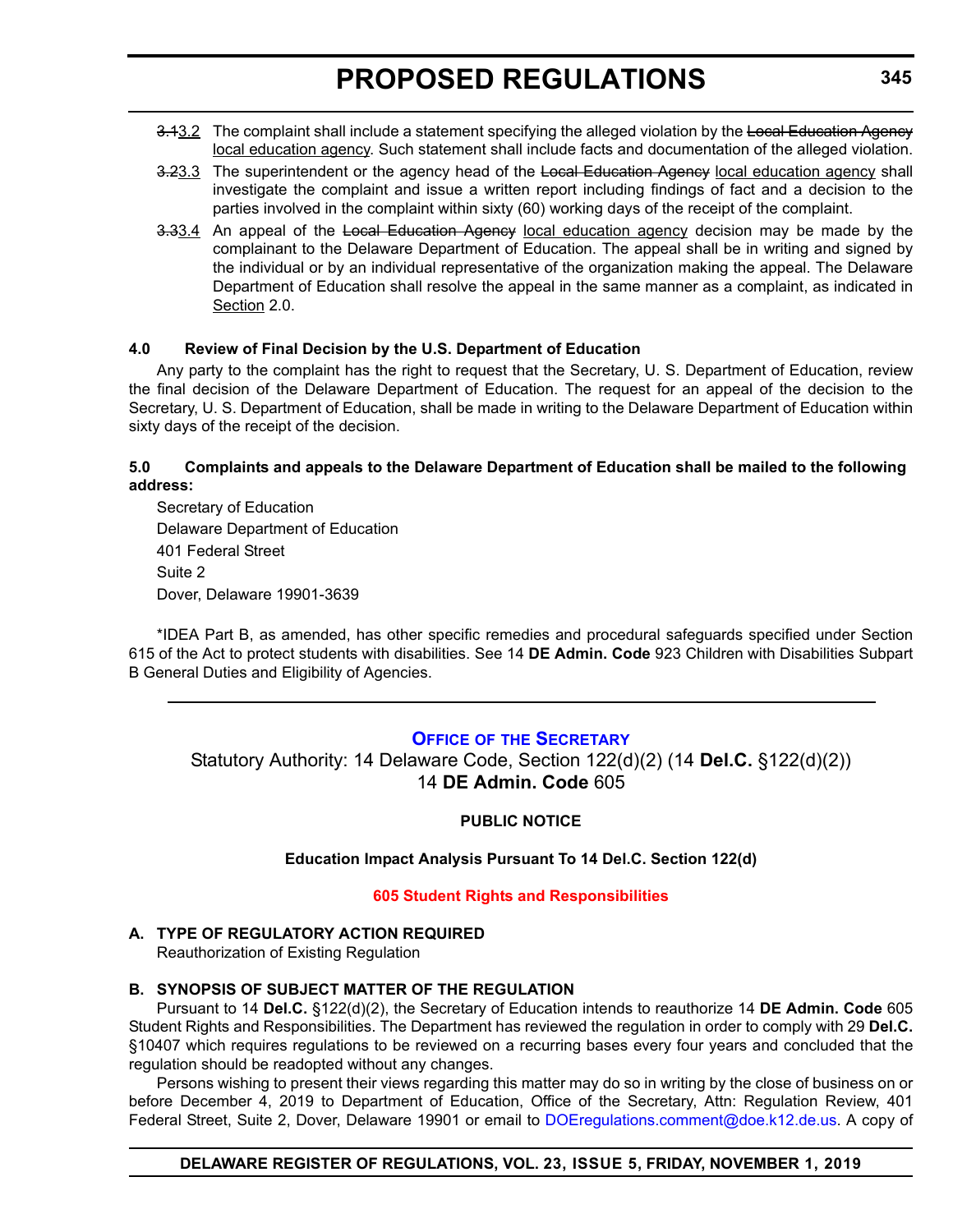this regulation may be viewed online at the Registrar of Regulation's website, [http://regulations.delaware.gov/](http://regulations.delaware.gov/services/current_issue.shtml) [services/current\\_issue.shtml](http://regulations.delaware.gov/services/current_issue.shtml), or obtained at the Department of Education, located at the address listed above.

#### **C. IMPACT CRITERIA**

1. Will the regulation help improve student achievement as measured against state achievement standards? The reauthorized regulation does not directly address student achievement as measured against state achievement standards.

2. Will the regulation help ensure that all students receive an equitable education? The reauthorized regulation is intended to help ensure all students receive an equitable education.

3. Will the regulation help to ensure that all students' health and safety are adequately protected? The reauthorized regulation helps ensure that all students' health and safety are adequately protected by providing guidelines around student rights and responsibilities.

4. Will the regulation help to ensure that all students' legal rights are respected? The reauthorized regulation specifically helps to ensure that all students' legal rights are respected.

5. Will the regulation preserve the necessary authority and flexibility of decision making at the local board and school level? The reauthorized regulation does not change the decision making at the local board and school level.

6. Will the regulation place unnecessary reporting or administrative requirements or mandates upon decision makers at the local board and school levels? The reauthorized regulation does not place any unnecessary reporting or administrative requirements on decision makers.

7. Will the decision making authority and accountability for addressing the subject to be regulated be placed in the same entity? The decision making authority and accountability for addressing the subject to be regulated does not change because of the reauthorized regulation.

8. Will the regulation be consistent with and not an impediment to the implementation of other state educational policies, in particular to state educational policies addressing achievement in the core academic subjects of mathematics, science, language arts and social studies? The reauthorized regulation is consistent with and not an impediment to the implementation of other state educational policies.

9. Is there a less burdensome method for addressing the purpose of the regulation? There is not a less burdensome method for addressing the purpose of the regulation.

10. What is the cost to the State and to the local school boards of compliance with the regulation? There is no expected cost to implementing this reauthorized regulation.

#### **\*Please Note: The Regulatory Flexibility Analysis and Impact Statement for this regulation, as required by 29 Del.C. Ch. 104, is available at:**

**<http://regulations.delaware.gov/register/november2019/proposed/23 DE Reg 345RFA 11-01-19.pdf>**

#### **605 Student Rights and Responsibilities**

#### **1.0 Required Policy**

1.1 All local school districts and charter schools shall have their own policies on student rights and responsibilities. These policies shall be based on the most current version or reauthorization of **Delaware Code**, **Delaware Administrative Code**, federal legislation such as, but not limited to, Individuals with Disabilities Education Act (IDEA), Civil Rights Act, Elementary and Secondary Education Act (ESEA), Section 504 of the Rehabilitation Act, Americans with Disabilities Act (ADA), and the Patsy T. Mink Equal Opportunity in Education Act (Title IX).

#### **2.0 Distribution of Student Rights and Responsibilities Policy**

- 2.1 Each local school district and charter school shall distribute and explain these policies to every student at the beginning of each school year.
- 2.2 Each district and charter school shall distribute and explain these policies to each student enrolling or re enrolling during the school year.
- 2.3 Each district and charter school shall post the policies on student rights and responsibilities on its website and notify a parent, guardian or Relative Caregiver of each student in writing where this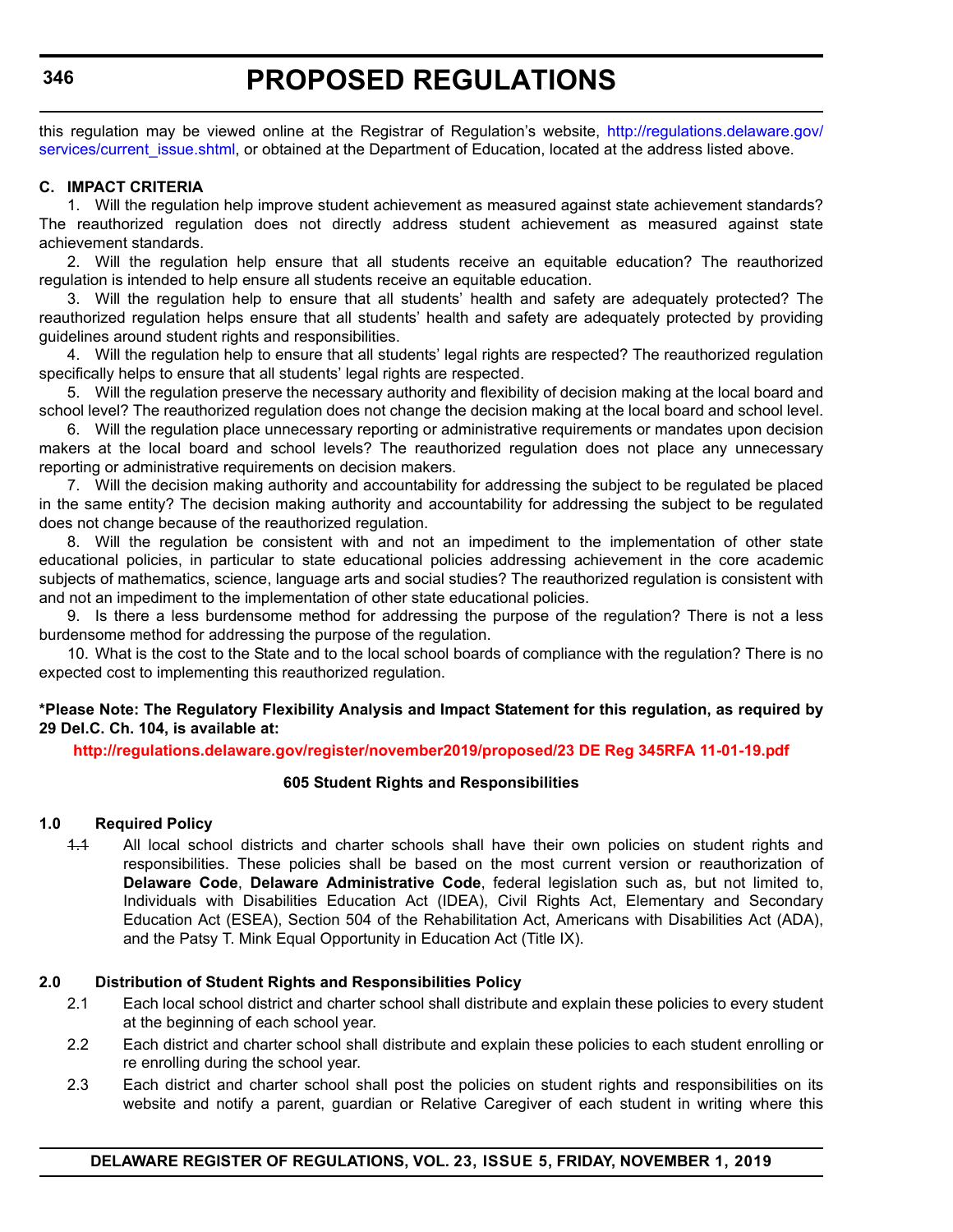<span id="page-16-0"></span>policy(s) can be accessed. A hard copy shall be provided to a parent, guardian or Relative Caregiver upon request.

#### **3.0 Reporting Requirements and Timelines**

- 3.1 Each local school district and charter school shall have an electronic copy of its current student rights and responsibilities policy(s) on file with the Department of Education.
- 3.2 Each local school district and charter school shall provide an electronic copy of any student rights and responsibilities policy(s) to the Department within ninety (90) days of such revision(s) regardless of whether said revisions were made as a result of changes to Federal, state or local law, regulations, guidance or policies.

#### **OFFICE OF [THE SECRETARY](https://www.doe.k12.de.us/Page/11)**

Statutory Authority: 14 Delaware Code, Chapter 27 (14 **Del.C.** Ch. 27) 14 **DE Admin. Code** 615

#### **PUBLIC NOTICE**

#### **Education Impact Analysis Pursuant To 14 Del.C. Section 122(d)**

#### **[615 School Attendance](#page-3-0)**

#### **A. TYPE OF REGULATORY ACTION REQUIRED** Amendment to Existing Regulation

#### **B. SYNOPSIS OF SUBJECT MATTER OF THE REGULATION**

Pursuant to 14 **Del.C.** Ch. 27, the Secretary of Education seeks the consent of the State Board of Education to amend 14 **DE Admin. Code** 615 School Attendance. This regulation concerns school attendance for students in grades K through 12. This regulation is being reviewed in compliance with 29 **Del.C.** §10407 which requires regulations to be reviewed on a recurring basis every four years. It is also being amended to include charter schools.

Persons wishing to present their views regarding this matter may do so in writing by the close of business on or before December 4, 2019 to the Department of Education, Office of the Secretary, Attn: Regulation Review, 401 Federal Street, Suite 2, Dover, Delaware 19901 or email to [DOEregulations.comment@doe.k12.de.us.](mailto:DOEregulations.comment@doe.k12.de.us) A copy of this regulation may be viewed online at the Registrar of Regulation's website, [http://regulations.delaware.gov/](http://regulations.delaware.gov/services/current_issue.shtml) services/current issue.shtml or obtained at the Department of Education's Office of the Secretary, located at the address above.

#### **C. IMPACT CRITERIA**

1. Will the amended regulation help improve student achievement as measured against state achievement standards? The amended regulation intends to help improve student achievement as measured against state achievement standards by providing guidance on school attendance.

2. Will the amended regulation help ensure that all students receive an equitable education? The amended regulation will help ensure all students receive an equitable education.

3. Will the amended regulation help to ensure that all students' health and safety are adequately protected? The amended regulation does not address students' health and safety.

4. Will the amended regulation help to ensure that all students' legal rights are respected? The amended regulation continues to help ensure that all students' legal rights are respected.

5. Will the amended regulation preserve the necessary authority and flexibility of decision making at the local board and school level? The amended regulation does not change the decision making at the local board and school level.

6. Will the amended regulation place unnecessary reporting or administrative requirements or mandates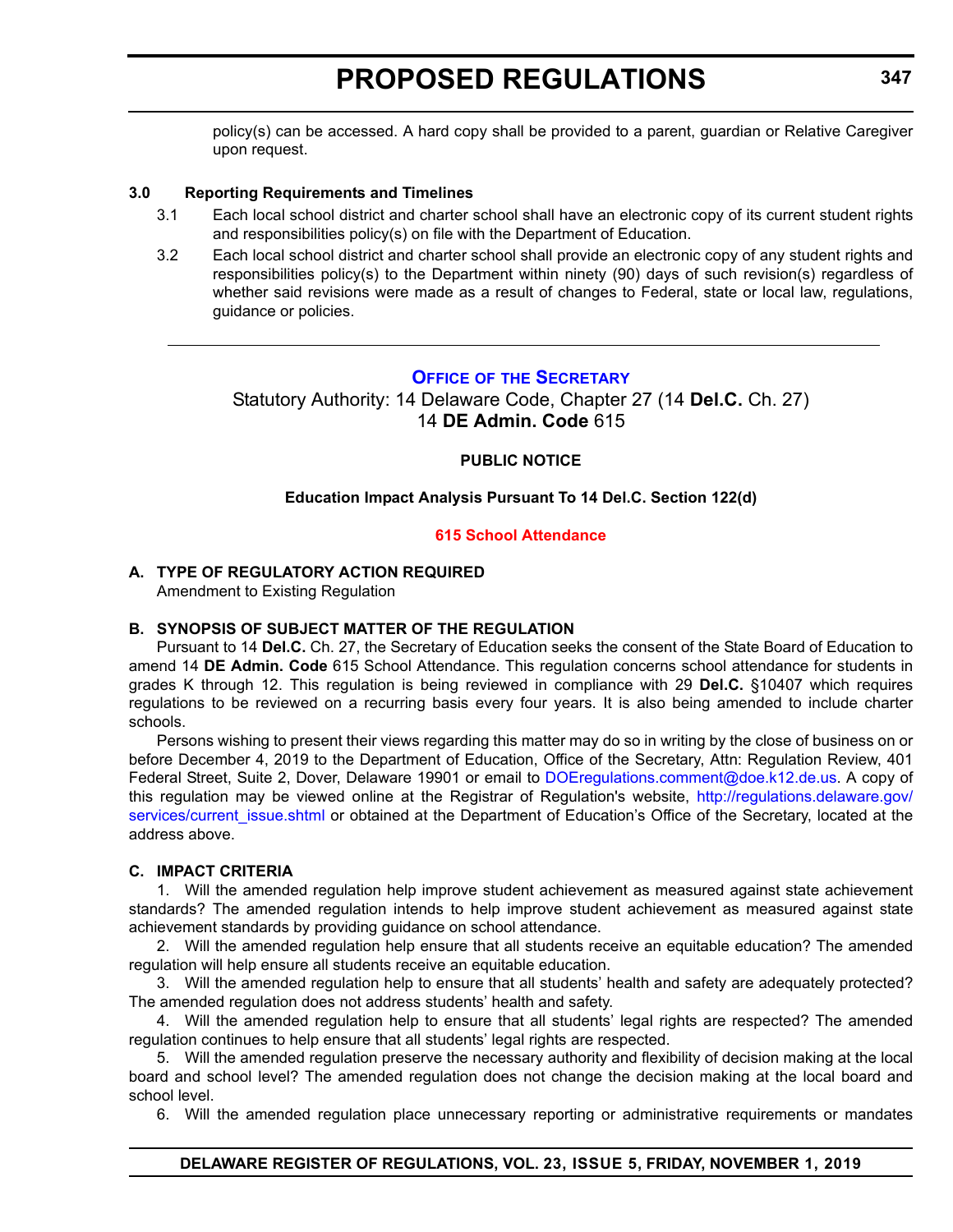upon decision makers at the local board and school levels? The amended regulation does not place any unnecessary reporting or administrative requirements on decision makers.

7. Will the decision making authority and accountability for addressing the subject to be regulated be placed in the same entity? The amended regulation does not change the decision making authority and accountability for addressing the subject.

8. Will the amended regulation be consistent with and not an impediment to the implementation of other state educational policies, in particular to state educational policies addressing achievement in the core academic subjects of mathematics, science, language arts and social studies? The amended regulation is consistent with and not an impediment to the implementation of other state educational policies.

9. Is there a less burdensome method for addressing the purpose of the regulation? There is no less burdensome method for addressing the purpose of the regulation.

10. What is the cost to the State and to the local school boards of compliance with the regulation? There are no material costs to implementing this amended regulation.

#### **\*Please Note: The Regulatory Flexibility Analysis and Impact Statement for this regulation, as required by 29 Del.C. Ch. 104, is available at:**

#### **<http://regulations.delaware.gov/register/november2019/proposed/23 DE Reg 347RFA 11-01-19.pdf>**

#### **615 School Attendance**

#### **1.0 Required Attendance Policy**

1.1 Each school district and charter school shall have an attendance policy that is in accordance with the requirements of the **Delaware Code** complies with 14 **Del.C.** Ch. 27 and which defines and describes the district's or charter school's rules concerning attendance for students K to 12.

#### **2.0 Distribution of Attendance Policy**

- 2.1 Each district or charter school shall distribute and explain these policies to every student at the beginning of each school year.
- 2.2 Each district or charter school shall distribute and explain these policies to each student enrolling or re enrolling during the school year.
- 2.3 Each district or charter school shall post the attendance policy on its website and notify a parent, guardian or Relative Caregiver relative caregiver of each student in writing where this policy can be accessed. A hard copy shall be provided to a parent, quardian or Relative Caregiver relative caregiver upon request.

#### **3.0 Reporting Requirements and Timelines**

- 3.1 Each public school district or charter school shall have an electronic copy of its current attendance policy on file with the Department of Education.
- 3.2 Each public school district or charter school shall provide an electronic copy of any revised attendance policy within ninety (90) days of such revision(s) regardless of whether said revisions were made as a result of changes to Federal federal, state or local law, regulations, guidance or policies.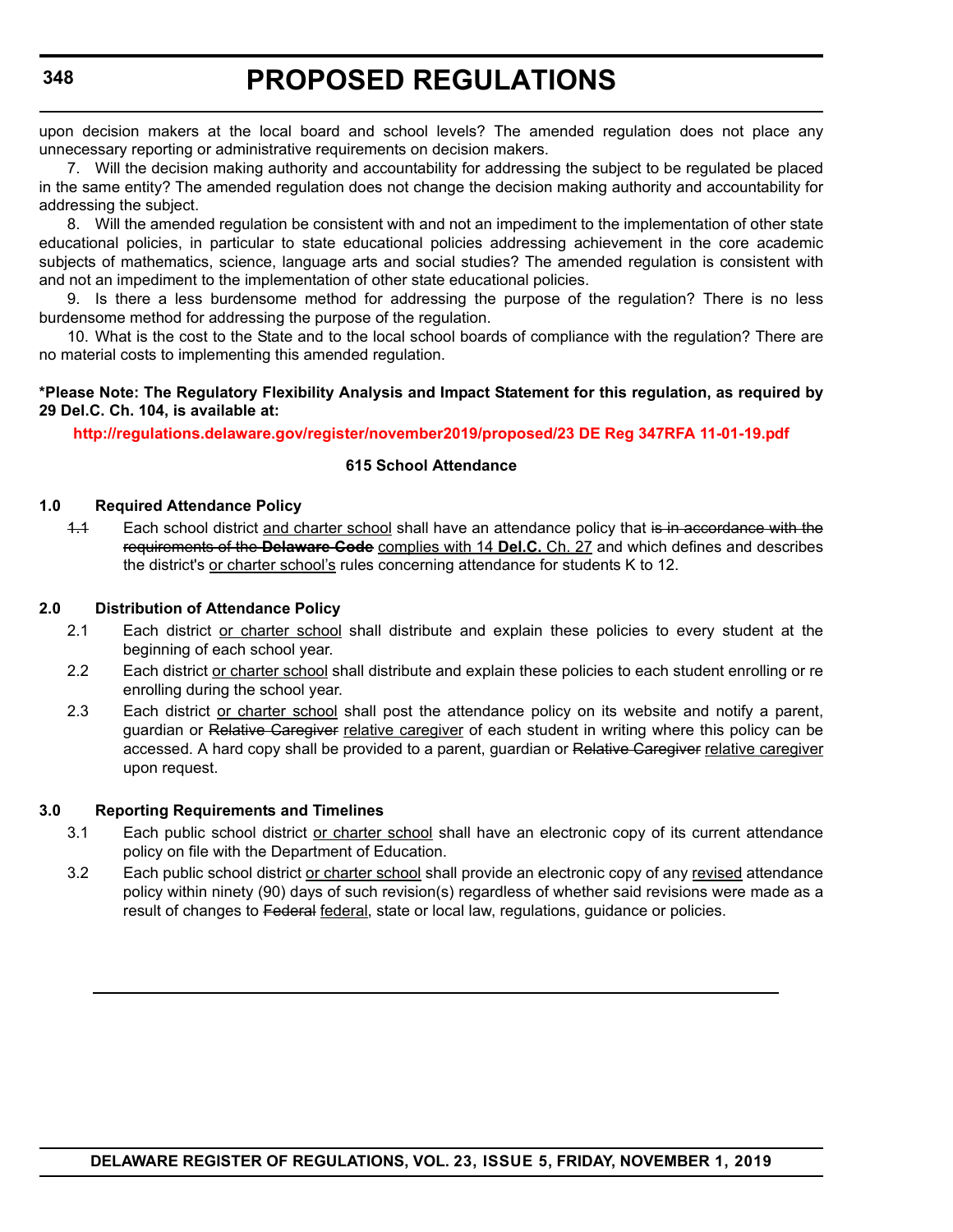#### **OFFICE OF [THE SECRETARY](https://www.doe.k12.de.us/Page/11)**

<span id="page-18-0"></span>Statutory Authority: 14 Delaware Code, Section 122(b)(11) (14 **Del.C.** §122(b)(11)) 14 **DE Admin. Code** 735

#### **PUBLIC NOTICE**

**Education Impact Analysis Pursuant To 14 Del.C. Section 122(d)**

**[735 Standardized Financial Reporting and Transparency](#page-3-0)**

#### **A. TYPE OF REGULATORY ACTION REQUIRED**

Amendment to Existing Regulation

#### **B. SYNOPSIS OF SUBJECT MATTER OF THE REGULATION**

Pursuant to 14 **Del.C.** §122(b)(11), the Secretary of Education intends to amend 14 **DE Admin. Code** 735 Standardized Financial Reporting and Transparency. The Department has reviewed the regulation in order to comply with 29 **Del.C.** §10407 which requires regulations to be reviewed on a recurring basis every four years and updated the regulation to align with current practice and to further clarify and update terminology.

Persons wishing to present their views regarding this matter may do so in writing by the close of business on or before December 4, 2019 to Department of Education, Office of the Secretary, Attn: Regulation Review, 401 Federal Street, Suite 2, Dover, Delaware 19901 or email to [DOEregulations.comment@doe.k12.de.us.](mailto:DOEregulations.comment@doe.k12.de.us) A copy of this regulation may be viewed online at the Registrar of Regulation's website, [http://regulations.delaware.gov/](http://regulations.delaware.gov/services/current_issue.shtml) [services/current\\_issue.shtml,](http://regulations.delaware.gov/services/current_issue.shtml) or obtained at the Department of Education, located at the address listed above.

#### **C. IMPACT CRITERIA**

1. Will the regulation help improve student achievement as measured against state achievement standards? The reauthorized regulation does not directly address student achievement as measured against state achievement standards.

2. Will the regulation help ensure that all students receive an equitable education? The reauthorized regulation is intended to help ensure all students receive an equitable education.

3. Will the regulation help to ensure that all students' health and safety are adequately protected? The reauthorized regulation does not address student health and safety.

4. Will the regulation help to ensure that all students' legal rights are respected? The reauthorized regulation continues to help ensure that all students' legal rights are respected.

5. Will the regulation preserve the necessary authority and flexibility of decision making at the local board and school level? The reauthorized regulation does not change the decision making at the local board and school level.

6. Will the regulation place unnecessary reporting or administrative requirements or mandates upon decision makers at the local board and school levels? The reauthorized regulation does not place any unnecessary reporting or administrative requirements on decision makers.

7. Will the decision making authority and accountability for addressing the subject to be regulated be placed in the same entity? The decision making authority and accountability for addressing the subject to be regulated does not change because of the reauthorized regulation.

8. Will the regulation be consistent with and not an impediment to the implementation of other state educational policies, in particular to state educational policies addressing achievement in the core academic subjects of mathematics, science, language arts and social studies? The reauthorized regulation is consistent with and not an impediment to the implementation of other state educational policies.

9. Is there a less burdensome method for addressing the purpose of the regulation? There is not a less burdensome method for addressing the purpose of the regulation.

10. What is the cost to the State and to the local school boards of compliance with the regulation? There is no expected cost to implementing this reauthorized regulation.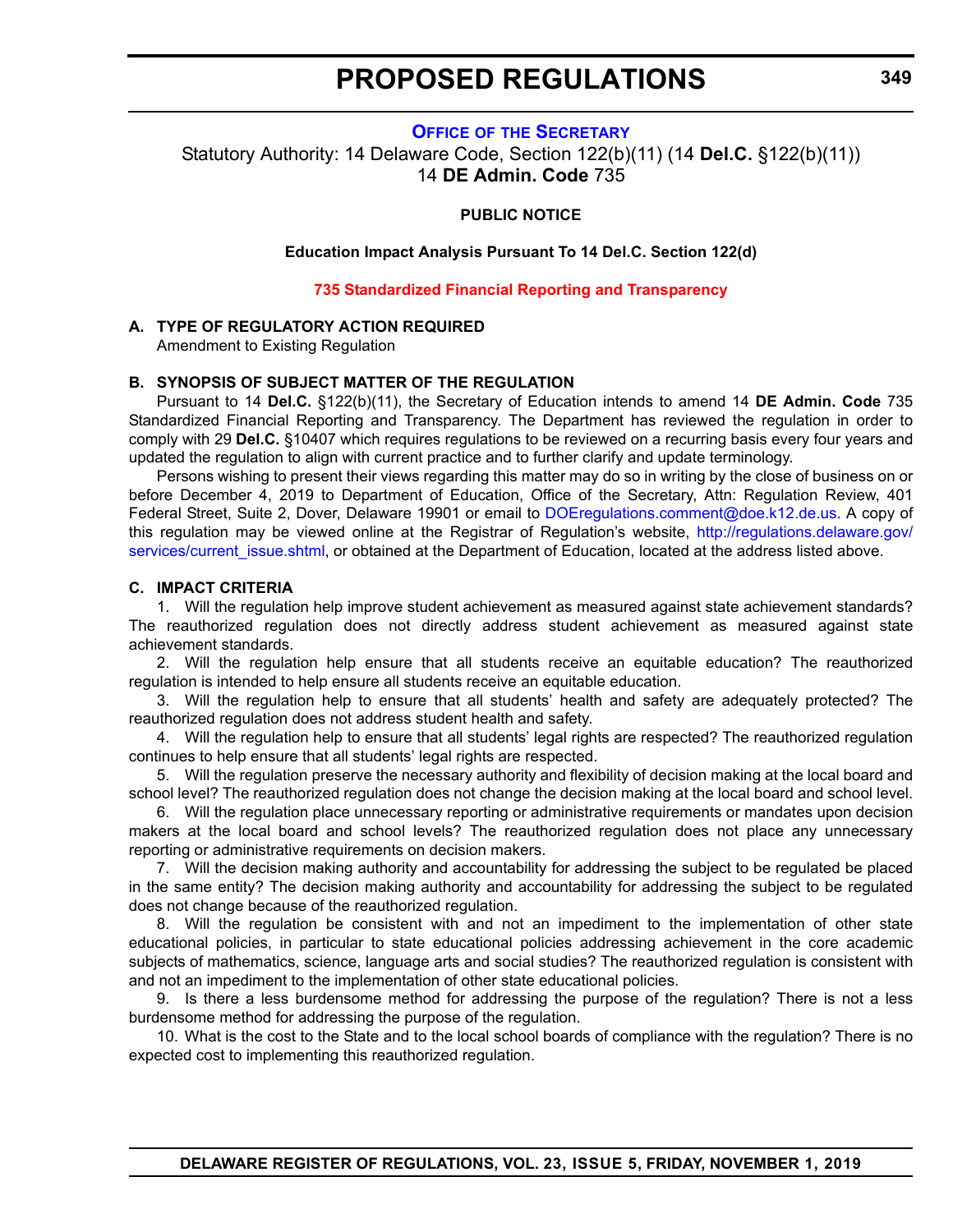**\*Please Note: The Regulatory Flexibility Analysis and Impact Statement for this regulation, as required by 29 Del.C. Ch. 104, is available at:**

**<http://regulations.delaware.gov/register/november2019/proposed/23 DE Reg 349RFA 11-01-19.pdf>**

#### **735 Standardized Financial Reporting and Transparency**

#### **1.0 Purpose**

The purpose of this regulation is to outline the criteria and process for the required standardized financial reporting pursuant to 14 **Del.C.** §122(b)(11); and the uniformity and transparency in the financial recording and bookkeeping practices of the school districts and charter schools pursuant to 14 **Del.C.**, §§1508 and 1509.

#### **2.0 Definitions**

"**Charter School**" shall mean a charter school board established pursuant to Chapter 5 of Title 14 of the **Delaware Code** means a non-home based full-time public school that is operated in an approved physical plant under a charter granted by, or transferred to, the Department of Education or other authorizing body for the personal physical attendance of all students.

"**Delaware Educational Statistics Report**" shall mean the annual reports maintained by the Delaware Department of Education related to financial and pupil information.

"**Delaware Financial Management System or (DFMS)**" shall mean the State of Delaware's system for managing financial transactions.

"**District**" shall mean means a reorganized school district or vocational technical school district established pursuant to Chapter 10 of Title 14 of the **Delaware Code** 14 **Del.C.** Ch. 10.

"**First State Financials**" or "**FSF**" means the State of Delaware's system for managing financial transactions.

"**Open Checkbook**" means the State of Delaware's official online checkbook that provides the ability to view payment information by state agency, expenditure category, or vendor and includes information on credit card transactions of state employees.

"**PHRST**" shall mean means the State of Delaware's payroll and human resources system.

"**State of Delaware Online Checkbook**" shall mean the State of Delaware's official online checkbook. The online checkbook provides the ability to view payment information by state agency, expenditure category, or vendor. The data are updated on a quarterly basis.

#### **3.0 Standardized Financial Report**

Standardized Financial Report financial reports shall mean the provide a summary of the District's or Charter School's financial documentation data provided in a format approved by the Department of Education that includes, but is not limited to, the District's or Charter School's most current expenditure and revenue budgets. This documentation shall include encumbrances, expenditures, and remaining balances by category as prescribed in the approved format. Districts and Charter Schools shall indicate on the Standardized Financial Report reports whether the most current expenditure and revenue budgets are preliminary, amended or have been finalized by its approving entity.

#### **4.0 Uniformity and Transparency in Financial Recording and Bookkeeping Practices**

- 4.1 Each District and Charter School shall be required to use the following:
	- 4.1.1 Delaware Financial Management System FSF or successor thereof for all financial transaction maintained in that system;
	- 4.1.2 PHRST for payroll purposes; and
	- 4.1.3 All other financial reporting formats or templates as provided by the Department of Education.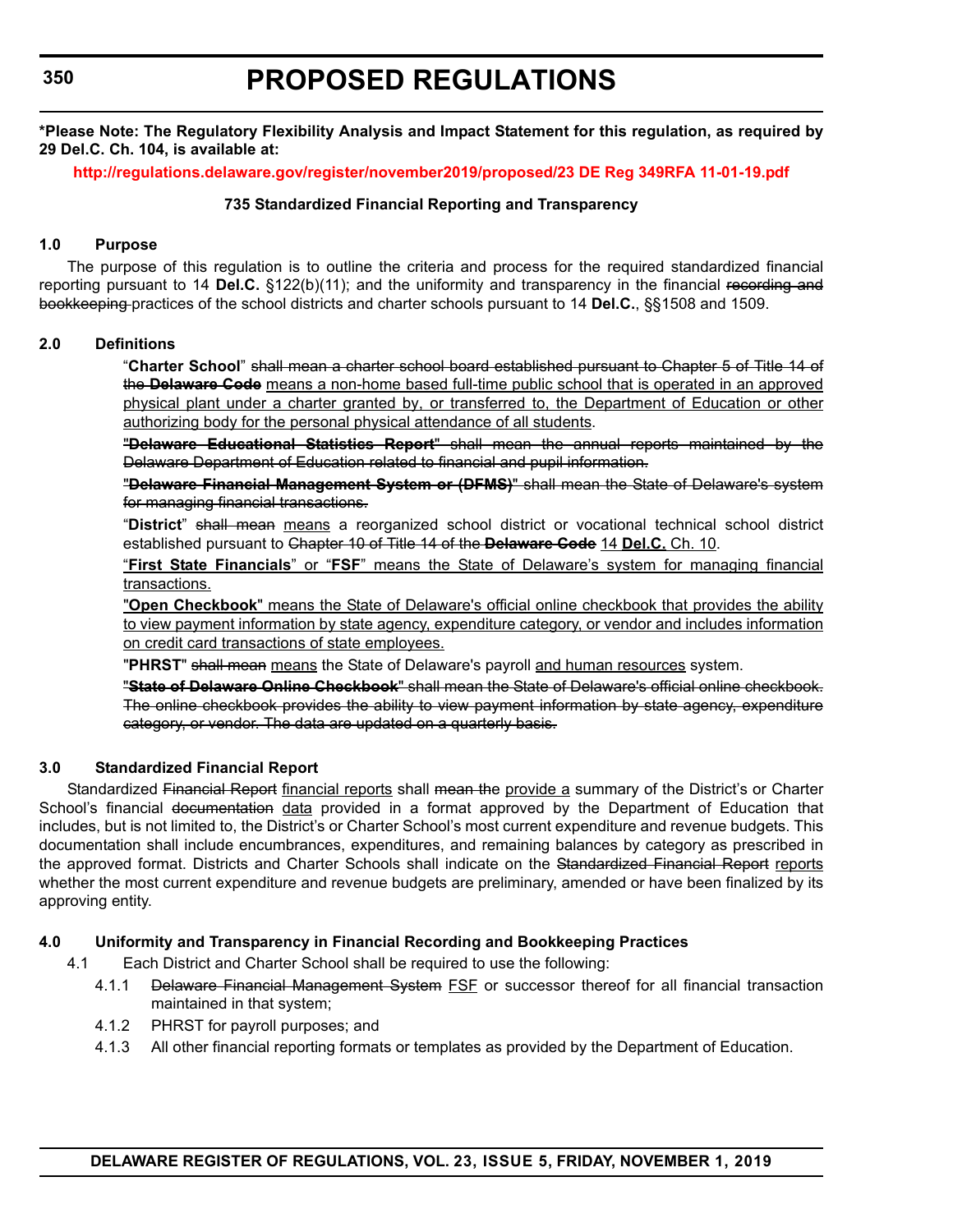#### <span id="page-20-0"></span>**5.0 Reporting Requirements and Timelines**

- 5.1 Each District and Charter school School, no later than fifteen (15) working days after the most recent District or Charter School board meeting, shall post the most current Standardized Financial Report standardized financial report on its website. Provided further, the District or Charter School shall provide post the final Standardized Financial Report for the past school year, no later than September 1st of each year.
- 5.2 Each District and Charter school School shall provide a link on its website to the State of Delaware Online Open Checkbook, which includes state employee credit card transactions.
- 5.3 Each District and Charter school School shall provide a link on its website to the Delaware Educational Statistics Report Card, which includes additional financial reporting data.

#### **OFFICE OF [THE SECRETARY](https://www.doe.k12.de.us/Page/11)**

Statutory Authority: 14 Delaware Code, Section 122(a) (14 **Del.C.** §122(a)) 14 **DE Admin. Code** 742

#### **PUBLIC NOTICE**

#### **Education Impact Analysis Pursuant To 14 Del.C. Section 122(d)**

#### **[742 Compensation of School District and Charter School Personnel Under Federal Projects](#page-3-0)**

#### **A. TYPE OF REGULATORY ACTION REQUIRED**

Amendment to Existing Regulation

#### **B. SYNOPSIS OF SUBJECT MATTER OF THE REGULATION**

Pursuant to 14 Delaware Code, Section 122(a), the Secretary of Education intends to amend 14 **DE Admin. Code** 742 Compensation of School District and Charter School Personnel Under Federal Projects. The Department has reviewed the regulation in order to comply with 29 **Del.C.** §10407 which requires regulations to be reviewed on a recurring basis every four years and found that federal and Delaware code citations needed to be updated.

Persons wishing to present their views regarding this matter may do so in writing by the close of business on or before December 4, 2019 to Department of Education, Office of the Secretary, Attn: Regulation Review, 401 Federal Street, Suite 2, Dover, Delaware 19901 or email to [DOEregulations.comment@doe.k12.de.us.](mailto:DOEregulations.comment@doe.k12.de.us) A copy of this regulation may be viewed online at the Registrar of Regulation's website, [http://regulations.delaware.gov/](http://regulations.delaware.gov/services/current_issue.shtml) [services/current\\_issue.shtml,](http://regulations.delaware.gov/services/current_issue.shtml) or obtained at the Department of Education, located at the address listed above.

#### **C. IMPACT CRITERIA**

1. Will the regulation help improve student achievement as measured against state achievement standards? The reauthorized regulation does not directly address student achievement as measured against state achievement standards.

2. Will the regulation help ensure that all students receive an equitable education? The reauthorized regulation is intended to help ensure all students receive an equitable education.

3. Will the regulation help to ensure that all students' health and safety are adequately protected? The reauthorized regulation does not address student health and safety.

4. Will the regulation help to ensure that all students' legal rights are respected? The reauthorized regulation continues to help ensure that all students' legal rights are respected.

5. Will the regulation preserve the necessary authority and flexibility of decision making at the local board and school level? The reauthorized regulation does not change the decision making at the local board and school level.

6. Will the regulation place unnecessary reporting or administrative requirements or mandates upon decision makers at the local board and school levels? The reauthorized regulation does not place any unnecessary reporting or administrative requirements on decision makers.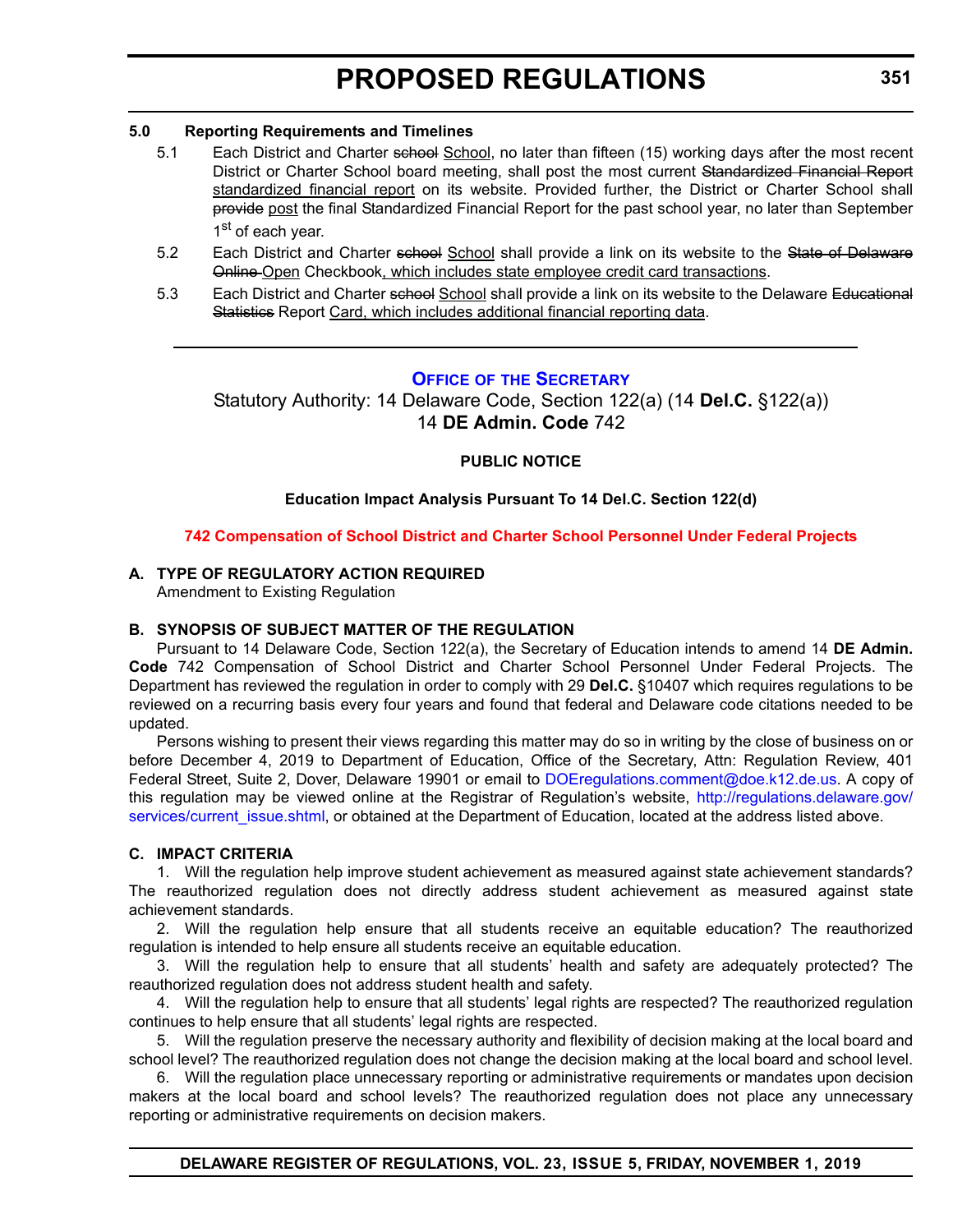7. Will the decision making authority and accountability for addressing the subject to be regulated be placed in the same entity? The decision making authority and accountability for addressing the subject to be regulated does not change because of the reauthorized regulation.

8. Will the regulation be consistent with and not an impediment to the implementation of other state educational policies, in particular to state educational policies addressing achievement in the core academic subjects of mathematics, science, language arts and social studies? The reauthorized regulation is consistent with and not an impediment to the implementation of other state educational policies.

9. Is there a less burdensome method for addressing the purpose of the regulation? There is not a less burdensome method for addressing the purpose of the regulation.

10. What is the cost to the State and to the local school boards of compliance with the regulation? There is no expected cost to implementing this reauthorized regulation.

#### **\*Please Note: The Regulatory Flexibility Analysis and Impact Statement for this regulation, as required by 29 Del.C. Ch. 104, is available at:**

**<http://regulations.delaware.gov/register/november2019/proposed/23 DE Reg 351RFA 11-01-19.pdf>**

#### **742 Compensation of School District and Charter School Personnel Under Federal Projects**

#### **1.0 Use of Federal Funds**

- 1.1 A school district or charter school may use federal funds, if allowable per grant guidance or regulation to:
	- 1.1.1 Employ additional administrative, supervisory and teaching personnel, or other necessary personnel beyond those allocated in **Delaware Code**, Title 14 Title 14 of the Delaware Code, in order to implement a federally supported project.
	- 1.1.2 Extend the employment of a ten or eleven month employee through the eleventh and twelfth month for purposes of conducting a federally supported program. Part time assignments shall be paid a pro rata share.
	- 1.1.3 Employ teachers of the school district or charter school during the school year for additional hours each week to support such federally supported programs.
	- 1.1.4 Employ full time instructional personnel who are qualified for administrative or supervisory positions to carry on administrative or supervisory activities of a federally supported program beyond the regular school day or school week.
	- 1.1.5 Pay a salary equal to the combined state and local salary of other persons in similar assignments at the same rank.
	- 1.1.6 Pay an hourly rate for a part time assignment as an amount pro-rated against the annual salary for the same rank and assignment and in accordance with the qualifications of the individual so assigned and in accordance with previous sections of this statement.

#### **2.0 A School District or Charter School Shall Not**

- 2.1 Supplant funds for a local or state position by substituting federal funds for payment of that position.
- 2.2 Pay a salary to cover paid vacation days during intended federal employment when that federal employment is an extension of a ten or eleven month school year as assigned and paid by the state.

#### **3.0 For Federal Project Proposals that Require the Approval of the Department of Education, the Applicant Shall**

- 3.1 Describe any new or additional position, align it with a recognized rank as described in **Delaware Code** Title 14 Title 14 of the Delaware Code or in the case of a nonpublic school institution describe the position in terms of a rank already existing in the institution and assigned to comparable work.
- 3.2 Include in the benefits of the employee all of those benefits that accrue to an employee of the state or the local school district or charter school except that the benefit of the provisions of 14 **Del.C**. Ch. 14 shall not apply to any person whose salary is paid from federal funds in whole or in part.

**DELAWARE REGISTER OF REGULATIONS, VOL. 23, ISSUE 5, FRIDAY, NOVEMBER 1, 2019**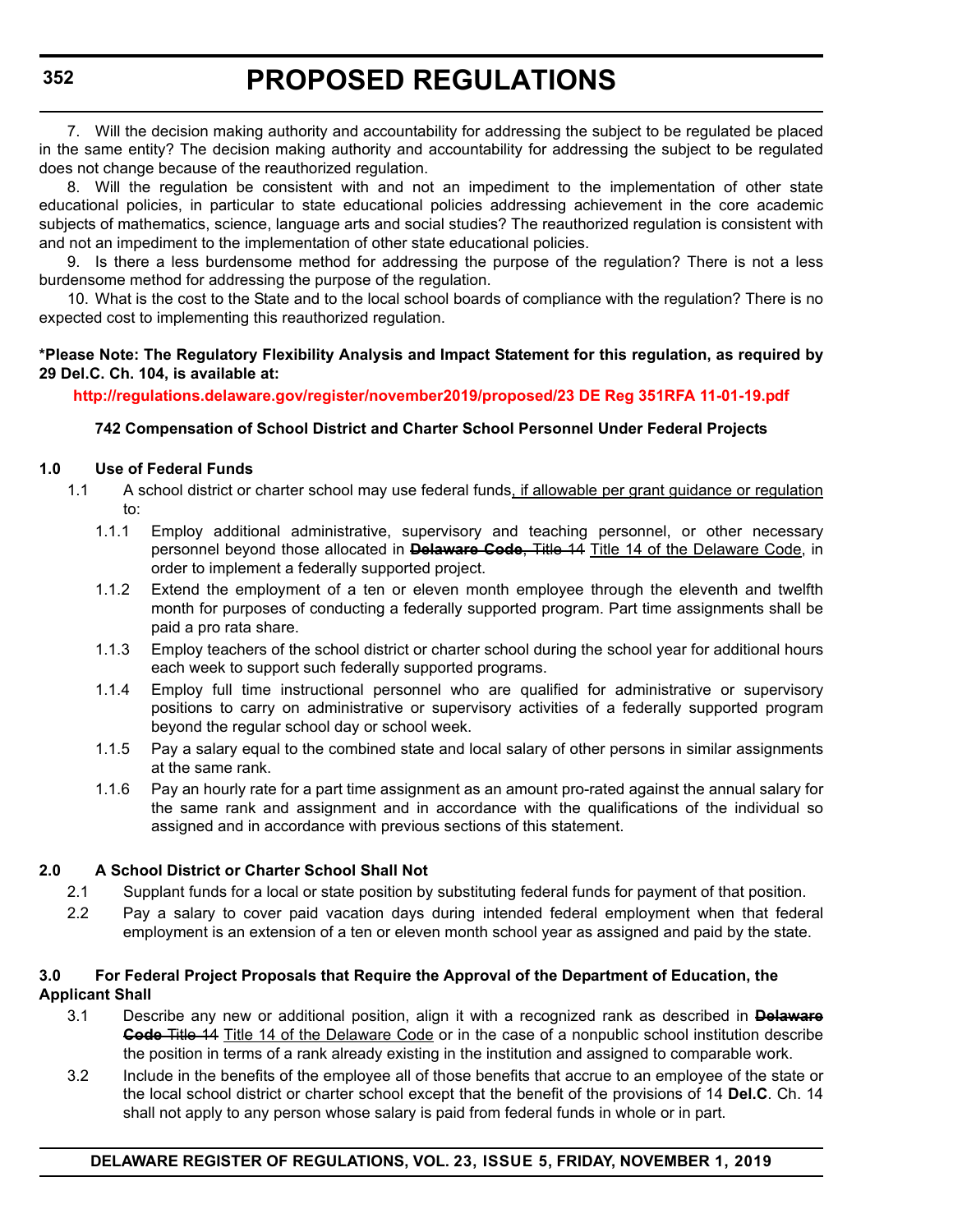<span id="page-22-0"></span>3.3 Seek and obtain approval of the project through the Department of Education prior to the assignment of personnel for the assumption of duties and payment of wages or salary.

#### **4.0 Local School Districts Shall Comply with the Maximum Hourly Compensation Rates as Published by the Department of Education.**

#### **5.0 Additional Requirement**

All local school districts and charter schools shall be required to follow the U.S. Office of Management and Budget's OMB Circular A-87, specifically attachment B, Section 11 2 CFR Parts 220 and 225, or any subsequent change thereto.

#### **OFFICE OF [THE SECRETARY](https://www.doe.k12.de.us/Page/11)**

Statutory Authority: 14 Delaware Code, Sections 122(b)(2) and 4167 (14 **Del.C.** §§122(b)(2) &

4167)

14 **DE Admin. Code** 851

#### **PUBLIC NOTICE**

#### **Education Impact Analysis Pursuant To 14 Del.C. Section 122(d)**

#### **[851 K to 12 Comprehensive Health Education Program](#page-3-0)**

#### **A. TYPE OF REGULATORY ACTION REQUIRED**

Amendment to Existing Regulation

#### **B. SYNOPSIS OF SUBJECT MATTER OF THE REGULATION**

Pursuant to 14 **Del.C.** §§122(b)(2) and 4167, the Secretary of Education seeks the consent of the State Board of Education to amend 14 **DE Admin. Code** 851 K to 12 Comprehensive Health Education Program. This regulation is being amended to include definitions related to drug use prevention and sexual consent to align with Senate Bill 78 of the 150<sup>th</sup> General Assembly, and to indicate that the hours of health education noted herein are minimum requirements.

Persons wishing to present their views regarding this matter may do so in writing by the close of business on or before December 4, 2019 to the Department of Education, Office of the Secretary, Attn: Regulation Review, 401 Federal Street, Suite 2, Dover, Delaware 19901 or email to [DOEregulations.comment@doe.k12.de.us.](mailto:DOEregulations.comment@doe.k12.de.us) A copy of this regulation may be viewed online at the Registrar of Regulation's website, [http://regulations.delaware.gov/](http://regulations.delaware.gov/services/current_issue.shtml) [services/current\\_issue.shtml](http://regulations.delaware.gov/services/current_issue.shtml) or obtained at the Department of Education's Office of the Secretary, located at the address above.

#### **C. IMPACT CRITERIA**

1. Will the amended regulation help improve student achievement as measured against state achievement standards? The amended regulation intends to help improve student achievement as measured against state achievement standards by creating more informed personal behavior and health decisions.

2. Will the amended regulation help ensure that all students receive an equitable education? The amended regulation will help ensure all students receive an equitable education.

3. Will the amended regulation help to ensure that all students' health and safety are adequately protected? The amended regulation will help ensure all students' health and safety are adequately protected.

4. Will the amended regulation help to ensure that all students' legal rights are respected? The amended regulation will help ensure that all students' legal rights are respected.

5. Will the amended regulation preserve the necessary authority and flexibility of decision making at the local board and school level? The amended regulation does not change the decision making at the local board and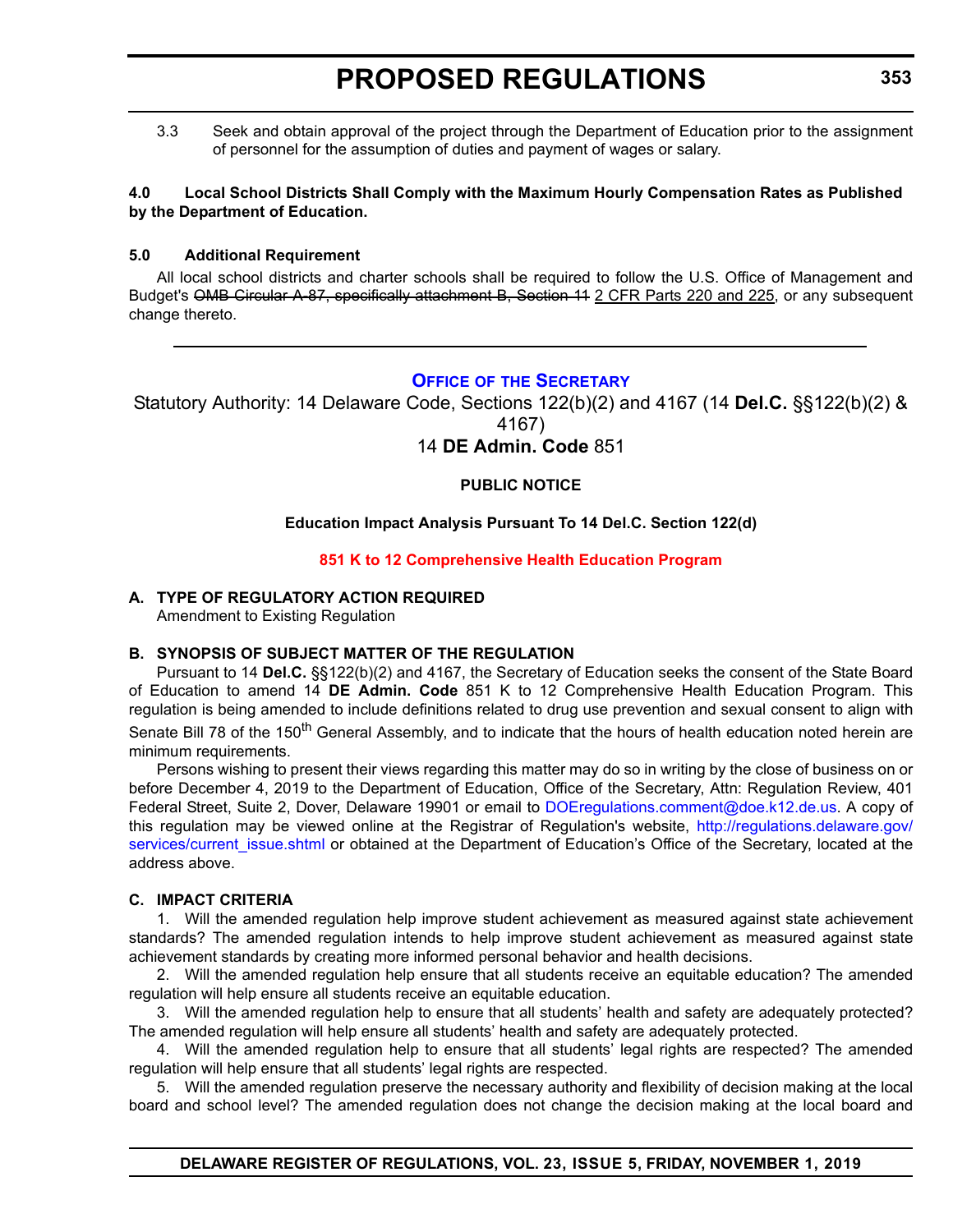school level.

6. Will the amended regulation place unnecessary reporting or administrative requirements or mandates upon decision makers at the local board and school levels? The amended regulation does not place any unnecessary reporting or administrative requirements on decision-makers.

7. Will the decision making authority and accountability for addressing the subject to be regulated be placed in the same entity? The amended regulation does not change the decision-making authority and accountability for addressing the subject to be regulated.

8. Will the amended regulation be consistent with and not an impediment to the implementation of other state educational policies, in particular to state educational policies addressing achievement in the core academic subjects of mathematics, science, language arts and social studies? The amendment is consistent with and not an impediment to the implementation of other state educational policies.

9. Is there a less burdensome method for addressing the purpose of the regulation? There is no less burdensome method for addressing the purpose of the regulation.

10. What is the cost to the State and to the local school boards of compliance with the regulation? There are no material costs in implementing this amended regulation.

#### **\*Please Note: The Regulatory Flexibility Analysis and Impact Statement for this regulation, as required by 29 Del.C. Ch. 104, is available at:**

**<http://regulations.delaware.gov/register/november2019/proposed/23 DE Reg 353RFA 11-01-19.pdf>**

#### **851 K to 12 Comprehensive Health Education Program**

#### **1.0 Definitions**

In this regulation, the following terms and words shall have the following meaning unless the context clearly indicates otherwise:

- "**Consent**" means the unambiguous, voluntary, and freely given agreement by all participants in each physical act in the course of sexual activity, including respect for personal boundaries. Consent does not include any of the following: (a) the lack of verbal or physical resistance or submission resulting from the use of force, threat of force, or placing another individual in fear or (b) a current or previous dating, social or sexual relationship.
- "**Department**" means the Delaware Department of Education.
- "**Evidence-based**" or "**Evidence-informed**" means strategies, activities, or approaches, which have been shown through scientific research and evaluation to be effective at preventing or delaying a negative outcome.
- "**Promising Practices**" means programs and strategies that have strong quantitative and qualitative data showing positive outcomes, but does not yet have enough research or replication to support generalizable outcomes.

#### **1.02.0 Program Requirements**

- 1.12.1 Each school district and charter school shall have a sequential, skill-based K to 12 Comprehensive Health Education Program based on the Delaware Health Education Standards Standards. that establishes The program shall establish a foundation of understanding the relationship between personal behavior and health health, and shall include at a minimum the following:
	- 1.1.12.1.1 Identification of a district level district-level person to coordinate the district program and a coordinator in each building school to assure compliance at the building school level. Each charter school shall identify a person to coordinate the program for the charter school.
	- 1.1.22.1.2 Appointment of persons such as teachers, parents, school nurses, community leaders, guidance counselors, law enforcement officers and others with expertise in the areas of health, family life and safe and drug free drug-free schools and communities to serve as members of the district, school or charter school Consolidated Application Planning Committee.
	- 1.1.32.1.3 The use of the state content standards for health education for grades K to 12 to address the core concepts: tobacco, alcohol and other drugs, injury prevention and safety, nutrition and

#### **DELAWARE REGISTER OF REGULATIONS, VOL. 23, ISSUE 5, FRIDAY, NOVEMBER 1, 2019**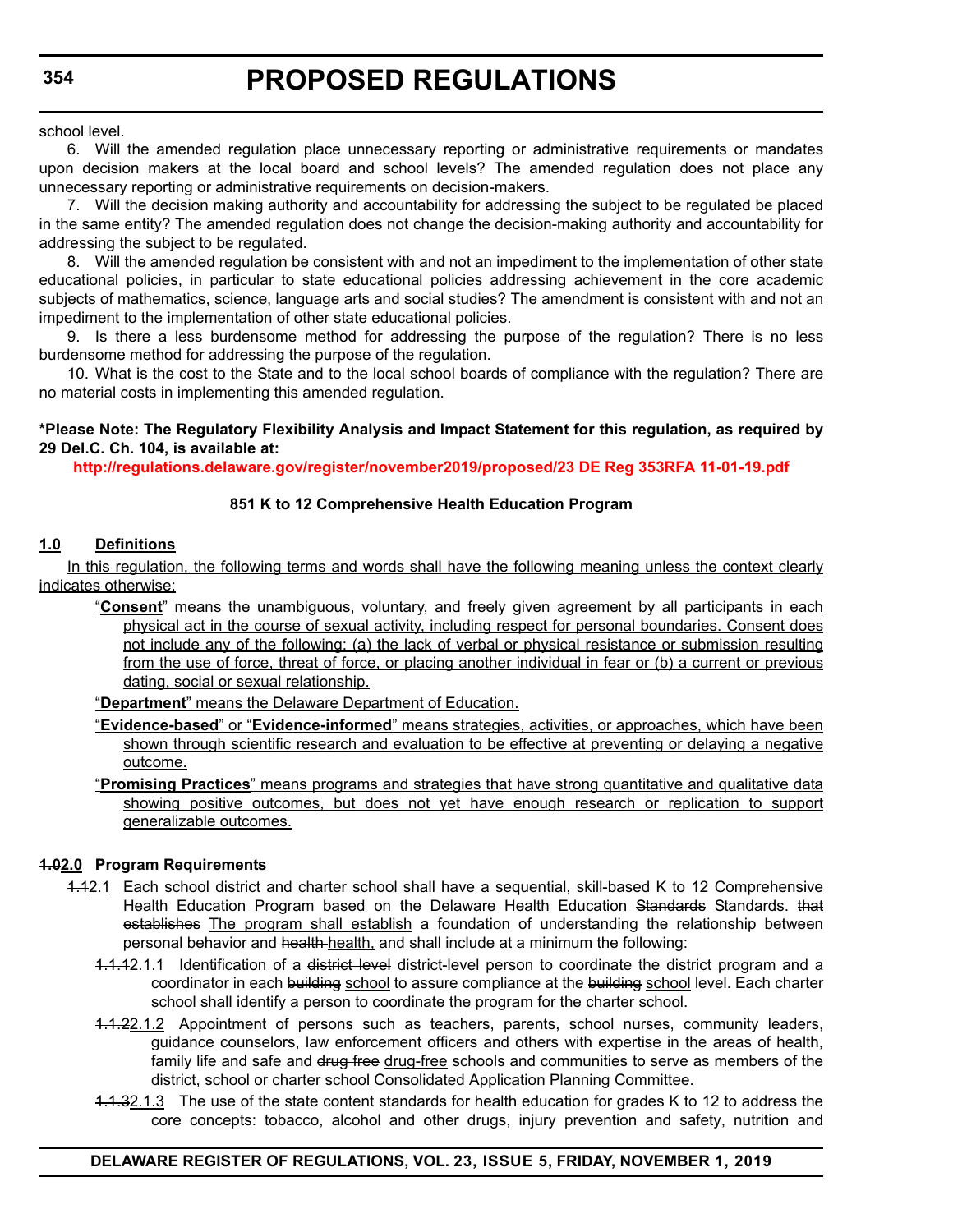physical activity, family life and sexuality, personal health and wellness, mental health and community and environmental health with minimum hours of instruction as follows:

- 4.1.3.12.1.3.1 In grades K to 4, a minimum of thirty (30) hours in each grade of comprehensive health education and family life education of which at least ten (10) hours, in each grade, must address drug and alcohol education.
- 1.1.3.22.1.3.2 In grades 5 and 6, a minimum of thirty five (35) hours in each grade of comprehensive health education and family life education of which at least fifteen (15) hours, in each grade, must address drug and alcohol education.
- 1.1.3.32.1.3.3 In grades 7 and 8, separate from other subject areas, a minimum of sixty (60) hours of comprehensive health education and family life education of which at least fifteen (15) hours, in each grade, must address drug and alcohol education. If all of the 60 sixty (60) hours are provided in one year at in grade 7 or 8, an additional fifteen (15) hours of drug and alcohol education must be provided in the other grade.
- 1.1.3.42.1.3.4 In grades 9 to 12, one half (1/2) credit of comprehensive health education is required for graduation of which at least fifteen (15) hours of this 1/2 credit course must address drug and alcohol education. In addition, no less than two (2) hours of this 1/2 credit course shall include a cardiopulmonary resuscitation (CPR) instructional program which uses the most current evidence-based Evidence-based emergency cardiovascular care guidelines, and incorporates psychomotor skills learning into the instruction, use of an Automated External Defibrillator (AED) as well as a component on the life-saving life-saving and life enhancing life-enhancing effects of organ and tissue donation. This 1/2 credit course may be provided in the 9th, 10th, 11th or 12th grade. In each of the remaining three grades, fifteen (15) hours of drug and alcohol education must be provided for all students. GPR instruction, use of an AED and organ/tissue donation awareness shall be integrated into each high school Health Education Program no later than the 2015-2016 school year.
- 1.1.42.1.4 Inclusion of a comprehensive sexuality education and an HIV prevention program that stresses the benefits of abstinence from high risk high-risk behaviors.
- 1.1.52.1.5 Inclusion of the core concepts of nutrition and nutrition, family life and sexuality implemented through Family and Consumer Science courses.
- 1.1.62.1.6 Inclusion of research-based fire safety education in grades kindergarten through grade 6.
- 1.1.72.1.7 Inclusion of an evidence-based Evidence-based tobacco, alcohol, drug and interpersonal violence prevention program. For purposes of this subsection, Evidence-based may include Promising Practices and components such as guest speakers, those with lived experience and may be taught through other subjects.
	- 2.1.7.1 The Department shall prepare and distribute on its website a list of Evidence-based and Promising Practices for tobacco, alcohol, drug, and interpersonal violence prevention programs and resources that may be used by school districts or charter schools.
	- 2.1.7.2 A description of the method or methods used to implement and review for the effectiveness of the program or programs shall be reported to the Department no later than August 2021.
- 2.1.8 Inclusion of Evidence-informed, age- and developmentally-appropriate instruction on the meaning of Consent and respecting others' personal boundaries shall be provided by each school district and charter school serving one (1) or more of the grades 7 through 12 no later than the 2020-2021 school year. For the purposes of this subsection, Evidence-informed may include Promising Practices and components such as guest speakers, those with lived experience and may be taught through other subjects.
- 1.1.82.1.9 The use of effective instructional methods as demonstrated in sound research Inclusion of instructional methods that encourage student engagement in the core concepts and skills inclusive of accessing information, self management, analyzing internal and external influences, interpersonal communication, decision making and making, goal setting and advocacy.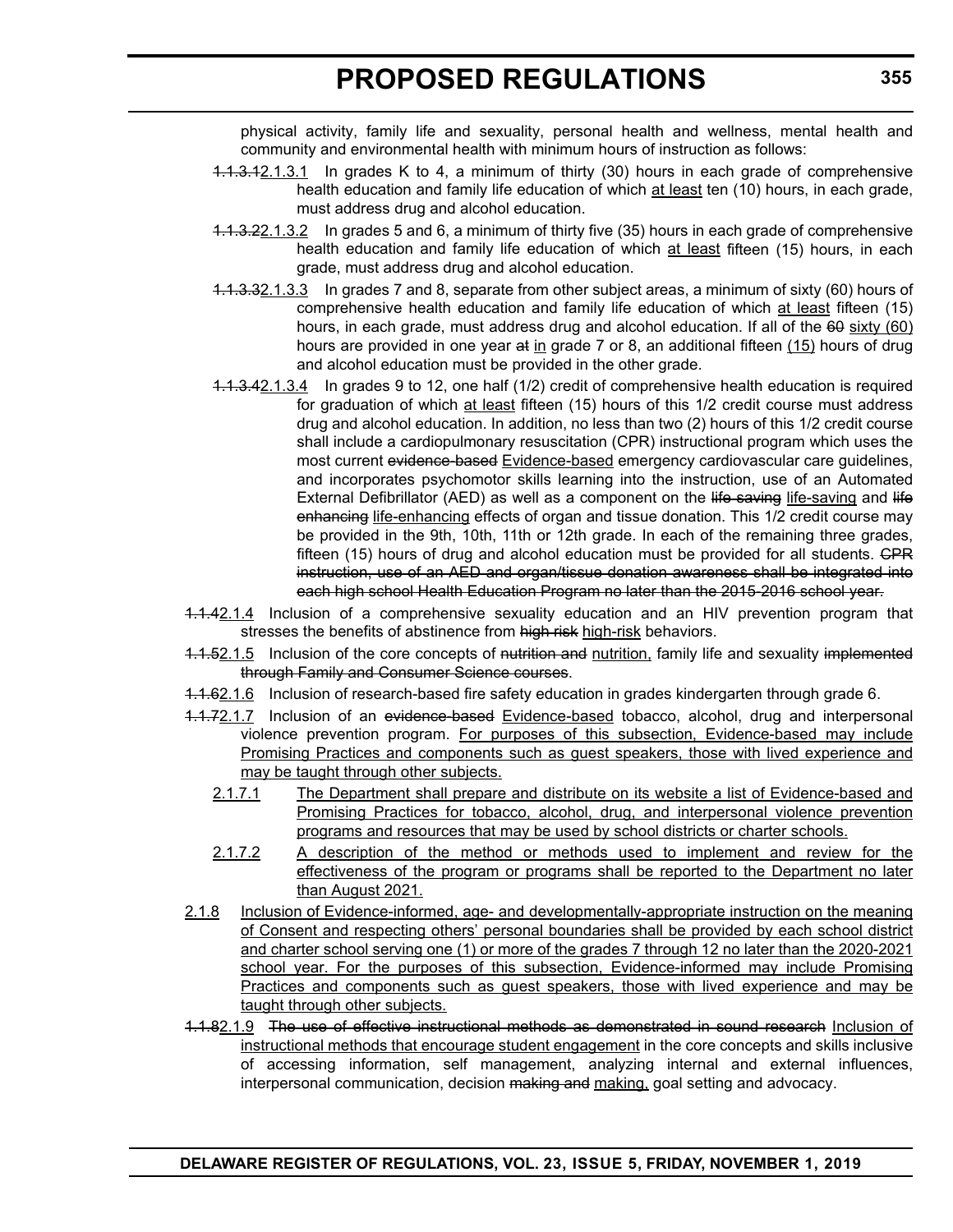<span id="page-25-0"></span>**356**

### **PROPOSED REGULATIONS**

1.1.92.1.10 A description of the method(s) method or methods used to implement and evaluate the effectiveness of the program shall be reported upon request of to the Department annually by November 15.

#### **OFFICE OF THE SECRETARY**

Statutory Authority: 14 Delaware Code, Section 122(b) (14 **Del.C.** §122(b)) 14 **DE Admin. Code** 881

#### **PUBLIC NOTICE**

#### **Education Impact Analysis Pursuant To 14 Del.C. Section 122(d)**

#### **[881 Releasing Students to Persons Other Than Their Parent, Guardian or Relative Caregiver](#page-3-0)**

#### **A. TYPE OF REGULATORY ACTION REQUIRED**

Reauthorization of Existing Regulation

#### **B. SYNOPSIS OF SUBJECT MATTER OF THE REGULATION**

Pursuant to 14 **Del.C.** §122(b), the Secretary of Education intends to amend 14 **DE Admin. Code** 881 Releasing Students to Persons Other Than Their Parent, Guardian or Relative Caregiver. The Department has reviewed the regulation in order to comply with 29 **Del.C.** §10407 which requires regulations to be reviewed on a recurring basis every four years and notes that only minor grammatical changes have been made in order to clarify the regulation.

Persons wishing to present their views regarding this matter may do so in writing by the close of business on or before December 4, 2019 to Department of Education, Office of the Secretary, Attn: Regulation Review, 401 Federal Street, Suite 2, Dover, Delaware 19901 or email to [DOEregulations.comment@doe.k12.de.us](mailto:DOEregulations.comment@doe.k12.de.us). A copy of this regulation may be viewed online at the Registrar of Regulation's website, [http://regulations.delaware.gov/](http://regulations.delaware.gov/services/current_issue.shtml) [services/current\\_issue.shtml](http://regulations.delaware.gov/services/current_issue.shtml), or obtained at the Department of Education, located at the address listed above.

#### **C. IMPACT CRITERIA**

1. Will the regulation help improve student achievement as measured against state achievement standards? The reauthorized regulation does not directly address student achievement as measured against state achievement standards.

2. Will the regulation help ensure that all students receive an equitable education? The reauthorized regulation is intended to help ensure all students receive an equitable education.

3. Will the regulation help to ensure that all students' health and safety are adequately protected? The reauthorized regulation helps ensure that all students' health and safety are adequately protected by providing guidelines for their release to individuals other than their parents, guardian or relative caregivers.

4. Will the regulation help to ensure that all students' legal rights are respected? The reauthorized regulation continues to help ensure that all students' legal rights are respected.

5. Will the regulation preserve the necessary authority and flexibility of decision making at the local board and school level? The reauthorized regulation does not change the decision making at the local board and school level.

6. Will the regulation place unnecessary reporting or administrative requirements or mandates upon decision makers at the local board and school levels? The reauthorized regulation does not place any unnecessary reporting or administrative requirements on decision makers.

7. Will the decision making authority and accountability for addressing the subject to be regulated be placed in the same entity? The reauthorized regulation does not change the decision making authority and accountability for addressing the subject to be regulated.

8. Will the regulation be consistent with and not an impediment to the implementation of other state educational policies, in particular to state educational policies addressing achievement in the core academic subjects of mathematics, science, language arts and social studies? The reauthorized regulation is consistent with and not an impediment to the implementation of other state educational policies.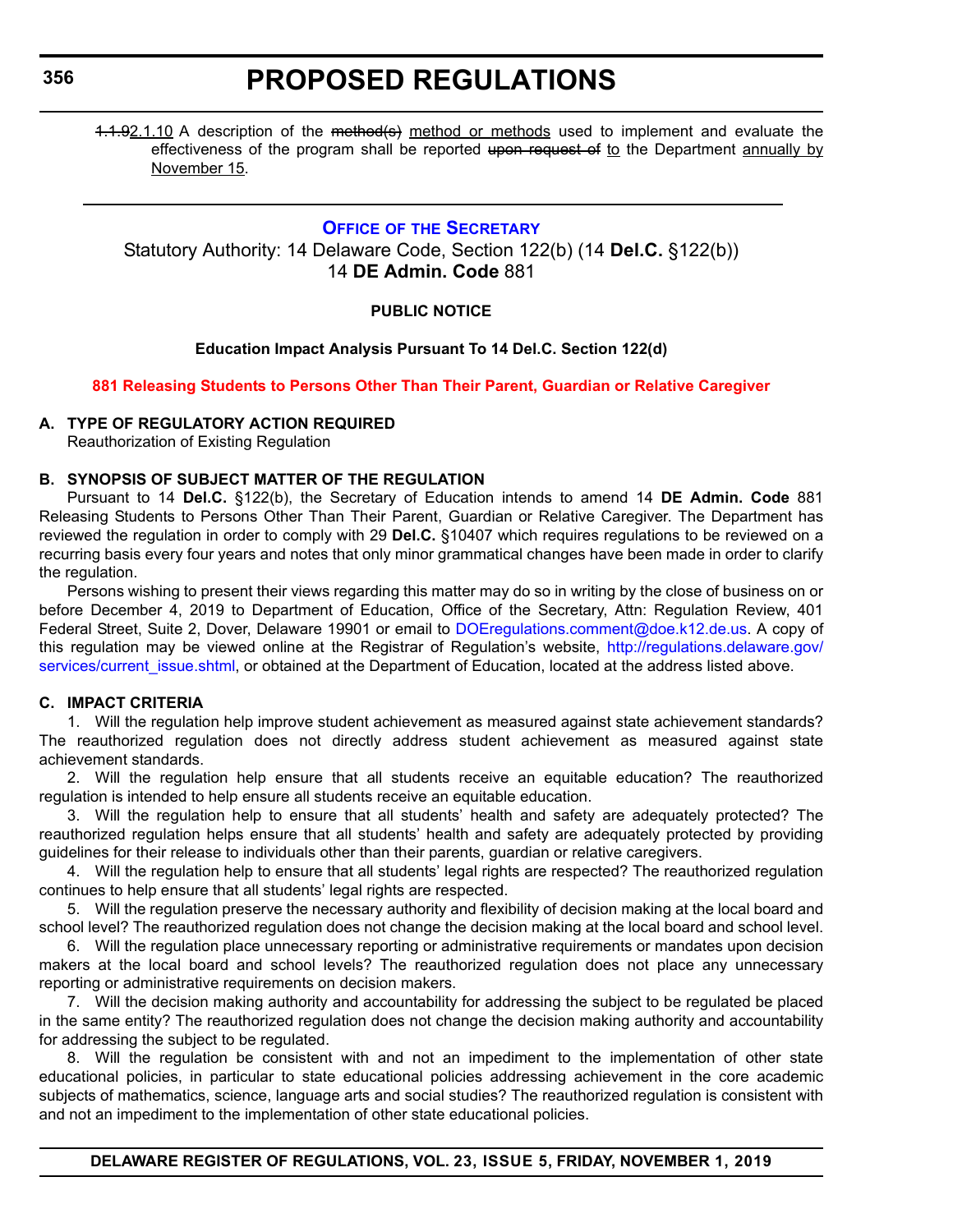<span id="page-26-0"></span>9. Is there a less burdensome method for addressing the purpose of the regulation? There is not a less burdensome method for addressing the purpose of the regulation.

10. What is the cost to the State and to the local school boards of compliance with the regulation? There is no expected cost to implementing this reauthorized regulation.

#### **\*Please Note: The Regulatory Flexibility Analysis and Impact Statement for this regulation, as required by 29 Del.C. Ch. 104, is available at:**

**<http://regulations.delaware.gov/register/november2019/proposed/23 DE Reg 356RFA 11-01-19.pdf>**

#### **881 Releasing Students to Persons Other Than Their Parent, Guardian or Relative Caregiver**

#### **1.0 Required Policy**

- 1.1 Each local school district shall have a policy which outlines the procedures for releasing students from schools to persons other than their parent, guardian or Relative Caregiver relative caregiver.
- 1.2 The policy shall, at a minimum, include a procedure for allowing the release of a student to a person other than their parent, guardian or Relative Caregiver relative caregiver in the event of an emergency care situation.
- 1.3 The policy shall, at a minimum, include the procedures and instances in which a student who has reached his/her 18th birthday may release him/herself from school.

#### **2.0 Distribution of Student Release Policy**

2.1 Each district shall post the student release policy on its website and notify a parent, guardian or Relative Caregiver relative caregiver of each student in writing where this policy can be accessed. A hard copy shall be provided to a parent, guardian or Relative Caregiver relative caregiver upon request.

#### **3.0 Reporting Requirements and Timelines**

- 3.1 Each public school district school shall have an electronic copy of its current student release policy on file with the Department of Education.
- 3.2 Each public school district shall provide the Department of Education with an electronic copy of any revised student release policy within ninety (90) days of such revision(s) regardless of whether said revisions were made as a result of changes to Federal, state or local law, regulations, guidance or policies.

#### **OFFICE OF [THE SECRETARY](https://www.doe.k12.de.us/Page/11)**

Statutory Authority: 14 Delaware Code, Section 122(b) (14 **Del.C.** §122(b)) 14 **DE Admin. Code** 920

#### **PUBLIC NOTICE**

#### **Education Impact Analysis Pursuant To 14 Del.C. Section 122(d)**

**[920 Educational Programs for English Language Learners \(ELLs\)](#page-3-0)**

#### **A. TYPE OF REGULATORY ACTION REQUIRED**

Amendment to Existing Regulation

#### **B. SYNOPSIS OF SUBJECT MATTER OF THE REGULATION**

Pursuant to 14 **Del.C.** §122(b), the Secretary of Education intends to amend 14 **DE Admin. Code** 920 Educational Programs for English Language Learners (ELLs). This regulation is being amended to include the

#### **DELAWARE REGISTER OF REGULATIONS, VOL. 23, ISSUE 5, FRIDAY, NOVEMBER 1, 2019**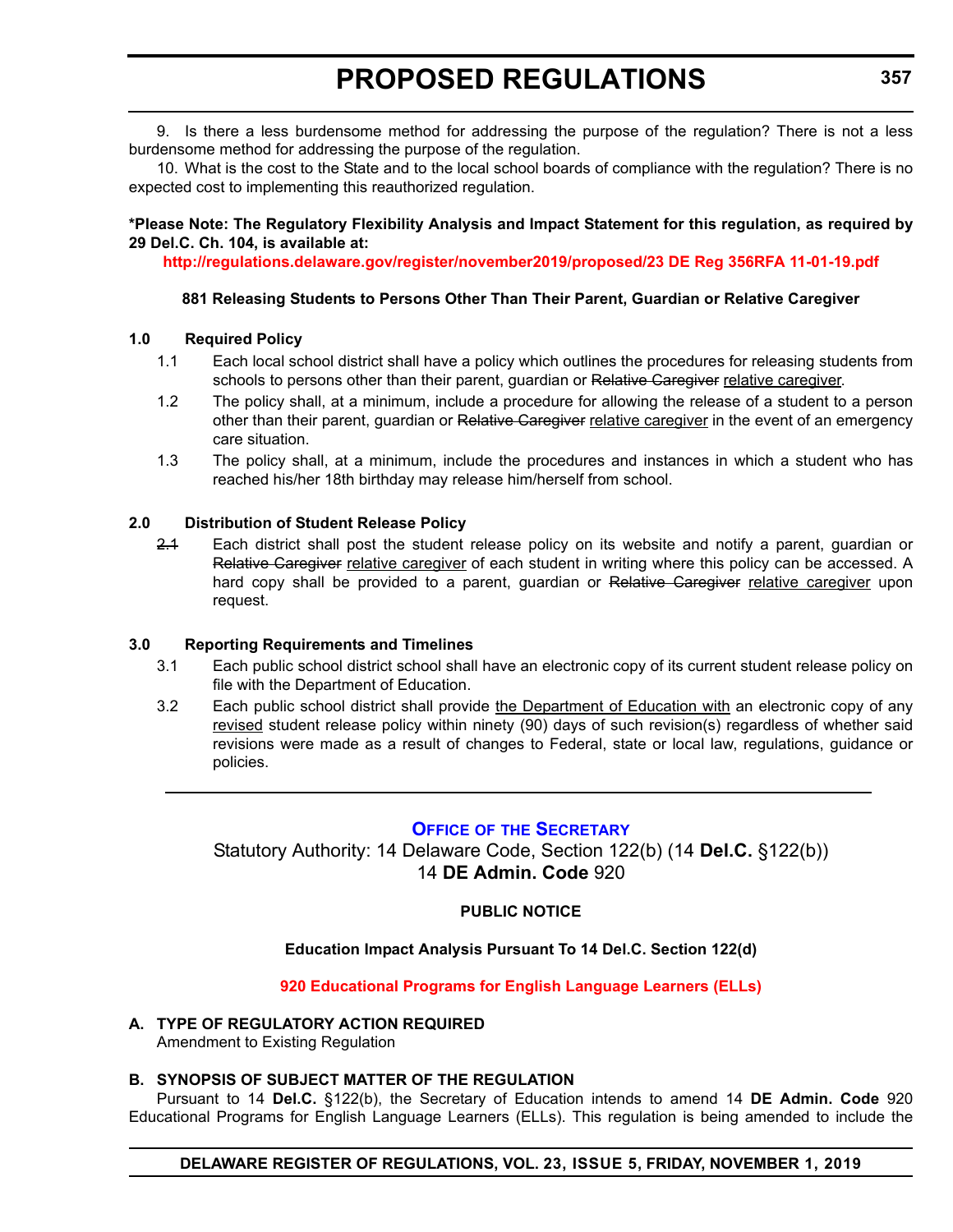statutory authority, to make minor corrections, update definitions and terminology, and to comply with 29 **Del.C.** §10407 which requires regulations to be reviewed on a recurring basis every four years.

Persons wishing to present their views regarding this matter may do so in writing by the close of business on or before December 4, 2019 to Department of Education, Office of the Secretary, Attn: Regulation Review, 401 Federal Street, Suite 2, Dover, Delaware 19901 or email to [DOEregulations.comment@doe.k12.de.us](mailto:DOEregulations.comment@doe.k12.de.us). A copy of this regulation may be viewed online at the Registrar of Regulation's website, [http://regulations.delaware.gov/](http://regulations.delaware.gov/services/current_issue.shtml) [services/current\\_issue.shtml](http://regulations.delaware.gov/services/current_issue.shtml), or obtained at the Department of Education, located at the address listed above.

#### **C. IMPACT CRITERIA**

1. Will the amended regulation help improve student achievement as measured against state achievement standards? The amended regulation should help improve student achievement as measured against state achievement standards.

2. Will the amended regulation help ensure that all students receive an equitable education? The amended regulation intends to ensure all students receive an equitable education.

3. Will the amended regulation help to ensure that all students' health and safety are adequately protected? The amended regulation does not address students' health and safety.

4. Will the amended regulation help to ensure that all students' legal rights are respected? The amended regulation continues to ensure that all students' legal rights are respected.

5. Will the amended regulation preserve the necessary authority and flexibility of decision making at the local board and school level? The amended regulation does not change the decision making at the local board and school level.

6. Will the amended regulation place unnecessary reporting or administrative requirements or mandates upon decision makers at the local board and school levels? The amended regulation does not place any unnecessary reporting or administrative requirements or mandates on decision makers.

7. Will the decision making authority and accountability for addressing the subject to be regulated be placed in the same entity? The amended regulation does not change the decision making authority and accountability for addressing the subject to be regulated.

8. Will the amended regulation be consistent with and not an impediment to the implementation of other state educational policies, in particular to state educational policies addressing achievement in the core academic subjects of mathematics, science, language arts and social studies? The amended regulation is consistent with and not an impediment to the implementation of other state educational policies.

9. Is there a less burdensome method for addressing the purpose of the regulation? There is no less burdensome method for addressing the purpose of the regulation.

10. What is the cost to the State and to the local school boards of compliance with the regulation? There are no material costs to implementing this amended regulation.

#### **\*Please Note: The Regulatory Flexibility Analysis and Impact Statement for this regulation, as required by 29 Del.C. Ch. 104, is available at:**

**<http://regulations.delaware.gov/register/november2019/proposed/23 DE Reg 357RFA 11-01-19.pdf>**

#### **920 Educational Programs for English Language Learners (ELLs) (ELs)**

This regulation shall apply to any district or charter school applying for or receiving funds to provide services or programs for English Language Learners (ELLs) (ELs).

#### **1.0 Definitions**

The following words and terms, when used in this regulation shall have the following meaning unless the context clearly indicates otherwise:

> "**ACCESS**" means a suite of secure, large-scale, summative English language proficiency assessments.

> **"Bilingual Programs"** Bilingual programs are programs that provide instruction using the student's native language and English across all subject areas or provide instruction in English across all subject areas with support in the native language.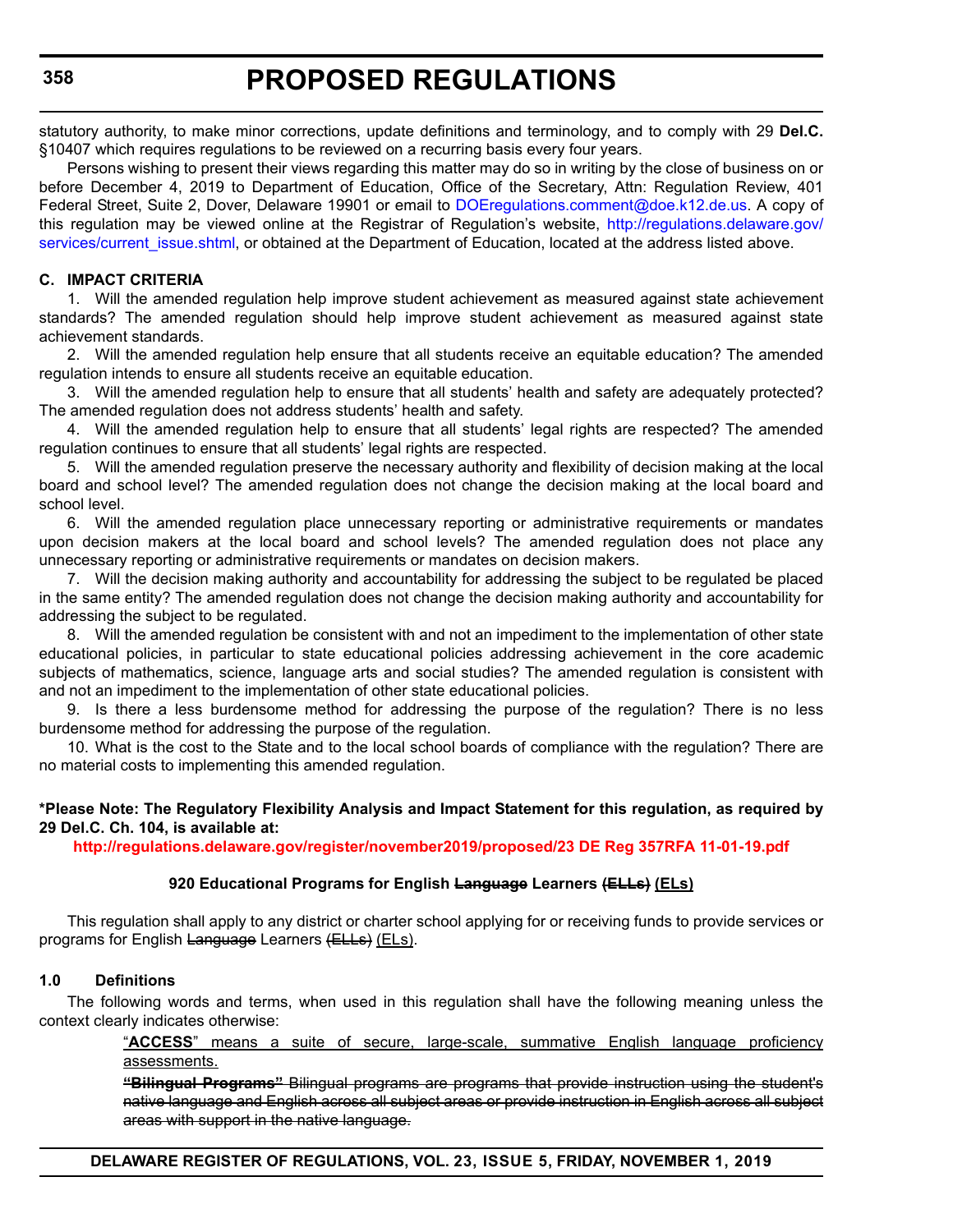"**English as a Second Language (ESL) Programs"** English as a Second Language Programs are programs providing instruction in English across all subject areas. This program takes into account the student's level of English proficiency and builds on the language skills and academic subject knowledge the student has acquired in his or her native language.

"**Department**" means the Delaware Department of Education.

"**English Language Learners (ELLs)**" or "**ELs**" English Language Learners are students with limited English proficiency (also referred to as (LEP) Limited English Proficient Students). ELLs are individuals who, by reason of foreign birth or ancestry, speak a language other than English, and either comprehend, speak, read or write little or no English, or who have been identified as English Language Learners by a valid English language proficiency assessment approved by the Department of Education for use statewide means individuals who, among other things, have English language speaking, reading, writing, or understanding difficulties sufficient to deny the individual the ability to meet challenging state academic standards as defined using Delaware's standardized entrance and exit procedures

"**ESSA Plan**" means a document that reflects the goals of the Delaware education system that are in compliance with applicable federal requirements outlined in the Elementary and Secondary Education Act (ESEA) of 1965, reauthorized in December 2015 as the Every Student Succeeds Act (ESSA).

"**Home Language Survey**" means a questionnaire that is given to a student's parent, guardian or relative caregiver to help schools and local education agencies identify students who are potential ELs, and who will require assessment of their English language proficiency to determine whether they are eligible for a LIEP.

"**Language Instruction Education Program**" or "**LIEP**" means programs providing instruction in English across all subject areas. This program takes into account the student's level of English proficiency and supports the acquisition of increased English language skills with the goal of attaining English language proficiency and supports the learner in meeting challenging academic standards.

"**WIDA English Language Development (ELD) Standards**" or "**WIDA**" means the social, instructional, and academic language that students need to engage with peers, educators, and the curriculum in schools.

#### **2.0 Home Language Survey**

- 2.1 A state standardized home language survey or the questions contained in the survey shall be administered as part of the registration process for all registering students and shall elicit from the student's parent, guardian or Relative Caregiver relative caregiver the student's first acquired language and the language(s) language or languages spoken in the student's home or by the student.
- 2.2 Any For any student for whom a language other than English is reported on the home language survey or on the registration form as the student's first acquired language or as a language used in the student's home or by the student shall be administered an English language proficiency assessment survey, the school or district shall follow Delaware's statewide entrance criteria as outlined in Delaware's approved ESSA Plan and further described in Delaware's English Learner Guidebook. The When appropriate, an initial screening assessment of English language proficiency shall be conducted as soon as practicable, but not later than twenty five-twenty-five (25) school days after enrollment and shall be conducted by qualified personnel trained in the administration of the assessment instrument.
	- 2.2.1 The English language proficiency screening assessment shall be based on the WIDA English Language Proficiency Development Standards for English Language Learners K to 12 and shall assess listening, speaking, reading and writing. The assessment shall be validated for this purpose and approved by the Department of Education for use statewide.
	- 2.2.2 Any student who achieves a score on the English language proficiency screening assessment that is lower than the eligibility cut off score in listening, speaking, reading and writing established by the Department of Education shall be identified as an ELL EL and shall be entitled to a program of instruction for **ELLs** ELs.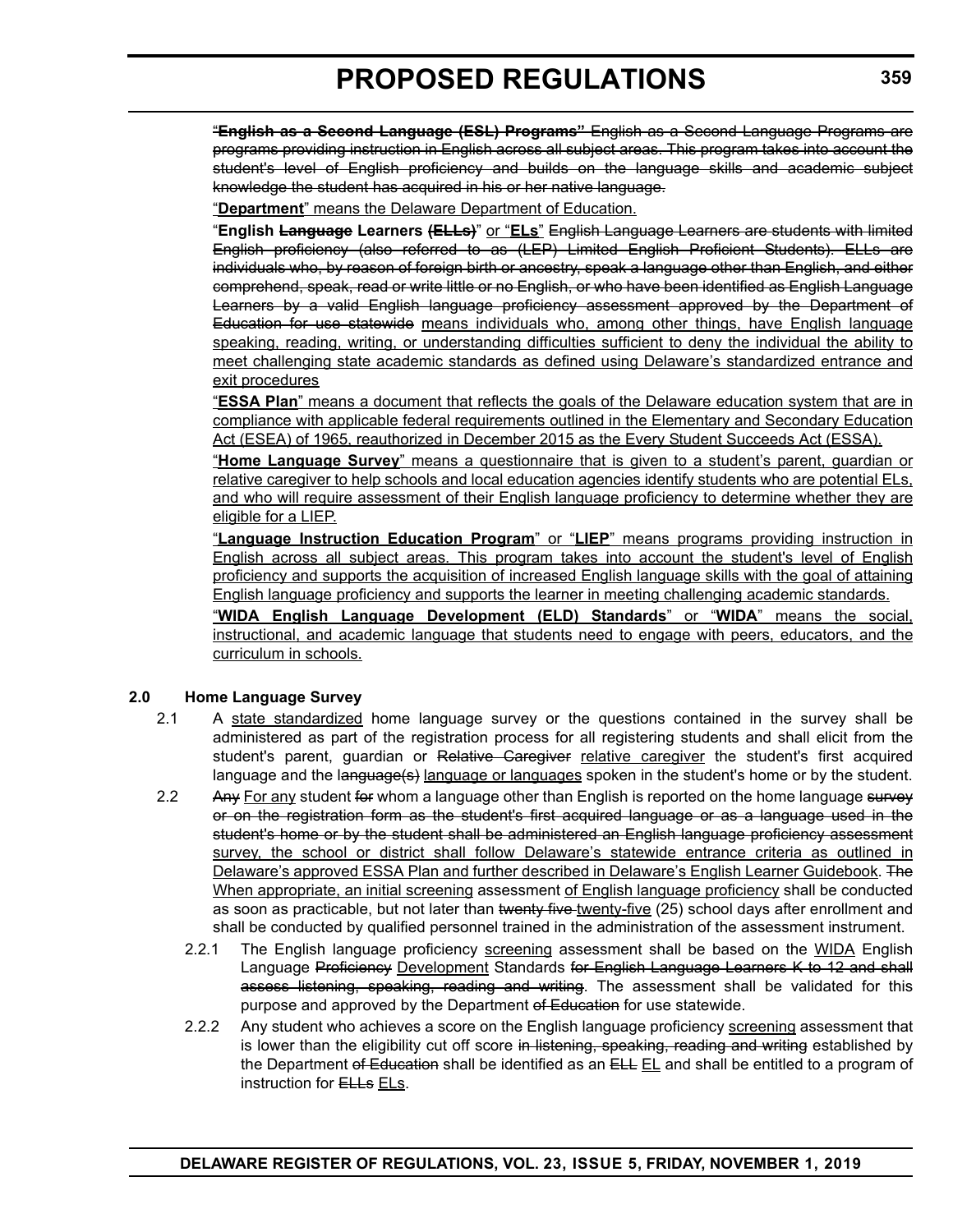#### **3.0 Programs of Instruction for ELLs ELs**

- 3.1 Programs of instruction for ELLs ELs shall include formal instruction in to increase English language development proficiency; and instruction in academic subjects which is designed to provide ELLs ELS with access to the regular curriculum. All instruction for ELs must be aligned to the WIDA English Language Development Standards as adopted by the State Board of Education. In selecting a program(s) programs, each district or charter school shall choose programs that are research based and that have been demonstrated to be effective in the education of **ELLs** ELs.
- 3.2 Programs shall be implemented consistent with the goal of prompt acquisition of full English proficiency. Programs shall include instruction in academic subjects which is equivalent in scope to the instruction that is provided to students who are not limited in English proficiency ELs.
- 3.3 Instruction shall be delivered by individuals who meet Department of Education licensure and certification requirements and who are trained in the delivery of instruction to ELLs ELs.
- 3.4 The student's parent, guardian or Relative Caregiver relative caregiver has a right to refuse placement of their ehild(ren) in either the Bilingual or the ESL program child or children in a LIEP, and also has the right to withdraw an identified student from either program. Parents, guardians or Relative Caregivers relative caregivers of eligible students who refuse placement of their student in either program or withdraw students from either program shall do so in writing.

#### **4.0 English Language Proficiency Assessment**

- 4.1 Every student identified as an ELL EL will be administered an the ACCESS English language proficiency assessment annually.
- 4.2 Any student who achieves a score on the annual **ACCESS** English language proficiency assessment that is higher than the eligibility cut off score in listening, speaking, reading and writing established by the Department of Education shall be transitioned reclassified as fully English proficient and placed in a regular classroom.
	- 4.2.1 For at least two school years following the identification of the student as fully English Proficient reclassification, the district or charter school shall monitor the academic performance of the student. Students who experience academic difficulty in the regular classroom during the transition period shall, based on further assessment re enter assessment, reenter a Bilingual or ESL program LIEP or shall be provided with additional instructional services as necessary and appropriate.

#### **5.0 Annual Evaluation**

Each district and charter school receiving funds to provide services or programs for ELL's with ELs shall prepare an annual evaluation of annually evaluate its program(s) program and make programmatic changes as necessary. This evaluation shall be part of the district's annual evaluation process under and in compliance with the Consolidated Application.

#### **6.0 Data and Information Required**

Each district and charter school shall enter such data and information concerning ELLs ELs as instructed by the Department of Education and as otherwise required by the Department into the statewide database.

#### **7.0 Communication**

Each district and charter school shall ensure that communication with parents, guardians and Relative Caregivers, including notices of eligibility for programs for **ELLs** ELS, notices about the student's educational performance and progress in such programs, and school information that is made available to other parents, guardians and Relative Caregivers relative caregivers shall be provided in English or to the extent practicable in a language the parent, guardian or Relative Caregiver relative caregiver can understand.

#### **8.0 Inclusion in Delaware Student Testing Program System of Student Assessments**

ELLs ELs and students transitioned reclassified as fully English proficient shall be included in the Delaware

#### **DELAWARE REGISTER OF REGULATIONS, VOL. 23, ISSUE 5, FRIDAY, NOVEMBER 1, 2019**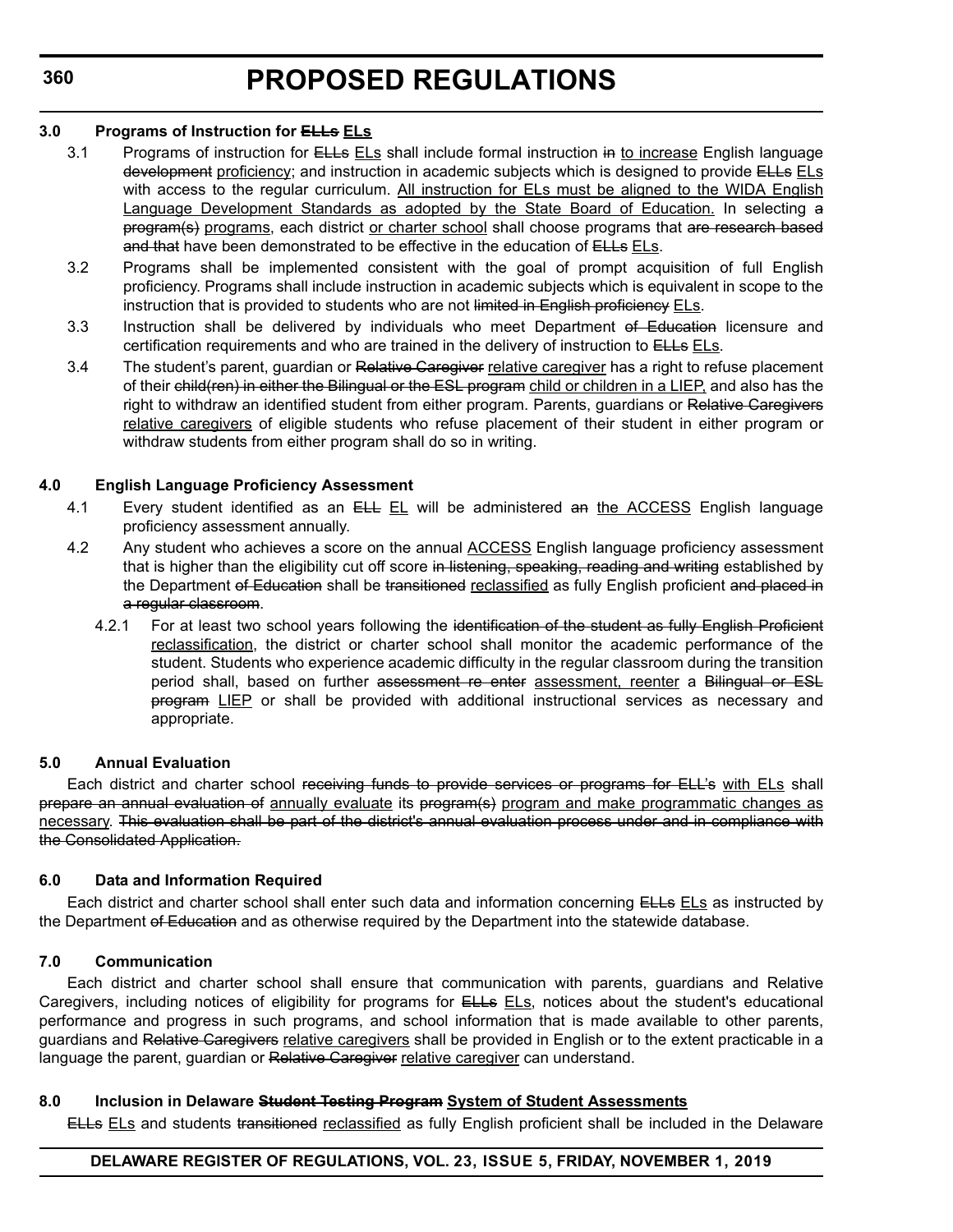<span id="page-30-0"></span>Comprehensive Assessment System (DCAS) System of Student Assessments (DeSSA) as provided for in the Department of Education document *Guidelines for the Inclusion of Students with Disabilities and Students with Limited English Proficiency*, as the same may from time to time be amended hereafter Department's *Accessibility Guidelines for the Delaware System of Student Assessments*, or any amended version thereafter.

#### **OFFICE OF [THE SECRETARY](https://www.doe.k12.de.us/Page/11)**

Statutory Authority: 14 Delaware Code, Chapter 29 (14 **Del.C.** Ch. 29) 14 **DE Admin. Code** 1150

#### **PUBLIC NOTICE**

#### **Education Impact Analysis Pursuant To 14 Del.C**. **§122(d) & Chapter 29**

#### **[1150 School Transportation](#page-3-0)**

#### **A. TYPE OF REGULATORY ACTION REQUIRED**

Amendment to Existing Regulation

#### **B. SYNOPSIS OF SUBJECT MATTER OF THE REGULATION**

Pursuant to 14 **Del.C**. Chapter 29, the Secretary of Education intends to amend 14 **DE Admin. Code** 1150 School Transportation. This regulation is being amended to clarify safety procedures and protocols for school bus drivers, aides and supervisors; to align with federal requirements per the Federal Motor Carrier Safety Administration's Entry Level Driver Training; to align with requirements for commercial licensed drivers per the Commercial Driver's License Drug and Alcohol Clearinghouse and to make grammatical and style corrections per the *Delaware Administrative Code Drafting and Style Manual.*

Persons wishing to present their views regarding this matter may do so in writing by the close of business on or before December 4, 2019 to the Department of Education, Office of the Secretary, Attn: Regulation Review, 401 Federal Street, Suite 2, Dover, Delaware 19901 or email to [DOEregulations.comment@doe.k12.de.us.](mailto:DOEregulations.comment@doe.k12.de.us) A copy of this regulation may be viewed online at the Registrar of Regulation's website, [http://regulations.delaware.gov/](http://regulations.delaware.gov/services/current_issue.shtml) [services/current\\_issue.shtml](http://regulations.delaware.gov/services/current_issue.shtml) or obtained at the Department of Education's Office of the Secretary, located at the address above.

#### **C. IMPACT CRITERIA**

1. Will the amended regulation help improve student achievement as measured against state achievement standards? The amended regulation does not address student achievement as measured against state achievement standards.

2. Will the amended regulation help ensure that all students receive an equitable education? The amended regulation does not address students' receipt of an equitable education.

3. Will the amended regulation help to ensure that all students' health and safety are adequately protected? The amended regulation does help to ensure that all students' health and safety are adequately protected by ensuring bus drivers are properly adhering to school transportation training requirements and laws.

4. Will the amended regulation help to ensure that all students' legal rights are respected? The amended regulation continues to help ensure that all students' legal rights are respected.

5. Will the amended regulation preserve the necessary authority and flexibility of decision making at the local board and school level? The amended regulation does not change the decision making at the local board and school level.

6. Will the amended regulation place unnecessary reporting or administrative requirements or mandates upon decision-makers at the local board and school levels? The amended regulation does not place any unnecessary reporting or administrative requirements on decision makers.

7. Will the decision making authority and accountability for addressing the subject to be regulated be placed in the same entity? The decision making authority and accountability for addressing the subject to be regulated does not change because of the amendment.

**DELAWARE REGISTER OF REGULATIONS, VOL. 23, ISSUE 5, FRIDAY, NOVEMBER 1, 2019**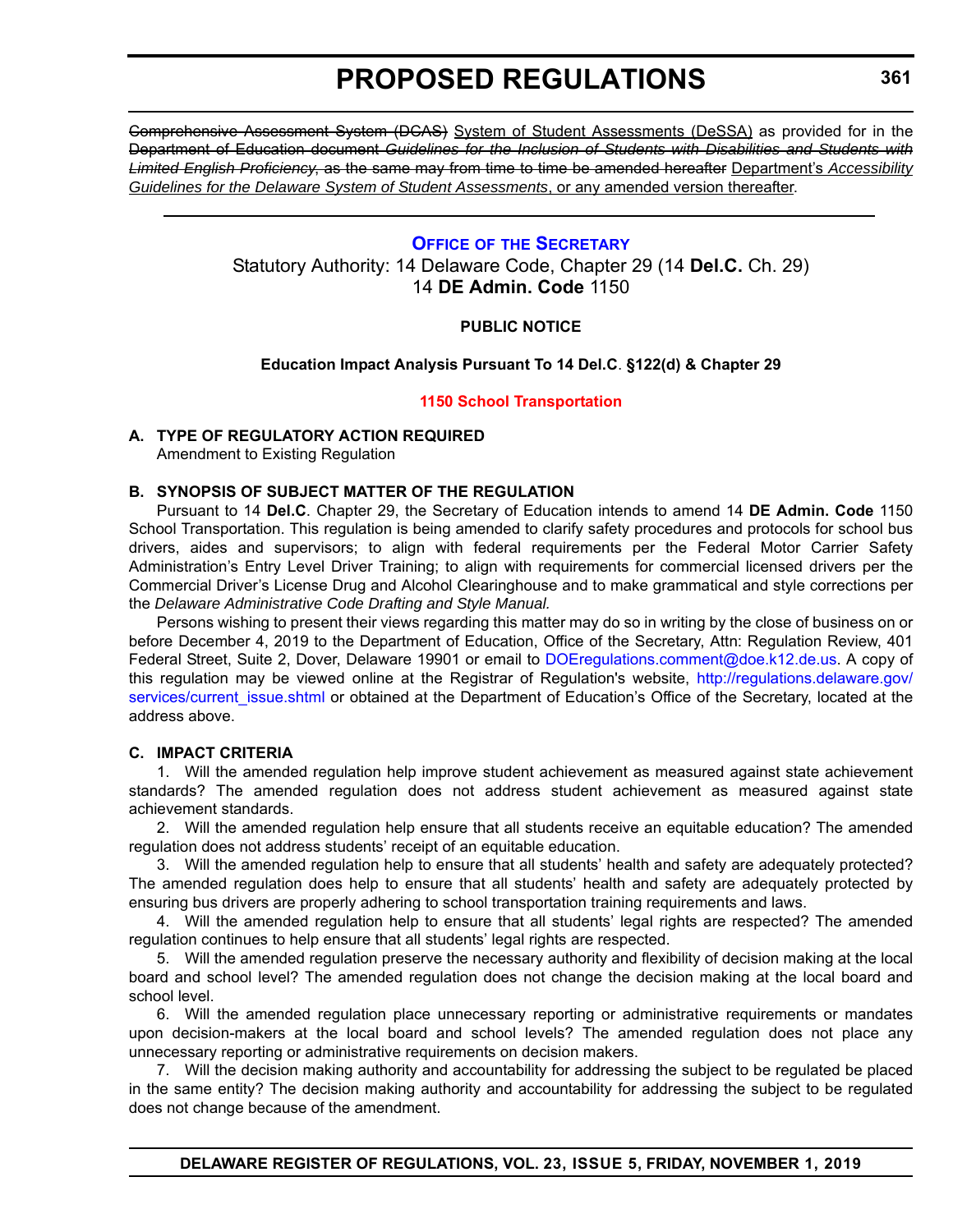<span id="page-31-0"></span>**362**

### **PROPOSED REGULATIONS**

8. Will the amended regulation be consistent with and not an impediment to the implementation of other state educational policies, in particular to state educational policies addressing achievement in the core academic subjects of mathematics, science, language arts and social studies? The amendment is consistent with and not an impediment to the implementation of other state educational policies.

9. Is there a less burdensome method for addressing the purpose of the regulation? There is not a less burdensome method for addressing the purpose of the regulation.

10. What is the cost to the State and to the local school boards of compliance with the regulation? There is no expected cost to implementing this amended regulation.

#### **\*Please Note:**

**(1) The Regulatory Flexibility Analysis and Impact Statement for this regulation, as required by 29 Del.C. Ch. 104, is available at:**

**<http://regulations.delaware.gov/register/november2019/proposed/23 DE Reg 361RFA 11-01-19.pdf>**

**(2) Due to the size of the proposed regulation, it is not being published here. A copy of the regulation is available at:**

**[1150 School Transportation](http://regulations.delaware.gov/register/november2019/proposed/23 DE Reg 361 11-01-19.htm)**

#### **[DEPARTMENT OF HEALTH AND SOCIAL SERVICES](https://www.dhss.delaware.gov/dhss/index.html) DIVISION [OF PUBLIC HEALTH](https://www.dhss.delaware.gov/dhss/dph/index.html)**

Statutory Authority: 16 Delaware Code, Section 7406 (16 **Del.C.** §7406) 16 **DE Admin. Code** 4465

#### **PUBLIC NOTICE**

#### **[4465 Delaware Radiation Control Regulations](#page-3-0)**

Pursuant to 16 **Del.C.** §7406, the Authority on Radiation Protection (ARP), with the Office of Radiation Control, Health Systems Protection Section, Division of Public Health, Department of Health and Social Services, is proposing revisions to the regulations governing Radiation Control. On November 1, 2019, the Division of Public Health plans to publish as "proposed" revisions to the Radiation Control regulations. The revisions include the following changes.

- Part B: Provides text to clarify existing regulatory requirements for Radiation Service Providers who apply for state registration to deliver radiation services in Delaware, and specifies their obligation to report certain information to their prospective clients.
- Part E: Provides regulatory requirements for use of high-energy radiation machines to perform industrial radiography (non-destructive testing) to test various objects such as industrial piping and vessels for structural integrity.
- Part K: Provides text to clarify circumstances under which Radiation Service Providers may be cited for violation of Part B, regulatory requirements for application, service delivery and failure to report certain information to their prospective or current clients located in Delaware.
- Part T: Provides references to state and federal regulations governing transportation of radioactive materials via land and water routes; specifically references transportation of spent fuel from nuclear power plants that may traverse the state.

Copies of the proposed regulations are available for review in the November 1, 2019 edition of the Delaware *Register of Regulations*, accessible online at: <http://regulations.delaware.gov> or by calling the Division of Public Health at (302) 744-4951.

Any person who wishes to make written suggestions, testimony, briefs or other written materials concerning the proposed regulations must submit them to Alanna Mozeik by Monday, December 2, 2019, at:

Alanna Mozeik

Division of Public Health

**DELAWARE REGISTER OF REGULATIONS, VOL. 23, ISSUE 5, FRIDAY, NOVEMBER 1, 2019**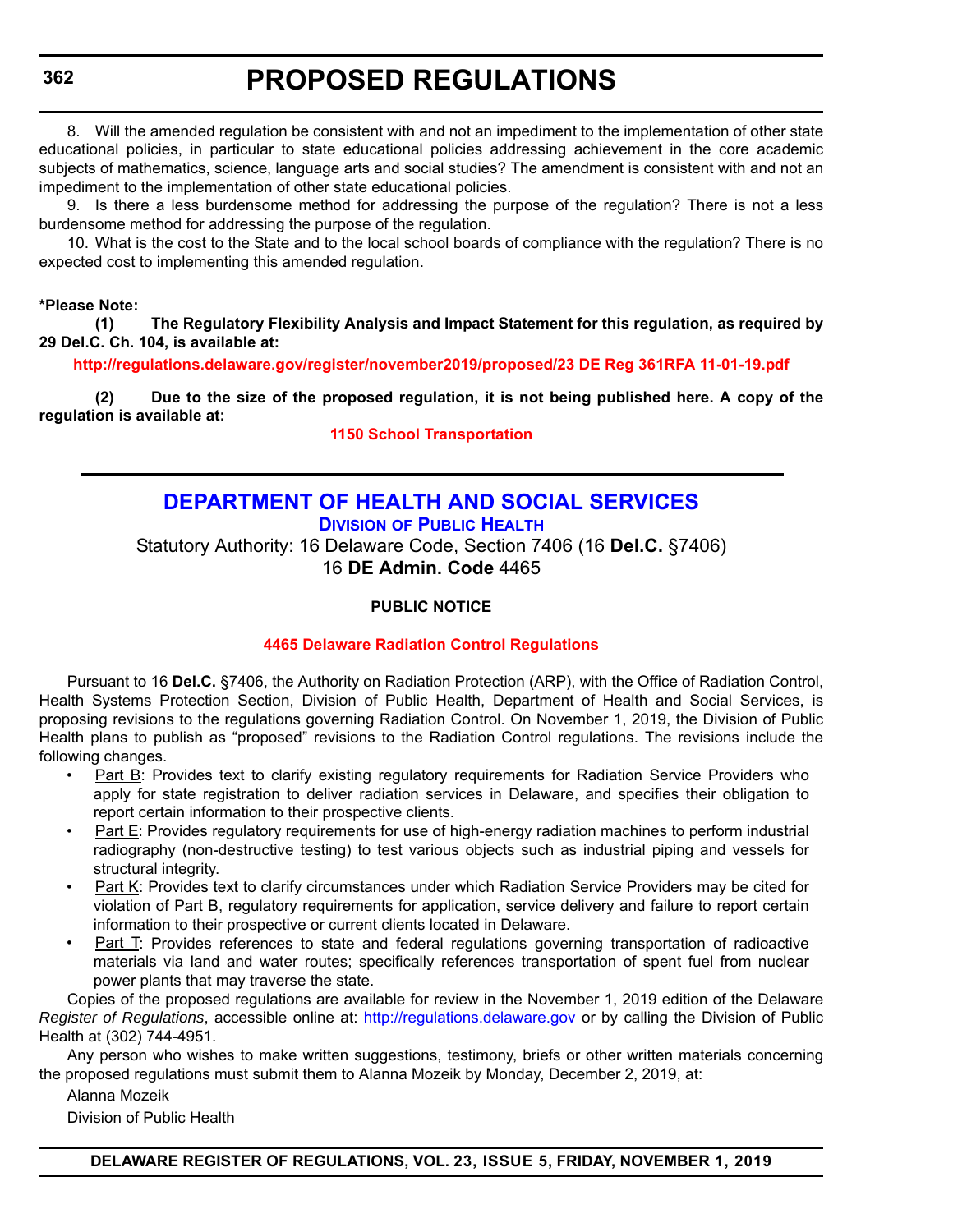<span id="page-32-0"></span>417 Federal Street Dover, DE 19901 Email: [Alanna.Mozeik@delaware.gov](mailto:Alanna.Mozeik@delaware.gov) Phone: (302) 744-4951

#### **\*Please Note:**

**(1) The Regulatory Flexibility Analysis and Impact Statement for this regulation, as required by 29 Del.C. Ch. 104, is available at:**

**<http://regulations.delaware.gov/register/november2019/proposed/23 DE Reg 362RFA 11-01-19.pdf>**

**(2) Due to the size of the proposed regulation, it is not being published here. A copy of the regulation is available at:**

**[4465 Delaware Radiation Control Regulations](http://regulations.delaware.gov/register/november2019/proposed/23 DE Reg 362 11-01-19.htm)**

#### **[DEPARTMENT OF NATURAL RESOURCES AND ENVIRONMENTAL](https://dnrec.alpha.delaware.gov/)  CONTROL**

#### **DIVISION [OF CLIMATE, COASTAL, & ENERGY](https://dnrec.alpha.delaware.gov/climate-coastal-energy/)**

Statutory Authority: 16 Delaware Code, Section 7602 (16 **Del.C.** §7602) 7 **DE Admin. Code** 2101

> **REGISTER NOTICE SAN# 2019-04**

#### **[2101 Regulations for State Energy Conservation Code](#page-3-0)**

#### **1. TITLE OF THE REGULATIONS:** 7 **DE Admin. Code** 2101 *Regulations for State Energy Conservation Code*

#### **2. BRIEF SYNOPSIS OF THE SUBJECT, SUBSTANCE, AND ISSUES:**

Delaware's Energy Conservation Code Act (16 **Del.C.** §7602) requires DNREC to adopt the most recent and/ or highest available version of the International Energy Conservation Code (IECC), and the latest American Society of Heating, Refrigerating and Air-Conditioning Engineers/Illuminating Engineering Society of North America (ASHRAE/IESNA) energy standard. The regulations must also set out procedures for certification of compliance with these codes and standards to be utilized by the respective local governments. The Energy Conservation Code Act instructs DNREC to review the state energy codes triennially for potential updates to adopt newer versions of the IECC and ASHRAE energy code standards.

Since May 1, 2014, Delaware has required the 2012 IECC for residential buildings and ASHRAE 90.1-2010 for commercial and high-rise residential structures. In 2017, the Department convened the Delaware Energy Code Coalition to begin the triennial review of the available energy conservation codes and evaluate the impacts of adopting a newer version of the IECC and ASHRAE standards. The Coalition met eleven times between March 2017 and January 2019 to review newer versions of the IECC and ASHRAE standards. The Department, in consultation with the Codes Coalition, considered the 2015 and 2018 versions of the IECC standards and ASHRAE 90.1-2013 and ASHRAE 90.1-2016. The Department collected input through the Delaware Energy Code Coalition to inform the proposed draft regulations.

The Department is proposing to adopt by reference the 2018 IECC and ASHRAE 90.1-2016 in their entirety. The modest increased cost of the more stringent energy conservation codes is offset by the benefits accrued to the building owners and occupants over the life of the building. Adopting the current version of the IECC and ASHRAE energy conservation codes will increase building sector energy efficiency, bring energy cost savings for building owners and occupants, increase occupant comfort, and reduce emissions in Delaware.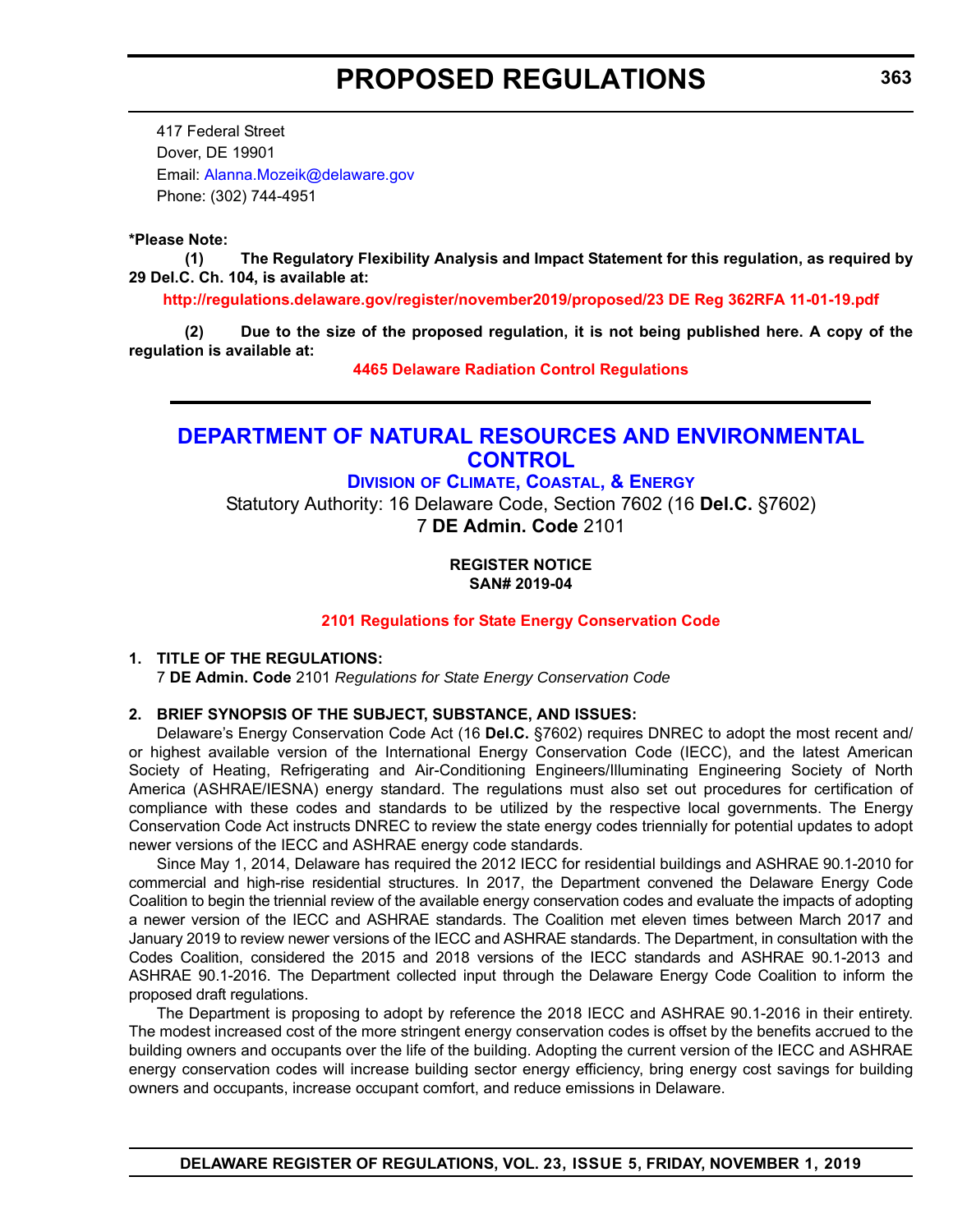#### **364**

### **PROPOSED REGULATIONS**

- **3. POSSIBLE TERMS OF THE AGENCY ACTION:** None
- **4. STATUTORY BASIS OR LEGAL AUTHORITY TO ACT:** Delaware Energy Conservation Code Act pursuant to 16 **Del.C.** §7602.

#### **5. OTHER REGULATIONS THAT MAY BE AFFECTED BY THE PROPOSAL:** None

#### **6. NOTICE OF PUBLIC COMMENT:**

Persons wishing to comment on the proposed amendments to 7 **DE Admin. Code** 2101 *Regulations for State Energy Conservation Code* may do so either orally or in written form at the public hearing on Tuesday, December 3, 2019 beginning at 6:00 PM in the DNREC Auditorium at 89 Kings Highway, Dover, DE 19901. In lieu of attending the public hearing, written comments may be submitted to the Hearing Officer via either email to [DNRECHearingComments@delaware.gov,](mailto:DNRECHearingComments@delaware.gov) or via USPS to the DNREC Hearing Officer, 89 Kings Highway, Dover, DE 19901. The Department will accept public comment through the close of business on Wednesday, December 18, 2019.

#### **7. PREPARED BY:**

Jessica Quinn Email: [Jessica.Quinn@delaware.gov](mailto:Jessica.Quinn@delaware.gov) Ph: 302-735-3485

**\*Please Note: The Regulatory Flexibility Analysis and Impact Statement for this regulation, as required by 29 Del.C. Ch. 104, is available at:**

**<http://regulations.delaware.gov/register/november2019/proposed/23 DE Reg 363RFA 11-01-19.pdf>**

#### **2101 Regulations for State Energy Conservation Code**

#### **1.0 Purpose and Statutory Authority**

- 1.1 The purpose of these regulations is to provide the Department of Natural Resources and Environmental Control's determination of the most recent and/or highest available version of the International Energy Conservation Code and the latest ASHRAE/IESNA standard. The goal of establishing these regulations is to provide a statewide building energy conservation code.
- 1.2 These regulations provide rules of practice and procedures for certification of compliance with these codes and standards to be utilized by the respective local governments.
- 1.3 Delaware Code Title 16 Section 7602 16 **Del.C.** §7602 provides the authority for adopting Delaware Energy Conservation the State Energy Conservation Code. These regulations are promulgated under the authority of 16 **Del.C.** §7602.

#### **2.0 Definitions**

For purposes of these regulations, the following words and phrases shall have the meanings set forth below.

"ASHRAE" means the ANSI/ASHRAE/IES Standard 90.1 90.1-2016: Energy Standard for Buildings except Low-Rise Residential Buildings published by the American Society of Heating, Refrigerating and Air-Conditioning Engineers, Inc.

"**Department**" means the Department of Natural Resources and Environmental Control, the Division of Energy and Climate Climate, Coastal, & Energy or the Delaware Energy Office, as appropriate.

"**DET verifier**" means a certified Duct and Envelope Tightness verifier. A certified DET verifier shall be a certified Home Energy Rating Systems (HERS) rater, or be a certified Home Performance with ENERGY STAR contractor, or be a Building Performance Institute (BPI) Heating Professional to perform duct tightness testing or a BPI Building Analyst or Envelope Professional to perform building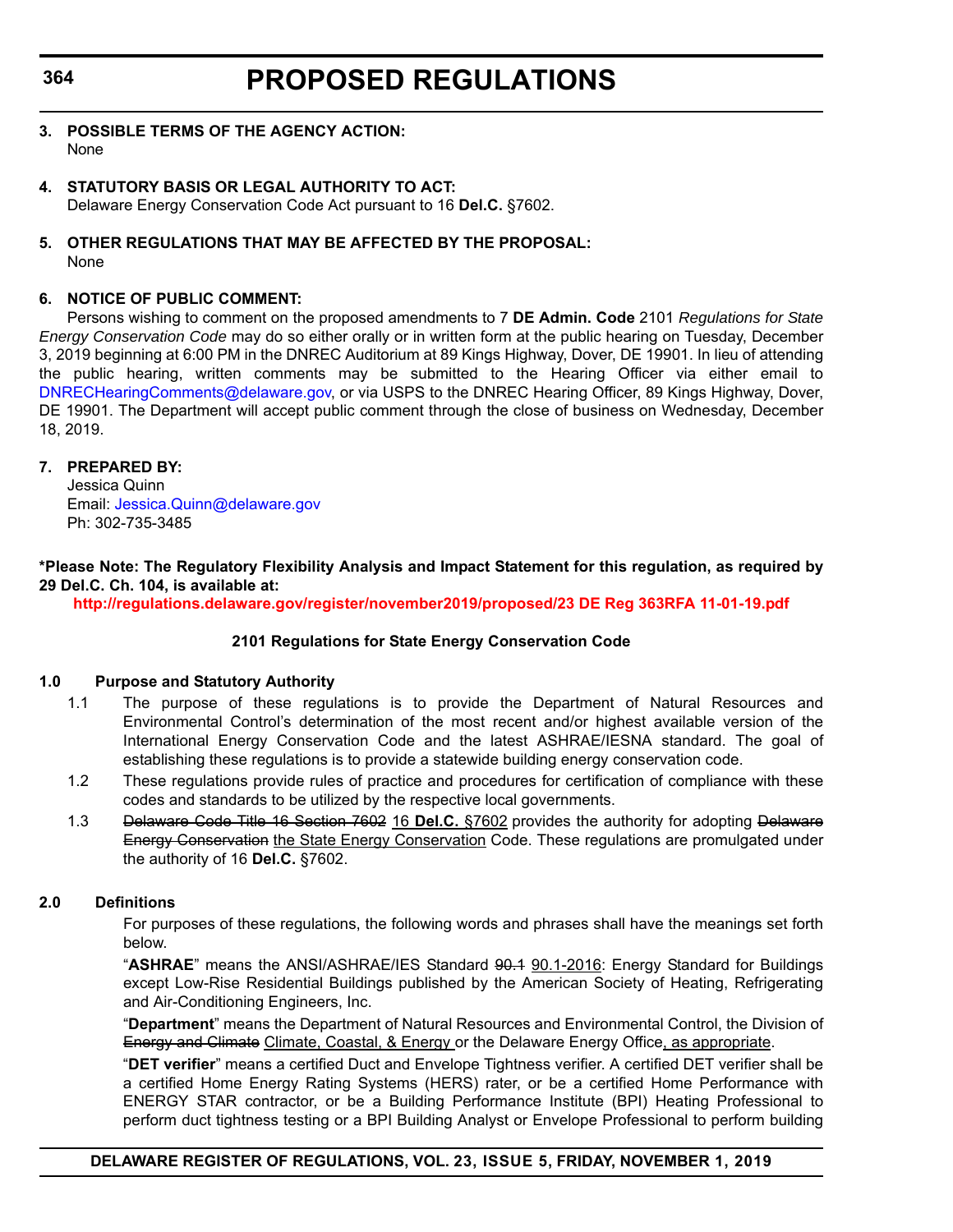tightness testing, or successfully complete a course that is approved by the Department of Natural Resources and Environmental Control.

"**IECC**" means the 2018 International Energy Conservation Code published by the International Code Council, Inc.

#### **3.0 Incorporation by Reference**

- 3.1 The 2012 2018 International Energy Conservation Code (IECC), published by the International Code Council, Inc., is hereby adopted and incorporated by reference with revisions as the Delaware Residential Building Energy Conservation Code and is an enforceable part of the Delaware Building Codes. The revisions to the 2012 IECC code are stated in Section 4.0 of these regulations.
- 3.2 The American Society of Heating, Refrigerating and Air-Conditioning Engineers Standards (ASHRAE) 90.1-20102016: Energy Standard for Buildings except Low-Rise Residential Buildings and Commercial Provisions the commercial provisions of the 2012 2018 International Energy Conservation Code are hereby adopted and incorporated by reference in their entirety as the Delaware Commercial Building Energy Conservation Code and is an enforceable part of the Delaware Building Codes.

#### **4.0 Revisions to the 2012 IECC**

- 4.1 The following additions, insertions, deletions, and other changes are hereby made to the 2012 International Energy Conservation Code.
	- 4.1.1 R403.2.2 amend to add: Supply duct tightness shall be verified by either of the following:
		- 1. Post-construction test: Total leakage less than or equal to 6 cfm (169.9/min) per square feet (9.29 m2) of conditioned floor area when tested at the pressure differential of 0.1 inches w.g. (25 Pa)….
		- 2. Rough-in test: Total leakage less than or equal to 6 cfm (169.9/min) per square feet (9.29 m2) of conditioned floor area when tested at the pressure differential of 0.1 inches w.g. (25 Pa) *(remainder unchanged – If the air handler is not installed…. 4 cfm…)*
	- 4.1.2 R403.4.2: amend *list* to:
		- 1. Piping larger than 3/4 inch nominal diameter.
		- 2. Piping serving more than one dwelling unit.
		- 3. Piping located outside the conditioned space.
		- 4. Piping from the water heater to a distribution manifold.
		- 5. Piping located under a floor slab.
		- 6. Buried piping.
		- 7. Supply and return piping in recirculation systems-

Delete Table R403.4.2 without substitution.

4.1.3 R402.4.1.2:

#### *Exception: A building or dwelling unit with 2,000 ft2 or less of conditioned floor area (CFA) may satisfy R402.4.1.2 if it:*

*(1) is tested to have an air leakage rate no greater than:*

*5 ACH-50 for homes with < 1,500 ft2 of CFA, or*

*4 ACH-50 for homes with 1,500 – 2,000 ft2 of CFA.)*

4.1.4 R403.2.3 Building framing cavities shall not be used as ducts or plenums.

*Exception: Returns run exclusively through conditioned space.*

4.1.5 R403.5 The building shall be provided with ventilation that meets the requirements of the *International Residential Code* (IRC) or *International Mechanical Code* (IMC), as applicable, or with other approved means of ventilation. Outdoor air intakes shall have automatic or gravity dampers that close when the ventilation system is not operating. Required ventilation rates shall also include adequate provisions for fuel-fired appliance, stove and fireplace makeup air supply;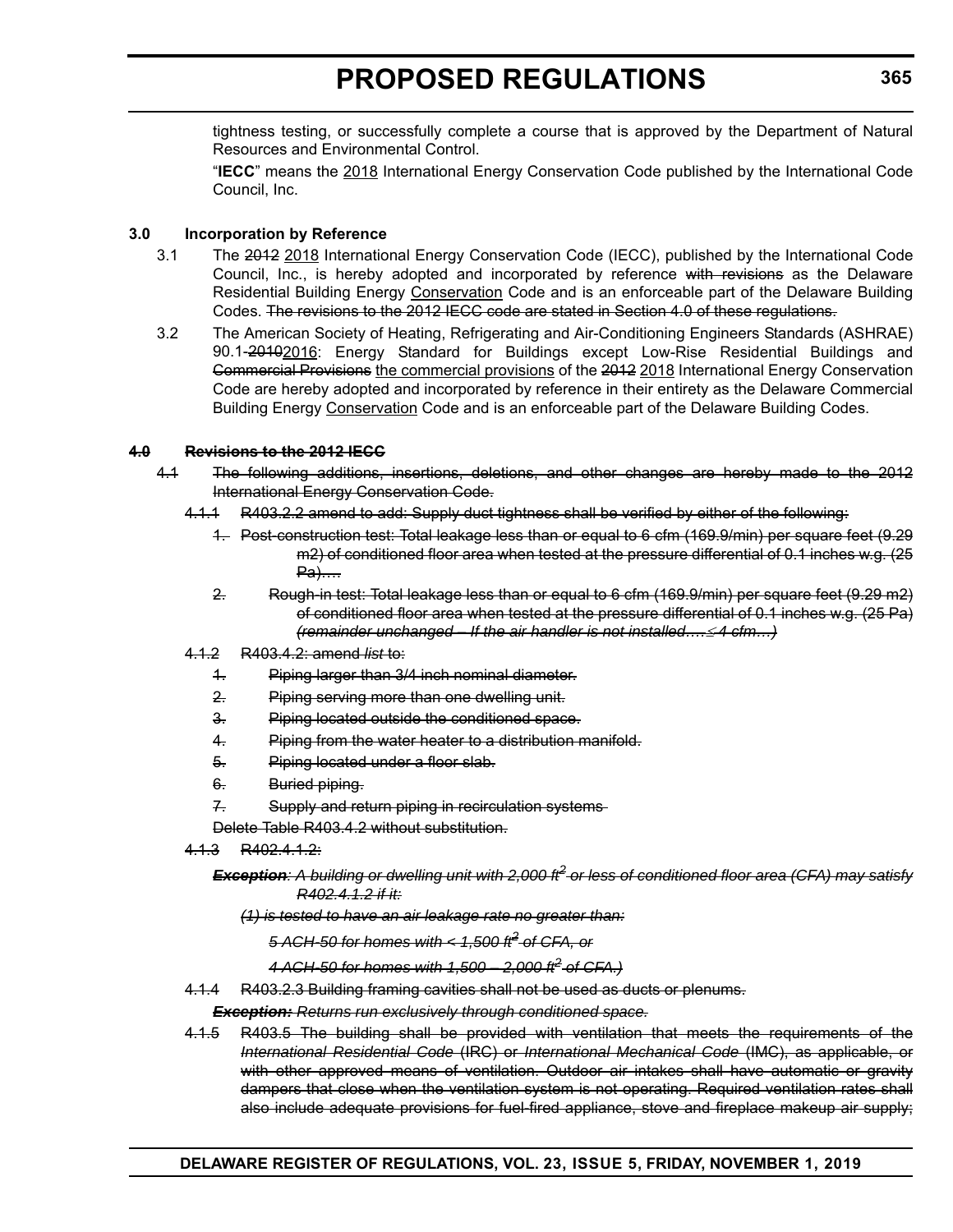<span id="page-35-0"></span>kitchen, bath, clothes dryer, and central vacuum exhausts; and other makeup air system supplies and/or exhausts as required in either the IRC or IMC.

*(remainder of section unchanged)*

#### **5.04.0 Implementation and Enforcement**

- 5.14.1 All buildings must meet all requirements of the applicable referenced code six months after date of promulgation.
- 5.24.2 All projects may utilize the new applicable reference codes at any time after the date of promulgation, provided such choice is stated on the construction documents.
- 4.3 Procedures for certification of compliance and standards to be utilized by respective local governments are those specified in the IECC at Chapter 1 ("Scope and Administration") and in the ASHRAE at Chapter 4 ("Administration and Enforcement") as enforceable parts of the Delaware Building Codes pursuant to subsections 3.1 and 3.2 herein.

#### **6.05.0 Certified duct and envelope tightness (DET) verifier.**

Testing for duct and building envelope tightness shall be conducted by a certified DET verifier.

### **[DEPARTMENT OF STATE](https://sos.delaware.gov/)**

**DIVISION [OF PROFESSIONAL REGULATION](https://dpr.delaware.gov/) [1770 RESPIRATORY CARE PRACTICE ADVISORY COUNCIL](https://dpr.delaware.gov/boards/medicalpractice/)** Statutory Authority: 24 Delaware Code, Section 1775(c) (24 **Del.C.** §1775(c)) 24 **DE Admin. Code** 1770

#### **PUBLIC NOTICE**

#### **[1770 Respiratory Care Practice Advisory Council](#page-3-0)**

Pursuant to 24 **Del.C.** §1775(c), the Respiratory Care Practice Advisory Council ("the Council") of the Board of Medical Licensure and Discipline ("the Board") has proposed revisions to its rules and regulations. Currently, Section 11.0 states that a licensee whose license has expired may renew that license within one year after the expiration date upon fulfilling specified requirements. The lengthy late renewal period is inefficient and confusing for licensees. The Council proposes amending Section 11.0 by changing the late renewal period from one year to sixty days. This change will clarify and streamline the licensure renewal process and the associated continuing education audit process.

A public hearing will be held on January 8, 2020 at 3:00 p.m. in the second floor conference room B of the Cannon Building, 861 Silver Lake Boulevard, Dover, Delaware, where members of the public can offer comments. Anyone wishing to receive a copy of the proposed rules and regulations may obtain a copy from the Delaware Respiratory Care Practice Advisory Council, 861 Silver Lake Boulevard, Dover, Delaware 19904. Persons wishing to submit written comments may forward these to Devashree Singh, Executive Director, at the above address or at [devashree.singh@delaware.gov.](mailto:devashree.singh@delaware.gov) Pursuant to 29 **Del.C.** §10118(a), the final date to receive written comments will be **January 23, 2020**. The Council will deliberate on the proposed revisions at its next regularly scheduled meeting.

**\*Please Note: The Regulatory Flexibility Analysis and Impact Statement for this regulation, as required by 29 Del.C. Ch. 104, is available at:**

**<http://regulations.delaware.gov/register/november2019/proposed/23 DE Reg 366RFA 11-01-19.pdf>**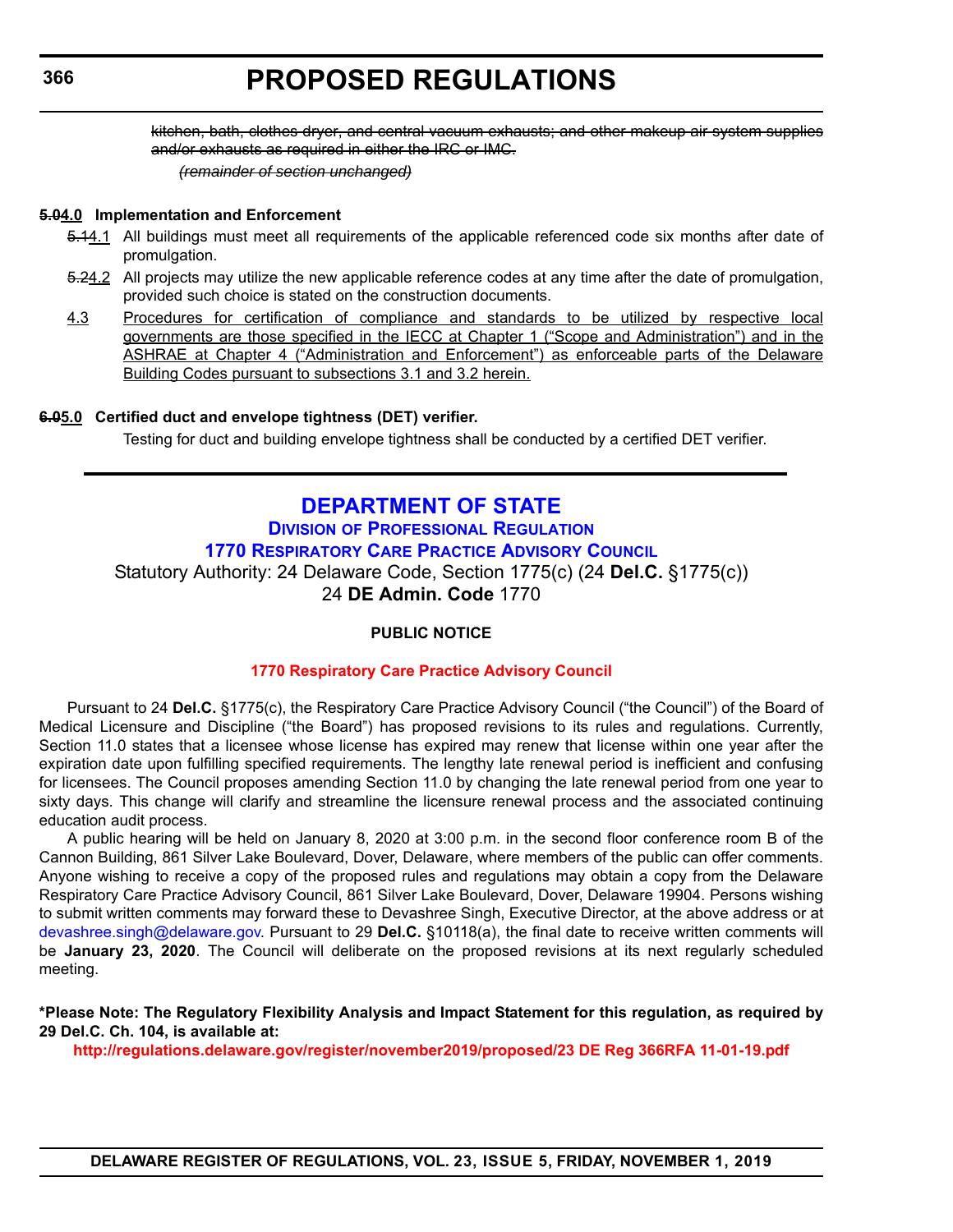# **PROPOSED REGULATIONS**

## **11.0 Renewal of Licenses**

# *(Break in Continuity Within Section)*

- 11.3 Failure of a licensee to renew his/her license shall cause his/her license to expire.
	- 11.3.1 A Effective the licensure renewal period beginning December 1, 2020, a licensee whose license has expired may renew his/her license within one (1) year sixty (60) days after the expiration date upon fulfilling the requirements in subsections 11.2.1 - 11.2.3 above, certifying that he/she has not practiced respiratory care in Delaware while his/her license has expired, and paying the renewal fee and a late fee as determined by the Division of Professional Regulation. All late renewals shall be audited for compliance with CE renewal requirements. Any licensee whose license is in an expired status as of December 1, 2014 must either renew his/her license no later than November 30, 2015 or fulfill the requirements in subsections 11.2.2 or 11.2.3, as applicable.
	- 11.3.2 An applicant whose license has been expired for more than one (1) year and who has been actively engaged in the practice of respiratory care during the period of expiration in another jurisdiction shall be required to submit to the Council an application for reinstatement demonstrating proof of active practice, consisting of a minimum of 500 hours over the one year preceding the date of application for reinstatement, on a Council approved form, and shall demonstrate proof of completion of 20 hours of continuing education during the two-year period preceding the application.
	- 11.3.3 An applicant whose license has been expired for more than one (1) year and who has not been actively engaged in the practice of respiratory care during the period of expiration shall be required to submit an application for reinstatement and shall be required to give evidence of satisfactory completion of an approved respiratory care examination within two (2) years prior to the application for reinstatement before licensure will be granted. In addition the applicant shall demonstrate completion of 20 hours of continuing education during the two-year period preceding the application.
	- 11.3.2 The failure of a licensee to renew the lapsed license within sixty (60) days as set forth in subsection 11.3.1 shall cause the license to terminate.
	- 11.3.3 A respiratory care practitioner whose license has terminated may reapply under the same conditions that govern applicants for new licensure under 24 **Del.C.** Ch. 17.
	- 11.3.4 A respiratory care practitioner who reapplies for licensure more than a year after the date of license termination must, in addition to the requirements of subsection 11.3.3, show evidence of completion of 20 hours of continuing education within the two year period prior to reapplication.

**\*Please Note: As the rest of the sections were not amended, they are not being published. A copy of the regulation is available at:**

**[1770 Respiratory Care Practice Advisory Council](http://regulations.delaware.gov/register/november2019/proposed/23 DE Reg 366 11-01-19.htm)**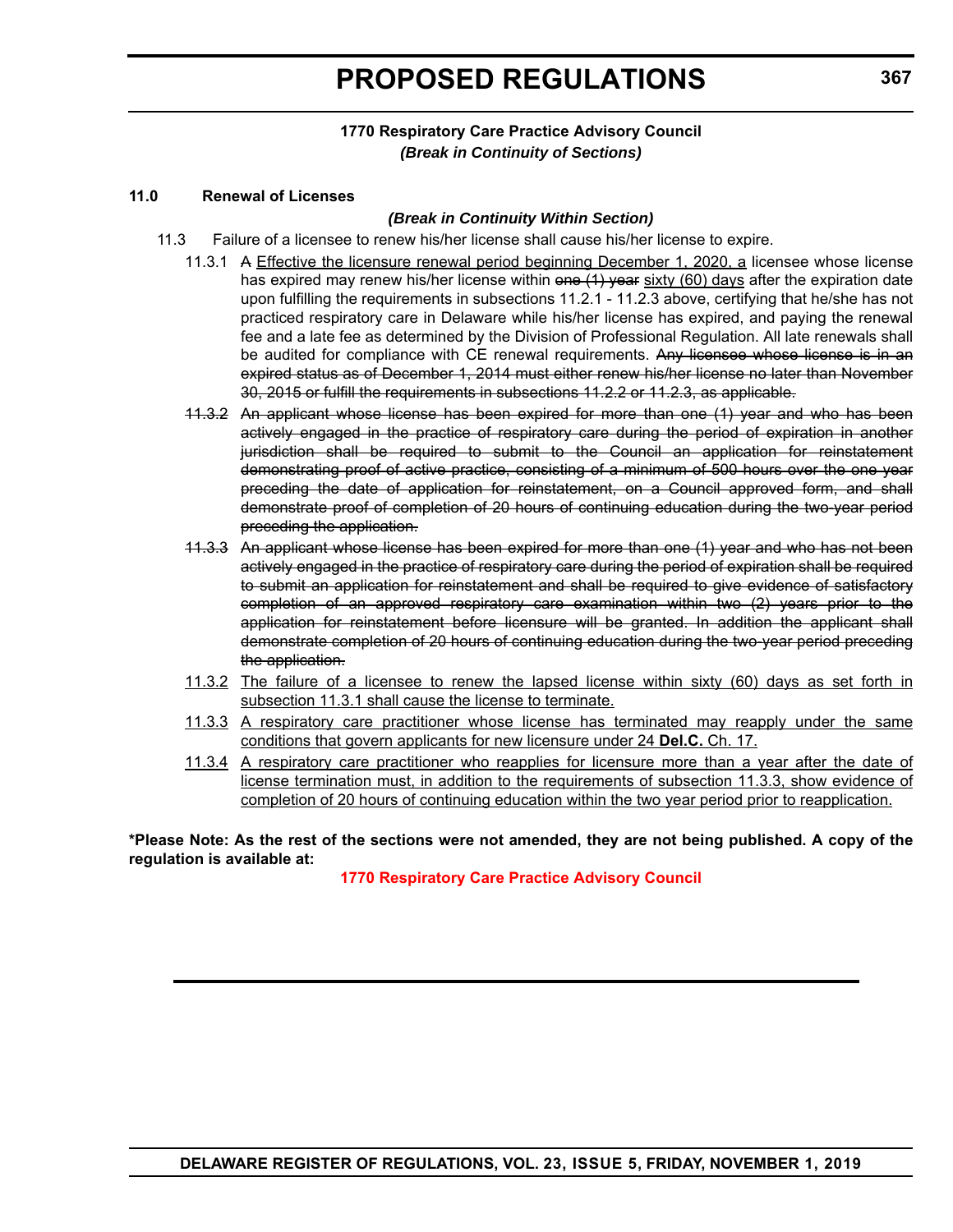# **Symbol Key**

Arial type indicates the text existing prior to the regulation being promulgated. Underlined text indicates new text added at the time of the proposed action. Language which is stricken through indicates text being deleted. **Bracketed Bold language]** indicates text added at the time the final order was issued. **Bracketed bold stricken through]** indicates language deleted at the time the final order was issued.

# **Final Regulations**

The opportunity for public comment shall be held open for a minimum of 30 days after the proposal is published in the *Register of Regulations*. At the conclusion of all hearings and after receipt within the time allowed of all written materials, upon all the testimonial and written evidence and information submitted, together with summaries of the evidence and information by subordinates, the agency shall determine whether a regulation should be adopted, amended or repealed and shall issue its conclusion in an order which shall include: (1) A brief summary of the evidence and information submitted; (2) A brief summary of its findings of fact with respect to the evidence and information, except where a rule of procedure is being adopted or amended; (3) A decision to adopt, amend or repeal a regulation or to take no action and the decision shall be supported by its findings on the evidence and information received; (4) The exact text and citation of such regulation adopted, amended or repealed; (5) The effective date of the order; (6) Any other findings or conclusions required by the law under which the agency has authority to act; and (7) The signature of at least a quorum of the agency members.

The effective date of an order which adopts, amends or repeals a regulation shall be not less than 10 days from the date the order adopting, amending or repealing a regulation has been published in its final form in the *Register of Regulations*, unless such adoption, amendment or repeal qualifies as an emergency under §10119.

# **[DEPARTMENT OF EDUCATION](https://www.doe.k12.de.us/)**

**OFFICE OF [THE SECRETARY](https://www.doe.k12.de.us/Page/11)** Statutory Authority: 11 Delaware Code, Section 1457(j) (11 **Del.C.** §1457(j)) 14 **DE Admin. Code** 603

# **REGULATORY IMPLEMENTING ORDER**

# **[603 Compliance with the Gun Free Schools Act](#page-3-0)**

# **I. SUMMARY OF THE EVIDENCE AND INFORMATION SUBMITTED**

Pursuant to 11 **Del.C.** §1457(j), the Secretary of Education intends to amend 14 **DE Admin. Code** 603 Compliance with the Gun-Free Schools Act. This amendment is needed to update the statutory reference, make minor clarifications and comply with 29 **Del.C.** §10407 which requires regulations to be reviewed on a recurring basis every four years.

Notice of the proposed regulation was published in the *News Journal* and *Delaware State News* on September 1, 2019, in the form hereto attached as *Exhibit "A"*. Comments were received from the State Council for Persons with Disabilities (SCPD) endorsing the proposed amended regulation; however, the Council did ask the Department how it will ensure compliance with the federal requirement to collect assurances from the necessary school districts and charter schools. The Department electronically collects codes of conduct from the local education agencies, which include compliance with the Gun-Free Schools Act. Additionally, each LEA is required to follow mandatory reporting that includes reports under the Gun-Free Schools Act. LEAs are audited periodically for mandatory reporting.

# **II. FINDINGS OF FACTS**

The Secretary finds that it is appropriate to amend 14 **DE Admin. Code** 603 Compliance with the Gun-Free Schools Act in order to update the statutory reference(s), make minor clarifications and comply with 29 **Del.C.**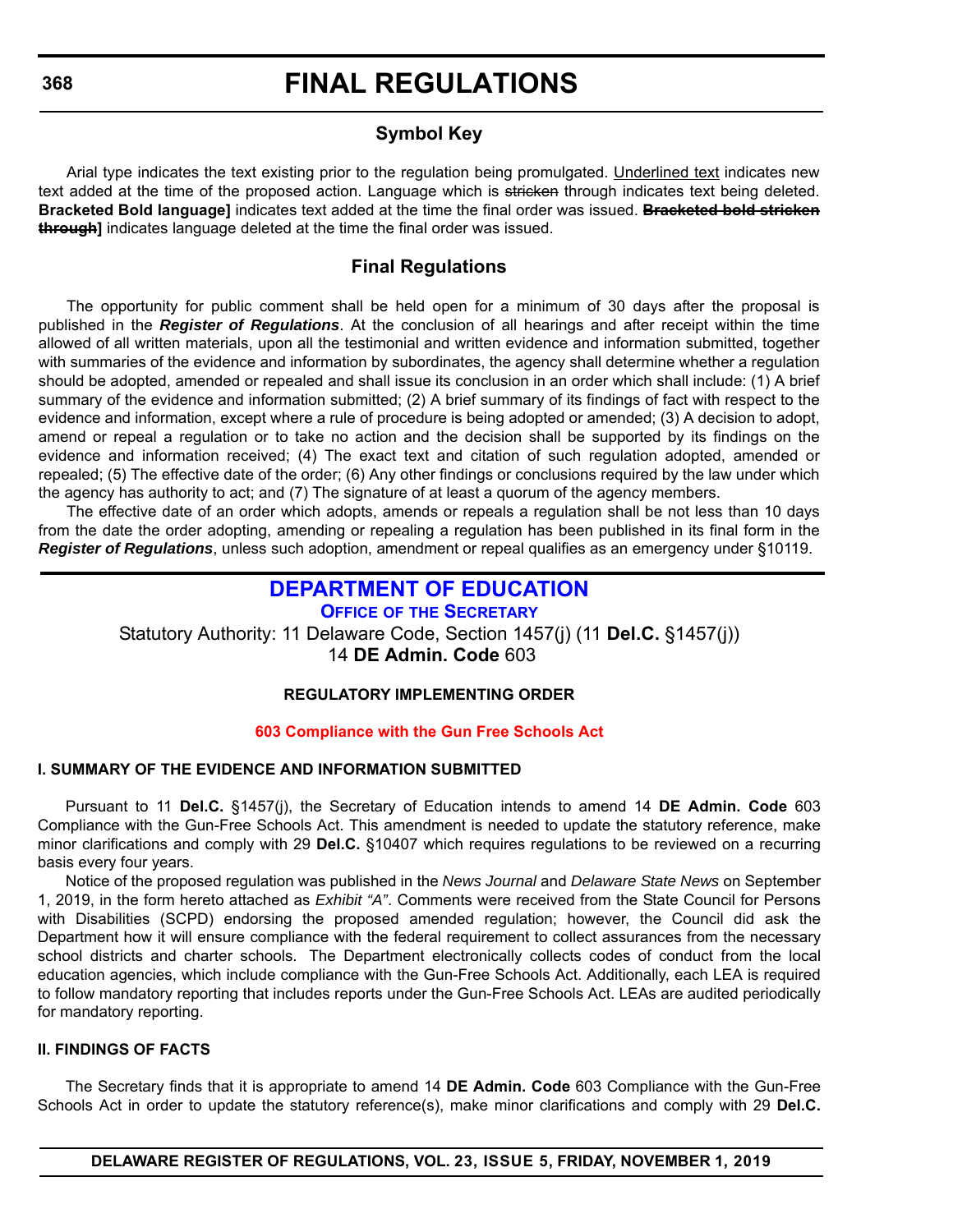§10407 which requires regulations to be reviewed every four years.

#### **III. DECISION TO AMEND THE REGULATION**

For the foregoing reasons, the Secretary concludes that it is appropriate to amend 14 **DE Admin. Code** 603 Compliance with the Gun-Free Schools Act. Therefore, pursuant to 14 **Del.C.** §122, 14 **DE Admin. Code** 603 Compliance with the Gun-Free Schools Act attached hereto as *Exhibit "B"* is hereby amended. Pursuant to the provision of 14 **Del.C.** §122(e), 14 **DE Admin. Code** 603 Compliance with the Gun-Free Schools Act hereby amended shall be in effect for a period of five years from the effective date of this order as set forth in Section V. below.

### **IV. TEXT AND CITATION**

The text of 14 **DE Admin. Code** 603 Compliance with the Gun-Free Schools Act amended hereby shall be in the form attached hereto as *Exhibit "B"*, and said regulation shall be cited as 14 **DE Admin. Code** 603 Compliance with the Gun-Free Schools Act in the *Administrative Code of Regulations* for the Department of Education.

#### **V. EFFECTIVE DATE OF ORDER**

The actions hereinabove referred to were taken by the Secretary pursuant to 14 **Del.C.** §122 on October 15, 2019. The effective date of this Order shall be ten (10) days from the date this Order is published in the Delaware *Register of Regulations.*

**IT IS SO ORDERED** the 15<sup>th</sup> day of October 2019.

#### **Department of Education**

Susan S. Bunting, Ed.D., Secretary of Education

Approved this 15<sup>th</sup> day of October 2019

#### **603 Compliance with the Gun Free Gun-Free Schools Act**

#### **1.0 Written Policy Required**

- 1.1 Each school district and charter school requesting assistance under the Elementary and Secondary Education Act (ESEA) shall have a written policy implementing the Gun-Free Gun-Free Schools Act [(20 USC 4141) (20 USC 7151) (20 U.S.C. §7961)] and complying with 11 **Del.C.** §1457(j) or its successor statute. At a minimum, the policy must contain the following elements:
	- 1.11.1.1 A student who is determined to have brought a firearm to school, or to have possessed a firearm at school, shall be expelled for not less than one year.
	- 1.21.1.2 Modification to the expulsion requirement may be made on a case by case basis by the chief school officer. Any modification to the expulsion requirement must be made in writing to the Department.
	- 1.31.1.3 The definition of "**Firearm**" shall be the same as the meaning given to the term in the federal Gun-Free Schools Act.

#### **2.0 Submission of the Policy to the State Department of Education**

2.1 Each school district and charter school requesting assistance under the ESEA shall submit the following to the Delaware Department of Education by June 1 each year annually, in such form as the Department requires: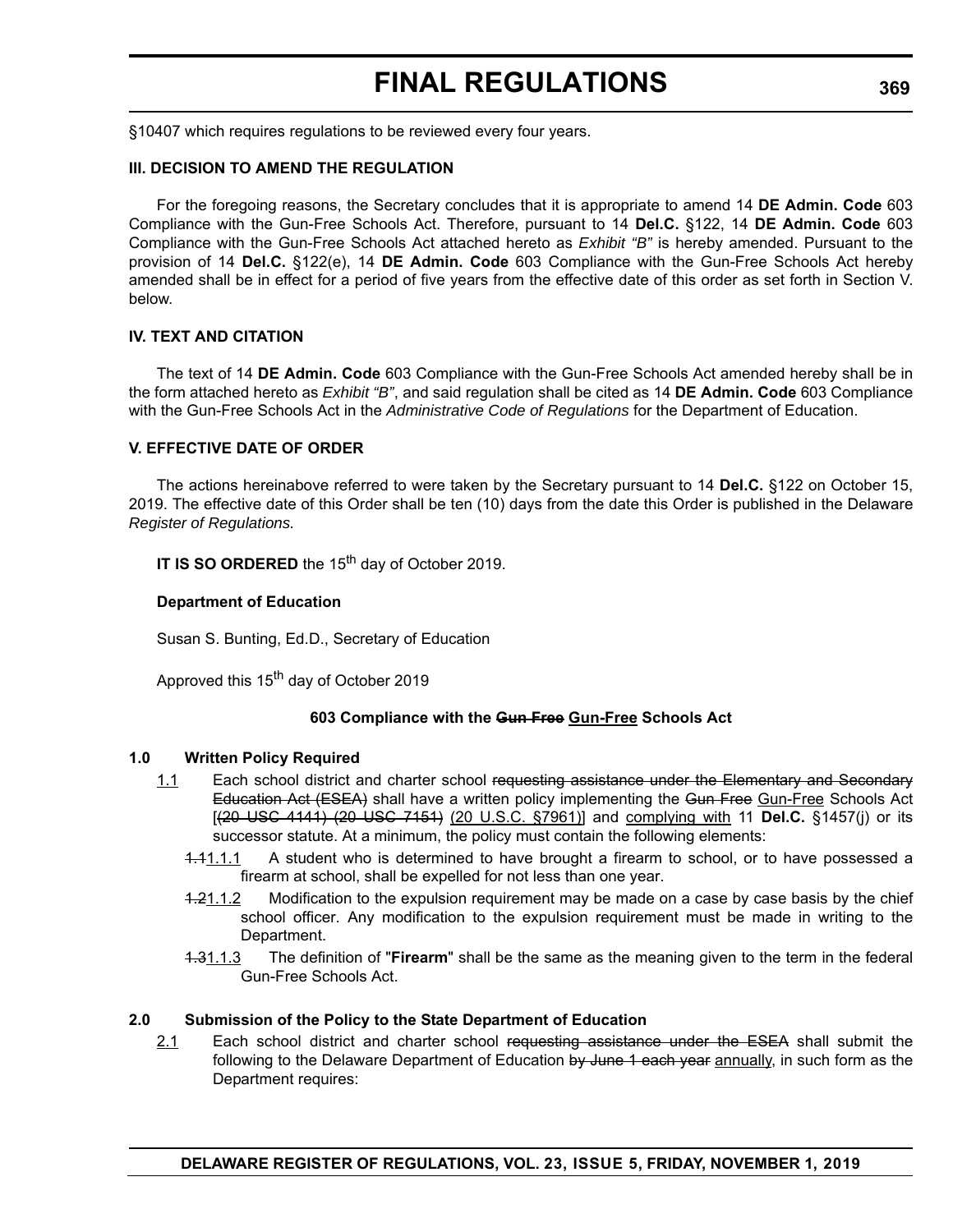- 2.12.1.1 An assurance that its policies comply with this regulation and An electronic copy of its policy implementing the Gun-Free Schools Act [(20 U.S.C. §7961)] and complying with 11 **Del.C.** §1457(j) or its successor statute. statute; and
- 2.1.2 An electronic copy of any revised policy implementing the Gun-Free Schools Act [(20 U.S.C. §7961)] and complying with 11 **Del.C.** §1457(j) or its successor statute under the policy implemented in accord with this regulation within ninety (90) days of such revision regardless of whether revisions were made as a result of changes to federal, state or local law, regulations, guidance or policies; and
- 2.22.1.3 Descriptions of the expulsions imposed under 11 **Del.C.** §1457(j) or its successor statute and under the policy implemented in accord with this regulation.

### **3.0 Individuals with Disabilities Act**

Nothing in this regulation shall alter a district or charter school's duties pursuant to the Individuals with Disabilities Education Act.

### **4.0 Reporting Requirements and Timelines**

- 4.1 Each public school district and charter school shall have an electronic copy of its policy implementing the Gun-Free Schools Act [(20 USC 4141) (20 USC 7151)] and 11 **Del.C.** §1457(j) or its successor statute on file with the Department of Education.
- 4.2 Each public school district and charter school shall provide an electronic copy of any policy implementing the Gun-Free Schools Act [(20 USC 4141) (20 USC 7151)] and 11 **Del.C.** §1457(j) or its successor statute within ninety (90) days of such revision(s) regardless of whether said revisions were made as a result of changes to Federal, state or local law, regulations, guidance or policies.

# **OFFICE OF [THE SECRETARY](https://www.doe.k12.de.us/Page/11)**

Statutory Authority: 14 Delaware Code, Section 122 (14 **Del.C.** §122) 14 **DE Admin. Code** 611

# **REGULATORY IMPLEMENTING ORDER**

# **[611 Consortium Discipline Alternative Programs for Treatment of Severe Discipline Problems](#page-3-0)**

# **I. SUMMARY OF THE EVIDENCE AND INFORMATION SUBMITTED**

Pursuant to 11 **Del.C.** §1457(j), the Secretary of Education intends to amend 14 **DE Admin. Code** 611 Consortium Discipline Alternative Programs for Treatment of Severe Discipline Problems. This amendment is needed to update the statutory reference, make minor clarifications and comply with 29 **Del.C.** §10407 which requires regulations to be reviewed on a recurring basis every four years.

Notice of the proposed regulation was published in the *News Journal* and *Delaware State News* on September 1, 2019, in the form hereto attached as *Exhibit "A"*. Comments were received from the State Council for Persons with Disabilities (SCPD) and the Governor's Advisory Council for Exceptional Citizens. The comments were similar endorsing the proposed amended regulation while seeking clarification of certain changes. The first comment concerned how the local school district would determine whether an incident is "equivalent to or greater than" the identified offenses. Regulation 611's enumerated offenses are a non-exhaustive list of behaviors that would prohibit an expelled or suspended pending expulsion student from placement in a Consortium Discipline Alternative Program (CDAP). In keeping with standard practice in reaching its decision, the local school district will look to the nature of the behavior, the degree of the criminal offense type, i.e. misdemeanor or felony, and the potential risk the student poses to facilitators and/or participants in the CDAP.

The second comment concerned whether a student whose behavior is "equivalent to" selling a small amount of a controlled substance will be excluded from CDAP. Again, the local school district will look to the nature of the behavior, the degree of the criminal offense type, i.e. misdemeanor or felony, and the potential risk the student

#### **DELAWARE REGISTER OF REGULATIONS, VOL. 23, ISSUE 5, FRIDAY, NOVEMBER 1, 2019**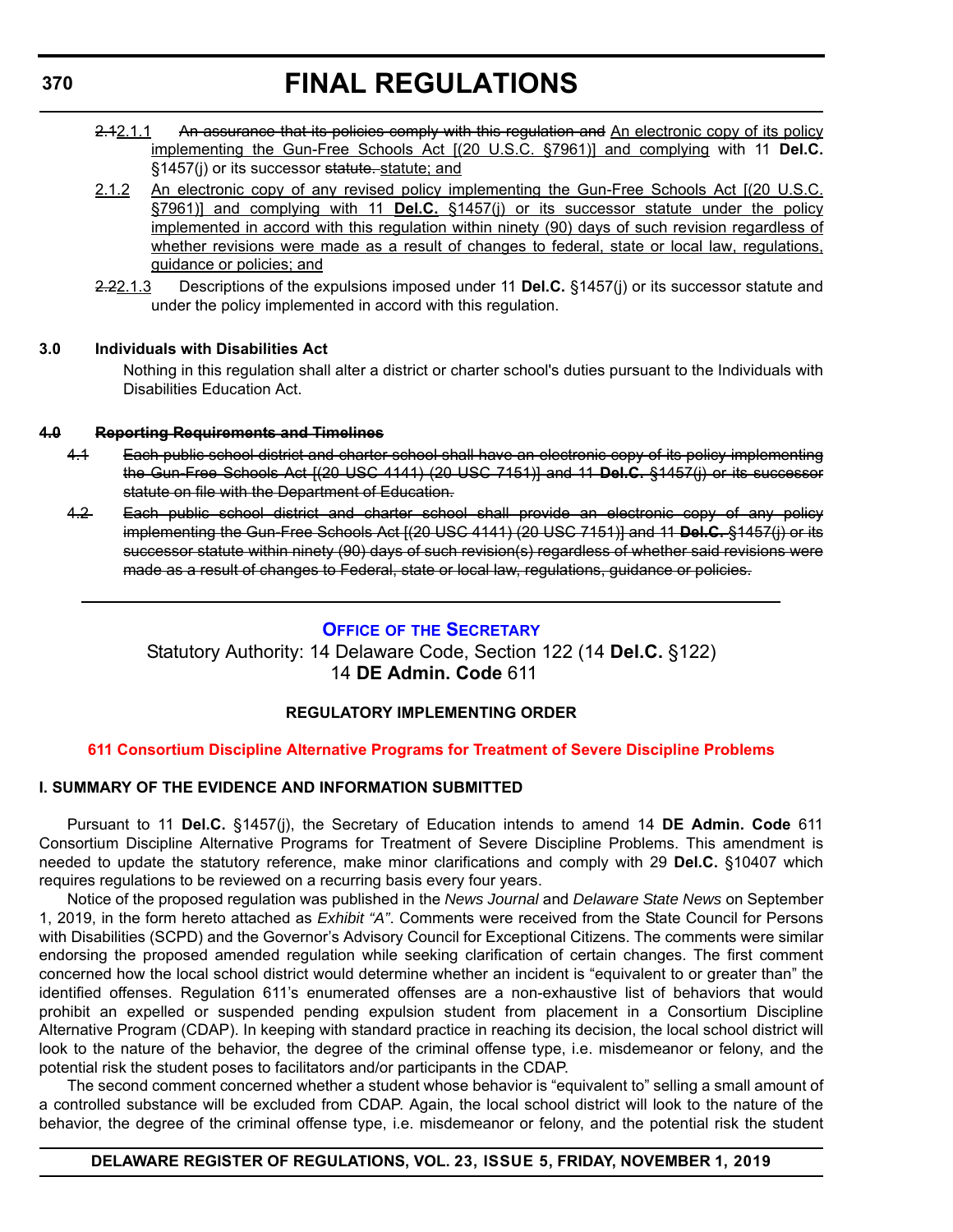poses to facilitators and/or participants in the CDAP. The proposed amendment does not change the applicable Uniform Due Process Procedures pursuant to Regulation 616.

The third general comment involved the potentially restrictive impact of the proposed amendment to Section 2.2. The proposed amendment to Section 2.2 memorializes a standard practice. The "student's educational and behavioral modification needs" are of primary importance. Neither the Department nor the local school district wants to place the student in an inappropriate setting. The proposed language will help ensure students receive the appropriate education and behavioral modification services. The proposed amendment does not change the applicable Uniform Due Process Procedures pursuant to Regulation 616.

Finally, the proposed amendments do not alter a local school district or charter school's duties to students with disabilities.

The Department appreciates the time each of the Councils provided in reviewing the proposed amended regulation. Other minor grammatical changes were found to be needed and were made by the Department.

### **II. FINDINGS OF FACTS**

The Secretary finds that it is appropriate to amend 14 **DE Admin. Code** 611 Consortium Discipline Alternative Programs for Treatment of Severe Discipline Problems in order to update the statutory reference(s), make minor clarifications and comply with 29 **Del.C.** §10407 which requires regulations to be reviewed every four years.

#### **III. DECISION TO AMEND THE REGULATION**

For the foregoing reasons, the Secretary concludes that it is appropriate to amend 14 **DE Admin. Code** 611 Consortium Discipline Alternative Programs for Treatment of Severe Discipline Problems. Therefore, pursuant to 14 **Del.C.** §122, 14 **DE Admin. Code** 611 Consortium Discipline Alternative Programs for Treatment of Severe Discipline Problems attached hereto as *Exhibit "B"* is hereby amended. Pursuant to the provision of 14 **Del.C.** §122(e), 14 **DE Admin. Cod**e 611 Consortium Discipline Alternative Programs for Treatment of Severe Discipline Problems hereby amended shall be in effect for a period of five years from the effective date of this order as set forth in Section V. below.

## **IV. TEXT AND CITATION**

The text of 14 **DE Admin. Code** 611 Consortium Discipline Alternative Programs for Treatment of Severe Discipline Problems amended hereby shall be in the form attached hereto as *Exhibit "B"*, and said regulation shall be cited as 14 **DE Admin. Code** 611 Consortium Discipline Alternative Programs for Treatment of Severe Discipline Problems in the *Administrative Code of Regulations* for the Department of Education.

#### **V. EFFECTIVE DATE OF ORDER**

The actions hereinabove referred to were taken by the Secretary pursuant to 14 **Del.C.** §122 on October 15, 2019. The effective date of this Order shall be ten (10) days from the date this Order is published in the Delaware *Register of Regulations.*

**IT IS SO ORDERED** the 15<sup>th</sup> day of October 2019.

#### **Department of Education**

Susan S. Bunting, Ed.D., Secretary of Education

Approved this 15<sup>th</sup> day of October 2019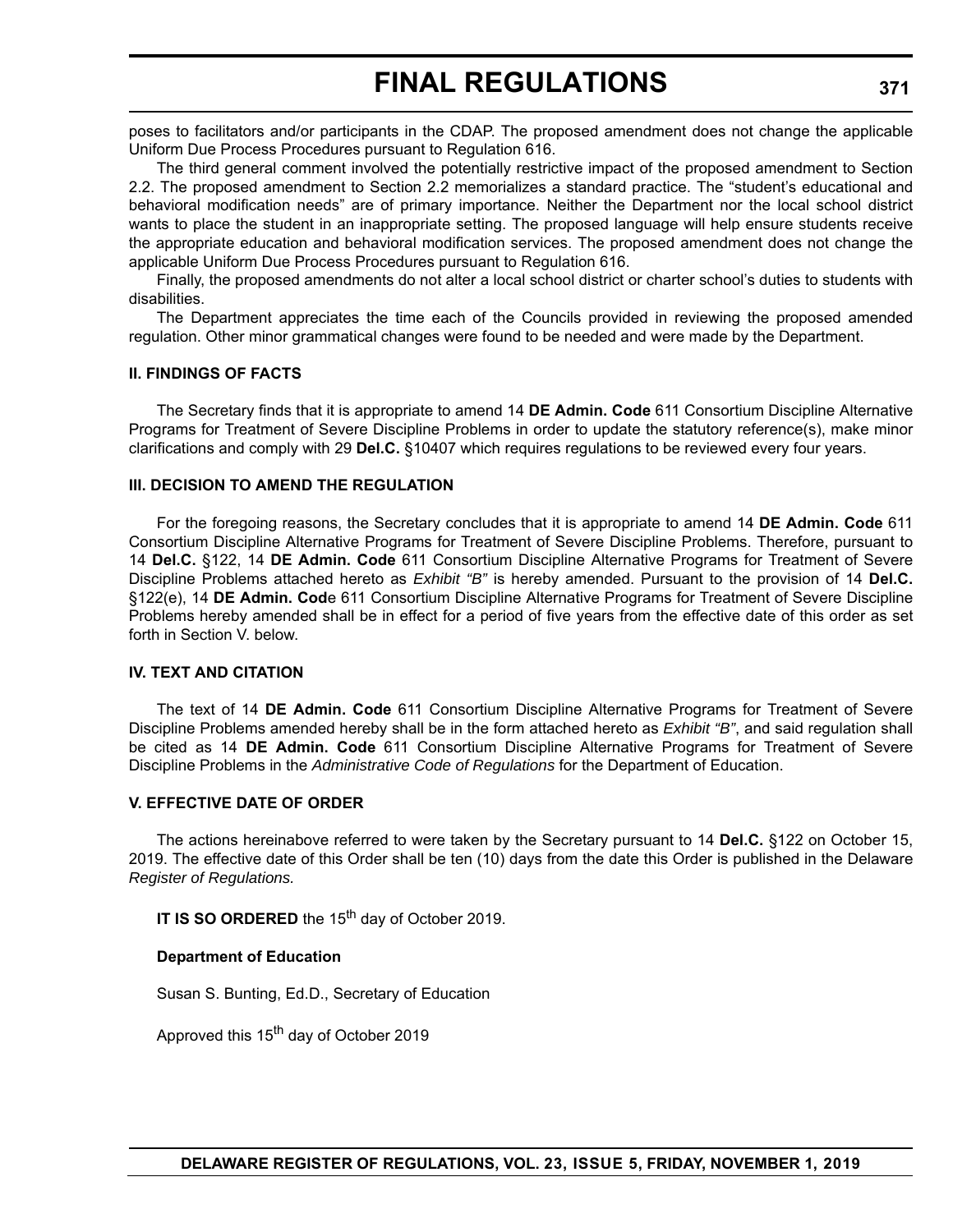# **611 Consortium Discipline Alternative Programs for Treatment of Severe Discipline Problems**

# **1.0 Eligible Students**

- 1.1 Except as otherwise provided in this regulation, any student who is expelled by a local school district, who is subject to expulsion or who otherwise seriously violates the district discipline code shall be eligible for placement at a Consortium Discipline Alternative Program (CDAP) site.
- 1.2 Subject to Section 11.0, local school districts shall place a an eligible student at a Consortium Discipline Alternative Program site if the district board:
	- 1.2.1 Has expelled the student for a violation of the district's discipline code or, determined that the student has been suspended for engaging in conduct that could result in expulsion and has not required the student to participate in other options such as behavioural behavioral contracts or counseling or, determined that the student has exhibited such severe discipline problems that expulsion is imminent; and imminent.
	- 1.2.2 Determined the student is not ineligible for placement at a Consortium Discipline Alternative Placement pursuant to the conditions in 2.0.
- 1.3 School districts may place a student in a Consortium Discipline Alternative Program for classroom or school environment disruptions only if:
	- 1.3.1 Such disruptions are chronic and repetitive; and
	- 1.3.2 The student has participated in all available School Based Intervention Programs pursuant to 14 **DE Admin. Code** 609 and continues to routinely and seriously disrupt the classroom and impede the learning of other students.

# **2.0 Ineligible Students**

- 2.1 Any student expelled or suspended pending expulsion for behavior equivalent to a violation of the following is not eligible for, and may not be placed at a Consortium Discipline Alternative Program site.
	- 2.1.1 11 **Del.C.** §613 Assault in the First Degree; class G B felony; or
	- 2.1.2 11 **Del.C.** §1457 Possession of a Weapon in a Safe School and Recreation Zone; class D, E, or F: class A or B misdemeanor; or
	- 2.1.3 11 **Del.C.** §802 Arson in the Second Degree affirmative defense; class D felony; or
	- 2.1.4 11 **Del.C.** §803 Arson in the first degree; class C felony; or
	- 2.1.5 11 **Del.C.** §770 Rape in the fourth degree; class C felony; or
	- 2.1.6 11 **Del.C.** §771 Rape in the third degree; class B felony; or
	- 2.1.7 11 **Del.C.** §772 Rape in the second degree class B felony; or
	- 2.1.8 11 **Del.C.** §773 Rape in the first degree class A felony; or
	- 2.1.9 16 **Del.C.** §4753A Trafficking in marijuana, cocaine, illegal drugs, methamphetamine, LSD, or designed drugs or 16 **Del.C.** §4752 Drug dealing—Aggravated possession; class B felony; or
	- 2.1.10 Any behavior equivalent to or greater than the offenses in 2.1 through 2.9.
	- 2.1.10 16 **Del.C.** §4752B Drug dealing Resulting in death; class B felony; or
	- 2.1.11 16 **Del.C.** §4753 Drug dealing—Aggravated possession; class C felony; or
	- 2.1.12 16 **Del.C.** §4754 Drug dealing—Aggravated possession; class D felony; or
	- 2.1.13 Any behavior equivalent to or greater than the offenses in subsections 2.1.1 through 2.1.12.
- 2.2 Provided further, any student expelled or suspended pending expulsion may not be placed at a Consortium Discipline Alternative Program if the school district determines, by a preponderance of the evidence, the student is inappropriate for such placement. When determining whether a student is inappropriate for placement in a Consortium Discipline Alternative Program, the school district shall consider the availability of space in the program to serve the student, and the student's age and the student's educational and behavioral modification needs.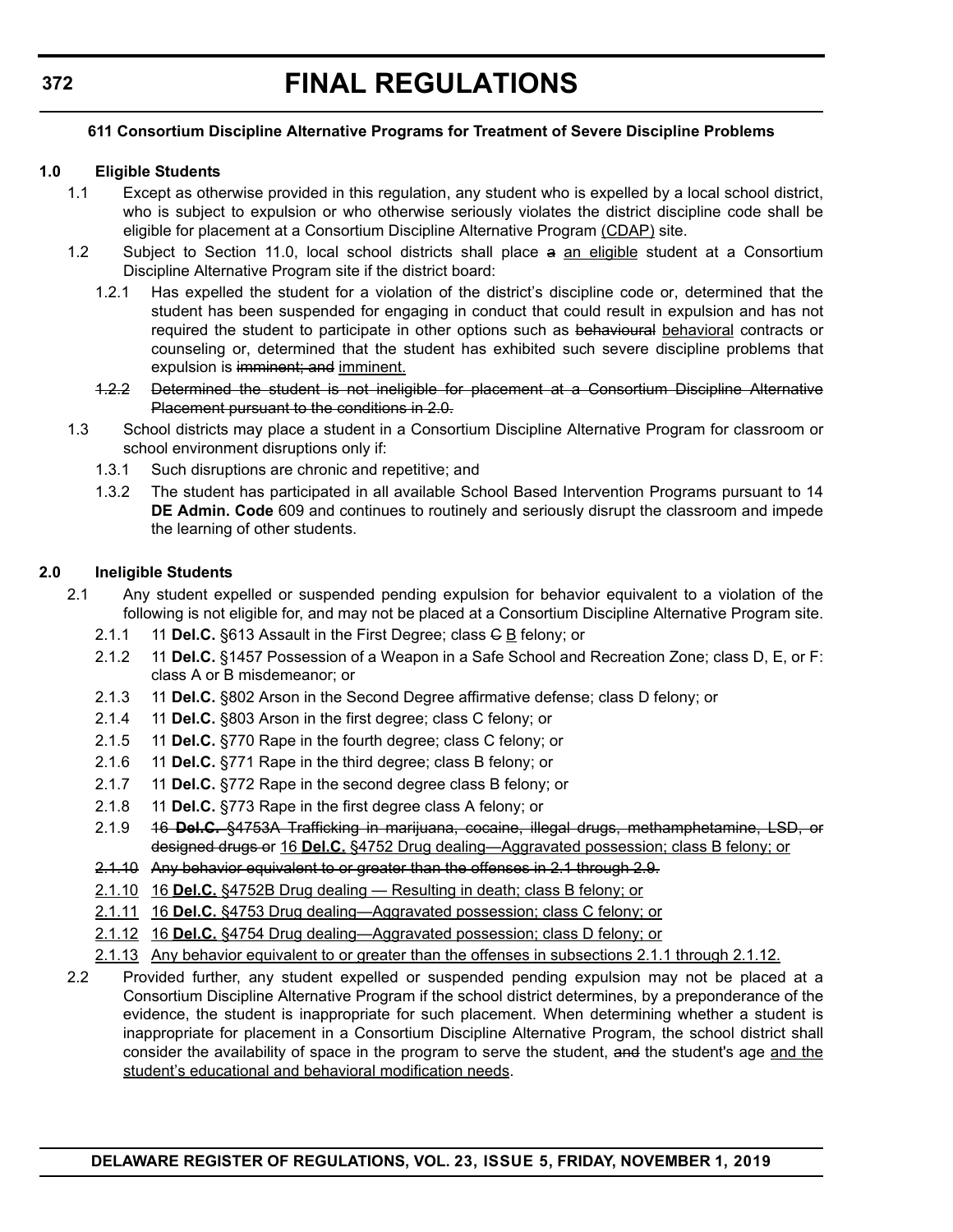### **3.0 Written Decision Required**

When a school board expels a student but determines the student shall not be placed at a Consortium Discipline Alternative Program, the school district's decision shall be in writing and address with specificity the reason reasons for non placement non-placement and the evidence in support thereof. Such decisions shall be submitted to the Delaware Department of Education's Office of School Climate and Discipline within five working days of such decision with a copy to the student's parent, guardian, or Relative Caregiver.

# **4.0 Informing the Parents, Guardians, Relative Caregiver or Students (If the Student is Age 18 or Older)**

Districts shall inform the parents, guardians, Relative Caregiver or students (if the student is age 18 or older) of the alternative education options that are then currently available to them if the students have been expelled or expulsion is being considered. These options may include, but are not be limited to, the Consortium Discipline Alternative Program, a GED Program, James H. Groves High School and continued special education and related services for children with disabilities as determined by the student's individual eligibility for participation in such programs. A student's eligibility for such alternative education options is determined by the requirements of such programs.

# **5.0 Grade Level Levels to be Served**

Eligible students in the Consortium Discipline Alternative Program shall be primarily those who are enrolled in grades 6 through 12, however students in the lower grades may also be served through Alternative Program CDAP funds.

# **6.0 Placement at Consortium Discipline Alternative Program Sites**

- 6.1 Each district shall establish an Alternative Placement Team to review each case and prescribe the appropriate placement for students. The Placement Team, in concert with the Consortium Discipline Alternative Program staff, shall design an Individual Service Plan (ISP) for each student that will include educational goals, behavioral goals, and services needed by both students and their families. The ISP shall include a tentative transition plan.
	- 6.1.1 The Alternative Placement Team shall be composed of a representative of the Consortium Discipline Alternative Program staff; a district level district-level coordinator who will be designated by the superintendent; the building level principal, assistant principal or other person as appropriate; the student's custodial adult; guidance counselor or school social worker; and a representative from the Department of Services for Children Youth and Their Families (DSCYF) with knowledge of the student's and family's needs as appropriate. Other individuals may be invited as determined by the placement team.
		- 6.1.1.1 Students who are being placed at a Consortium Discipline Alternative Program site as a transition from DSCYF facilities shall have an ISP developed in concert with the DSCYF facility team, the Alternative Placement Team, and the student's custodial adult.
	- 6.1.2 If students from either a school district or DSCYF facility are children with disabilities, appropriate special education staff shall be included in placement considerations. The Alternative Placement Team and the Individual Education Program (IEP) Team may be the same so long as the membership of the IEP Team meets the requirements of 14 **DE Admin. Code** 925.

# **7.0 September 30 Enrollment Count**

- 7.1 Students enrolled at a Consortium Discipline Alternative Programs Program site shall be counted in the enrollment of the sending school.
- 7.2 Students shall be reported for the level of special education service as defined by the current IEP.
- 7.3 If a student was enrolled the previous year in a Career and Technical Program in the reporting school, the students shall be reported as enrolled in the next Career and Technical course in the program series.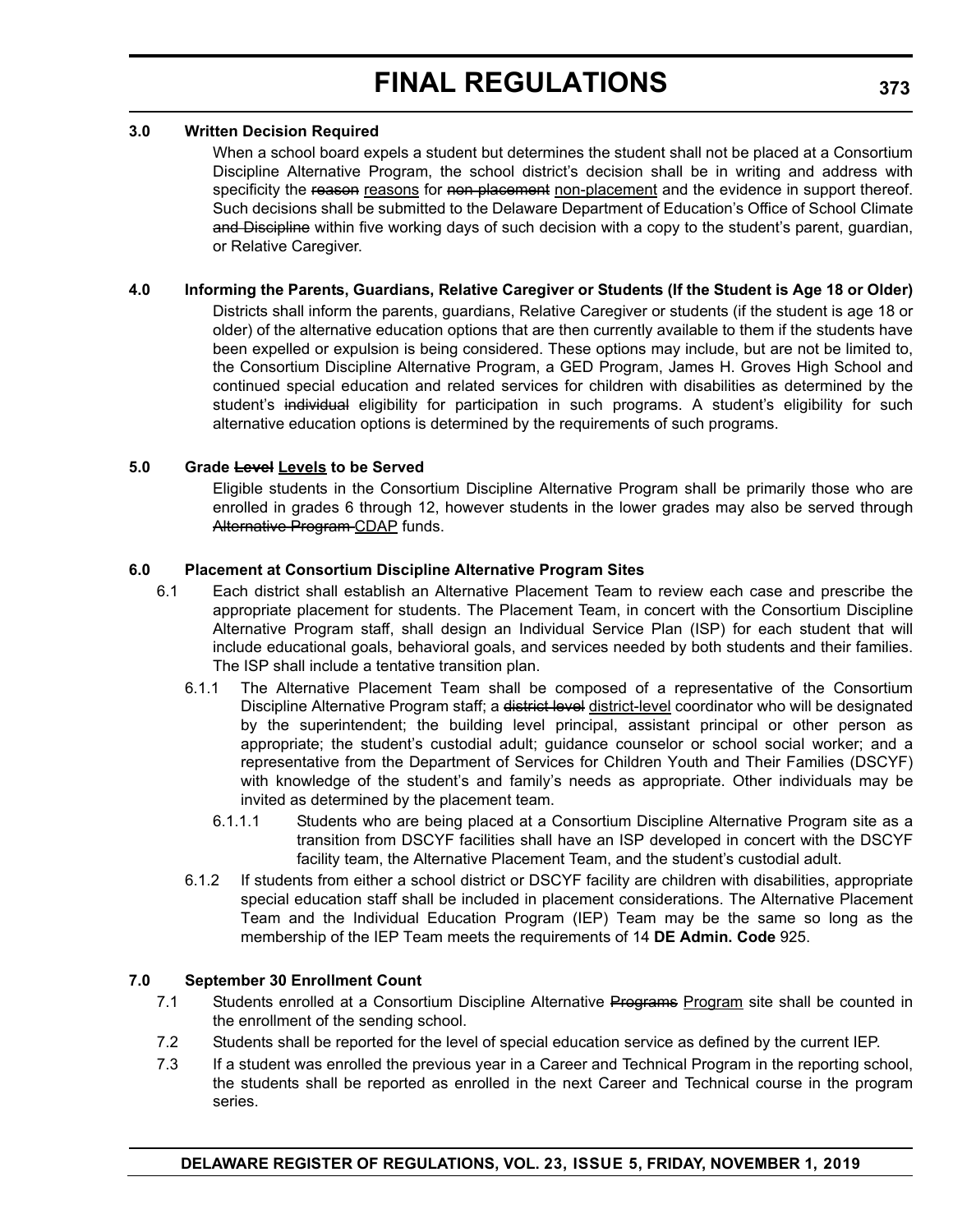# **8.0 Consortium Discipline Alternative Program Setting**

- 8.1 The Consortium Discipline Alternative Program setting shall be apart from the regular school setting, however, a part of a school building may be used for these programs if the students do not interact with the regular school population or use any school facility at the same time as the regular school population.
	- 8.1.1 Use of other agency facilities (Boys and Girls Club, YMCA, YWCA, etc.) is encouraged. Consortium Discipline Alternative Program settings shall meet all applicable health and safety laws and regulations for student occupancy.

# **9.0 Consortium Discipline Alternative Program Design**

- 9.1 The Consortium Discipline Alternative Program shall include an educational program designed to maintain and improve skills aligned to the Delaware State Content Standards that will allow students to reenter the regular school program with a reasonable chance and expectation for success. Opportunities for academic acceleration shall also be provided.
	- 9.1.1 The academic program shall include applied learning activities that encourage students' active participation in the learning process as opposed to work sheets and other "seat oriented" drill exercises. Study skills, test taking test-taking strategies for academic confidence building, and Character Education shall be integrated with the Delaware State Content Standards.
		- 9.1.1.1 Credit for work accomplished in the Consortium Discipline Alternative Program setting shall be automatically transferred to the sending school.
	- 9.1.2 All students enrolled in Consortium Discipline Alternative Programs shall participate in the Delaware Student Testing Program (DSTP) or successor statewide student assessment program, and Student Success Plans (SSP) as required by 14 **DE Admin. Code** 505 507.

# **10.0 Staffing**

Instructional staff shall include educators who are licensed and certified in the content areas of English language arts, mathematics, science and social studies.

# **11.0 Children With Disabilities**

- 11.1 Nothing in this regulation shall alter a district's or charter school's duties under the Individual with Disabilities Act (IDEA) or 14 **DE Admin. Code** 922 through 929. Nor shall this regulation prevent a district or charter school from providing supportive instruction to children with disabilities in a manner consistent with the Individuals with Disabilities Education Act (IDEA) and Department regulations.
- 11.2 Nothing in this regulation shall alter a district's or charter schools's school's duties under Section 504 of the Rehabilitation Act of 1973 or the Americans with Disabilities Act to students who are qualified individuals with disabilities. Nothing in this regulation shall prevent a district or charter school from providing supportive instruction to such students.

# **12.0 Charter School Students**

- 12.1 A charter school, subject to the limitations of 14 **Del.C.** 504A(8), shall pursue referral of any student meeting the requirements of Section subsection 1.2 into a Consortium Discipline Alternative Program pursuant to the provisions of Chapter 16 of Title 14 of the **Delaware Code**.
- 12.2 To the extent applicable, a charter school placing a student in a Consortium Discipline Alternative Program shall be subject to the provisions of this regulation.

### **13.0 Evaluation**

The Department of Education shall annually evaluate the effectiveness of the Consortium Discipline Alternative Programs using criteria that includes student demographic data, types of interventions employed, and prior versus subsequent behavioral and academic patterns, parent involvement, agency involvement and recidivism. In addition, the Department of Education shall annually review the

# **DELAWARE REGISTER OF REGULATIONS, VOL. 23, ISSUE 5, FRIDAY, NOVEMBER 1, 2019**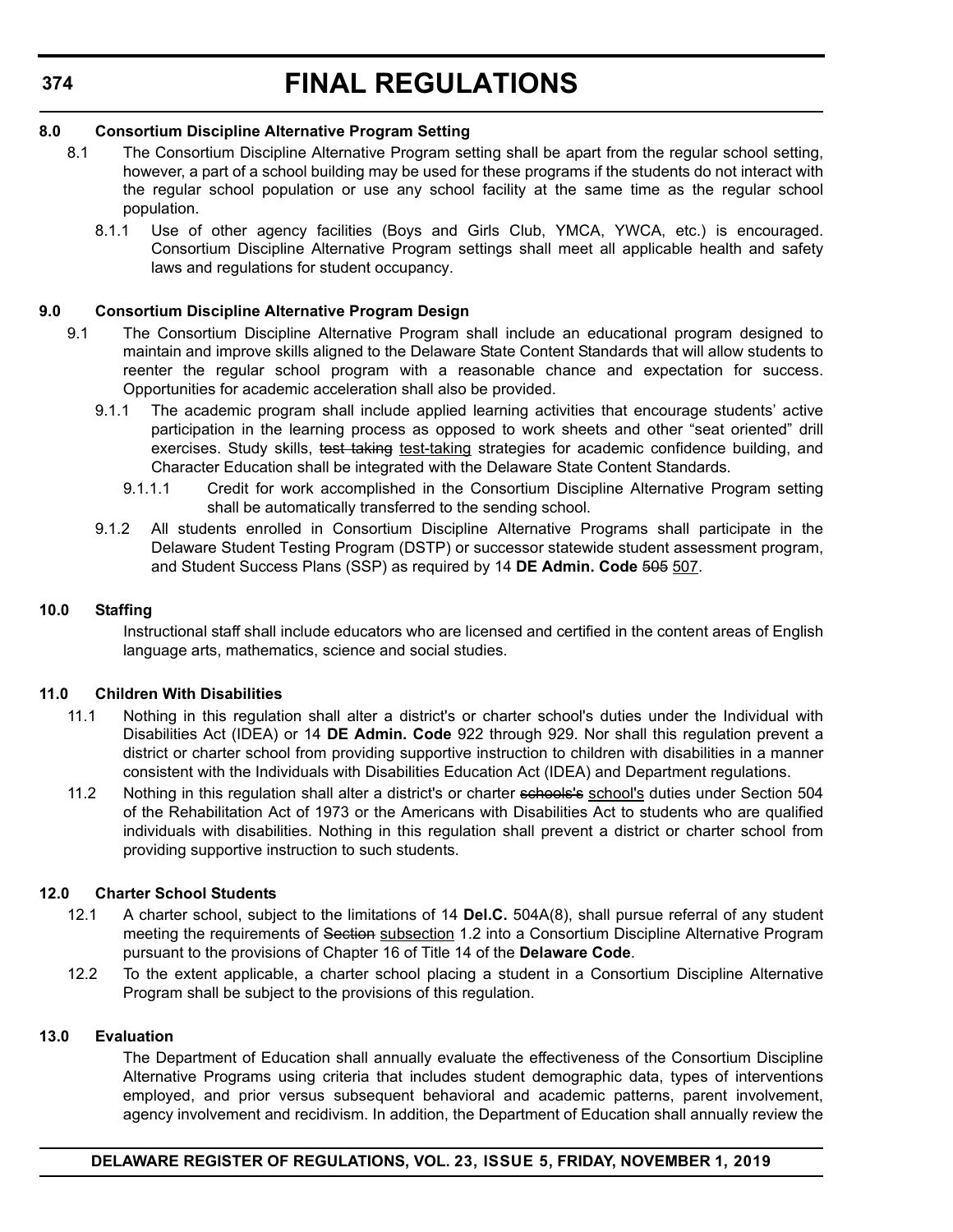decisions acquired pursuant to Section 3.0 to assess the reasons for non-placement of students in the alternative programs, including lack of space and number, age, race and special education status of excluded students by district and charter school. Grantees shall compile and submit data based on uniform standards and format established by the Department.

# **OFFICE OF [THE SECRETARY](https://www.doe.k12.de.us/Page/11)**

Statutory Authority: 14 Delaware Code, Section 122 (14 **Del.C.** §122) 14 **DE Admin. Code** 714

# **REGULATORY IMPLEMENTING ORDER**

#### **[714 Professional Employee Work Stoppage or Strike](#page-3-0)**

## **I. SUMMARY OF THE EVIDENCE AND INFORMATION SUBMITTED**

Under authority granted in 14 **Del.C.** §122, the Secretary of Education intends to repeal 14 **DE Admin. Code** 714 Professional Employee Work Stoppage or Strike in the form attached hereto as *Exhibit "A"*. The Department of Education reviewed this regulation as part of its ongoing regulatory review as required by 29 **Del.C.** §10407. The Department is repealing this regulation because the duties of local Boards of Education and charter school boards regarding professional employee work stoppages or strikes are specified in **Delaware Code**, e.g., 14 **Del.C.** Ch. 40, and therefore the regulation is superfluous.

Notice of the proposed regulation was published in the *News Journal* and the *Delaware State News* on September 1, 2019, in the form hereto attached as Exhibit "A". No comments were received for this regulation.

## **II. FINDINGS OF FACTS**

The Secretary finds that it is appropriate to repeal 14 **DE Admin. Code** 714 Professional Employee Work Stoppage or Strike as the duties of local Boards of Education and charter school boards regarding professional employee work stoppages or strikes are specified in **Delaware Code**, e.g., 14 **Del.C.** Ch. 40, and therefore the regulation is superfluous.

#### **III. DECISION TO AMEND THE REGULATION**

For the foregoing reasons, the Secretary concludes that it is appropriate to repeal 14 **DE Admin. Code** 714 Professional Employee Work Stoppage or Strike. Therefore, pursuant to 14 **Del.C.** §122, 14 **DE Admin. Code** 714 Professional Employee Work Stoppage or Strike attached hereto as *Exhibit "B"* is hereby repealed.

#### **IV. TEXT AND CITATION**

The text of 14 **DE Admin. Code** 714 Professional Employee Work Stoppage or Strike repealed hereby shall be in the form attached hereto as *Exhibit "B"*, and said regulation shall be cited as 14 **DE Admin. Code** 714 Professional Employee Work Stoppage or Strike in the *Administrative Code of Regulations* for the Department of Education.

# **V. EFFECTIVE DATE OF ORDER**

The actions hereinabove referred to were taken by the Secretary pursuant to 14 **Del.C.** §122 on October 15, 2019. The effective date of this Order shall be ten (10) days from the date this Order is published in the Delaware *Register of Regulations.*

**IT IS SO ORDERED** the 15<sup>th</sup> day of October 2019.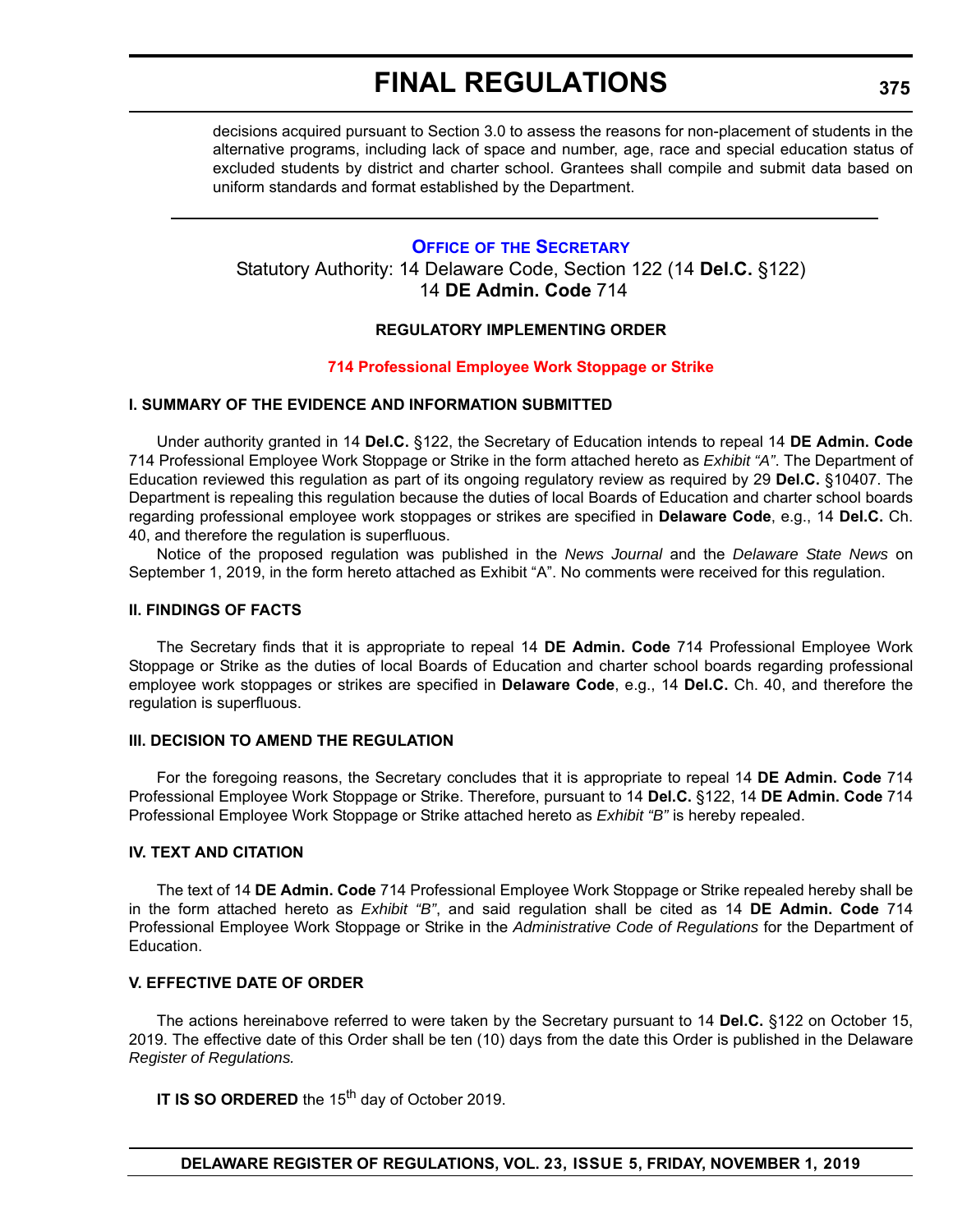# **Department of Education**

Susan S. Bunting, Ed.D., Secretary of Education

Approved this 15<sup>th</sup> day of October 2019

## **714 Professional Employee Work Stoppage or Strike**

### **1.0 Work Stoppage or Strike**

- 1.1 If it is determined that illegal activity such as a work stoppage or strike has taken place, the local Board of Education or charter school shall:
	- 1.1.1 Adopt a resolution informing the exclusive negotiating representative that the employee organization has violated the terms of 14 **Del.C.** §4016, and such organization as the exclusive representative will be revoked at a time to be determined by the local Board of Education or charter school;
	- 1.1.2 Refrain from making payroll deductions for the dues of any employee organization, which violated the law unless such dues are deducted pursuant to a court order entered for the purpose of securing the payment of a contempt fine;
	- 1.1.3 Deduct salary for unexcused absence in accordance with 14 **Del.C.** §1320;
	- 1.1.4 Execute items 1.1.2 and 1.1.3 above in the preparation of the next regular payroll;
	- 1.1.5 Require a medical certificate for each employee absent claiming sick leave during the period of the strike.

#### **2.0 School Days Lost**

- 2.1 As a part of any settlement following a strike or work stoppage, the local Board of Education or charter school shall not enter into any direct or implied agreement, which would permit school days lost because of the strike to be rescheduled.
- 2.2 Similarly, the local Board of Education or charter school shall not agree to extend the school year or to request such an extension from the Secretary of Education.

# **OFFICE OF [THE SECRETARY](https://www.doe.k12.de.us/Page/11)**

Statutory Authority: 14 Delaware Code, Sections 122(b) and 303(a) (14 **Del.C.** §§122(b) & 303(a))

# 14 **DE Admin. Code** 1006

# **REGULATORY IMPLEMENTING ORDER**

#### **[1006 Delaware Interscholastic Athletic Association \(DIAA\)](#page-3-0)**

# **I. SUMMARY OF THE EVIDENCE AND INFORMATION SUBMITTED**

Pursuant to 14 **Del.C.** §§122(b) and 303(a), the Delaware Department of Education ("Department") is amending 14 **DE Admin. Code** 1006 Delaware Interscholastic Athletic Association (DIAA). The Delaware Interscholastic Athletic Association ("DIAA") is a unit of the Department. Under the provisions of 29 **Del.C.** §10113(b)(2), subsection 3.2 of 14 **DE Admin. Code** 1006 Delaware Interscholastic Athletic Association (DIAA) is being amended. Subsection 3.2 provides rules of practice and procedure concerning committees of the DIAA Board of Directors.

The amendments are exempt from the requirement of public notice and comment and are adopted informally in accordance with 29 **Del.C.** §10113(b)(2).

**DELAWARE REGISTER OF REGULATIONS, VOL. 23, ISSUE 5, FRIDAY, NOVEMBER 1, 2019**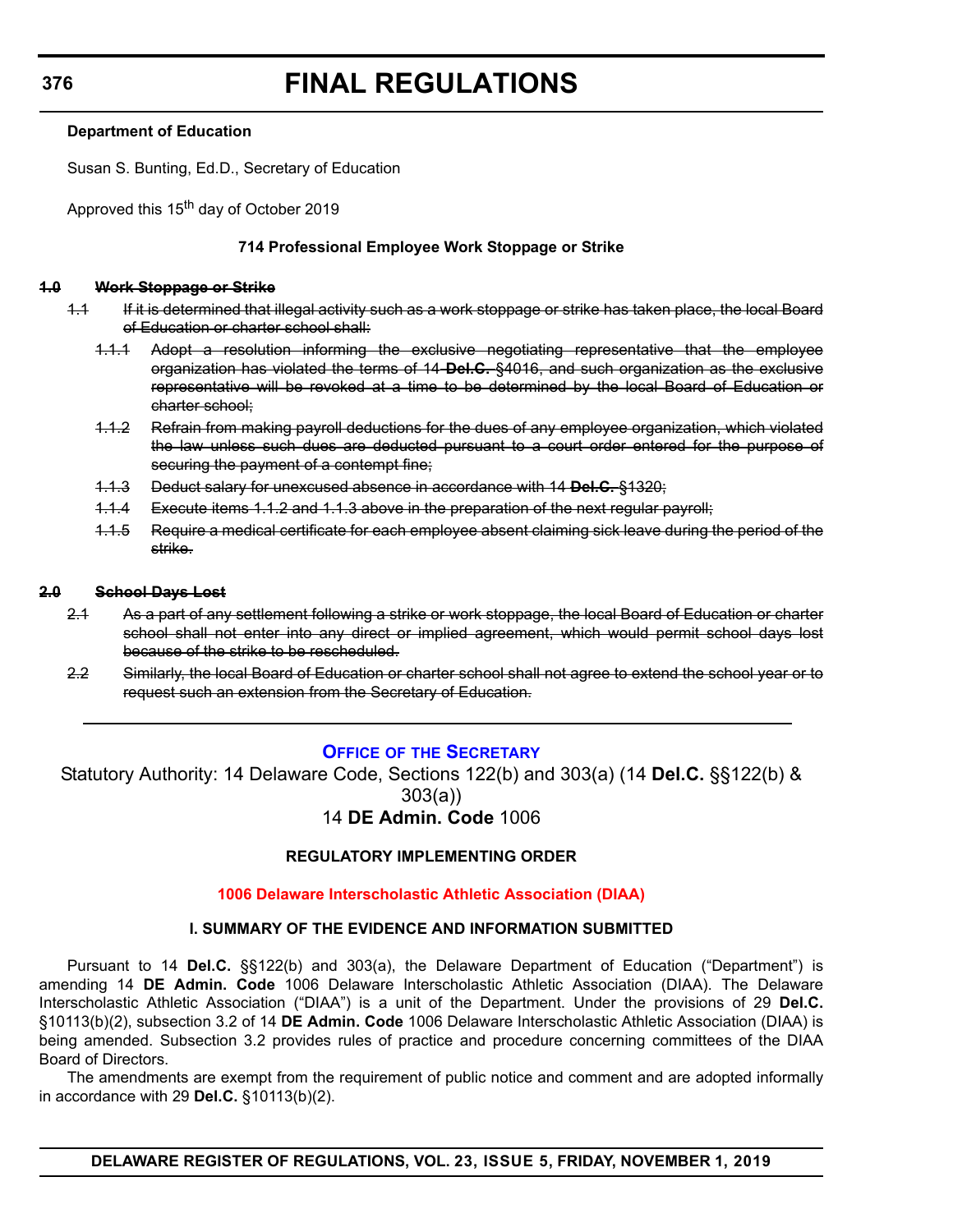## **II. FINDINGS OF FACTS**

The Department finds that the proposed amendments to the regulation provide rules of practice and procedures concerning committees of the DIAA Board of Directors. Accordingly, the Department finds that it is appropriate to amend 14 **DE Admin. Code** 1006 Delaware Interscholastic Athletic Association (DIAA).

### **III. DECISION TO AMEND THE REGULATION**

For the foregoing reasons, the Department concludes that it is appropriate to amend 14 **DE Admin. Code** 1006 Delaware Interscholastic Athletic Association (DIAA). Therefore, pursuant to 14 **Del.C.** §§122(b) and 303(a), 14 **DE Admin. Code** 1006 Delaware Interscholastic Athletic Association (DIAA) attached hereto as Exhibit "A" is hereby amended.

### **IV. TEXT AND CITATION**

The text of 14 **DE Admin. Code** 1006 Delaware Interscholastic Athletic Association (DIAA) adopted hereby shall be in the form attached hereto as Exhibit "A," and said regulation shall be cited as 14 **DE Admin. Code** 1006 Delaware Interscholastic Athletic Association (DIAA) in the Administrative Code of Regulations for the Department.

### **V. EFFECTIVE DATE OF ORDER**

The effective date of this Order shall be ten (10) days from the date this Order is published in the *Register of Regulations*.

**IT IS SO ORDERED** the 15<sup>th</sup> day of October, 2019.

### **Department of Education**

Susan S. Bunting, Ed.D., Secretary of Education

#### **1006 Delaware Interscholastic Athletic Association (DIAA)** *(Break in Continuity of Sections)*

#### **3.0 DIAA Board of Directors**

*(Break in Continuity Within Section)*

3.2 Committees of the DIAA Board of Directors

#### *(Break in Continuity Within Section)*

- 3.2.2 Committee Membership
	- 3.2.2.1 Committees shall consist of no less than 10 and no more than 15 committee members in addition to the Board's Chairperson or his or her designee and the Executive Director or his or her designee one current Board member.
		- 3.2.2.1.1 The Board's Chairperson or his or her designee and the Executive Director or his or her designee shall be voting, ex officio committee members of each committee. Each committee shall include a current Board member as a member of the committee.

### **\*Please Note: As the rest of the sections were not amended, they are not being published. A copy of the regulation is available at:**

**[1006 Delaware Interscholastic Athletic Association \(DIAA\)](http://regulations.delaware.gov/register/november2019/final/23 DE Reg 376 11-01-19.htm)**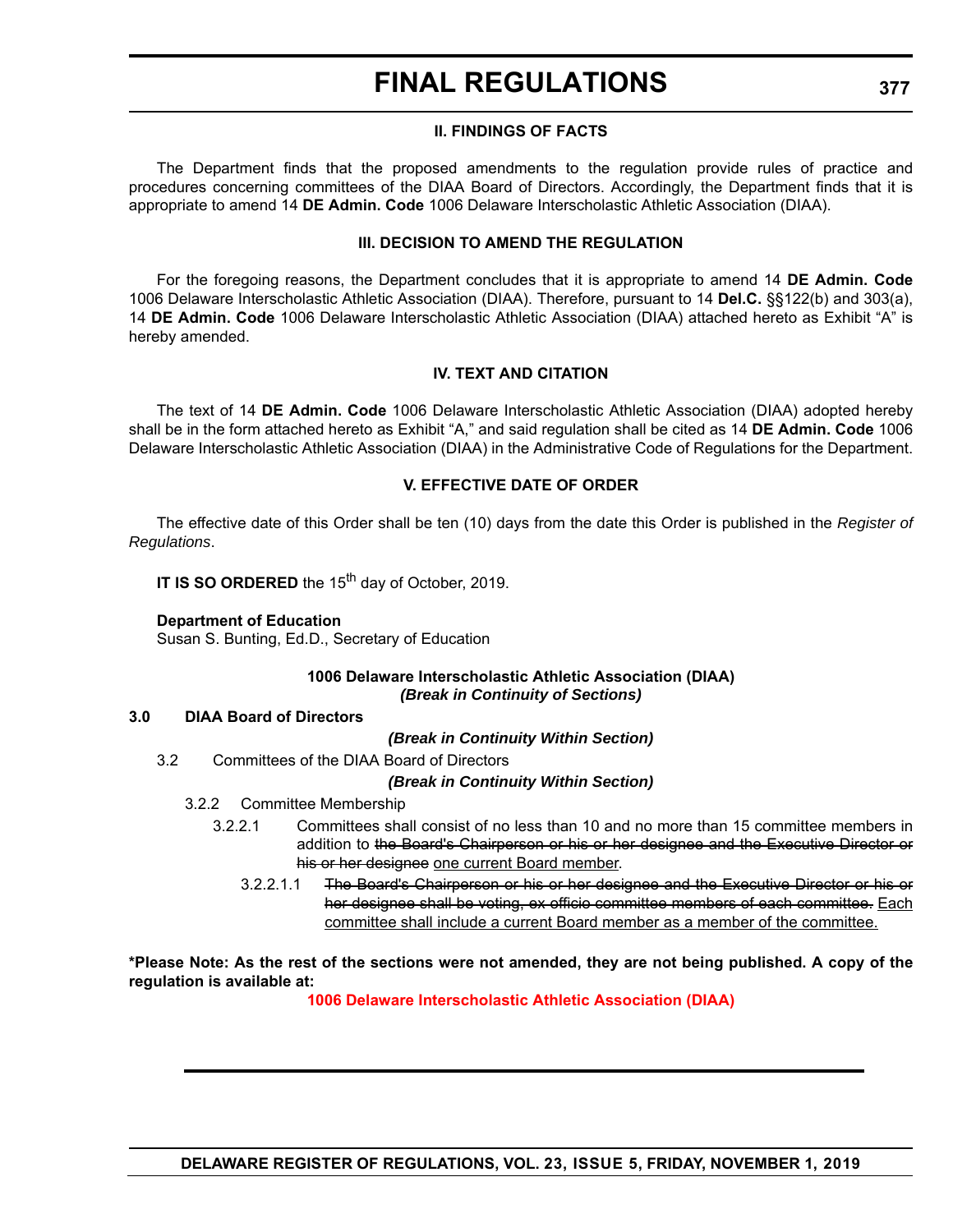# **[DEPARTMENT OF HEALTH AND SOCIAL SERVICES](https://www.dhss.delaware.gov/dhss/index.html)**

**DIVISION [OF PUBLIC HEALTH](https://www.dhss.delaware.gov/dhss/dph/index.html)**

Statutory Authority: 16 Delaware Code, Sections 122(1), 122(3)h, and Ch. 8C (16 **Del.C.**  §§122(1), 122(3)h, & Ch. 8C) 16 **DE Admin. Code** 4107

# **ORDER**

### **[4107 Screening of Newborn Infants for Metabolic, Hematologic, Endocrinologic, and Certain Structural](#page-3-0)  Disorders**

### **NATURE OF THE PROCEEDINGS:**

Delaware Health and Social Services ("DHSS") initiated proceedings to adopt the State of Delaware Regulations Governing Screening of Newborn Infants for Metabolic, Hematologic, Endocrinologic, and Certain Structural Disorders. The DHSS proceedings to adopt regulations were initiated pursuant to 29 Delaware Code Chapter 101 and authority as prescribed by 16 Delaware Code, subsections 122(1) and 122(3)h, and Ch. 8C.

On September 1, 2019 (Volume 23, Issue 3), DHSS published in the Delaware *Register of Regulations* its notice of proposed regulations, pursuant to 29 **Del.C.** §10115. It requested that written materials and suggestions from the public concerning the proposed regulations be delivered to DHSS by October 2, 2019, after which time DHSS would review information, factual evidence and public comment to the said proposed regulations.

Written comments were received during the public comment period and evaluated. The results of that evaluation are summarized in the accompanying "Summary of Evidence."

### **SUMMARY OF EVIDENCE**

In accordance with Delaware Law, public notices regarding proposed Department of Health and Social Services (DHSS) Regulations Governing Screening of Newborn Infants for Metabolic, Hematologic, Endocrinologic, and Certain Structural Disorders were published in the Delaware *Register of Regulations*. Written comments were received on the proposed regulations during the public comment period (September 1, 2019 through October 2, 2019).

Entities offering written comments include:

- Mr. Richard James, Member, Newborn Screening Advisory Committee
- Mr. Chris Manning, Nemours Children's Health System

# **Comments from Mr. Richard James**

I am a member of the Newborn Screening Advisory Committee and would like to make the following comments on the proposed revisions. My appointment happened this year so when these revisions were discussed I was not a member of the committee and did not participate. The following comments should not be construed as any criticism of those discussions or the opinions of the Committee.

Re. Section 11: I would argue that this section should be deleted in total, and no exemption from screening be authorized for religious, personal, or any other reason. There is no circumstance in which screening compels parental/caregiver action that might conflict with beliefs of any kind, and there is no possibility that the screening procedure in itself creates any harm to the infant. This being the case it is unreasonable that any refusal to screen can be in the child's best interest and therefore there is no justification for providing the option to refuse. On receipt of screening results, the parents decisional autonomy is retained and they may make conscience- or beliefs-based decisions within normal bounds, but since there is no harm and no coercion in the screening in and of itself, and screening is important for epidemiological and other reasons, refusal should not be sanctioned or at least, should be much more burdensome than the proposed revisions allow.

Response: The Agency appreciates and acknowledges these comments. The language referenced in your submitted comment was not included in the final regulation. Title 16, §805C of the Delaware Code governs the requirement for exemptions to newborn screening.

#### **Comments from Mr. Chris Manning, Nemours Children's Health System**

Nemours Children's Health System appreciates the opportunity to comment on proposed revisions to the Newborn Screening Program (16 **Del.C.** §122(1), 122(3)h, & Ch.8C).

#### **DELAWARE REGISTER OF REGULATIONS, VOL. 23, ISSUE 5, FRIDAY, NOVEMBER 1, 2019**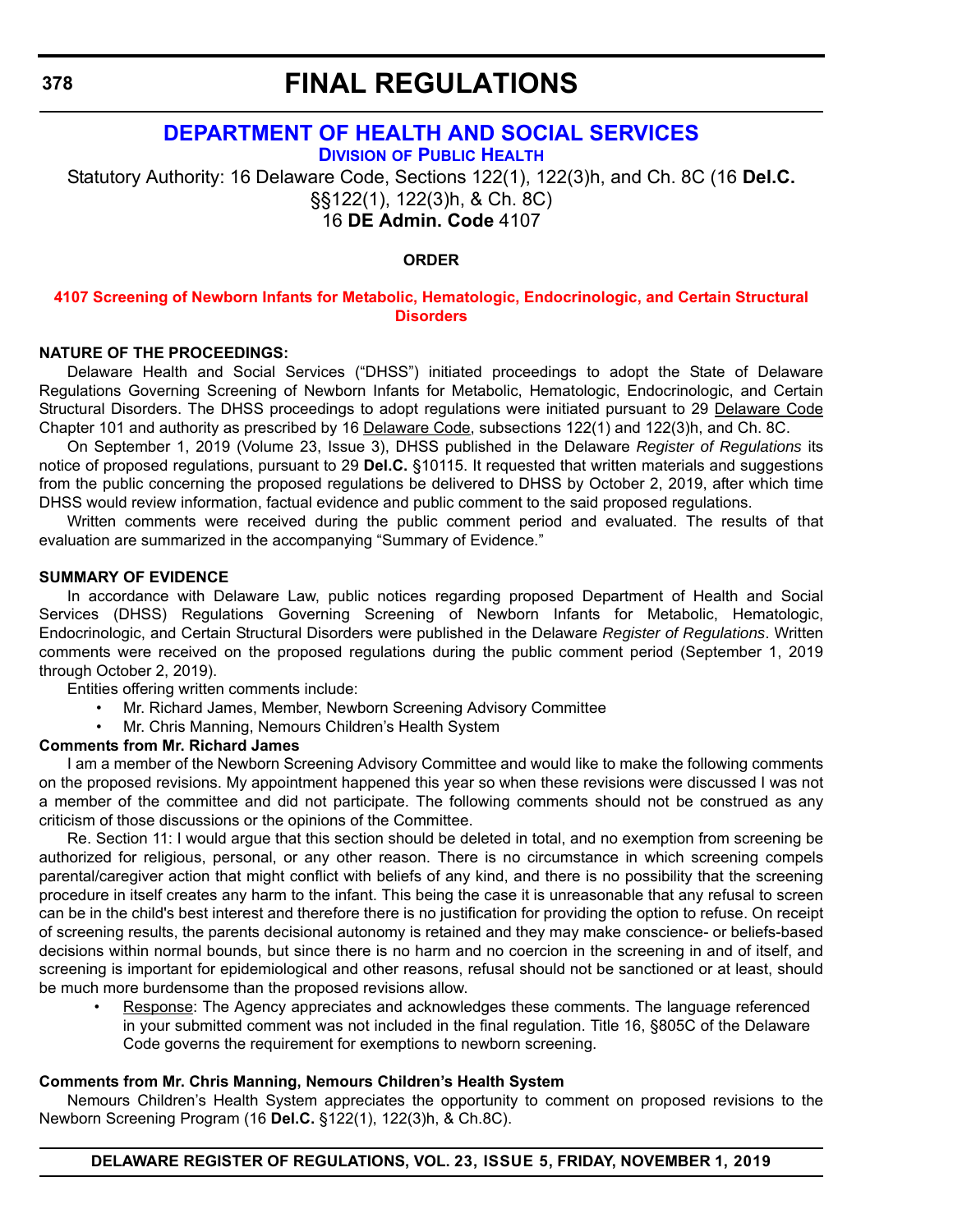Nemours supports the proposed changes which align with best clinical practice and reflect the recommendations by Delaware's Newborn Screening Advisory Committee. The National Institutes of Health and the Centers for Disease Control and Prevention validate the timely collection of the infant blood spot specimen by day two (48 hours) of life. Likewise, special consideration should be given to preterm or sick newborns to ensure accurate results, as clinical best practice warrants a second screen for this population<sup>1</sup>.

Thank you for the opportunity to comment. Nemours remains committed to supporting optimal child health and development. We look forward to continued partnership in the future.

• Response: The Agency appreciates and acknowledges these comments.

#### **FINDINGS OF FACT:**

No changes were made to the regulations since publication as proposed. The Department finds that the proposed regulations, as set forth in the attached copy should be adopted in the best interest of the general public of the State of Delaware.

THEREFORE, IT IS ORDERED, that the proposed State of Delaware Regulations Governing Screening of Newborn Infants for Metabolic, Hematologic, Endocrinologic, and Certain Structural Disorders is adopted and shall become effective November 11, 2019 (ten days), after publication of the final regulation in the Delaware *Register of Regulations*.

10/9/19

Date **Kara Odom Walker, MD, MPH, MSHS** Cabinet Secretary

## **4107 Screening of Newborn Infants for Metabolic, Hematologic, Endocrinologic, and Certain Structural Disorders**

### **1.0 Authority and Purpose**

Under the authority granted the Department of Health and Social Services, Division of Public Health under 16 **Del.C.** §122(1), 16 **Del.C.** §122(3)(h), 16 **Del.C.** Ch. 8C and 29 **Del.C.** §7904 the Department adopts the following regulations pertaining to the screening of newborns for various disorders.

The purpose of these regulations is to describe the procedures for the Newborn Screening Program where each newborn delivered in the state must be provided a panel of screening tests to identify certain metabolic, hematologic, endocrinologic, and certain structural disorders that may result in developmental delay, cognitive disabilities, serious medical conditions, or death.

The responsibility for implementation of the regulations rests with the institution in which the infant is born. If an infant is born outside a facility, the responsibility for implementation of the regulations rests with the attending delivering physician or midwife, the newborn's primary health care provider and the parent or legal guardian.

#### **2.0 Definitions**

**"Blood Specimen for Metabolic, Hematologic and Endocrinologic Disorders"** means a dried blood spot on a special filter paper utilized for screening (not diagnostic) tests to establish the likely presence of metabolic, hematologic or endocrinologic disorders.

**"Certain Structural Disorders"** includes critical congenital heart defects and other structural disorders.

**"Designated Laboratory"** is the laboratory or laboratories, which have been selected by the Division of Public Health to perform these services.

<sup>1.</sup> Fabie N.A., Pappas, K.B., Feldman, G. L. The current state of newborn screening in the United States. Pediatric Clinics of North America 2019; 66: pp. 369-386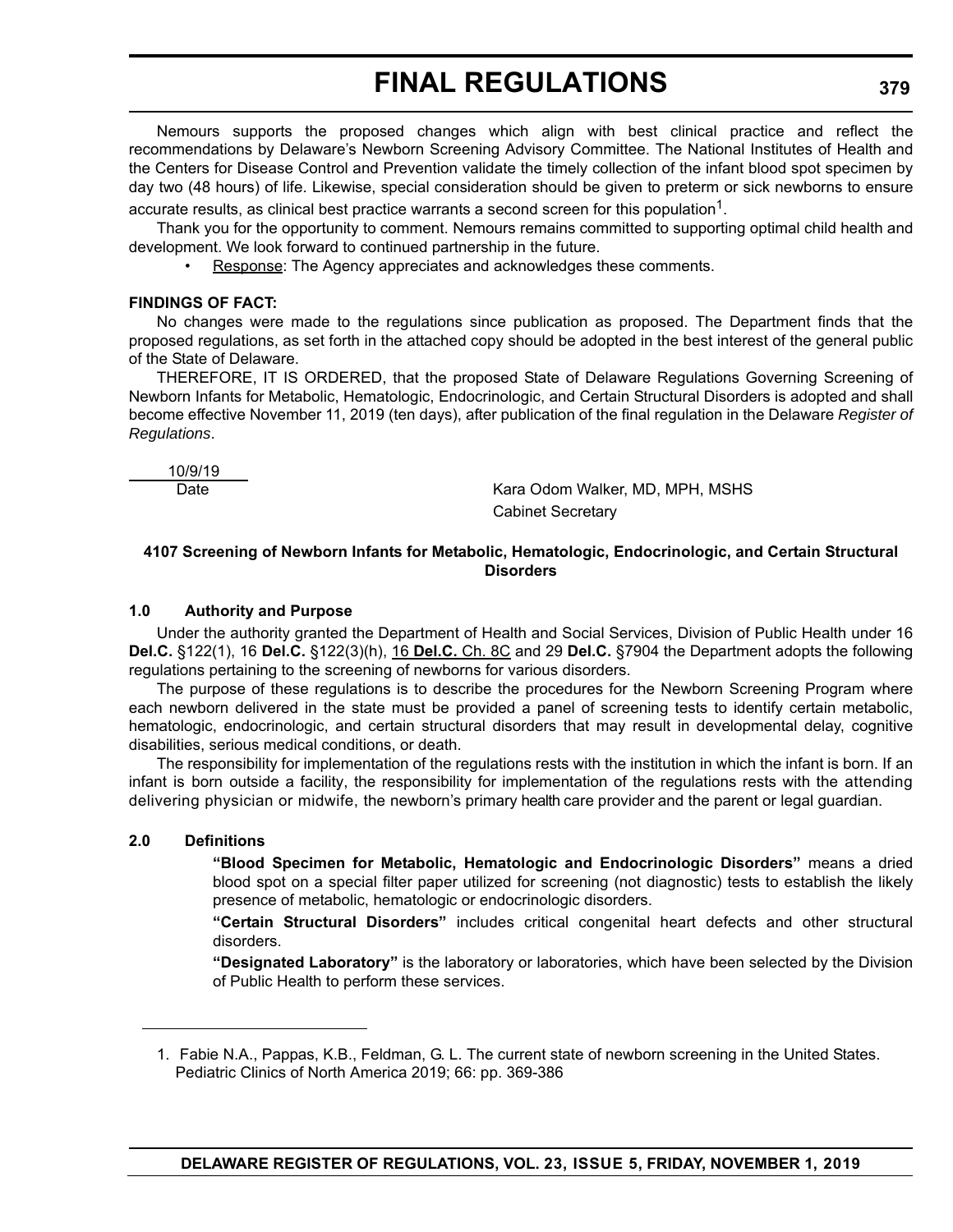**"Endocrinologic Disorder"** means the absence or deficiency of a hormone resulting in interference with normal health, growth or development. These disorders include Congenital Hypothyroidism (CH) and Congenital Adrenal Hyperplasia (CAH).

**"Hematologic Disorder"** means, in these regulations, a condition in which a variation in one or more of the hemoglobin structural genes or in one or more of the genes involved in hemoglobin synthesis produces a variation in hemoglobin structure or synthesis, which results in variation in hemoglobin function. The term "**hemoglobinopathies**" includes sickle cell anemia, sickle cell hemoglobin C disease (SC disease), sickle beta thalassemia, beta thalassemia, alpha thalassemia, hemoglobin C disease and other clinically important variations in hemoglobin structure or synthesis.

"Kit" means any or all parts of the combined materials, laboratory filter paper paper, specimen forms, Newborn Screening Program brochure, and/or other components provided by the State Newborn Screening Program for the purposes of collection of the blood spot specimen and for submission of the blood spot specimen for laboratory screening.

**"Metabolic Disorder"** means a disorder caused by a genetic alteration, which results in a defect in the structure or function of a specific enzyme or other protein. These disorders include, but are not limited to, Phenylketonuria (PKU), Galactosemia, Maple Syrup Urine Disease (MSUD), and Medium Chain Acyl-CoA Dehydrogenase (MCAD) Deficiency.

**"Newborn Infant"** means any infant born in the state who is under 4 weeks of age.

**"Pulse Oximetry Screening"** is non-evasive test allowing for determination of the oxygen saturation of a patient's hemoglobin to screen for a critical congenital heart defect.

**"Satisfactory Specimen"** means a blood spot specimen on which an accurate laboratory analysis for the various disorders can be performed.

**"The Newborn Screening Advisory Committee"** means a committee, established through the Division of Public Health Newborn Screening Program, convened to provide advice and guidance to the Program. Members are appointed by the Governor and include, but are not limited to: three individuals or parents of individuals with one of the disorders for which screening is performed affected by disorders identified by the screening panel; physicians not employed by the Division of Public Health who have expertise in the disorders for which screening is performed; an ethicist; an attorney not employed by the Division of Public Health State; an ethicist not employed by the Division of Public Health; three pediatric physicians; the Medical Director for the Division of Public Health, or their designee; the Laboratory Director for the Division of Public Health, or their designee; a representative from the Department of Services for Children, Youth, and Their Families; the Chair of the Midwifery Advisory Council, or their designee; and a member of the public. representatives of relevant agencies within the Department of Health and Social Services. The Committee will meets meet at least semiannually. The Director of the Division of Public Health will appoint members after recommendation by the Newborn Screening Program.

**"Unsatisfactory Specimen"** means a blood spot specimen which that is of insufficient quantity; or a blood spot specimen on which an accurate analysis for the various disorders cannot be performed.

# **3.0 Determination of Required Screens**

The Director of the Division of Public Health or designee shall determine the disorders subject to screening tests.

# **4.0 Persons Responsible for Submitting Blood Spot Specimens and Pulse Oximetry Results for Screening for Metabolic, Hematologic, Endocrinologic, and Certain Structural Disorders**

- 4.1 The person or facility responsible for assuring that a satisfactory blood spot specimen and pulse oximetry results are submitted for screening newborns for metabolic, hematologic, endocrinologic and certain structural disorders shall be, in order of responsibility:
	- 4.1.1 the The hospital, birthing facility or other licensed health care facility in which the newborn is born, born;
	- 4.1.2 the The newborn's primary health care provider; or, if no provider is identified;

# **DELAWARE REGISTER OF REGULATIONS, VOL. 23, ISSUE 5, FRIDAY, NOVEMBER 1, 2019**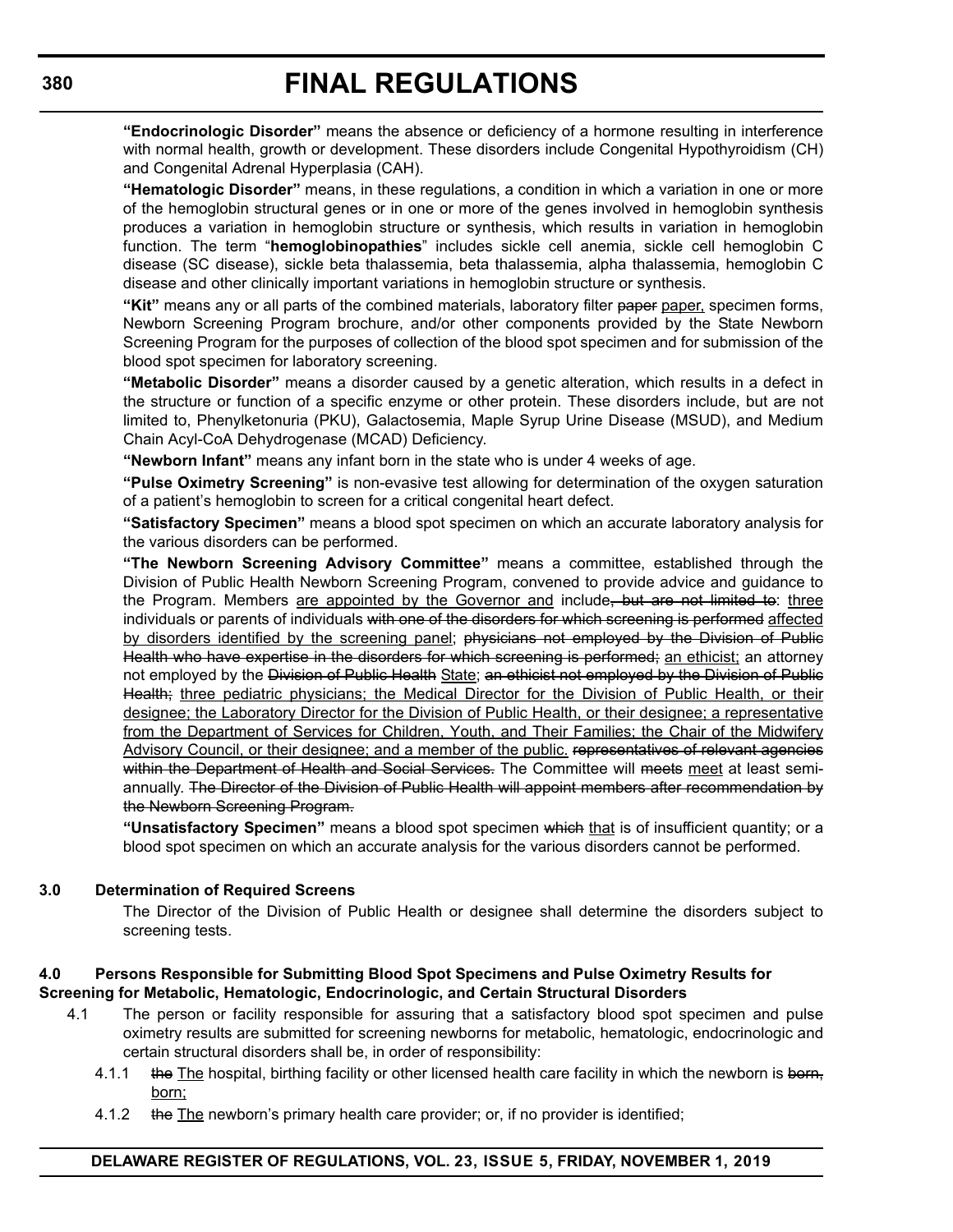- 4.1.3 the The parent or legal guardian.
- 4.2 In cases of newborns entering a health care facility before 48 hours of age as result of transfer from another facility or of an infant not born in a hospital or other licensed health care facility, the receiving facility shall be responsible for the timely collection of the blood spot specimen and pulse oximetry screening results.
- 4.3 In cases of newborns not born in a hospital or other licensed health care facility, and not transferred to a health care facility, the timely collection of the blood spot specimen and pulse oximetry screening results shall be the responsibility of the following, in order of responsibility:
	- 4.3.1 the The attending delivering physician, or midwife, midwife; or in the absence of such a person;
	- 4.3.2 the The newborn's primary health care provider; or, if no provider is identified;
	- 4.3.3 the The parent or legal guardian.

# **5.0 Manner of Submitting Blood Spot Specimens and Pulse Oximetry Results**

- 5.1 All dried blood spot specimens submitted to the designated laboratory for testing shall be collected using kits available from the Newborn Screening Program office and/or designated laboratory.
- 5.2 Blood spot specimens collected for screening shall be forwarded from the collecting facility to the designated laboratory within 24 hours of collection, either by the designated Division of Public Health courier or courier, by mail. mail, or via the service provided by the designated laboratory.
- 5.3 Pulse oximetry screening results shall be forwarded to the Division of Public Health electronically by the 15<sup>th</sup> of each month for births occurring in the previous calendar month.

# **6.0 Timing of Collecting the Blood Spot Specimen and Pulse Oximetry Screening for Screening Infants By Hospitals, Birth Centers or Midwives**

- 6.1 A blood spot specimen for screening for metabolic, hematologic, and endocrinologic disorders shall be collected prior to hospital discharge, but no later than three days after birth as follows: by the hospital, birth center, or midwife by 72 hours of age regardless of feeding history or medical condition unless the newborn falls into one of the following categories:
	- 6.1.1 For infants born inside or outside of a hospital or other health care facility, or infants born outside of a hospital or other health care facility and transferred to the hospital where they will remain for the next 24 hours, a specimen shall be collected 24 hours after the onset of milk feeding, but no later than three days after birth, preferably between 36 and 72 hours of birth. A second specimen is to be collected between seven and 28 days of age. for continuing care prior to 48 hours of age, the hospital to which the newborn child has been transferred shall collect a specimen from the newborn child, regardless of feeding history or medical condition, as close to arrival as possible.
	- 6.1.2 For pre-term or sick newborns, the initial blood spot specimen shall be collected between 24 hours and 48 hours after birth, if possible. The second dried blood spot specimen on pre-term or sick newborns must be completed at hospital discharge or transfer if within seven days from birth, or otherwise may be collected prior to 24 hours of age if the infant is receiving blood products. If the first specimen is collected prior to 24 hours of age, a second specimen shall be collected at 8 – 10 days of age or prior to discharge, whichever occurs first*.* A third specimen on pre-term or sick newborns shall be collected between 21-24 days or at discharge, whichever comes first. For infants weighing less than 1800 grams at birth, a second specimen shall be collected at 28 days of life or prior to discharge, whichever comes first.
	- 6.1.3 When an infant is For infants discharged from a hospital or other health care facility before 24 hours of milk feedings age, a blood spot specimen shall be obtained immediately prior to discharge from the facility and a second dried blood spot specimen shall be obtained after 3 days of age and before 14 days of age.
- 6.2 Birth facilities or care providers responsible for screening newborns shall adopt protocols consistent with the scientific statement regarding the role of pulse oximetry from the American Heart Association and American Academy of Pediatrics (Pediatrics, Vol. 124, No. 2, August 1, 2009, pp. 823-836) 2012: 129 (1) pp. 190-192).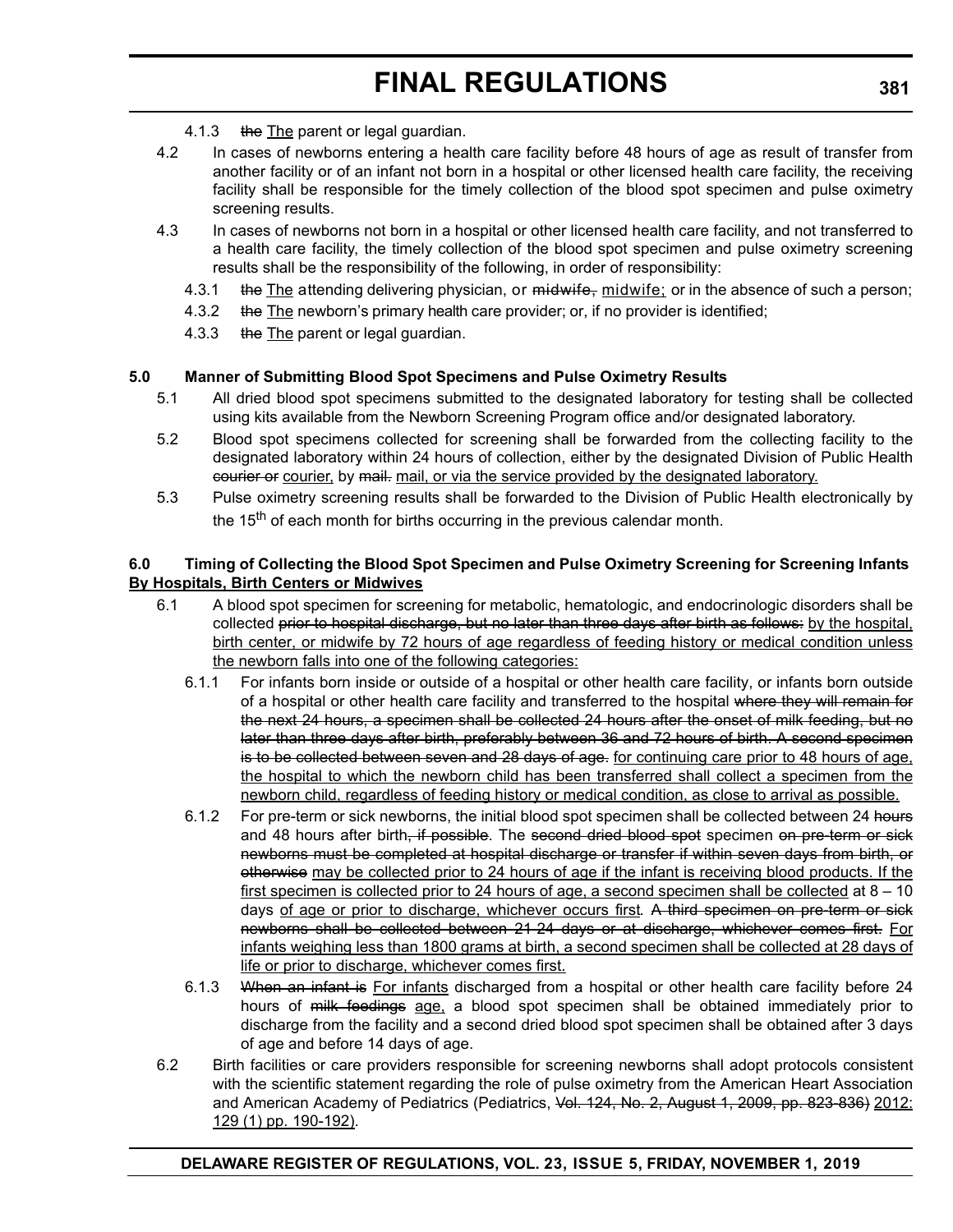- 6.3 The data elements to be reported for pulse oximetry screening of newborns to the Division of Public Health are:
	- 6.3.1 The number of births in a birthing facility each month month;
	- 6.3.2 The number of pulse oximetry screenings on newborn infants performed each month month;
	- 6.3.3 The number of positive and negative screens recorded recorded;
	- 6.3.4 For those infants who do not receive a screen, a reason for not being screened; and
	- 6.3.5 The identity of the infants who fail the screen including their diagnostic evaluation and disposition disposition.

# **7.0 Procedures for Follow Up of Dried Blood Spot Specimens Designated as Abnormal or Suspicious**

- 7.1 The hospital/facility of birth/midwife to which a newborn is transferred shall develop adequate procedures to insure ensure a satisfactory blood spot specimen is collected by the time each newborn is three two days of age. The sample must be taken from every newborn unless a refusal form signed by the parent or legal guardians is obtained.
- 7.2 The hospital/facility of birth/midwife to which a newborn is transferred and the primary health care provider of the newborn shall cooperate with the Newborn Screening Program in completing follow up of newborns whose blood spot specimen result is designated as "abnormal" or "suspicious." "unacceptable", "presumptive positive" or "inconclusive." This cooperation shall include:
	- 7.2.1 Providing appropriate demographic information to the Newborn Screening Program as requested on each baby. baby; and
	- 7.2.2 Providing the Newborn Screening Program with clinical information on each newborn as necessary for interpretation of the results of the screening.

# **8.0 Reporting of Results of Newborn Screening Tests**

- 8.1 The designated laboratory shall report the results to the Newborn Screening Program as designated in the contract.
- 8.2 The Newborn Screening Program shall contact with abnormal results the parent or legal guardian and primary health care provider in writing and/or by telephone.
- 8.3 A copy of the Newborn Screening laboratory report shall be available to the primary health care provider, the birth facility or midwife, and upon request to the parent or legal guardian upon request made to the birth hospital medical record department or their primary health care provider.

# **9.0 Confidentiality of Records**

- 9.1 The Newborn Screening Program shall maintain and treat as confidential all newborn screening communications with facilities, families and health care providers. The Newborn Screening Program shall maintain and treat as confidential a record of every newborn in whom a diagnosis of one or more of the various metabolic, hematologic, or endocrinologic disorders is confirmed.
- 9.2 Information may be disclosed by the Newborn Screening Program in summary forms, which do not identify individuals. Individuals or institutions requesting summary data must submit a proposal to the Newborn Screening Program and to the Institutional Review Board of the Division of Public Health.
- 9.3 Dried blood-spots will be retained for a period of three years under appropriate conditions. The stored specimens will only be used for activities to improve the screening program and/or develop new screening tests.

# **10.0 Fees for Newborn Screening Tests Performed in the Designated Laboratory**

10.1 The Division of Public Health Newborn Screening Program shall bill the facility or individual for services provided for each newborn screened under these regulations including but not limited to, the cost of the kits for collection of specimens, the laboratory fee for analysis, and administrative costs. The fee will be determined annually (in July) based on cost of the program.

# **DELAWARE REGISTER OF REGULATIONS, VOL. 23, ISSUE 5, FRIDAY, NOVEMBER 1, 2019**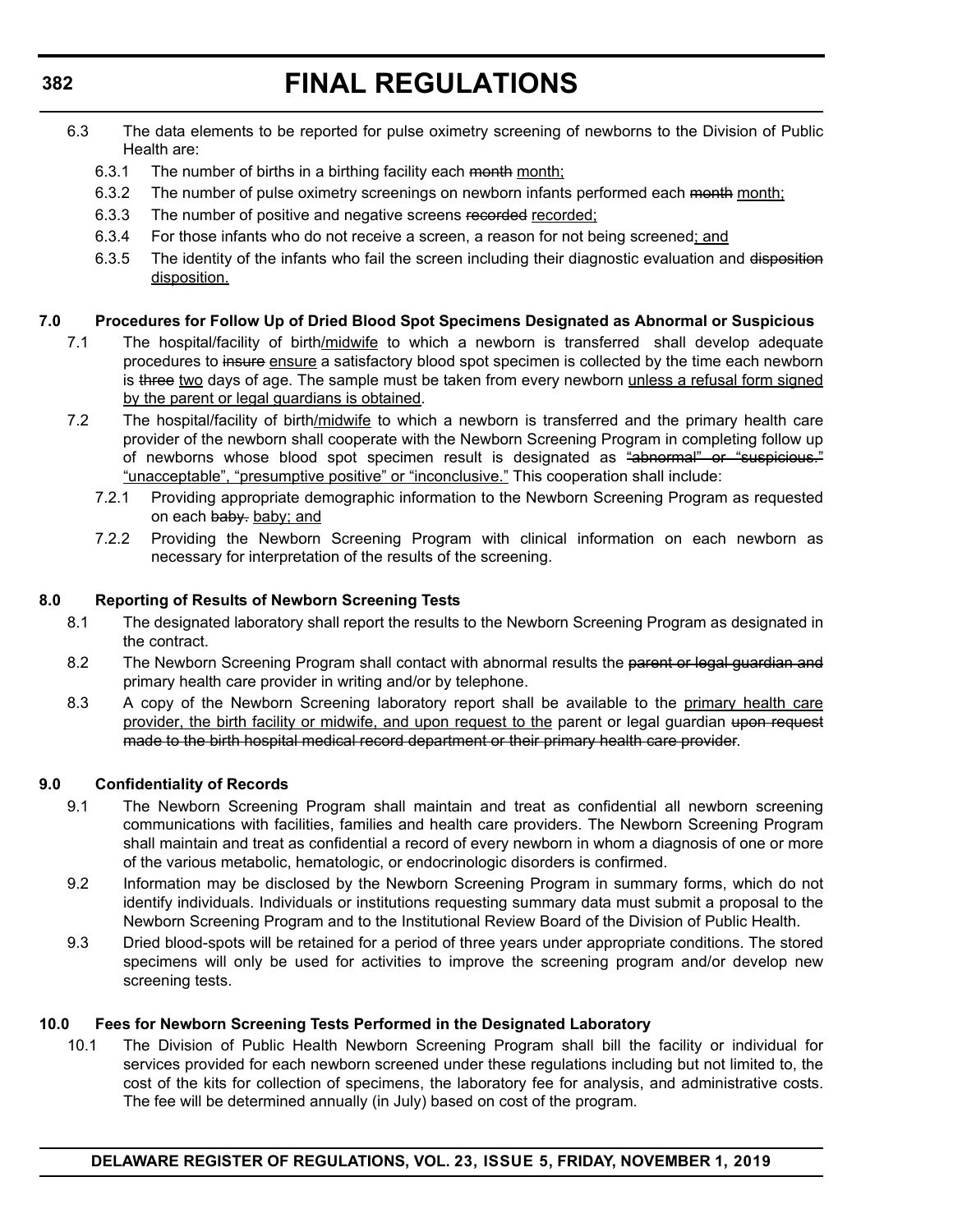10.2 No Delaware newborn shall be denied testing for hereditary disorders because of inability of the newborn's parentor parent or legal guardian to pay the fee. A "Statement of Fee Exemption" form will be provided to the practitioner or parent requesting exemption from fees. This form must be completed and submitted to the Newborn Screening Program Office within 30 days of birth.

# **11.0 Religious Exemption from Screening**

- 11.1 A newborn may be excused from screening if the parent or legal guardian objects to the tests because the screening tests conflict with the religious tenets or practices of the parent or legal guardian for any reason.
- 11.2 In the event a religious an exemption is claimed from the requirements for screening, the person otherwise responsible for submitting the specimen for screening shall be responsible for submitting a completed affidavit-refusal form to the Delaware Newborn Screening Program Office, signed by the infant's parent or legal guardian, using the following language: guardian.
	- 1. (I) (We) (am) (are) the (parent(s)) (legal guardian(s)) of (name of child)

2. (I) (We) hereby (swear) (affirm) that (I) (we) subscribe to a belief in a relation to a Supreme Being involving duties superior to those arising from any human relation.

3. (I) (We) further (swear) (affirm) that our belief is sincere and meaningful and occupies a place in (my) (our) life parallel to that filled by the orthodox belief in God.

4. This belief is not a political, sociological or philosophical view of a merely personal moral code.

5. This belief causes (me) (us) to request an exemption from the requirements for testing for Hereditary Disorders by the Delaware Newborn Screening Program for \_\_\_\_\_\_\_\_\_\_\_\_\_\_\_\_\_\_\_\_\_ (name of child).

Signature of Parent (s) or Legal Guardian(s)

\_\_\_\_\_\_\_\_\_\_\_\_\_\_\_\_\_\_\_\_\_\_\_\_\_

SWORN TO AND SUBSCRIBED before me, a registered Notary Public, this \_\_\_\_\_ day of \_\_\_\_\_\_\_\_, 200

 $(Seal)$ Notary Public My Commission Expires:

11.311.2.1 The Newborn Screening Refusal Form will be provided through the Newborn Screening Program Office.

# **12.0 Penalty for Non-compliance**

Under the Authority granted to the Department of Health and Social Services, Division of Public Health under 16 **Del.C** §107, "whoever refuses, fails or neglects to perform the duties required under this chapter, or violates, neglects or fails to comply with the duly adopted regulations or orders of the Division shall be fined not less than \$100 and not more than \$1,000, together with costs, unless otherwise provided by law."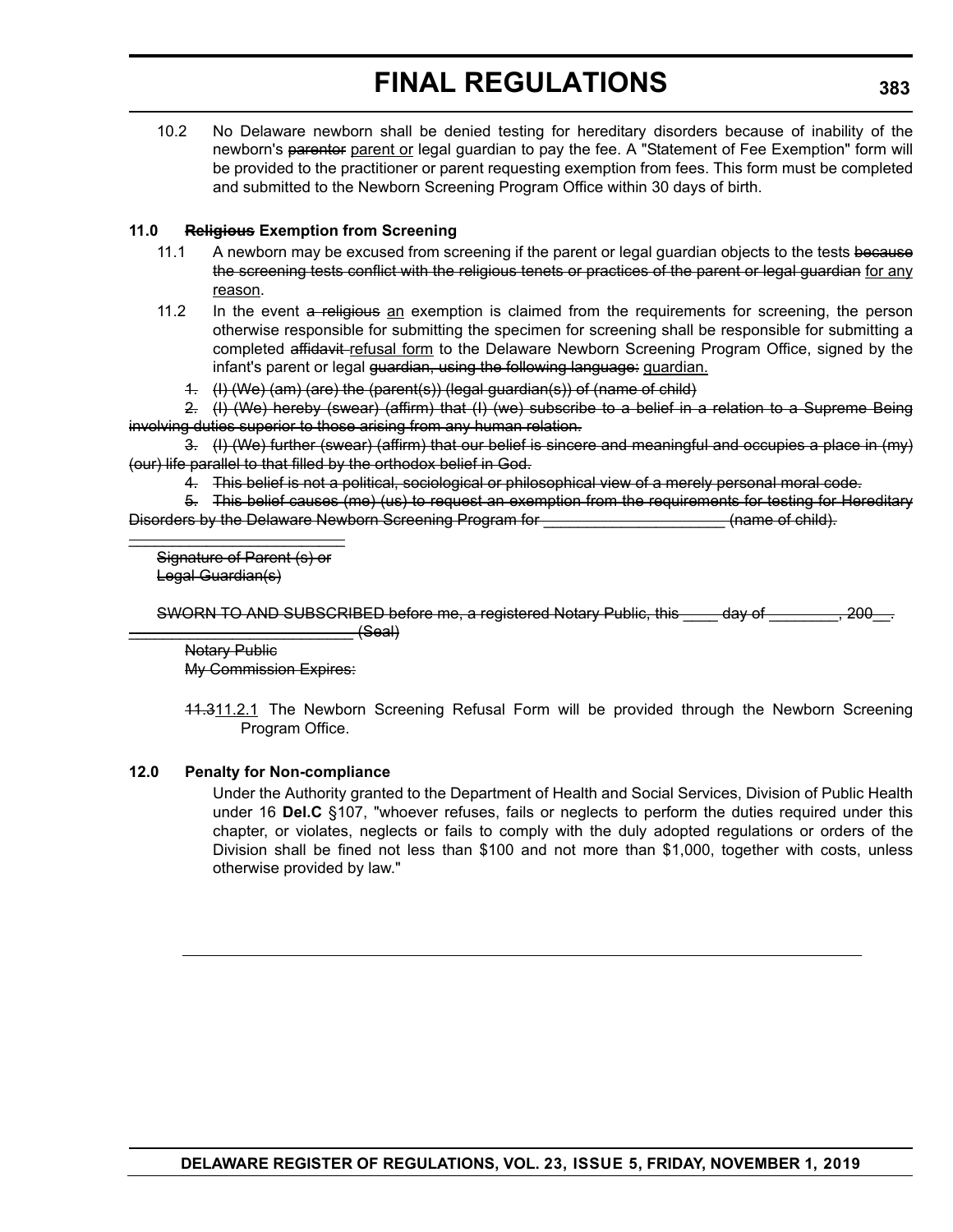**384**

# **FINAL REGULATIONS**

# **DIVISION [OF PUBLIC HEALTH](https://www.dhss.delaware.gov/dhss/dph/index.html)**

Statutory Authority: 16 Delaware Code, Sections 122(3)e and 7903 (16 **Del.C.** §§122(3)e and 7903)

16 **DE Admin. Code** 4455

# **FINAL**

## **ORDER**

### **[4455 Delaware Regulations Governing a Detailed Plumbing Code](#page-3-0)**

## **NATURE OF THE PROCEEDINGS:**

Delaware Health and Social Services ("DHSS") initiated proceedings to adopt the State of Delaware Regulations Governing a Detailed Plumbing Code. The DHSS proceedings to adopt regulations were initiated pursuant to 29 Delaware Code Chapter 101 and authority as prescribed by 16 Delaware Code, subsections 122(3)(e) and 7903.

On September 1, 2019 (Volume 23, Issue 3), DHSS published in the Delaware *Register of Regulations* its notice of proposed regulations, pursuant to 29 **Del.C.** §10115. It requested that written materials and suggestions from the public concerning the proposed regulations be delivered to DHSS by October 2, 2019, after which time DHSS would review information, factual evidence and public comment to the said proposed regulations.

No written comments were received during the public comment period.

#### **FINDINGS OF FACT:**

No changes were made to the regulations since publication as proposed. The Department finds that the proposed regulations, as set forth in the attached copy should be adopted in the best interest of the general public of the State of Delaware.

THEREFORE, IT IS ORDERED, that the proposed State of Delaware Regulations Governing a Detailed Plumbing Code is adopted and shall become effective November 11, 2019 (ten days), after publication of the final regulation in the Delaware *Register of Regulations*.

10/9/19

Date **Caracter Community Community** Caracter Maria Odom Walker, MD, MPH, MSHS Cabinet Secretary

**\*Please note that no changes were made to the regulation as originally proposed and published in the September 2019 issue of the** *Register* **at page 200 (23 DE Reg. 200). Therefore, the final regulation is not being republished. A copy of the final regulation is available at:**

**[4455 Delaware Regulations Governing a Detailed Plumbing Code](http://regulations.delaware.gov/register/november2019/final/23 DE Reg 384 11-01-19.htm)**

# **DIVISION [OF SOCIAL SERVICES](https://www.dhss.delaware.gov/dhss/dss/)**

Statutory Authority: 31 Delaware Code, Sections 512 and 518 (31 **Del.C.** §§512 & 518) 16 **DE Admin. Code** 3012

## **ORDER**

#### **[TANF CMR School Attendance Requirement](#page-3-0)**

#### **NATURE OF THE PROCEEDINGS:**

Delaware Health and Social Services ("Department") / Division of Social Services initiated proceedings to amend Division of Social Services Manual (DSSM) regarding the Division of Social Services Manual (DSSM) regarding TANF CMR School Attendance Requirement, specifically, to update policy regarding the school

**DELAWARE REGISTER OF REGULATIONS, VOL. 23, ISSUE 5, FRIDAY, NOVEMBER 1, 2019**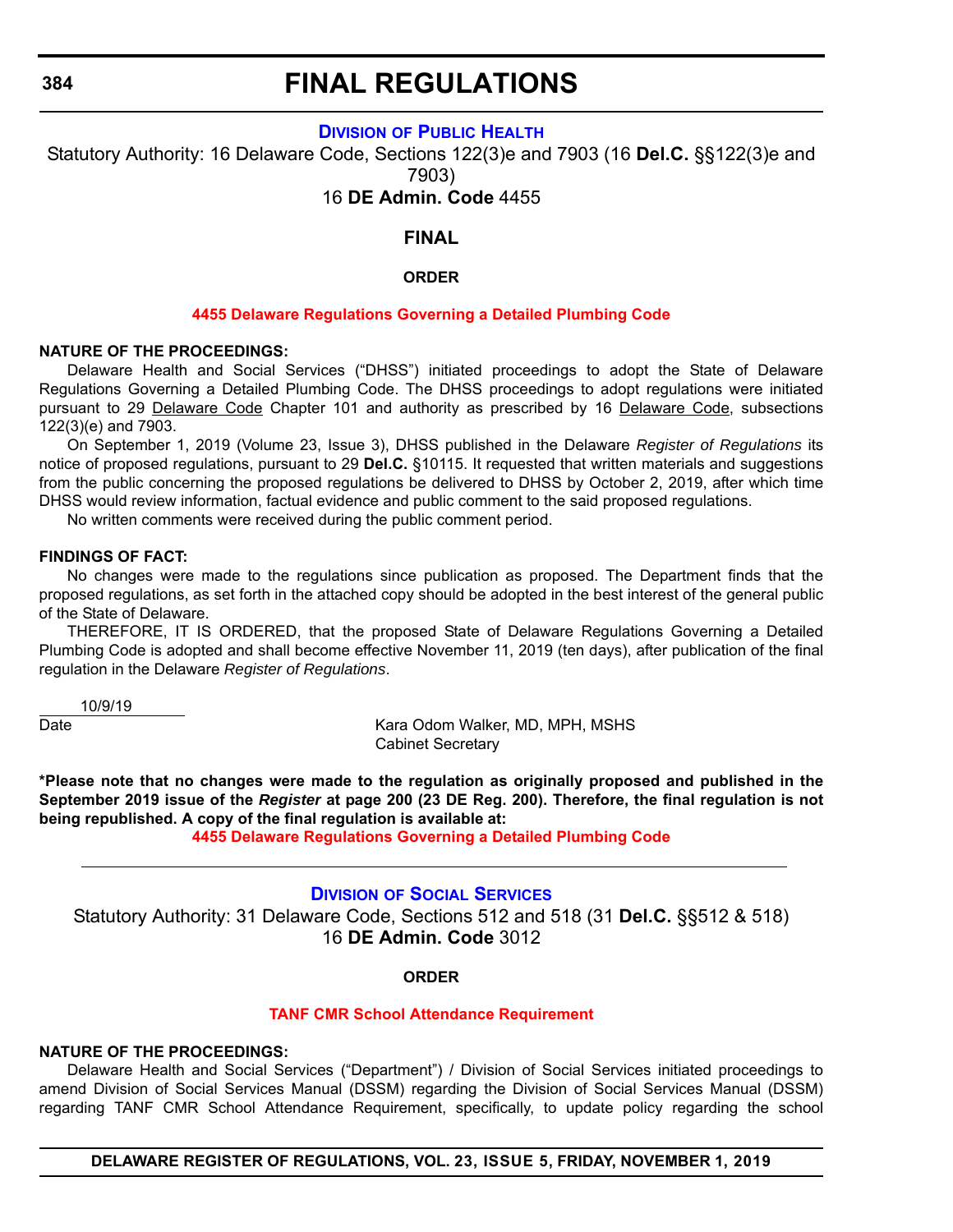attendance element of the Contract of Mutual Responsibility (CMR). The Department's proceedings to amend its regulations were initiated pursuant to 29 Delaware Code Section 10114 and its authority as prescribed by 31 Delaware Code Section 512.

The Department published its notice of proposed regulation changes pursuant to 29 Delaware Code Section 10115 in the August 2019 Delaware *Register of Regulations*, requiring written materials and suggestions from the public concerning the proposed regulations to be produced by September 3, 2019 at which time the Department would receive information, factual evidence and public comment to the said proposed changes to the regulations.

#### **SUMMARY OF PROPOSAL**

Effective for services provided on and after November 12, 2019, Delaware Health and Social Services/Division of Social Services proposes to amend the Division of Social Service Manual sections 3012 and 3012.1 regarding Temporary Assistance for Needy Families (TANF), specifically, to update policy regarding the school attendance element of the Contract of Mutual Responsibility (CMR).

#### **Statutory Authority**

- Social Security Act, Title IV, Part A
- CFR, Title 45, Subtitle B, Chapter II
- **•** 31 **Del.C.** §512
- **•** 31 **Del.C.** §518

#### **Background**

The Temporary Assistance for Needy Families (TANF) Contract of Mutual Responsibility (CMR) is an agreement between the TANF client and the Division of Social Services that sets obligations and expectations for helping the TANF household achieve self-sufficiency. The CMR lists the responsibilities of the family and the supports the State will provide. The family's responsibilities include, but are not limited to: employment-related activities, school attendance and immunization requirements for children, family planning, parenting education classes, and substance abuse treatment requirements.

#### **Purpose**

The proposed rule includes a new section on TANF bonus payments for specific school milestones and incorporates CMR sanction guidelines.

#### *Public Notice*

In accordance with the *federal* public notice requirements established at Section 1902(a)(13)(A) of the Social Security Act and 42 CFR 447.205 and the *state* public notice requirements of Title 29, Chapter 101 of the Delaware Code, Delaware Health and Social Services (DHSS)/Division of Social Services (DSS) gives public notice and provides an open comment period for thirty (30) days to allow all stakeholders an opportunity to provide input on the proposed regulation. Comments were to have been received by 4:30 p.m. on September 3, 2019.

#### **Fiscal Impact Statement**

The policy is currently in place and there are no new financial responsibilities.

#### **Summary of Comments Received with Agency Response and Explanation of Changes**

**Comment:** Two commenters requested clarity be provided on the definition of "satisfactory school attendance." The proposed regulations state the following: "TANF children are required to maintain satisfactory school attendance as defined by their individual schools or at an 85% attendance rate." The commenters questioned, "If these metrics are different, which will DSS use – whichever is less?"

*Agency Response***:** The school's response to attendance is what DSS relies on as the primary verification to determine if attendance is satisfactory. When the school does not respond then DSS would default to the 85% rate.

**Comment:** Two commenters requested that DSS distinguish between excused vs. unexcused absences? How will DSS treat absences due to suspensions?

*Agency Response***:** When there are a high number of absences DSS will contact the school to verify if the parent is cooperating with the school. DSS will also offer the family supportive services and case management when the family is facing numerous challenges. DSS will explore issues with families to determine when barriers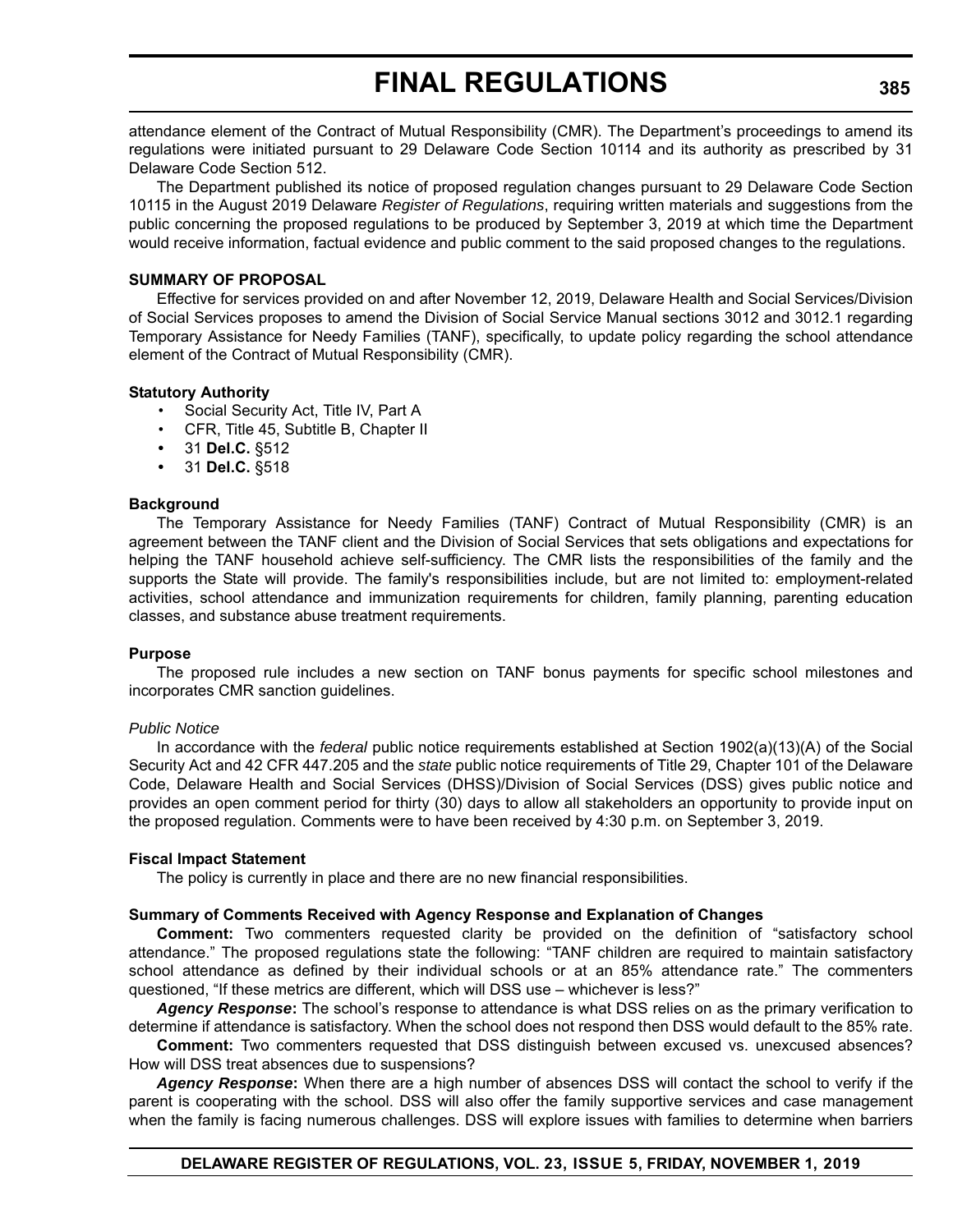exist that prevent compliance with attendance laws. Good Cause encapsulates a broad range of issues and circumstances our families experience daily.

**Comment:** Two commenters stated that DSS accommodate TANF children with disabilities before imposing sanctions due to unsatisfactory school attendance.

*Agency Response***:** When there are a high number of absences DSS will contact the school to verify if the parent is cooperating with the school. DSS will also offer the family supportive services and case management when the family is facing numerous challenges. DSS will explore issues with families to determine when barriers exist that prevent compliance with attendance laws. Good Cause encapsulates a broad range of issues and circumstances our families experience daily, this could include absences related to health issues.

**Comment:** Two commenters asked that DSS clarify how much the bonus payment will be and to clarify that a determination regarding eligibility for a bonus payment is an appealable decision.

*Agency Response***:** DSS publishes the amount of the bonus payment in an administrative notice. All actions taken or not taken on cases can be appealed.

**Comment:** Two commenters suggested that DSS amend its policy so that TANF children with disabilities are eligible to receive a bonus payment if they graduate from high school by age 21.

*Agency Response***:** TANF is for families with minor children in the home. If a child has not graduated by the age of 19 they are no longer eligible for TANF. DSS does not have any high school students between the ages of 19 and 21 on TANF. So they cannot be issued a TANF payment because, one must be receiving TANF assistance to qualify for the high school graduation bonus payment.

DSS is pleased to provide the opportunity to receive public comments and greatly appreciates the thoughtful input given by:

- Governor's Advisory Council for Exceptional Citizens
- State Council for Persons with Disabilities

#### **FINDINGS OF FACT:**

The Department finds that the proposed changes as set forth in the August 2019 *Register of Regulations* should be adopted.

THEREFORE, IT IS ORDERED, that the proposed regulation to amend the Division of Social Services Manual (DSSM) regarding Temporary Assistance for Needy Families (TANF), specifically, to update policy regarding the school attendance element of the Contract of Mutual Responsibility (CMR)*,* is adopted and shall be final effective November 12, 2019.

 10/9/19 Date of Signature

> Kara Odom Walker, MD, MPH, MSHS, Cabinet Secretary

FINAL

# **POLICY – AMENDMENT**

Delaware Department of Health and Social Services Division of Social Services Policy and Program Development Unit

#### **3012 Requiring Satisfactory School Attendance Requirements**

School attendance requirements exist for both adults and children. Children are expected to maintain satisfactory school attendance. Acceptable school attendance will be defined by the individual school. If the school does not define what is acceptable, use an 85% attendance rate.

Parents are expected to cooperate with school officials and other service providers in helping their child(ren) maintain satisfactory attendance. Penalties can be imposed if parents do not cooperate. These penalties will differ

**DELAWARE REGISTER OF REGULATIONS, VOL. 23, ISSUE 5, FRIDAY, NOVEMBER 1, 2019**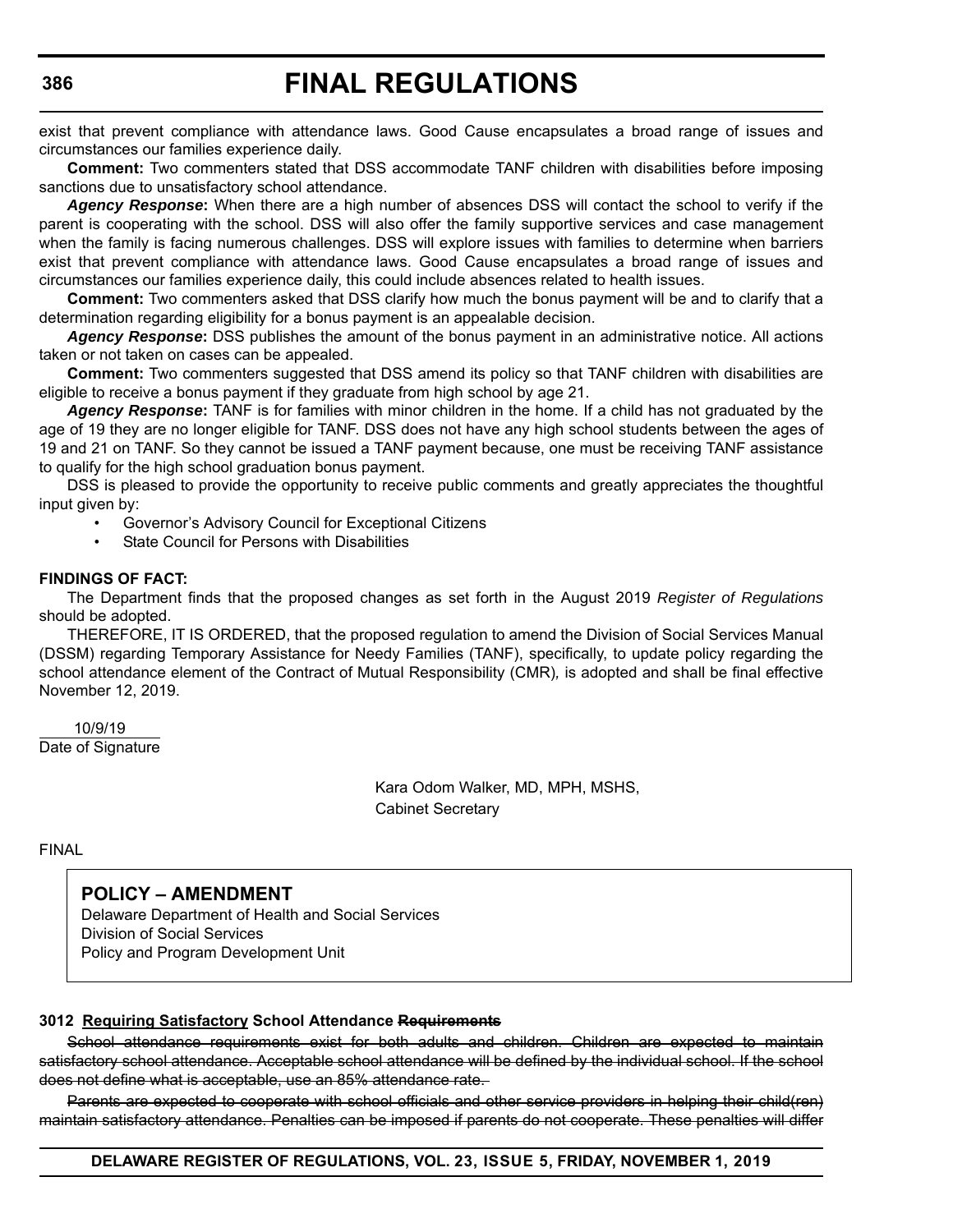depending upon whether a child is under the age of 16 or is 16 or over.

Ensuring TANF children maintain satisfactory school attendance is a required CMR element for all TANF clients.

# **1. School attendance requirements exist for both TANF adults and children.**

- A. TANF adults are required to cooperate with school officials and other service providers when necessary to help their children maintain satisfactory school attendance.
- B. TANF children are required to maintain satisfactory school attendance as defined by their individual schools or at an 85% attendance rate.

# **2. TANF clients will receive one-time bonus payments when their children achieve specific school milestones.**

- A. DSS will issue a one-time bonus payment for TANF children who graduate from high school by age 19. This bonus payment will be paid directly to the high school graduate.
- B. DSS case workers must disregard the bonus payment as income for TANF and Food Benefit cases.

# **3. Failure to comply (without good cause) with the school attendance element in the CMR will result in a sanction to the TANF case.**

- A. For children under 16 years old:
	- i. The sanction will be an initial \$50.00 reduction in the household's TANF benefit amount if the TANF adult does not comply with the school or other service providers to ensure the child's satisfactory school attendance.
	- ii. This reduction increases each month by \$50.00 until there is compliance or the TANF case is closed.
	- iii. If the child does not comply, a sanction will not be imposed if the TANF adult is complying with the school or other service providers.
- B. For children over 16 years old:
	- $i.$  If the child does not comply, the child is removed from the TANF grant and the household size is reduced.
- C. The client will receive written notification of compliance requirements.
- D. The sanction will end when DSS receives proof that TANF clients are complying with the school attendance element.
	- i. The TANF adult must comply with the school or other service providers for four consecutive weeks for the sanction to end.
	- ii. TANF children over 16 years old must return to school, participate in employment and training, or work for four consecutive weeks for the sanction to end.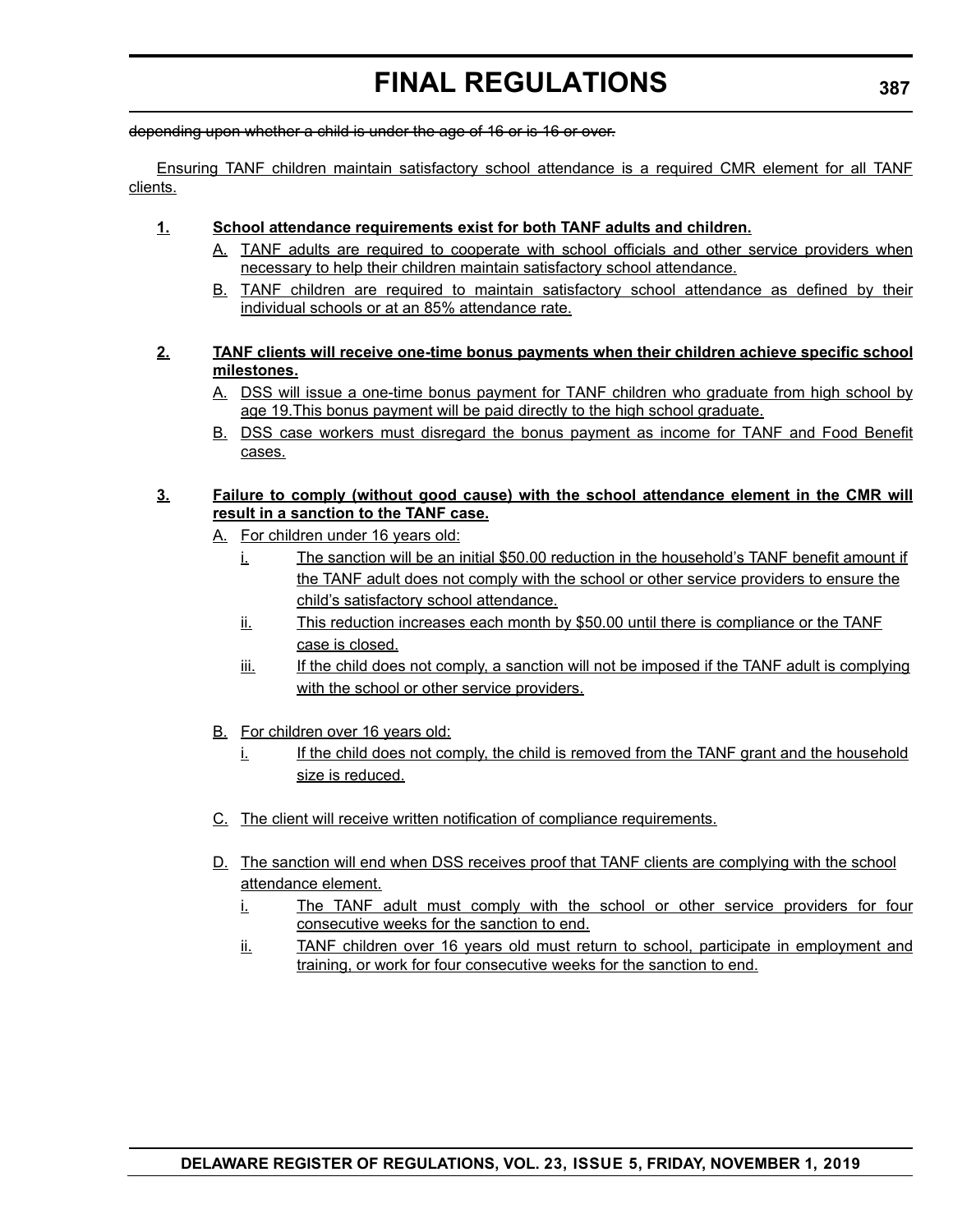FINAL

# **POLICY – AMENDMENT**

Delaware Department of Health and Social Services Division of Social Services Policy and Program Development Unit

# **3012.1 Sanctions and Cures for Unsatisfactory School Attendance**

CHILDREN UNDER 16 YEARS OLD

The fiscal sanction for noncompliance, without good cause, with school attendance (including dropping out of school) or alternative participation requirements will be:

A \$50.00 reduction in the TANF grant each month if the parent does not work with the teen and the school to ensure school attendance. If the parent works with the school and the teen still does not comply with the requirement the sanction is removed.

CHILDREN AGE 16 AND OLDER, INCLUDING TEEN PARENTS WHO ARE DEPENDENT CHILDREN OR HEAD OF HOUSEHOLD

The fiscal sanction for noncompliance, without good cause, with school attendance, including dropping out of school, or alternative participation requirements will be:

The removal of the child from the grant and the subsequent reduction in household size.

To cure the sanction teens over 16 must first serve a full month sanction and either return to school, work, or participate in employment and training for four consecutive weeks whichever is longest.

# **DIVISION [OF SOCIAL SERVICES](https://www.dhss.delaware.gov/dhss/dss/)**

Statutory Authority: 31 Delaware Code, Section 512 (31 **Del.C.** §512) 16 **DE Admin. Code** 11004

# **ORDER**

#### **[POC - Determining and Reviewing Child Care](#page-3-0)**

#### **NATURE OF THE PROCEEDINGS:**

Delaware Health and Social Services ("Department") / Division of Social Services initiated proceedings to amend Division of Social Services Manual (DSSM) regarding Purchase of Care (POC), specifically, to align policy with Federal requirements. The Department's proceedings to amend its regulations were initiated pursuant to 29 Delaware Code Section 10114 and its authority as prescribed by 31 Delaware Code Section 512.

The Department published its notice of proposed regulation changes pursuant to 29 Delaware Code Section 10115 in the August 2019 Delaware *Register of Regulations*, requiring written materials and suggestions from the public concerning the proposed regulations to be produced by September 3, 2019 at which time the Department would receive information, factual evidence and public comment to the said proposed changes to the regulations.

#### **SUMMARY OF PROPOSAL**

Effective for services provided on and after November 12, 2019 the Delaware Health and Social Services/ Division of Social Services proposes to amend the Division of Social Services Manual section 11004.11 regarding Purchase of Care (POC), specifically, to align policy with Federal requirements.

# **Statutory Authority**

45 CFR 98.21 (b)(2)

**DELAWARE REGISTER OF REGULATIONS, VOL. 23, ISSUE 5, FRIDAY, NOVEMBER 1, 2019**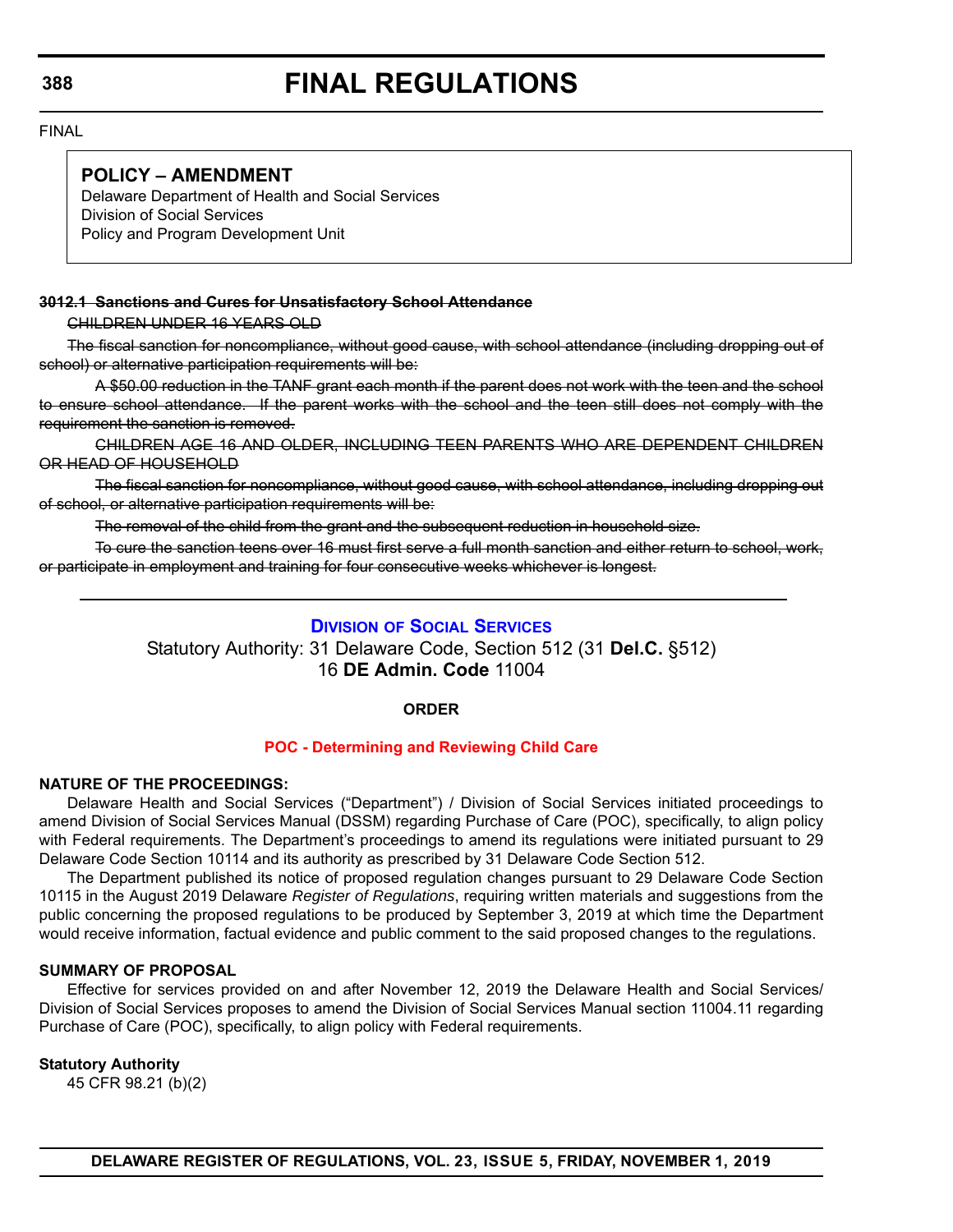#### **Background**

On Nov. 19, 2014, President Barack Obama signed into law the Child Care and Development Block Grant (CCDBG) which is a comprehensive reauthorization with new requirements. The amended version of DSSM 11004.11, Determining and Reviewing Child Care, includes several new requirements mandated by CCDBG. The revised policy outlines the requirement for 12-month authorizations for eligible families, the prohibition from increasing copayments during the eligibility period, and the requirement to authorize an additional 90 days of child care in the event of a loss of need for assistance during the eligibility period. The revised policy also includes case processing guidance for DSS eligibility staff.

#### **Purpose**

#### *Summary of Proposed Changes*

Effective for services provided on and after November 12, 2019 Delaware Health and Social Services/Division of Social Services proposes to amend section 11004.11 of the Division of Social Service Manual regarding Purchase of Care (POC), specifically, to align policy with Federal requirements. *Public Notice*

In accordance with the *federal* public notice requirements established at Section 1902(a)(13)(A) of the Social Security Act and 42 CFR 447.205 and the state public notice requirements of Title 29, Chapter 101 of the Delaware Code, Delaware Health and Social Services/Division of Social Services gives public notice and provides an open comment period for thirty (30) days to allow all stakeholders an opportunity to provide input on the proposed regulation. Comments must be received by 4:30 p.m. on September 3, 2019.

#### **Fiscal Impact Statement**

The policy amendment will have no fiscal impact since the purpose is to revise the requirements of the program.

#### **Summary of Comments Received with Agency Response and Explanation of Changes**

DSS received endorsement from two commenters.

DSS is pleased to provide the opportunity to receive public comments and greatly appreciates the thoughtful input given by:

- Governor's Advisory Council for Exceptional Citizens
- State Council for Persons With Disabilities

# **FINDINGS OF FACT:**

The Department finds that the proposed changes as set forth in the August 2019 *Register of Regulations* should be adopted.

THEREFORE, IT IS ORDERED, that the proposed regulation to amend the Division of Social Services Manual section 11004.11 regarding Purchase of Care (POC), specifically, to align policy with Federal requirements*,* is adopted and shall be final effective November 12, 2019.

 10/9/19 Date of Signature

> Kara Odom Walker, MD, MPH, MSHS, Cabinet Secretary

**POLICY – AMENDMENT** Delaware Department of Health and Social Services Division of Social Services Policy and Program Development Unit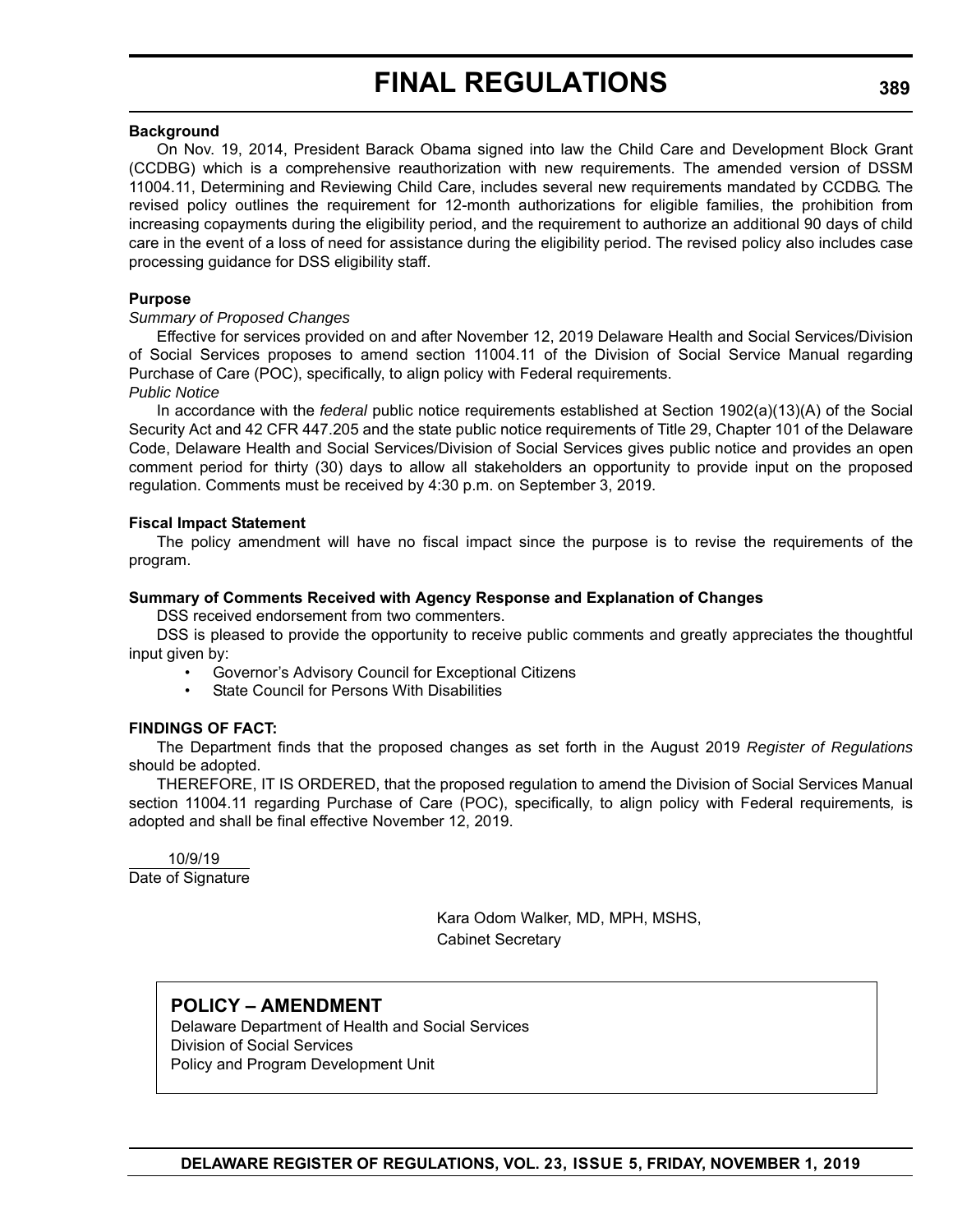# **11004.11 Review/Determination Determining and Reviewing Child Care**

45 CFR 98.145 CFR 98.21 (b)(2)

All childcare applicants and recipients are continuously eligible for child care services for twelve months. This means that the applicants and recipients remain eligible for child care services unless:

- A. The child moves out of or is removed from the parent's/caretaker's home, or
- B. The child moves out of state, or
- C. The child is deceased.

In the event of any of the above, close the child care case.

Additionally, the child care parent fee will not change during the authorization unless the parent/caretaker in a single parent home loses his or her job or one or both parents in a two parent home loses his or her job. (See DSSM 11004.12.1 Continuing Child Care after Loss of Need.)

Complete a review/redetermination of the circumstances of each parent/caretaker at least once every twelve months and just prior to the end of each authorization period.

Close the child care case if parents/caretakers fail to complete a review or return the six month interim report (See DSSM 9068.1 12-Month Certification Periods). Only child care/food benefit cases will require an interim report. If the parents/caretakers provide good cause for their failure to complete or return the report, the case should be processed.

Good cause can be anything believed to be reasonable, but generally includes things such as:

- 1. Illness;
- 2. Court required appearance;
- 3. Household emergency (fire, heating problem, family crisis, etc.);
- 4. Lack of transportation; or
- 5. Inclement weather.

Parents/caretakers whose child care cases close because they failed to complete a redetermination or provide verification, can reapply for service. However, if DSS is in a "wait list" situation, these parents/caretakers will be subject to DSS' priority service order (see Section 11004.3.1 Prioritizing Service Needs).

Do not allow an authorization to end or close a case without first ensuring the parents/caretakers were given timely and adequate notice.

All recipients of child care assistance are continuously eligible for 12 months of child care services as outlined in this policy.

- **1. DSS must complete an interview with the client at application and redetermination as part of the child care eligibility process. The client can complete the interview with DSS in person or by telephone.**
- **2. DSS must authorize 12 months of child care services for every eligible child.**

**DELAWARE REGISTER OF REGULATIONS, VOL. 23, ISSUE 5, FRIDAY, NOVEMBER 1, 2019**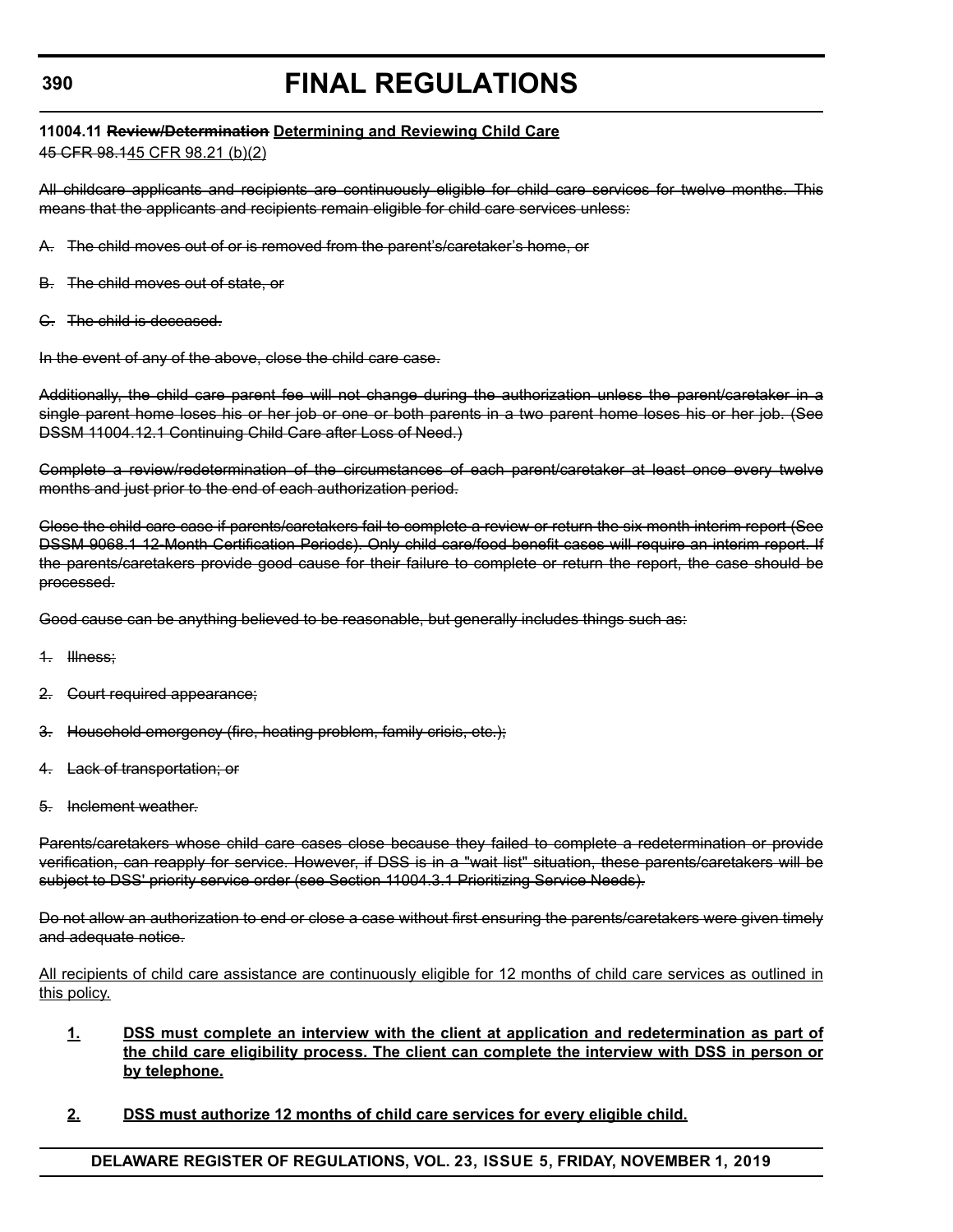# **3. DSS case workers must complete Form 636 "Child Care Checklist" when adding an additional child to an open, on-going child care case.**

# **4. The child care copayment:**

- Must decrease when a decrease in the family's income is reported; and
- Must not increase beyond the initial copayment amount during the authorization period.

Note: If a family's income decreases during the child care authorization period and then increases, the adjusted copayment cannot exceed the original copayment amount.

**5. If a family has a loss of need for child care services during the authorization period, DSS must authorize the family for 90 days of continuing care before the child care case is closed (see DSSM 11004.12.1). If the family regains a need for child care services before the 90 days ends, the family will remain eligible and authorized for child care until their next review.**

### **6. DSS will close a child care case at any time during the authorization period for the following reasons (see DSSM 11004.12):**

- Excessive unexplained absences of the child from the child care site;
- A permanent change in the child's state residency;
- The family's income exceeding 85% of the state median income (SMI);
- Substantiated fraud or intentional program violations;
- A written request to close the case or to authorize child care for a specific length of time; or
- The death of the case head or of the authorized child.

# **7. DSS case workers must redetermine the eligibility of a child care case prior to the end of the authorization period.**

# **8. A client must show good cause for not returning a redetermination application timely to avoid the closure of the child care case. Good cause can be anything believed to be reasonable, but generally includes things such as:**

- An illness;
- A court required appearance;
- A household emergency (e.g., fire, heating problem, family crisis, etc.);
- A lack of transportation;
- A domestic violence situation; or
- Inclement weather.

## **9. A family whose child care case closed due to failure to complete a redetermination or provide verification may reapply for service. If DSS is using a wait list for child care assistance, the family will be subject to the DSS priority service order (see DSSM 11004.3.1).**

### **10. DSS must not end a child care authorization or close a child care case without providing the family with at least a 10-day notice.**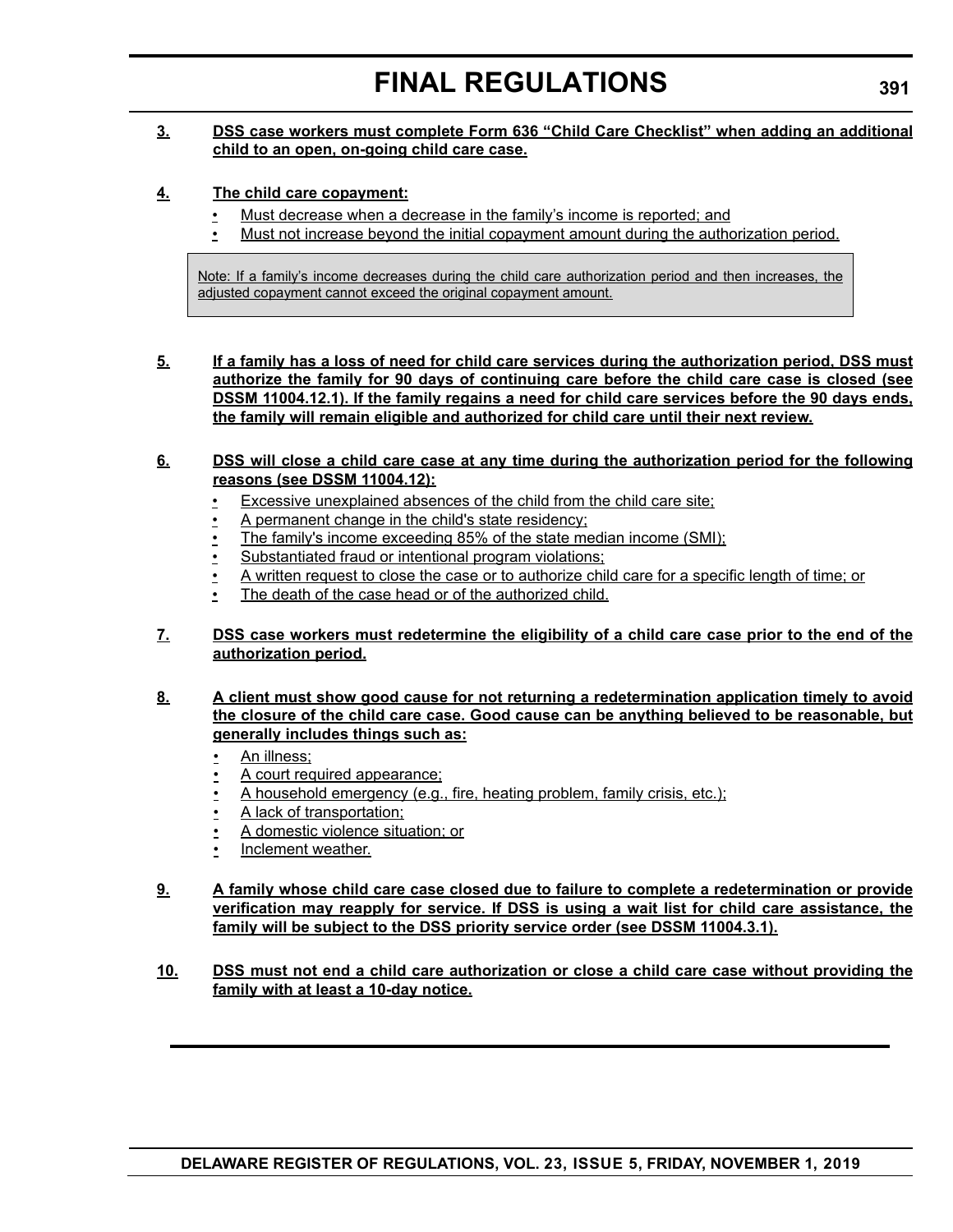# **[DEPARTMENT OF TRANSPORTATION](https://www.deldot.gov/index.shtml )**

**DIVISION [OF PLANNING](https://www.deldot.gov/About/divisions/index.shtml )**

Statutory Authority: 17 Delaware Code, Sections 132(e), 507, 508 and 29 Delaware Code, Section 8404(8) (17 **Del.C.** §§132(e), 507 & 508; 29 **Del.C.** §8404(8)) 2 **DE Admin. Code** 2309

# **ORDER**

#### **[2309 Development Coordination Manual](#page-4-0)**

Pursuant to the authority provided by 17 **Del.C.** §132(e), 507, and 508, as well as 21 **Del.C.** §8404(8), the Delaware Department of Transportation (DelDOT), adopted the Development Coordination Manual. The Department issues this Order adopting revisions to regulations regarding development coordination.

The Department published the proposed revisions in the September 1, 2019, Delaware *Register of Regulations.*

The Department took written comments on these proposed revisions from September 1, 2019, through October 1, 2019.

Public comment and DelDOT responses are as follows:

# **D.J. Hughes, P.E., Associate, Davis Bowen & Friedel, Inc**

#### **Comment #1:**

Regulatory Transparency and Accountability Acts of 2015: The requirements per the laws of the State of Delaware do not appear to be satisfied with respect to the impacts to small businesses based on revisions to the regulations since the law went into effect on January 1, 2016. The February 2016 proposed regulations that took effect in April 2016 and were further revised in part in May 2016 with respect to left-turn treatment at site access points clearly were subject to the Regulatory Transparency and Accountability Acts of 2015 yet have never been evaluated with respect to revisions to the October 2015 regulations (most recent regulations prior to January 1, 2016) as required by State law with respect to impacts to small businesses. The current left-turn treatment requirements need to be compared to the October 2015 regulations since no comparison or evaluation of any of the revisions to left-turn treatment requirements has occurred since January 1, 2016. Letter of No Contention (LONC) procedures have also been revised prohibiting site leveling without evaluating and noting the potential impacts to small businesses. A Regulatory Flexibility Analysis (RFA) and a Regulatory Impact Statement (RIS) was not submitted to the Register as required for the April 2016. The March 1, 2018 RFA/RIS improperly claimed the regulations were exempt because they were not "substantially likely to impose additional costs or burdens upon individuals and/or small businesses". Any revisions that have occurred to the October 2015 regulations were required to be evaluated consistent with the law and respecting the spirit of the law. The impacts to small business and small projects are potentially very significant (potentially \$250,000 or more) in some cases with respect to costs of the design and construction of left-turn treatments for a low to moderate volume site access along moderate to high- volume, two-lane roads. That is in addition to impacts associated with the time for approvals. Prohibiting site leveling for potential LONC projects can add the time and expense of the formal DelDOT process as well as any potential additional requirements resulting from the process;

# *Comment Response #1:*

Comments given were not comments on the proposed changes to the DCM, as published on September 1, 2019. The Department will review them and respond to Mr. Hughes in due course, but the Department does not intend to make any changes to the Regulation at this time.

# **Comment #2:**

Chapter 1: Figure 1.3a: Thank you for increasing the eligibility for the LONC from 200 ADT to 500 ADT in Section P.6.1. However, Figure 1.3a does not reflect the change. The figure suggests 200 ADT is still the threshold for a LONC without indicating sites with 200 ADT to 499 ADT are eligible.

#### *Comment Response #2:*

The Department will update Figure 1.3a to reflect the change that was made in the Regulations. This is a typographical change.

### **Comment #3:**

Section 1.5: For the 1st sentence, suggest deleting "existing commercial uses/" and adding "commercial"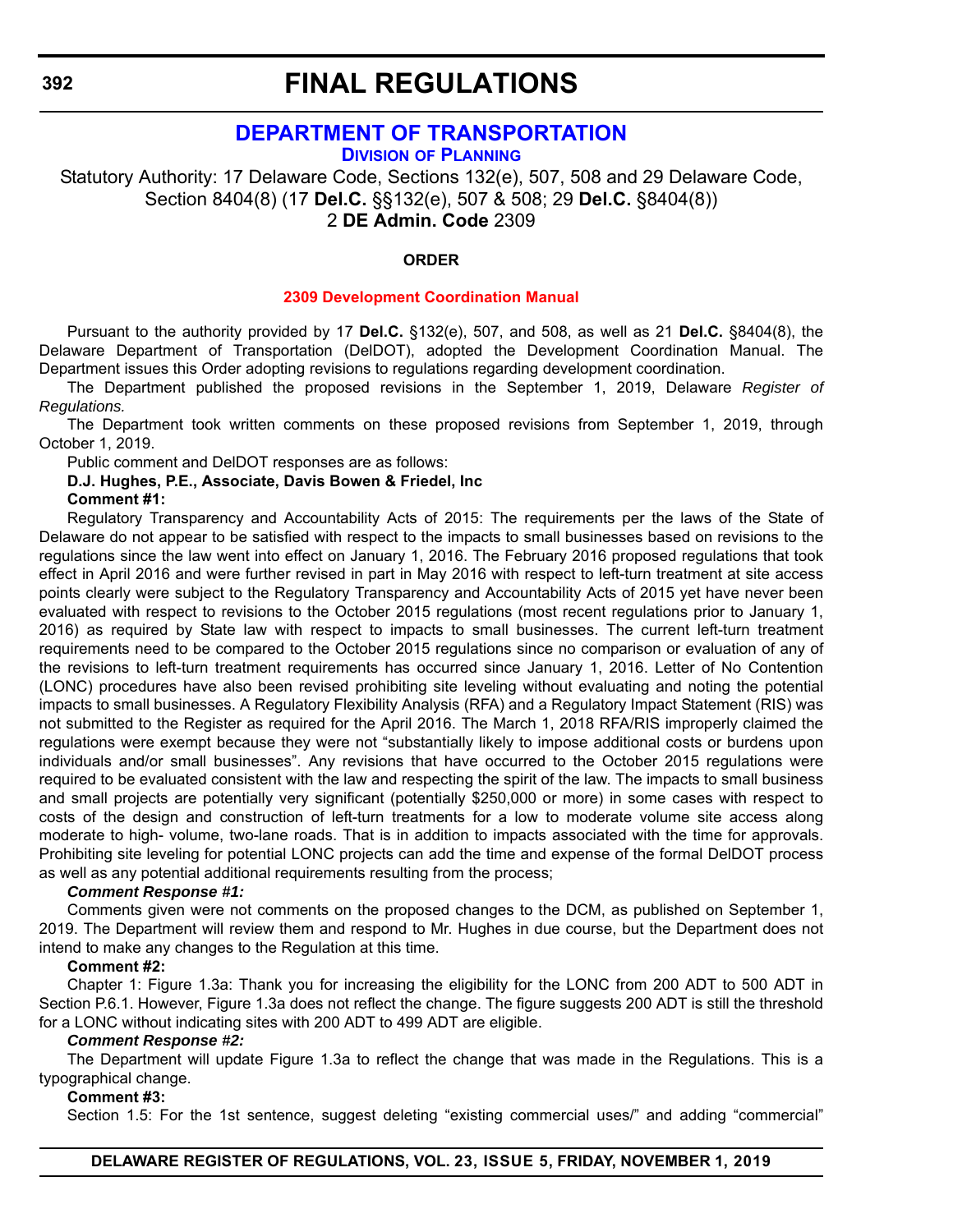between "existing" and "entrance facility". Suggest "A." be deleted. The determination should be about the design and function of the access and not the age. An access constructed 5 or even 10 years ago but not used for the last 3 years is likely better designed than an access constructed 30 years ago but continuously used. Delaware Code Title 17 Subsection 146(d) does not place a timeframe on the use of an existing access. The code references "significant alteration in the character, flow or volume of traffic."

### *Comment Response #3:*

The Department does not think this will make a substantive change to the Regulation, therefore we will leave the language as is.

### **Comment #4:**

For "B.", suggest adding "building demolition" after "building expansions", and also suggest the last sentence of "B." is deleted due to potentially significant impacts on small businesses that may choose to level an existing building that is not suitable for their purposes. ACEC made similar comments to DelDOT in August 2017 regarding the LONC process. DelDOT is supposed to consider less stringent requirements on small businesses yet added a more stringent requirement without evaluating the impacts to small businesses as required by State law. DelDOT regulates traffic not building construction. DelDOT's focus should be on the traffic using the access and not the building demolition, revisions, or construction.

### *Comment Response #4:*

Item B is clear as written. Thank you for your suggestion but we do not plan to implement it at this time. **Comment #5:**

Section 1.8: For the definition of Travel Demand Model, "tolls" should be "tools".

### *Comment Response #5:*

The Department will correct the typographical error.

#### **Comment #6:**

Suggest at the end of the last sentence after "DelDOT Planning" adding "and that is required for site trip distribution for purposes of determining site access design, and when applicable, Area of Influence for a TIS."

### *Comment Response #6:*

Thank you for your suggestion but we do not plan to implement it at this time. Per Section 2.2.4.2.2 of the DCM, use of the Travel Demand Model is required in the determination of the area of Influence for Traffic Impact Studies. While the Model can be a helpful tool in determining the site trip distribution for site access design its use for this purpose is not required.

#### **Comment #7:**

Chapter 5: Figures 5.2.5.4-b & c: While the regulations did not necessarily change, the implementation of them did. Previously, DelDOT did not require bike lanes on 50 mph and 55 mph divided highways (see enclosed e-mail from DelDOT), presumably for safety reasons along a high-speed facility. Add Notes "6." and "7.", respectively, to each figure "On roads with a speed limit exceeding 45 mph, bike lanes shall not be provided without vertical (includes rumble strips) or horizontal separation (such as a shared-use path in lieu of a bike lane adjacent to the travel lane). For 50 mph roads, 15 feet of separation is the recommended horizontal separation and 20 feet is preferred. For roads with 85th Percentile Speeds of 62 mph or higher, 33 feet is the preferred separation. Shareduse paths can accomplish the horizontal separation."

The suggestion is referenced from the Maryland Department of Transportation State Highway Administration (SHA) research report called "SAFE ACCOMMODATION OF BICYCLISTS ON HIGH-SPEED ROADWAYS IN MARYLAND" that was completed in December 2016 in conjunction with the University of Maryland. The Study Findings and Recommendations include the statement: "Bicycle advocacy groups contacted in 16 states (see Appendix 3.1) as part of this study were unanimous in their concerns about cycling along roadways with speed limits above 45 mph. They agreed that the method used for separating bicyclists from motor-vehicle traffic, whether a buffer, physical barrier or separated path, is very important. Some groups recommended cycle tracks with complete separation. Others suggested separated trails or side paths."

The referenced bicycle advocacy groups included Delaware. Shared-use path (SUP) facilities are required by DelDOT providing separate facilities for cyclists that should be used by cyclists in lieu of bike lanes adjacent to a travel lane on roads with speeds exceeding 45 mph. That is especially true on high-volume roadways and truck traffic is significant. If mixing of different types of SUP users is a safety concern, perhaps a wider SUP (13 feet?) with a dedicated (marked) lane for cyclists in the same direction of travel as motor vehicles on that side of the roadway centerline could be considered in lieu of a bike lane adjacent to travel lanes with speeds exceeding 45 mph and high volumes.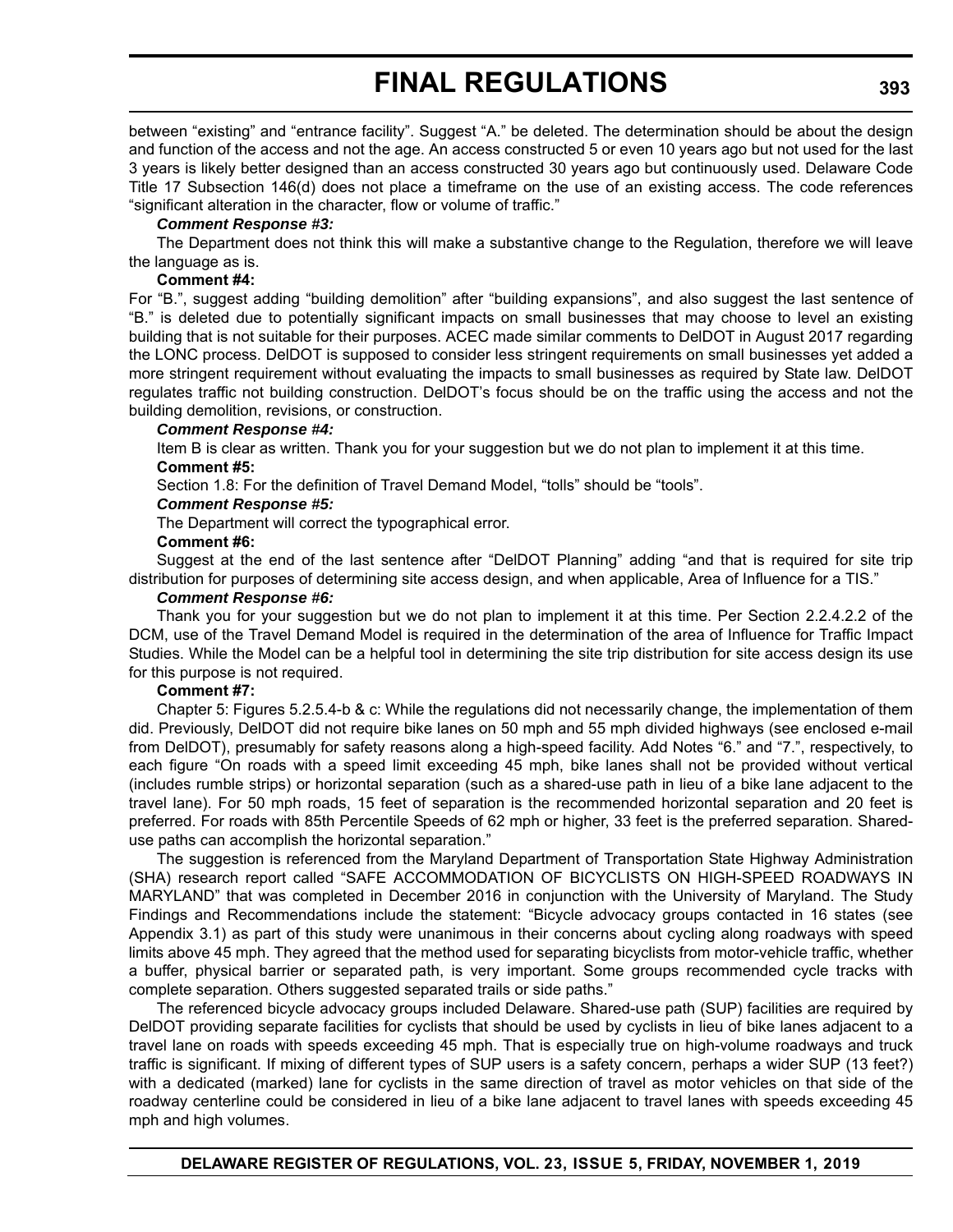The conclusions of the SHA research report noted: "main conclusion of this study is that bicyclists on highspeed roads (above 45 mph) face serious risks unless sufficiently separated from the motor-vehicle traffic. The treatments presented in the project report, if prudently implemented, can help mitigate such risks where separated facilities are not an option." When SUPs are provided, separate facilities are an option cyclists should use and perhaps be required to use.

After a recent "Walkable Bikeable Delaware Summit", I had the opportunity to speak to one of the presenters, Mr. Bill Schultheiss. He expressed that as a cyclist if he were traveling along the shoulder approach an access he prefers no bike lane between the thru and right-turn lane forcing any right-turn vehicles to yield to the cyclist in lieu of potentially sandwiching the cyclist between two vehicles, perhaps trucks, traveling at high speeds.

#### *Comment Response #7:*

The Department will not remove the requirement for bike lanes on high speed roads. Bicycles are legally allowed to use any non-interstate/limited access highway/roadway within the state of Delaware.

#### **Comment #8:**

Figures 5.2.5.5-c: Move figure heading to be on same page as figure.

# *Comment Response #8:*

Formatting will be addressed during the Final posting.

#### **Comment #9:**

Add same note as above: "On roads with a speed limit exceeding 45 mph, bike lanes shall not be provided without vertical (includes rumble strips) or horizontal separation (such as a shared-use path in lieu of a bike lane adjacent to the travel lane). For 50 mph roads, 15 feet of separation is the recommended horizontal separation and 20 feet is preferred. For roads with 85th Percentile Speeds of 62 mph or higher, 33 feet is the preferred separation. Shared-use paths can accomplish the horizontal separation." The figure should also illustrate how SUPs and sidewalks should safely cross the minor street ensuring good visibility of the crossing and good sight lines for drivers turning from the major street.

### *Comment Response #9:*

The Department will not remove the requirement for bike lanes on high speed roads. Bicycles are legally allowed to use any non-interstate/limited access highway/roadway within the state of Delaware.

#### **Comment #10:**

Section 5.2.9: 1. The left-turn treatment requirements that have been implemented by the online DelDOT auxiliary lane worksheet for years that has changed numerous times do not appear to be based on any recent data from Delaware or based on any data from this century; The continued reference to an online DelDOT Auxiliary Lane Worksheet (similar to the DNREC Technical Documents) should be removed or at least referenced as an option only while making it clear the regulations required to be followed are published in the DCM, which is required to go to the Register any time revisions to it are proposed. Delaware law and precedent are very clear for that situation (see DNREC regulations). Suggest removing the Auxiliary Lane Worksheet from the DelDOT website.

## *Comment Response #10:*

The Auxiliary Lane Worksheet is a tool that was developed to be helpful for engineers that are submitting to the Department. The Department will not be removing the Auxiliary Lane Worksheet from the DelDOT website.

#### **Comment #11:**

DelDOT has implemented an online regulation that has frequently changed over the years without review of the changes as is required for State policies and regulations. Require the DCM users to implement the figures and text within the DCM in lieu of DelDOT having to maintain a worksheet and provide quality control to make sure the worksheet replicates the DCM. The costs to the State and potential confusion when the Auxiliary Lane Worksheet and DCM do not result in the same required design are unnecessary. Errors have been found on multiple occasions in previous versions where the DCM was not being replicated, or the online worksheet (implemented as regulation) was revised without revisions to the DCM.

Irrespective of what the Auxiliary Lane Worksheet is implementing, the concern is it is an online worksheet that dictates site access design requirements/standards as a regulation, similar to the former and infamous DNREC Technical Document that was only available online. Why not do away with the Auxiliary Lane Worksheet and make the DCM users implement the DCM without a worksheet to do so for them?

#### *Comment Response #11:*

The Department will not remove the requirement for bike lanes on high speed roads. Bicycles are legally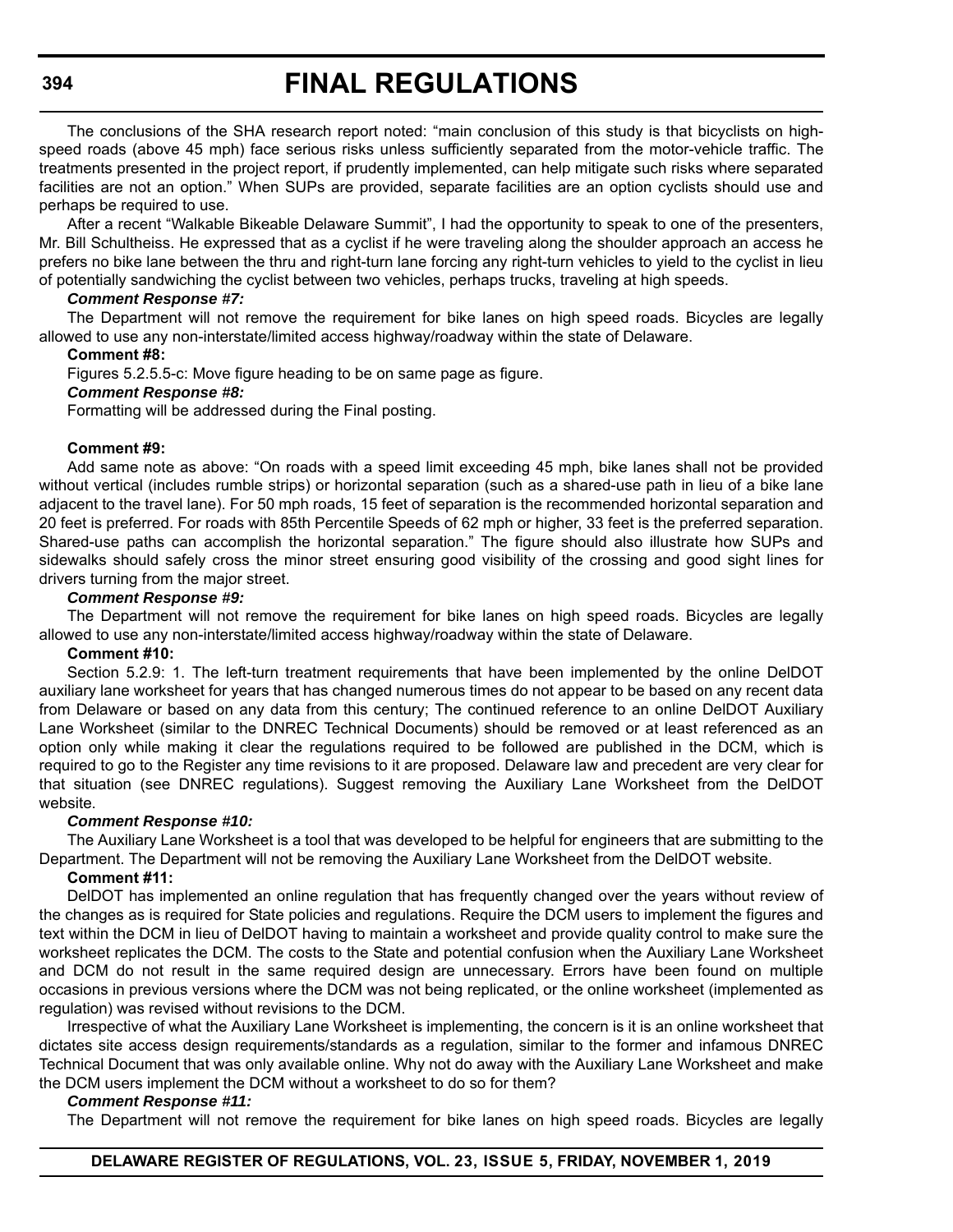allowed to use any non-interstate/limited access highway/roadway within the state of Delaware.

## **Comment #12:**

Any changes to the worksheet that implement different requirements from the DCM are subject to the Administrative Procedures Act (APA) the same as DCM revisions. DelDOT has not been following the APA requirements with at least 20 versions of the online worksheet dating back to 2012 and at least 14 versions of the online worksheet dating back to 2015. Not removing the online worksheet in conjunction with implementation of the new regulations leads to concerns that the online worksheet will continuously be changed outside the required APA process as has occurred averaging over three (3) times per year dating back to 2012 and averaging over four (4) times per year dating back to 2015.

### *Comment Response #12:*

Comments given were not comments on the proposed changes to the DCM, as published on September 1, 2019. The Department will review them and respond to Mr. Hughes in due course, but the Department does not intend to make any changes to the Regulation at this time.

#### **Comment #13:**

Thank you for adding "or provided by DelDOT if a TOA/TIS is preformed" after "1.5% annual growth…". A 1.5% annual growth factor is generic, not specific to a roadway, and often different from DelDOT growth factors provided for a subject roadway.

#### *Comment Response #13:*

You are welcome.

#### **Comment #14:**

The Delaware Vehicle Volume Summary referenced link is in incorrect. The correct link and other suggested minor revisions are enclosed on DCM page 5-44.

#### *Comment Response #14:*

The hyperlink works, but the link verbiage is incorrect. The Department will correct this typographical error. DCM page 5-44 was not enclosed.

### **Comment #15:**

Thank you for adding "If traffic counts are collected or a TOA/TIS is performed, those traffic volumes can be utilized instead of applying the associated K and D factors." We have been using the volumes collected as part of a TIS/TOA for years with DelDOT approval.

#### *Comment Response #15:*

#### You are welcome.

#### **Comment #16:**

Section 5.2.9.1: To the end of the sentence beginning "A five foot bike lane", add: ", except on divided highways with posted speed limit exceeding 45 mph and a shared-use path (SUP) available for use by cyclists." If a SUP is available, it is much safer for cyclists on high-speed, high-volume roadways that often serve significant truck traffic. While this is only suggested along divided highways, the same could be considered for all roads with speeds exceeding 45 mph based on the previously referenced SHA study.

#### *Comment Response #16:*

The Department will not remove the requirement for bike lanes on high speed roads. Bicycles are legally allowed to use any non-interstate/limited access highway/roadway within the state of Delaware.

#### **Comment #17:**

Section 5.2.9.2.A.1 & 4: Thank you for raising the ADT upper limit for bypass lanes to 8,000 and removing the functional classification as a determining factor in a previous round of DCM revisions.

#### *Comment Response #17:*

#### You are welcome.

#### **Comment #18:**

While that is much more reasonable, it is suggested the determination of when to install a left-turn lane treatment be based on the Benefit/Cost (B/C) ratio as discussed later, rather than generic one size fits all volumes, that do not appear to be based on any actual data, and certainly not data collected in Delaware.

DelDOT installed numerous bypass lanes along US Route 9 where the AADT exceeds 16,000 in eastern Sussex County and they have functioned safely and efficiently. Sheffield Drive is a good example where a bypass lane eliminated potential delays and functions safely with an AADT of 16,593 trips per day based on April and May 2017 traffic counts. Left-turn lanes for low volume access points add unnecessary costs to small projects including small businesses and add unnecessary impervious surface, sometimes in environmentally sensitive areas. Bypass

# **DELAWARE REGISTER OF REGULATIONS, VOL. 23, ISSUE 5, FRIDAY, NOVEMBER 1, 2019**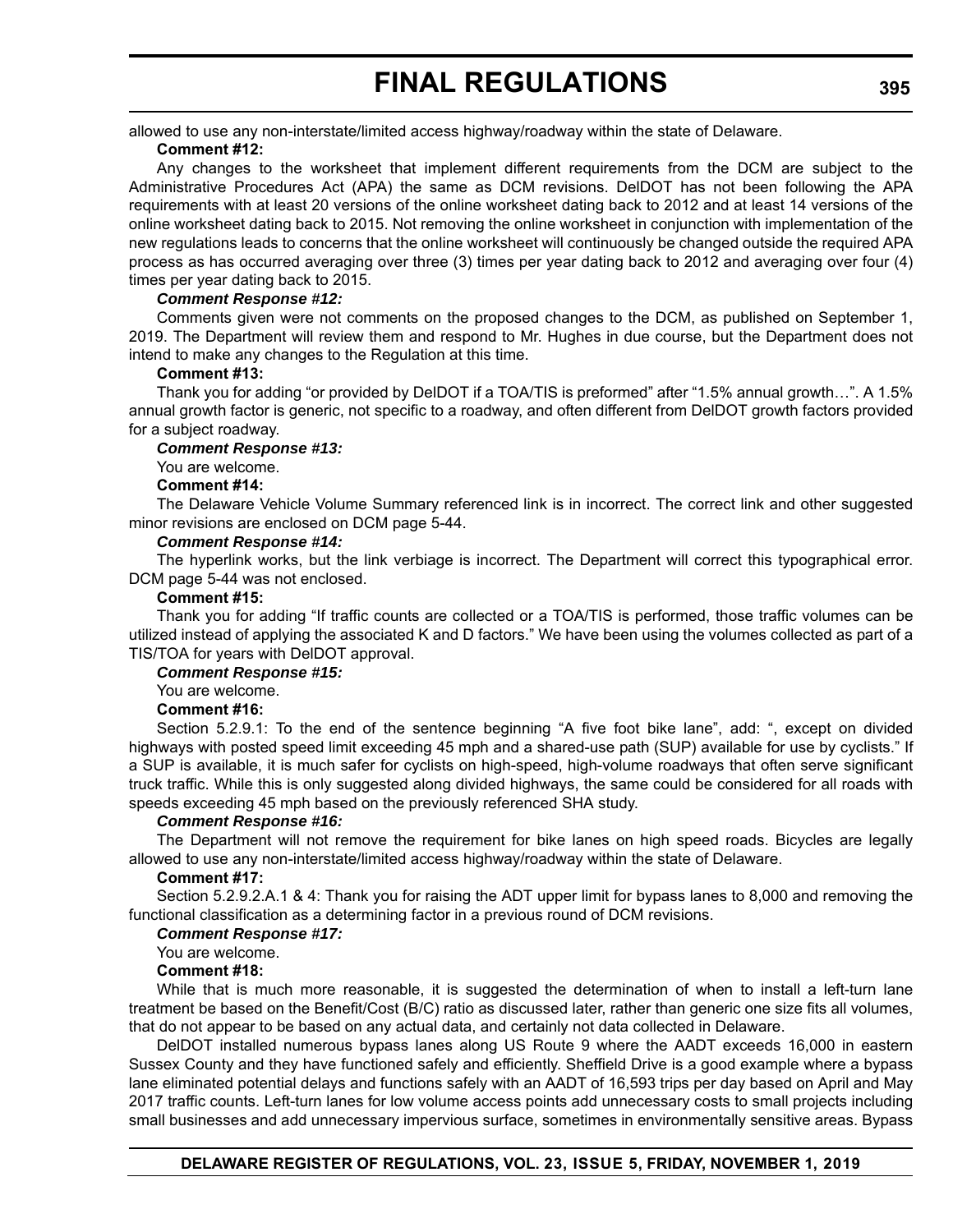lanes can function safely serving more volumes than DelDOT requirements currently allow. There are also small business access points that function safely with no left-turn treatment and lefts occurring from the thru lane.

#### *Comment Response #18:*

Comments given were not comments on the proposed changes to the DCM, as published on September 1, 2019. The Department will review them and respond to Mr. Hughes in due course, but the Department does not intend to make any changes to the Regulation at this time.

### **Comment #19:**

Section 5.2.9.2.A.2: Requiring separate worksheets for each intersection approach (existing and proposed) is understandable from a design and warrants perspective. This may have even previously been implemented by practice if not regulation. Regardless of the merits of doing so, it undoubtedly has the potential to add significant costs to a small business/small project. If a proposed project does not meet the requirements for any left- turn treatment, yet an existing project does meet the requirements regardless of whether any left-turn treatment currently exists, the potential additional costs to the new project (including small businesses and small projects) could be approximately \$250,000. Suggest revising Figure 5.2.9.2-a as detailed later in these comments and/or creating a limit for when separate worksheets are required based on the traffic projected to use the proposed 4th intersection leg to be created. Regardless, the potential impacts are required to be acknowledged and documented due to the regulation change.

### *Comment Response #19:*

The Regulation requires the computations to be completed. Completing the computations does not correlate to constructing all turn lanes that might show on the computations.

# **Comment #20:**

Section 5.2.9.2.A.5: Regardless of the merits of requiring a left-turn lane due to lack of sight distance, it undoubtedly has the potential to add significant costs to a small business/small project that does not warrant a leftturn lane based on traffic.The potential additional costs to the new project (including small businesses and small projects) could be approximately \$250,000 minus the costs of a bypass lane. If a bypass lane is assumed to costs only \$100,000, the potential impacts are an increased cost of \$150,000. While it is understood the addition of the new requirement is for safety, the potential impacts are required to be acknowledged and documented due to the regulation change.

#### *Comment Response #20:*

Comments given were not comments on the proposed changes to the DCM, as published on September 1, 2019. The Department will review them and respond to Mr. Hughes in due course, but the Department does not intend to make any changes to the Regulation at this time.

#### **Comment #21:**

Section 5.2.9.2.D: Suggest defining "very low opposing volumes" to remove the subjectivity and give the DCM user an idea of when a bypass lane may be waived. For example, 120 vph could be defined considering that is only 2 vehicles per minute with an average gap of 30 seconds between vehicles, which is sufficient time to allow multiple entering left turns to occur without significant delays for following vehicles. Additionally, it is suggested "very low advancing volumes" be added and similarly defined. If the following vehicles are very low in volume, there is no need for a separate lane. AASHTO and DelDOT off-site intersection warrants for left-turn lanes compare advancing and opposing volumes.

# *Comment Response #21:*

At this time, the Department does not see the need to define "very low opposing volumes." This allows the Department to analyze project based on site specific needs.

#### **Comment #22:**

Figure 5.2.9.2-a: Suggest removing this figure in its entirety and requiring the developer's engineer to provide Benefit/Cost (B/C) Ratio calculations in lieu of following a chart. If not removed, a discrepancy for 25 mph speed zones needs to be addressed. Currently, Figure 5.2.9.2-a indicates bypass lanes are not warranted in a 25 mph zone. However, Figure 5.2.9.3-a indicates a left-turn lane can be required in a 25 mph zone, which seems to be an inconsistent approach. Suggest considering advancing volumes and opposing volumes like AASHTO warrants for left-turn treatments and NCHRP report calculations.

Based on previous DelDOT responses regarding the left-turn lane warrants when providing comments on the DelDOT Development Coordination Manual (DelDOT comments from November 14, 2014, and February 11, 2015), DelDOT appears to be using data not intended to be used unless locally calibrated. For example, NCHRP 745 references the Highway Safety Manual (HSM) for predicting crash reductions for left-turn lanes. The HSM also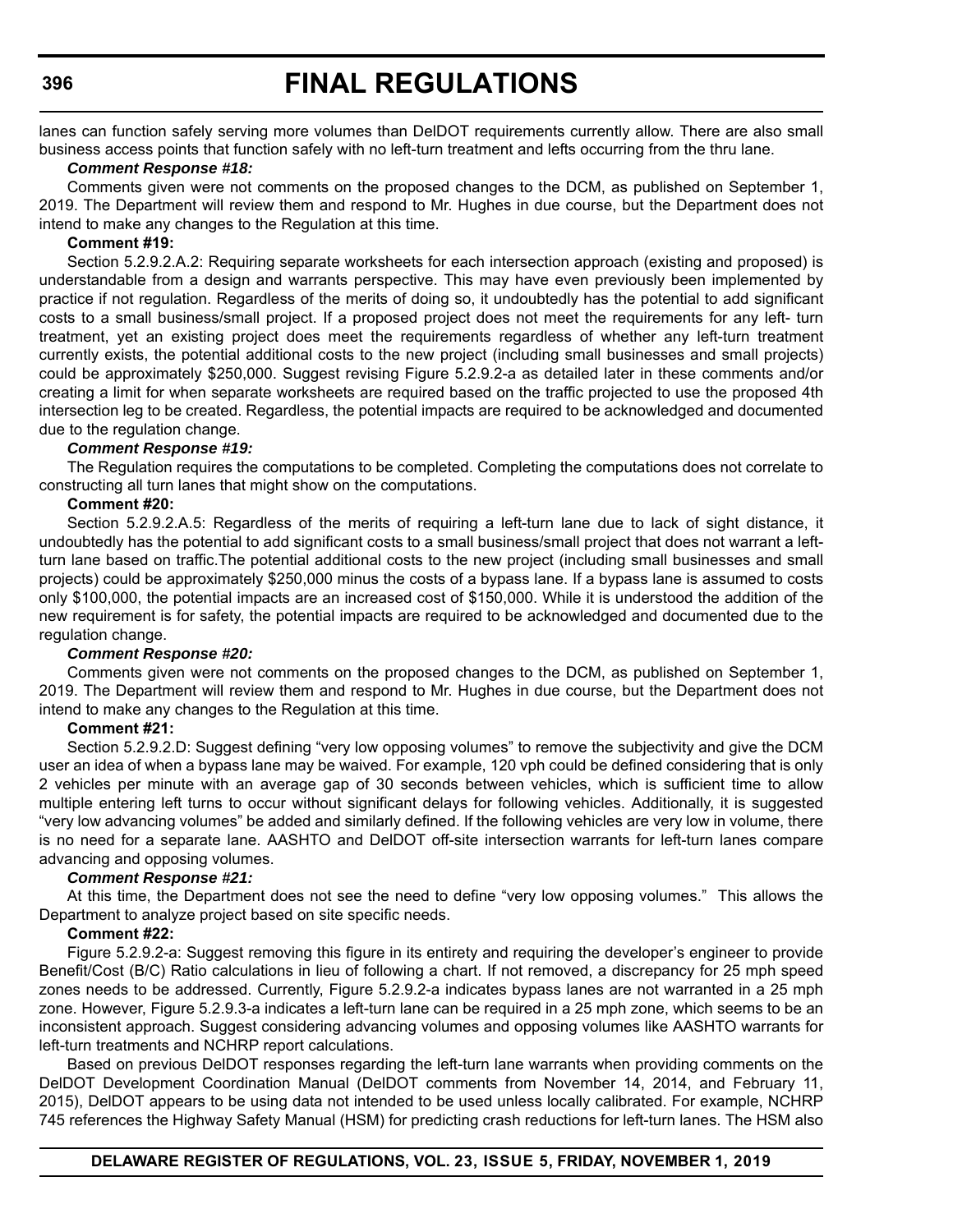references FHWA-RD-99-207, Prediction of the Expected Safety Performance of Rural Two-Lane Highways, which uses data from Minnesota and Michigan from over 20 years ago. Each state is supposed to calibrate their own local data and DelDOT has never done so for the HSM or to predict local crash frequencies as well as types and severity of collisions. The data from the FHWA report referenced in the HSM is not recommended for use without local calibration. The report states: "It is strongly recommended that the models NOT be used without calibration."

DBF reviewed the following publications to determine the need for a left-turn lane:

- DelDOT referenced document National Cooperative Highway Research Program Report 745: Left-Turn Accommodations at Unsignalized Intersections (NCHRP 745);
- DelDOT referenced Transportation Research Record 1500 Lengths of Left- Turn Lanes at Unsignalized Intersections (TRR 1500);
- Transportation Research Record 1327 Analysis of Left-Turn Lane Warrants at Unsignalized T-Intersections on Two-Lane Roadways (TRR 1327);
- National Cooperative Highway Research Program Report Web-Only Document 193: Development of Left-Turn Lane Warrants for Unsignalized Intersections (NCHRP 193);
- Highway Safety Manual (HSM); and
- Prediction of the Expected Safety Performance of Rural Two-Lane Highways PUBLICATION NO. FHWA-RD-99-207 (FHWA-RD-99-207).

After reviewing publications and determining DelDOT has not been properly using the documents as they are intended to be used, DBF researched 55 3-leg intersections (minimum of 50 suggested) in Delaware and calculated a calibration factor (as DelDOT is supposed to do based on the direction of the HSM and FHWA-RD-99- 207) to predict the amount of future crashes at intersections (including site access points for new developments). As suggested by the HSM, DBF also calculated the local percentage of personal injury versus property damage only crashes and evaluated the need for a left-turn lane based on the procedures detailed in the documents. The HSM predictive method for 3-leg unsignalized intersections is based on data from 30 to 34 years ago (1985 to 1989) in Minnesota used in FHWA-RD-99-207 and is not truly relevant to intersections in Delaware. The HSM provides a "calibration factor for intersections of a specific type developed for use for a particular jurisdiction of geographical area." On multiple occasions, DBF has requested a calibration factor from DelDOT and DelDOT responded that none was derived and to use 1.00 even though the HSM devotes Part C, Appendix A.1.1 to document the procedure to calculate calibration factors. Obviously, the intent of the HSM was for local agencies like DelDOT to use the data available to them to calculate calibration factors. Since the release of the HSM, DelDOT has possessed all the necessary data to calculate calibration factors yet has neglected to do so. A meeting with DelDOT occurred in September 2019, and DelDOT indicated they were beginning the process of determining how best to determine calibration factors for Delaware.

The Auxiliary Lane Worksheet and DCM implement left-turn lane warrants that unnecessarily require left-turn lanes for lower volume intersections in conflict with the Benefit-to-Cost (B/C) Ratio recommendations for left-turn lane warrants in the DelDOT referenced NCHRP 745. The left-turn lane warrants in the DCM are not based on any known, and certainly not any local, data. The HSM notes on page 10-9: "The SPFs used in the predictive method have each been developed from specific jurisdictions and time periods. Calibration of the SPFs to local conditions will account for differences." With respect to the default distributions of crash severity and collision types (Table 10- 5), the HSM states: "These default distributions can benefit from being updated based on local data as part of the calibration process presented in Part C, Appendix A.1.1."

Appendix A.1 states: "general level of crash frequencies may vary substantially from one jurisdiction to another...for the Part C predictive models to provide results that are meaningful and accurate for each jurisdiction, it is important that the SPFs be calibrated for application in each jurisdiction." Additionally, it states: "distribution of crashes by collision type…are known to vary substantially from jurisdiction to jurisdiction. Where appropriate local data are available, users are encouraged to replace these default values with locally derived values." Appendix A.1.1 states: "purpose of the Part C calibration procedure is to adjust predictive models which were developed with data from one jurisdiction for application in another jurisdiction. Calibration provides a method to account for the differences between jurisdictions in factors such as climate, driver populations, animal populations, crash reporting thresholds, and crash reporting system procedures." With respect to how often calibration factors should be updated, HSM A.1.1 states: "recommended the new values of the calibration factors be derived at least every two to three years…The calibration factor for the most recent available period is to be used for all assessment of proposed future projects." Table A-1 is provided for facility types: "for which calibration factors need to be derived." In Table A-1, "Three-leg intersections with minor-road stop control" is listed with references to Ci and Equation 10-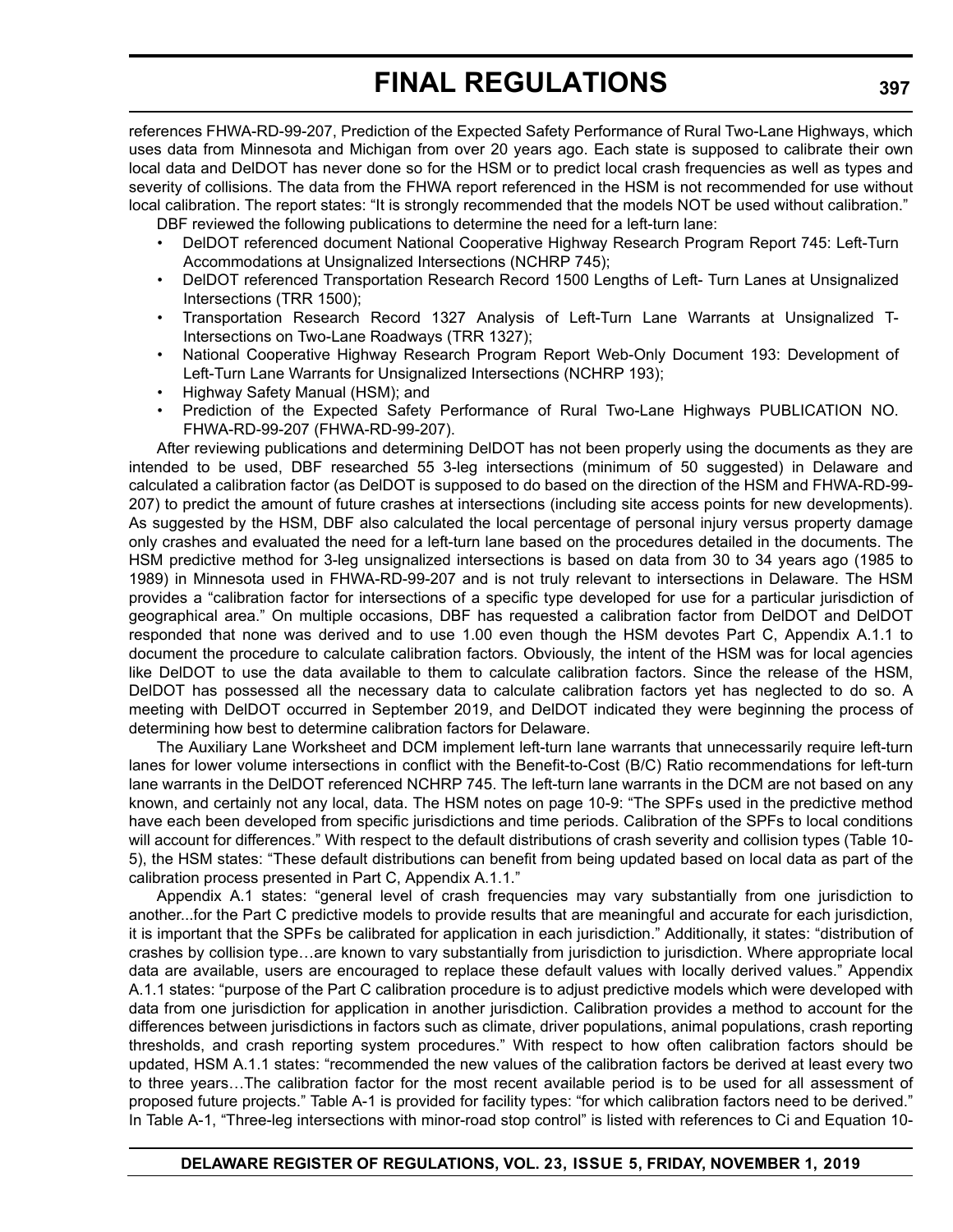#### 3.

The "desirable minimum sample size" is listed as 30 to 50 sites. While it also notes the sites should represent a total of 100 crashes per year, DBF evaluated 55 intersections (50 Sussex County, 3 New Castle County, and 2 Kent County) and the total crashes per year is only approximately 42. Evaluating additional intersections is well beyond the efforts of a small business and the HSM also notes: "If a jurisdiction has fewer than 30 sites…it is desirable to use all of those available sites for calibration." Similar logic is applied to using all 55 sites even though less than 100 crashes per year occurred. DBF created a spreadsheet replicating the HSM calculations in Table Ex-1. Example of Calibration Factor Computation.

Local data in Delaware has needed to be evaluated since the HSM was released to assess intersections with various volumes along the major street, along the minor street, and making left turns from the major street. Considering DelDOT has neglected to do so, DBF took the initiative to initially evaluate 25 intersections (submitted to DelDOT along with the July 3, 2018 comments) and has since expanded the evaluation to include 55 three- leg intersections.

To determine a calibration factor to be used for three-leg intersections in Delaware, the predicted crash frequency based on the HSM Predictive Method was calculated for each of the 55 three-leg intersections. Printouts with the predicted crash frequency calculations per the HSM are provided. The predicted crash frequency was compared to the existing crash data to determine the calibration factor, consistent with the methods in the HSM. Based on the DBF calculations, a calibration factor of 0.46 should be used for three-leg unsignalized intersections with stop control on the minor street approach in Delaware. The data suggests less than half the amount of HSM predicted crashes (based on data from 1985 to 1989 in Minnesota) occur in Delaware. All the data evaluated by DBF includes data within the range of 2010 to 2018.

The severity of the existing crashes was also reviewed as suggested by the HSM. The results show 23.39% of crashes at three-leg intersections in Delaware are personal injury crashes (PI), and 76.61% are Property Damage Only (PDO). None of the intersections evaluated had a fatal crash. The HSM indicates that approximately 41.5% of all crashes are PI and 1.7% of all crashes are fatal. When considering the calculated Delaware Calibration Factor (Ci) and the amount of PI versus PDO crashes occurring in Delaware, PI crashes in Delaware occur about ¼ (0.46 X 23.39 / 41.50 = 0.2593) of the amount projected by the HSM. In other words, for every four (4) PI crashes projected by the HSM, only 1 PI crash is occurring in Delaware. When uncalibrated data is used, it can significantly skew results for a given area, which is why local calibration is recommended. NCHRP 193 indicates that the average mid-range crash costs approximately \$214,000, which is an average of all crash types (fatality, personal injury, PDO). When using the Delaware calibrated data with a lower percentage of PI crashes, an average crash costs of \$125,314.10 is calculated (\$117,116.83 per PI crash and \$8,197.27 per PDO crash). That is a significant difference when weighing benefits versus costs. The existing counts data and last year counted for the 55 intersections is also provided. The most recent counted annual volume data was used.

The NCHRP Reports recommend using the Benefit/Cost (B/C) ratio to determine if a left- turn treatment is warranted. For rural roads a B/C ratio greater than 2.0 indicates a left- turn lane should be installed, a B/C ratio greater than or equal to 1.0 but less than 2.0 indicates a bypass lane should be installed, and a B/C ratio less than 1.0 indicates left- turn treatment does not need to be installed. The B/C ratio is a function of the crash reduction costs savings and the delay reduction costs savings that is expected when a left- turn lane is installed versus the costs to construct a left-turn lane (assumed as \$250,000 per NCHRP 193).

Based on November 14, 2014, and February 11, 2015, DelDOT responses regarding DBF comments (enclosed) on the left-turn lane warrants, DelDOT is basing their warrants on procedures not intended to be used without locally calibrated. For example, NCHRP 745 references the HSM for predicting crash reductions for leftturn lanes. The HSM references FHWA-RD-99-207 that uses data from Minnesota from 1985 to 1989 for stopcontrolled intersections. The data is 30 to 34 years old. Each state is supposed to calibrate their own local data and DelDOT has never done so for the HSM equations or to predict local crash frequencies as well as types and severity of collisions. The data from the FHWA report referenced in the HSM is not recommended for use without local calibration. The FHWA report states:

"States also differ markedly in climate, animal population, driver populations, accident reporting threshold, and accident reporting practices. These variations may result in some States experiencing substantially more reported traffic accidents on rural two-lane highways than others. Such variations cannot be directly accounted for by the accident prediction algorithm. Therefore, a calibration procedure has been developed to allow highway agencies to adjust the accident prediction algorithm to suit the safety conditions present in their State."

For the Calibration Procedure, the FHWA report notes: "It is generally expected that the calibration factors (Cr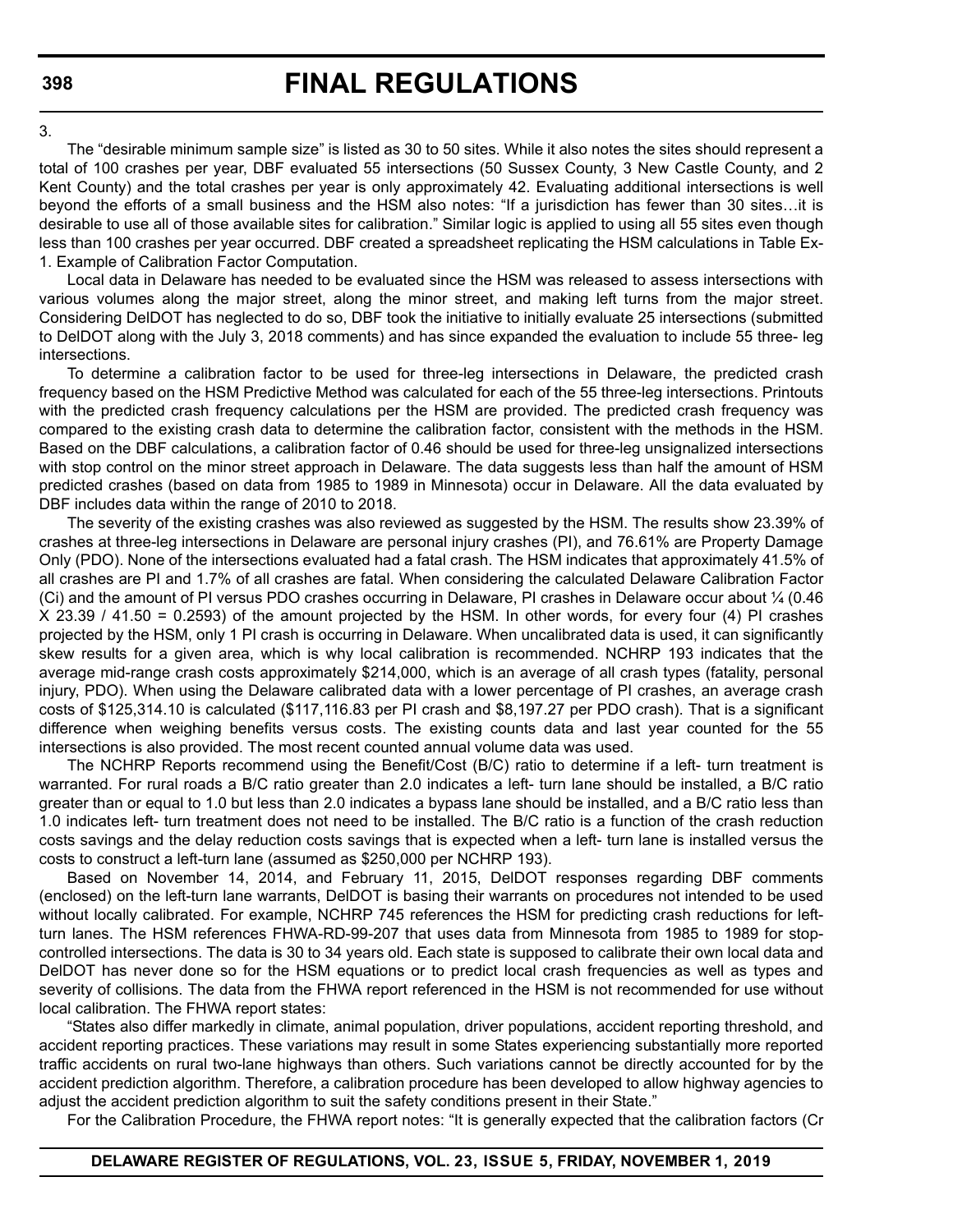and Ci) would be determined by highway agencies based on statewide data… In addition to estimates of accident frequency, the accident prediction algorithm includes default distributions of accident severity and accident type for rural two- lane highway roadway sections and intersections…The calibration procedure presented in appendix C includes a capability for highway agencies who use the accident prediction algorithm to modify the default distributions of accident severity and accident type to match their own experience on rural two-lane highways."

Appendix C of the FHWA documents is dedicated to the calibration procedure and states: "It is possible for a highway agency to use the accident prediction algorithm without calibration, but this is not recommended. Using the accident prediction algorithm without calibration requires the user to accept the assumption that for their agency Cr = 1.0, Ci = 1.0, and the accident severity and accident type distributions for two-lane highways are those shown in tables 1 and 2, respectively. These assumptions are unlikely to be correct for any highway agency and are unlikely to remain correct over time. Even a minimal calibration effort (referred to later in this appendix as level 1 calibration) is likely to produce far more satisfactory results than using the algorithm without calibration." It is very clear that calibration using local data needs to occur or the assumptions in the procedures DelDOT is basing their warrants on are "unlikely to be correct" and "even a minimal calibration effort...likely to produce far more satisfactory results".

Per DelDOT, NCHRP 745 is the basis of the DCM and Auxiliary Lane Worksheet left-turn treatment warrants. While DelDOT also referenced TRR 1500, the reference is incorrect and the publications is from 1995, almost 25 years ago. The title speaks for itself, Lengths of Left-Turn Lanes at Unsignalized Intersections. TRR 1500 notes two questions: "Is a separate left-tum lane warranted?" and "If it is warranted, what should be the length of the lane?" It then states: "The work presented addresses the second question." TRR 1500 also references TRR 1327, a 1991 publication that is almost 30 years old. No references to Delaware crash data were found.

#### *Comment Response #22:*

Comments given were not comments on the proposed changes to the DCM, as published on September 1, 2019. The Department will review them and respond to Mr. Hughes in due course, but the Department does not intend to make any changes to the Regulation at this time.

#### **Comment #23:**

Section 5.2.9.3.J: Delete in lieu of revised Figure 5.2.9.2-a. It is much more user friendly to review the figure in lieu of the written criteria that seemed repetitive with the figure.

#### *Comment Response #23:*

The Department prefers to keep the written version in the text and in the Table. This is more useful to our end users.

#### **Comment #24**:

Section 5.4: The online link to the Intersection Sight Distance worksheet needs updating.

#### *Comment Response #24:*

The hyperlink works, but the link verbiage is incorrect. The Department will correct this typographical error. **Comment #25:**

Section 5.13: Suggest referencing Figure 5.13-a for External Design.

### *Comment Response #25:*

At this time, the Figure is clear as written. Thank you for your suggestion but we do not plan to implement it at this time.

#### **Summary of the Evidence and Information Submitted**

The current regulations were enacted in April of 2016, with several updates. The proposed revisions to the Development Coordination Manual address procedural changes, add or modify technical requirements and clarify and amend design criteria. These collective changes are both technical and administrative in nature and serve in part to clarify the intent of the Department as enacted through these regulations.

#### **Findings of Fact and Conclusions of Law**

1. The public was given notice and the opportunity to provide comments in writing concerning the proposed revisions.

2. The proposed revisions are useful and proper and the Department believes that the adoption of these revisions is appropriate.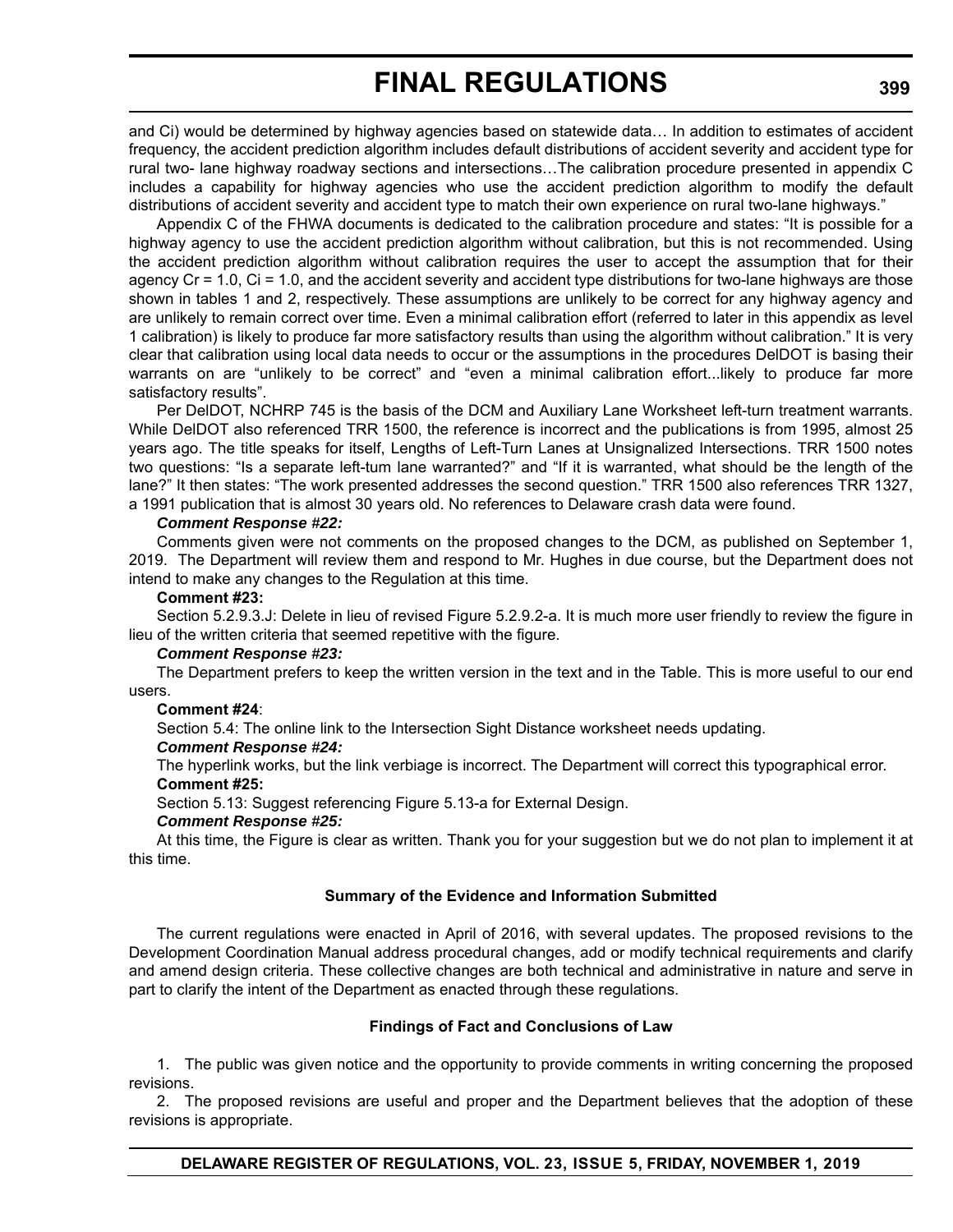### **Decision and Order Concerning the Regulations**

NOW THEREFORE, under the above-described statutory authority, and for the reasons set forth above, the Secretary of the Delaware Department of Transportation does hereby ORDER that these revisions to the Development Coordination Manual be adopted and promulgated effective November 11, 2019.

It is so ordered on this  $15<sup>th</sup>$  day of October, 2019.

### **Jennifer Cohan, Secretary Delaware Department of Transportation**

**\*Please Note: Due to the size of the final regulation it is not being published here. The following links to the final regulation are provided below:**

Preface (**[http://regulations.delaware.gov/register/november2019/final/Preface.pdf](http://regulations.delaware.gov/register/ november2019/final/Preface.pdf)**) [Chapter 1: \(](http://regulations.delaware.gov/register/november2019/final/Chap1.pdf)**<http://regulations.delaware.gov/register/november2019/final/Chap1.pdf>**) [Chapter 3: \(](http://regulations.delaware.gov/register/november2019/final/Chap3.pdf)**<http://regulations.delaware.gov/register/november2019/final/Chap3.pdf>**) [Chapter 5: \(](http://regulations.delaware.gov/register/november2019/final/Chap5.pdf)**<http://regulations.delaware.gov/register/november2019/final/Chap5.pdf>**) [Chapter 8: \(](http://regulations.delaware.gov/register/november2019/final/Chap8.pdf)**<http://regulations.delaware.gov/register/november2019/final/Chap8.pdf>**)

# **DIVISION [OF PLANNING](https://www.deldot.gov/About/divisions/index.shtml )**

Statutory Authority: 29 Delaware Code, Section 8422 (29 **Del.C.** §8422)

### **ORDER**

## **[2312 Regulations Governing the Practice and Procedure for Administering the Transportation](#page-4-0)  Infrastructure Investment Fund**

Pursuant to the authority provided by 29 **Del.C.** §8422, the Delaware Department of Transportation (DelDOT), is promulgating regulations for the administration of the Transportation Infrastructure Investment Fund. The Transportation Infrastructure Investment Fund is established to provide economic assistance for renovation, construction, or any other type of improvements to roads and related transportation infrastructure in order to attract new businesses to this state, or expand existing businesses in this State, when such an economic development opportunity would create a significant number of direct, permanent, quality full-time jobs.

# **Findings of Fact and Conclusions of Law**

1. The public was given notice and the opportunity to provide comments in writing concerning the proposed revisions.

2. The proposed revisions are useful and proper and the Department believes that the adoption of these regulations is appropriate.

# **Decision and Effective Date**

Based on the provision of Delaware law and the record of this docket, I hereby adopt the Transportation Infrastructure Investment Fund regulation, as set forth in the version attached, to be effective November 11, 2019. It is so ordered on this 3<sup>rd</sup> day of October 2019.

Jennifer Cohan, Secretary Delaware Department of Transportation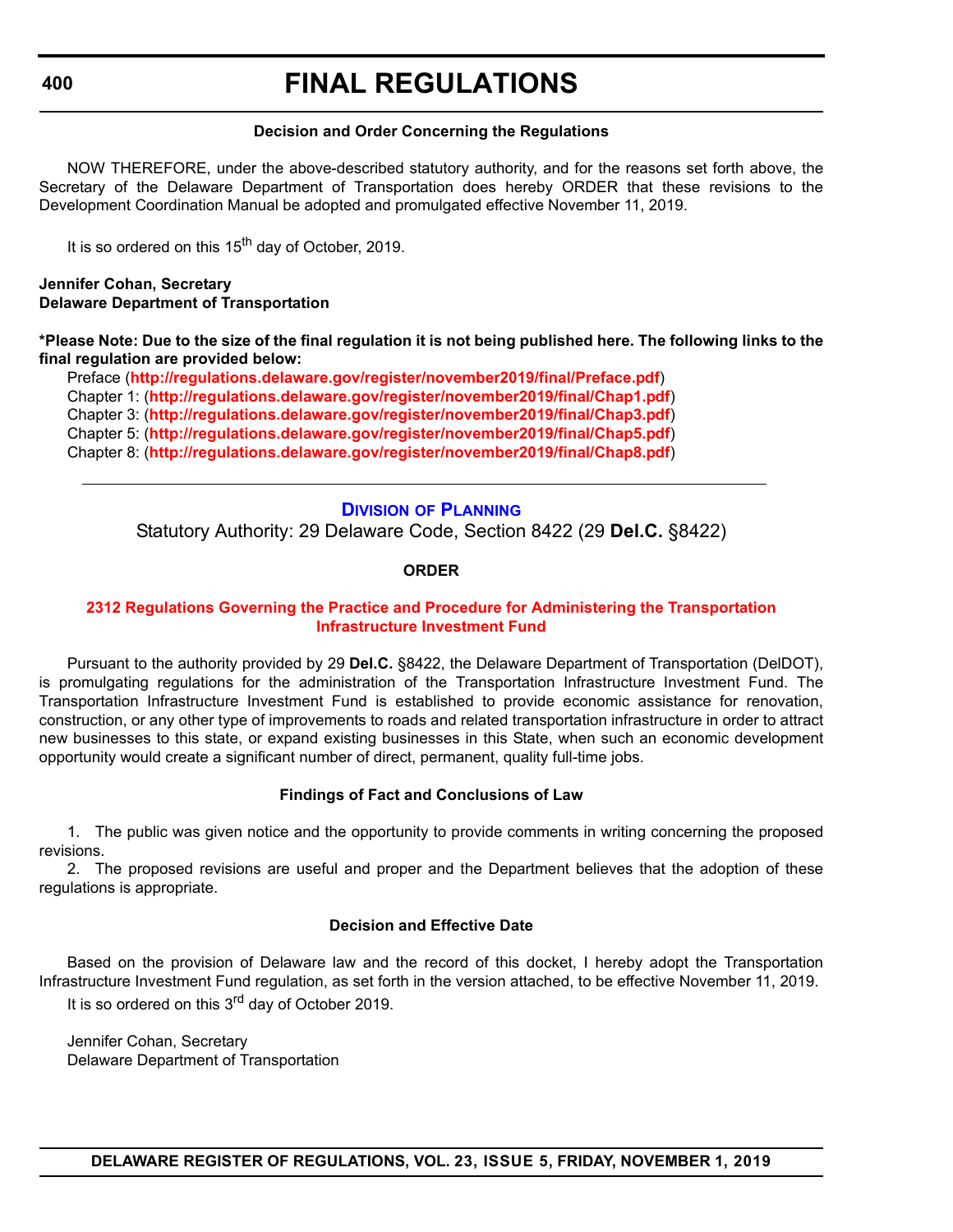# **2312 Regulations Governing the Practice and Procedure for Administering the Transportation Infrastructure Investment Fund**

# **1.0 Authorization**

This regulation is adopted pursuant to 29 **Del.C.** §8422(d).

# **2.0 Purpose**

The purpose of these Regulations is to establish the practice and procedure for the administration of the Transportation Infrastructure Investment Fund (the "Fund"). The Regulations contain procedures governing the process for applying to the Council for economic assistance under the Fund, pre-closing and post-closing procedures and criteria for the approval or disapproval of an application for economic assistance under the Fund.

# **3.0 Definitions**

The following words and terms, unless the context clearly indicates a different meaning, shall have the following respective meanings:

- "**Application**" means an application made to the Council on such form or forms, together with all relevant attachments, as the Council may, in its sole discretion, require in connection with administration of the Fund.
- "**Applicant**" means any person, including individuals, firms, partnerships, trusts, public or private corporations, or other legal entities, for which a Project is undertaken or proposed to be undertaken.
- "**Council**" means the Transportation Infrastructure Investment Fund Council as set forth in 29 **Del.C.** §8422.

"**DelDOT**" means the Delaware Department of Transportation.

- "**Final Approval**" means the final approval of an Application by the Secretary of the Department of Transportation and the Secretary of State.
- "**Grant**" means a financial award in the form of funds to Applicants for the specific intended use of the proceeds from the Fund.
- "**Project**" means economic development or redevelopment activity to attract or expand employment.
- "**Public Endorser**" means the State of Delaware or any agency thereof, or any County, municipality, local political subdivision within the State of Delaware.
- "**Transportation Infrastructure**" for purposes of these Regulations, shall include but not be limited to the following:
	- Any project that would construct, maintain, extend or enhance any highway, and/or road, and/or bridge.
	- Any project that would construct, maintain, extend or enhance access to any transit and/or intermodal system.
	- Any project that would construct, maintain, extend or enhance any access to commercial ports and/or airports.

# **4.0 Infrastructure Grants**

- 4.1 Grant Description. Proceeds of a Grant are to be used to reimburse work performed for renovation, construction or any other type of improvements to Transportation Infrastructure.
- 4.2 Eligibility Standards. To be eligible for a Grant, a Project must have at least one Public Endorser and expand employment in the State. Grants would only be authorized for Transportation Infrastructure located within the public right-of-way or on public land.
- 4.3 Project Approval Standards
	- 4.3.1 Findings. As a precondition to approving a Grant, the Council shall find that the Project would create a significant number of direct, permanent, quality, full-time jobs, and the associated Transportation Infrastructure improvements would benefit the public by improving infrastructure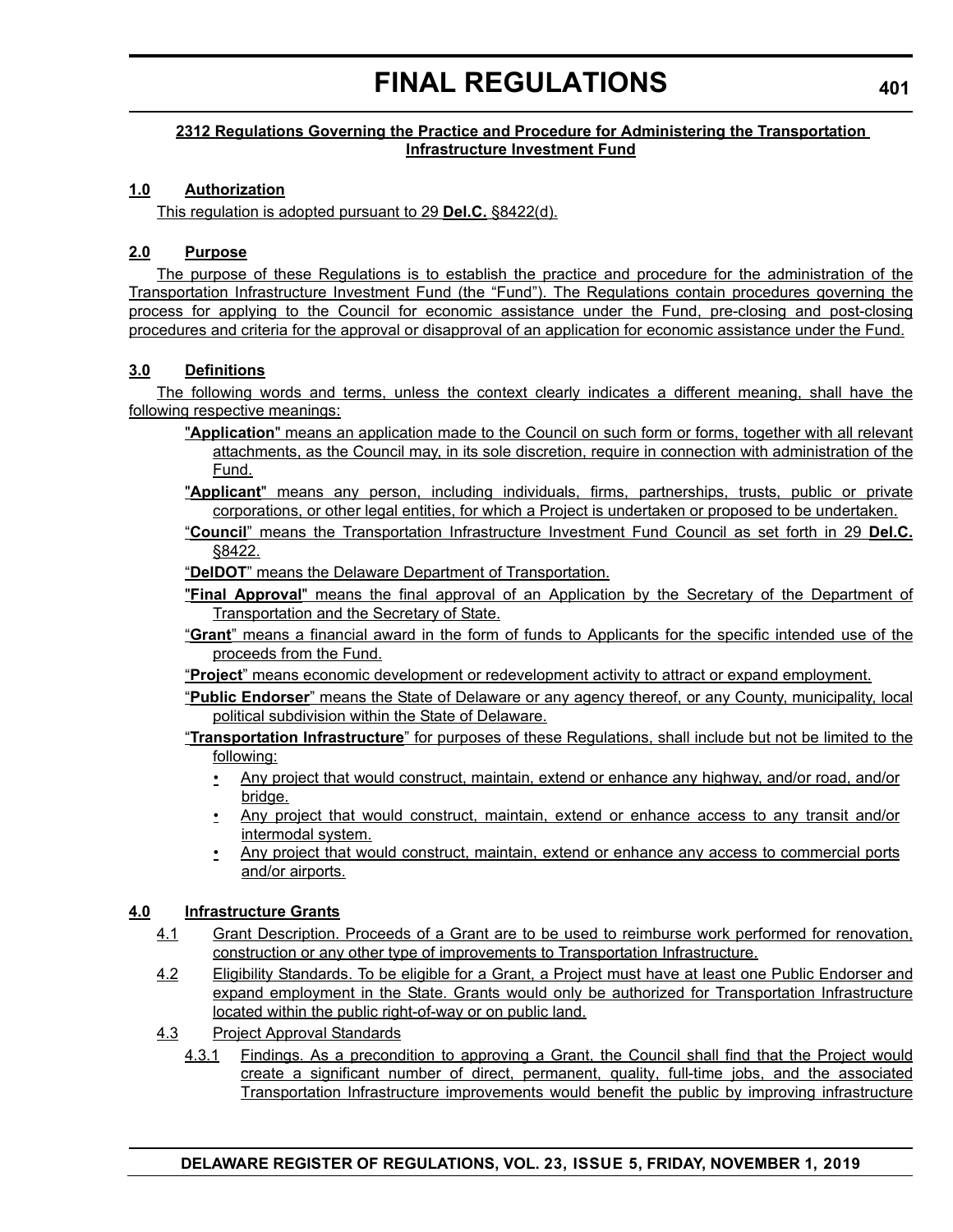within the State. The Council shall apply the following standards, where applicable, in making such findings and determinations:

- 4.3.1.1 Employment Standard. The Council will review information concerning the Applicant as submitted in an Application. As a condition precedent to making a Grant, the Council shall determine that the Applicant intends to provide gainful employment within the State. The standards to be considered by the Council will include, but not be limited to, the number of permanent, quality, full-time jobs created as a result of the Project, the wage scale applicable to persons to be employed as a result of the Project, the effect of the Project on the tax base of the State and/or the county or municipality in which the Project is to be located, and the expected impact that the Project will have on the development of new or expanded economic activity within the State.
- 4.3.1.2 In determining whether the Project will assist in creating "direct, permanent, quality fulltime jobs" in the State, the Applicant shall demonstrate to the Council that the Applicant, operator or principal user thereof has the capability to operate and maintain such Project efficiently and that the Applicant has not been convicted of a major labor law violation or of a violation involving moral turpitude by any agency or court of the federal government or agency or court of any state in the 2-year period immediately prior to the approval of the Applicant's Application. In this regard, the Council may, in its discretion, rely on a sworn affidavit of the Applicant or an officer of the Applicant or an opinion of counsel of the Applicant to such effect. If an Applicant has been convicted of such a violation, the Council, in its sole discretion, may decline to consider the Application. If requested by the Council, similar proof shall be obtained from any operator or principal user of the Project.
- 4.3.1.3 Financial Stability and Economic Sustainability. The Applicant shall demonstrate to the Council that it possesses financial stability and can also demonstrate that the Project is economically sustainable. The Applicant must meet all of the following:
	- 4.3.1.3.1 Validly exist as a corporation, limited liability company, or other regulated entity.
	- 4.3.1.3.2 Be in good standing under the laws of this State, duly-qualified to do business.
	- 4.3.1.3.3 Be in good standing in each other jurisdiction in which its conduct of business requires such qualification.
	- 4.3.1.3.4 Possess business and professional licenses required under Titles 24 and 30.
- 4.3.1.4 Public Purpose Standard. When applying the "public purpose standard", the Council shall take into consideration whether the Transportation Infrastructure improvements associated with the Project will enhance the infrastructure of the state, such that it would have a positive impact on Delaware's future economic health and competitiveness. Factors to be considered by the Council shall include, but not be limited to, whether the Transportation Infrastructure improvements will benefit the greater public and not just the Applicant, whether the Transportation Infrastructure improvements will help attract additional economic development to the area where the Project is being built, whether the Transportation Infrastructure would have otherwise required the use of State funding to be completed.
- 4.3.2 Clawback Provision. The Council shall determine appropriate clawback provisions for each Applicant under which the Applicant may be required to repay some or all of the Grant.
- 4.3.3 Post-Grant Period Annual Reporting. Unless waived or amended by the Council, the Applicant shall, for a period of five (5) years following the award of Grant, submit to the Division of Small Business, on an annual basis, financial statements in a form acceptable to the Council, a progress report on the status of the project, including, but not limited to, the number of permanent, quality, full-time jobs created or saved as a result of the Project and the wage scale applicable to such persons, any economic impact of the funding (such as sales, costs, etc.) and any other information required by the Council. Each applicant shall report to the Division of Small Business no later than June 30 of each of the years for which the report is required.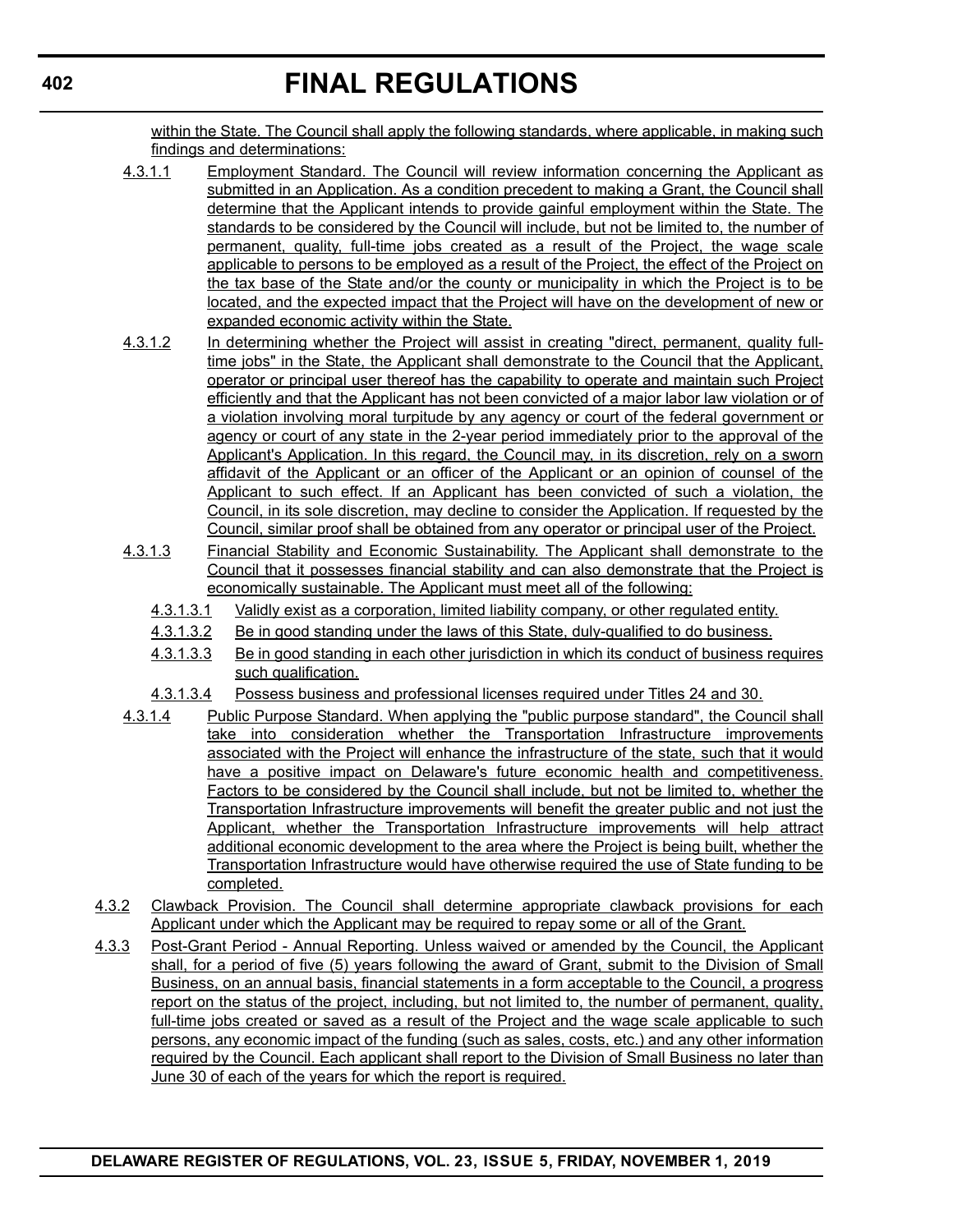### **5.0 Application Procedure**

- 5.1 Applicants may obtain Application forms through DelDOT.
- 5.2 To apply for the Grant, an Applicant must submit a completed Application concerning the Project to DelDOT. Each Application must include the written certification of at least one Public Endorser for the Project, a narrative of the Transportation Infrastructure needed to support the Project outlining both the direct need and the benefits to the general public, proof of employment standards, financial stability and economic sustainability.
- 5.3 Completed Applications will be reviewed by the DelDOT and the Division of Small Business. DelDOT and the Division of Small Business shall use its reasonable best efforts to complete its review of the Application within sixty (60) days from the Application deadline. No application will be reviewed by the Council until it is complete to the satisfaction of DelDOT and Division of Small Business.
- 5.4 Applications will be accepted on a quarterly basis, unless otherwise directed by the Council.
- 5.5 Any business applying to the Transportation Infrastructure Investment Fund shall validly exist as a corporation, limited liability company or other regulated entity and shall be in good standing under the laws of the State of Delaware, duly qualified to do business and shall be in good standing in each other jurisdiction in which its conduct of business requires such qualification. Such applying business shall possess required business and professional licenses in accordance with Titles 24 and 30 of the Delaware Code.

## **6.0 Approval Process**

- 6.1 The Council shall use its reasonable best efforts to complete its review of the Application for preliminary approval or disapproval within thirty (30) days from the date DelDOT and Division of Small Business deems an Application is complete, provided, however, that if no meeting of quorum of Council is scheduled or held within 30 days of the Application being deemed complete, the Application will be considered at the next meeting of the Council at which quorum is present.
- 6.2 If a majority of the Council present determines that a Project meets the approval standards outlined above, and that the Grant award would represent a prudent use of the Fund, then the Council shall adopt a resolution recommending the issuance of the Grant to the Secretary of Transportation and the Secretary of State for consideration for Final Approval.
- 6.3 Final Approval will be binding however, the Secretary of Transportation and Secretary of State may withdraw Final Approval at any time prior to the disbursement of the Grant, if it determines that (1) the Applicant's circumstances have changed adversely since the date of Final Approval or since completion of the Application, if such adverse change did not come to the Council's attention prior to Final Approval or (2) the Application contained a statement that was materially false or failed to include information necessary to prevent the Application from being materially false.
- 6.4 The Council will establish the term of the Grant and the reimbursement schedule. The Council may make recommendation on limitations or grant extensions and may only be withdrawn as set forth in subsection 6.3.
- 6.5 The Applicant shall be issued a commitment letter outlining the terms and conditions of the Final Approval. The Grant is encumbered from the Fund for the Transportation Infrastructure associated with the Project upon the execution of an agreement detailing the terms and conditions of the commitment letter.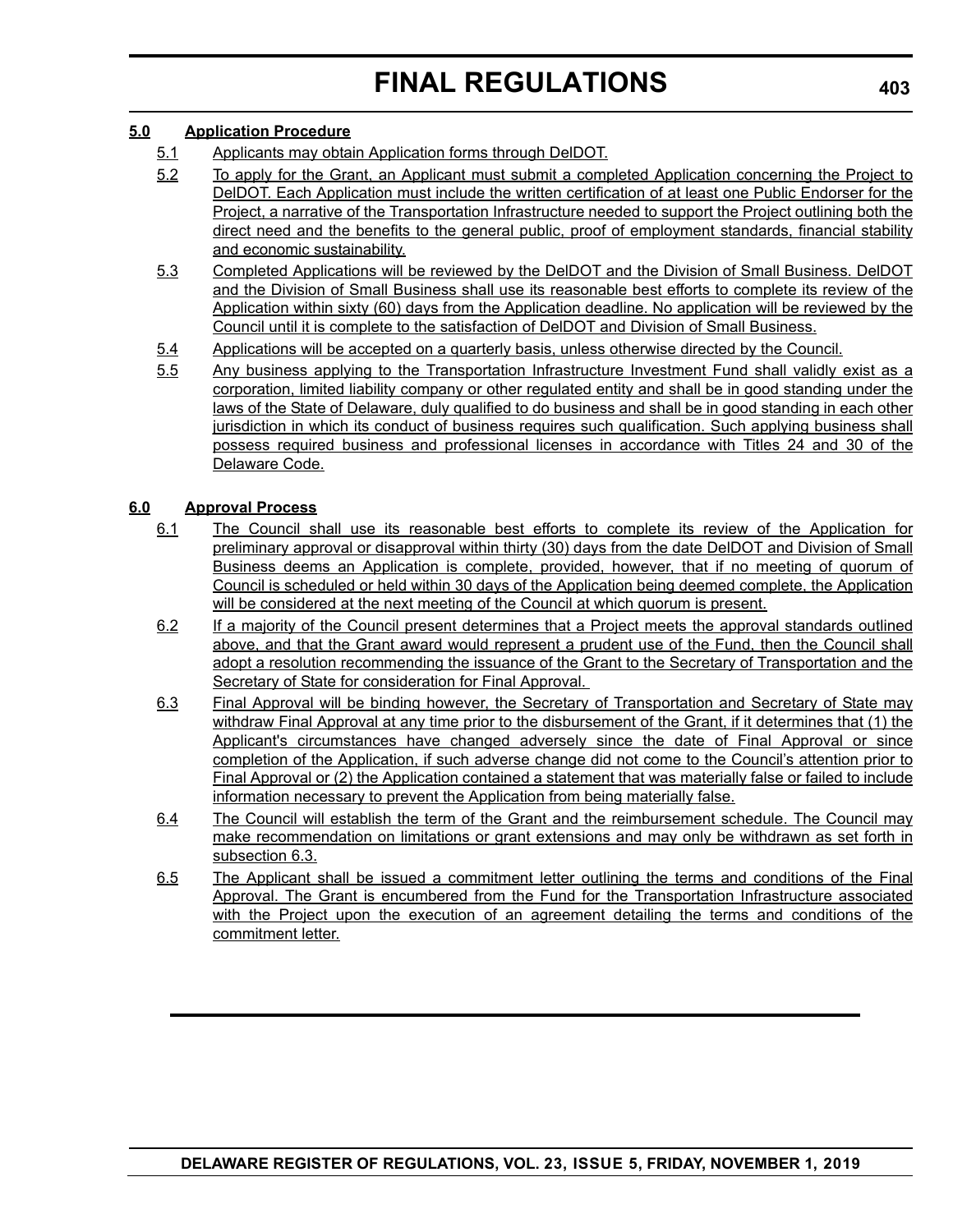**CALENDAR OF EVENTS/HEARING NOTICES**

# **[DELAWARE RIVER BASIN COMMISSION](https://www.state.nj.us/drbc/) [PUBLIC NOTICE](#page-4-0)**

The Delaware River Basin Commission will hold a public hearing on **Wednesday, November 13, 2019** beginning at **1:30 p.m.** A business meeting will be held the following month on **Wednesday, December 11, 2019** beginning at **10:30 a.m.** The hearing and meeting are open to the public and will be held at the Washington Crossing Historic Park Visitor Center, 1112 River Road, Washington Crossing, Pennsylvania 18977. For more information, visit the DRBC web site at <www.drbc.gov> or contact Pamela M. Bush, Commission Secretary and Assistant General Counsel, at 609-883-9500 extension 203.

## **[DEPARTMENT OF AGRICULTURE](https://agriculture.delaware.gov/) [HARNESS RACING COMMISSION](https://agriculture.delaware.gov/harness-racing-commission/) [PUBLIC NOTICE](#page-4-0) 501 Harness Racing Rules and Regulations**

The State of Delaware, Department of Agriculture, Delaware Harness Racing Commission ("the Commission") proposes to amend its Regulations adopted in accordance with Title 3, Chapter 100 of the Delaware Code to amend existing regulation 1.0 to add new definitions of Extended Break and Kicking, amend existing regulation 7.5.3 to provide that the Presiding Judge may order the use of properly affixed mud guards (fenders) and mud aprons, amend existing regulation 7.6.5.4 with respect to starting gate speed, strike existing regulation 7.6.5.6, amend existing regulation 7.6.6 to provide that a fine and/or suspension may be applied by the starter or the judges to any driver for specified infractions, add a Charging the Gate provision as new regulation 7.6.6.6.8, add a new provision for placement of starting positions in a race with multiple trailers as new regulation 7.6.8.4, amend the Conduct of the Race regulation 7.6.13 by amending existing regulation 7.6.13.1.9 and adding new regulations 7.6.13.1.18 and 7.6.13.1.19, and amend existing regulation 10.2.9.2 to extend the time to file an appeal from a ruling from the Board of Judges from 48 hours to four business days after publishing of the ruling. Other regulations issued by the Department of Agriculture are not affected by this proposal. The Commission is issuing these proposed regulations in accordance with Title 3 of the Delaware Code, Chapter 100, Section 10005. This notice is issued pursuant to the requirements of Chapter 101 of Title 29 of the Delaware Code.

A copy of the proposed regulations is being published in the November 1, 2019 edition of the Delaware *Register of Regulations*. A copy is also on file in the office of the Department of Agriculture, 2320 South DuPont Highway, Dover, Delaware 19901 and is available for inspection during regular office hours. Copies are also published online at the *Register of Regulations* website: [http://regulations.delaware.gov/services/](http://regulations.delaware.gov/services/current_issue.shtml) [current\\_issue.shtml.](http://regulations.delaware.gov/services/current_issue.shtml)

Interested parties may offer written comments on the proposed regulations or submit written suggestions, data, briefs or other materials to the Commission at the above address as to whether these proposed regulations should be adopted, rejected or modified. Pursuant to 29 **Del.C.** §10118(a), public comments must be received on or before December 2, 2019. Written materials submitted will be available for inspection at the above address.

On or after December 2, 2019, following review of the public comment, the Commission will determine whether to amend its regulations by adopting the proposed rules or make additional changes because of the public comments received.

# **[DEPARTMENT OF EDUCATION](https://www.doe.k12.de.us/) [PUBLIC NOTICE](#page-4-0)**

The State Board of Education will hold its monthly meeting on November 21, 2019 at 5:00pm at Sussex Central High School. (26026 Patriots Way, Georgetown, DE 19947)

**DELAWARE REGISTER OF REGULATIONS, VOL. 23, ISSUE 5, FRIDAY, NOVEMBER 1, 2019**

**404**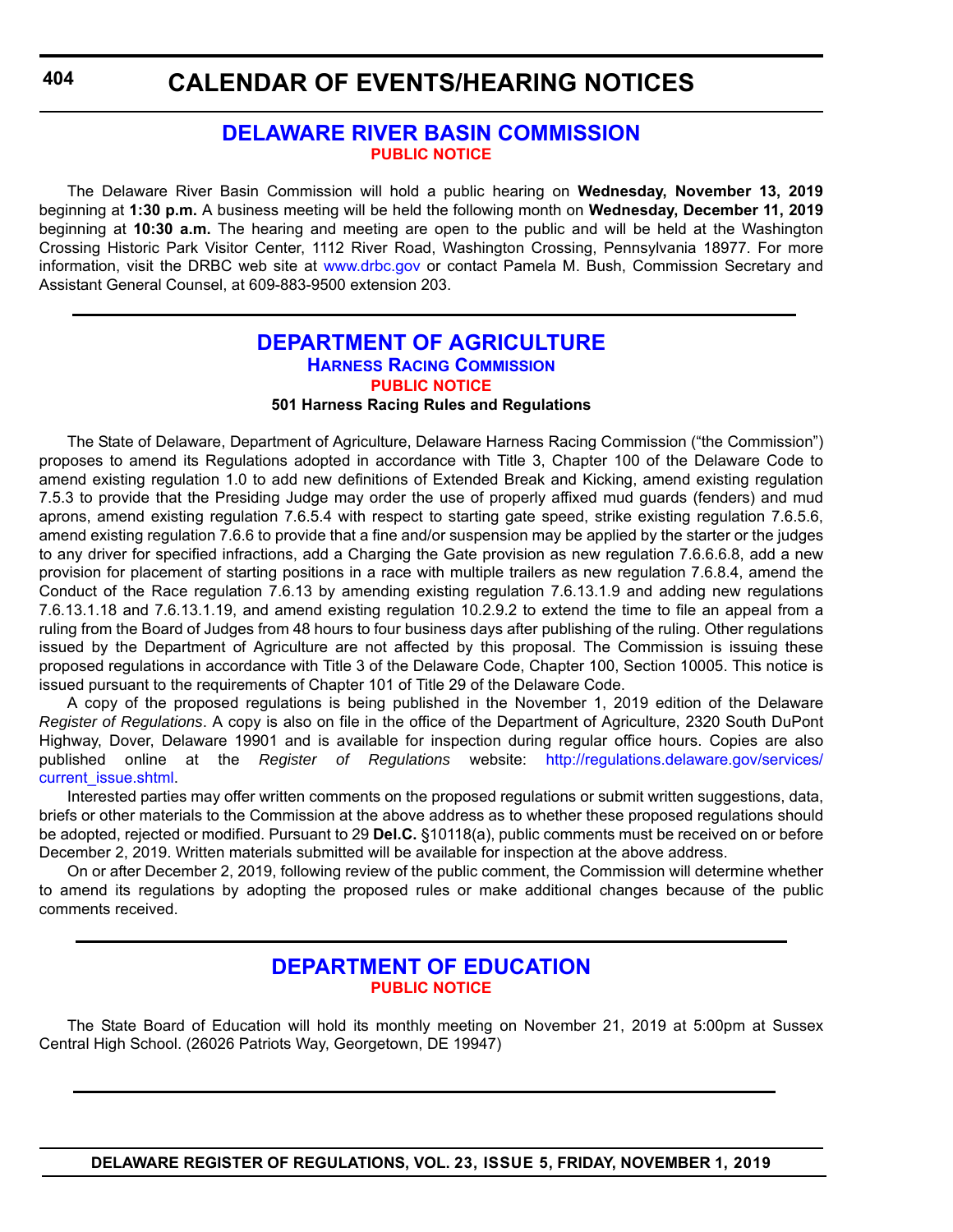# **CALENDAR OF EVENTS/HEARING NOTICES**

# **[DEPARTMENT OF HEALTH AND SOCIAL SERVICES](https://www.dhss.delaware.gov/dhss/index.html) DIVISION [OF PUBLIC HEALTH](https://www.dhss.delaware.gov/dhss/dph/index.html) [PUBLIC NOTICE](#page-4-0)**

#### **4465 Delaware Radiation Control Regulations**

Pursuant to 16 **Del.C.** §7406, the Authority on Radiation Protection (ARP), with the Office of Radiation Control, Health Systems Protection Section, Division of Public Health, Department of Health and Social Services, is proposing revisions to the regulations governing Radiation Control. On November 1, 2019, the Division of Public Health plans to publish as "proposed" revisions to the Radiation Control regulations. The revisions include the following changes.

- Part B: Provides text to clarify existing regulatory requirements for Radiation Service Providers who apply for state registration to deliver radiation services in Delaware, and specifies their obligation to report certain information to their prospective clients.
- Part E: Provides regulatory requirements for use of high-energy radiation machines to perform industrial radiography (non-destructive testing) to test various objects such as industrial piping and vessels for structural integrity.
- Part K: Provides text to clarify circumstances under which Radiation Service Providers may be cited for violation of Part B, regulatory requirements for application, service delivery and failure to report certain information to their prospective or current clients located in Delaware.
- Part T: Provides references to state and federal regulations governing transportation of radioactive materials via land and water routes; specifically references transportation of spent fuel from nuclear power plants that may traverse the state.

Copies of the proposed regulations are available for review in the November 1, 2019 edition of the Delaware *Register of Regulations*, accessible online at: <http://regulations.delaware.gov>or by calling the Division of Public Health at (302) 744-4951.

Any person who wishes to make written suggestions, testimony, briefs or other written materials concerning the proposed regulations must submit them to Alanna Mozeik by Monday, December 2, 2019, at:

Alanna Mozeik Division of Public Health 417 Federal Street Dover, DE 19901 Email: [Alanna.Mozeik@delaware.gov](mailto:Alanna.Mozeik@delaware.gov) Phone: (302) 744-4951

# **[DEPARTMENT OF NATURAL RESOURCES AND ENVIRONMENTAL](https://dnrec.alpha.delaware.gov/)  [CONTROL](https://dnrec.alpha.delaware.gov/)**

#### **DIVISION [OF CLIMATE, COASTAL, & ENERGY](https://dnrec.alpha.delaware.gov/climate-coastal-energy/)**

**[PUBLIC NOTICE](#page-4-0)**

#### **2101 Regulations for State Energy Conservation Code**

Delaware's Energy Conservation Code Act (16 **Del.C.** §7602) requires DNREC to adopt the most recent and/ or highest available version of the International Energy Conservation Code (IECC), and the latest American Society of Heating, Refrigerating and Air-Conditioning Engineers/Illuminating Engineering Society of North America (ASHRAE/IESNA) energy standard. The regulations must also set out procedures for certification of compliance with these codes and standards to be utilized by the respective local governments. The Energy Conservation Code Act instructs DNREC to review the state energy codes triennially for potential updates to adopt newer versions of the IECC and ASHRAE energy code standards.

Since May 1, 2014, Delaware has required the 2012 IECC for residential buildings and ASHRAE 90.1-2010 for commercial and high-rise residential structures. In 2017, the Department convened the Delaware Energy Code Coalition to begin the triennial review of the available energy conservation codes and evaluate the impacts of adopting

**DELAWARE REGISTER OF REGULATIONS, VOL. 23, ISSUE 5, FRIDAY, NOVEMBER 1, 2019**

**405**